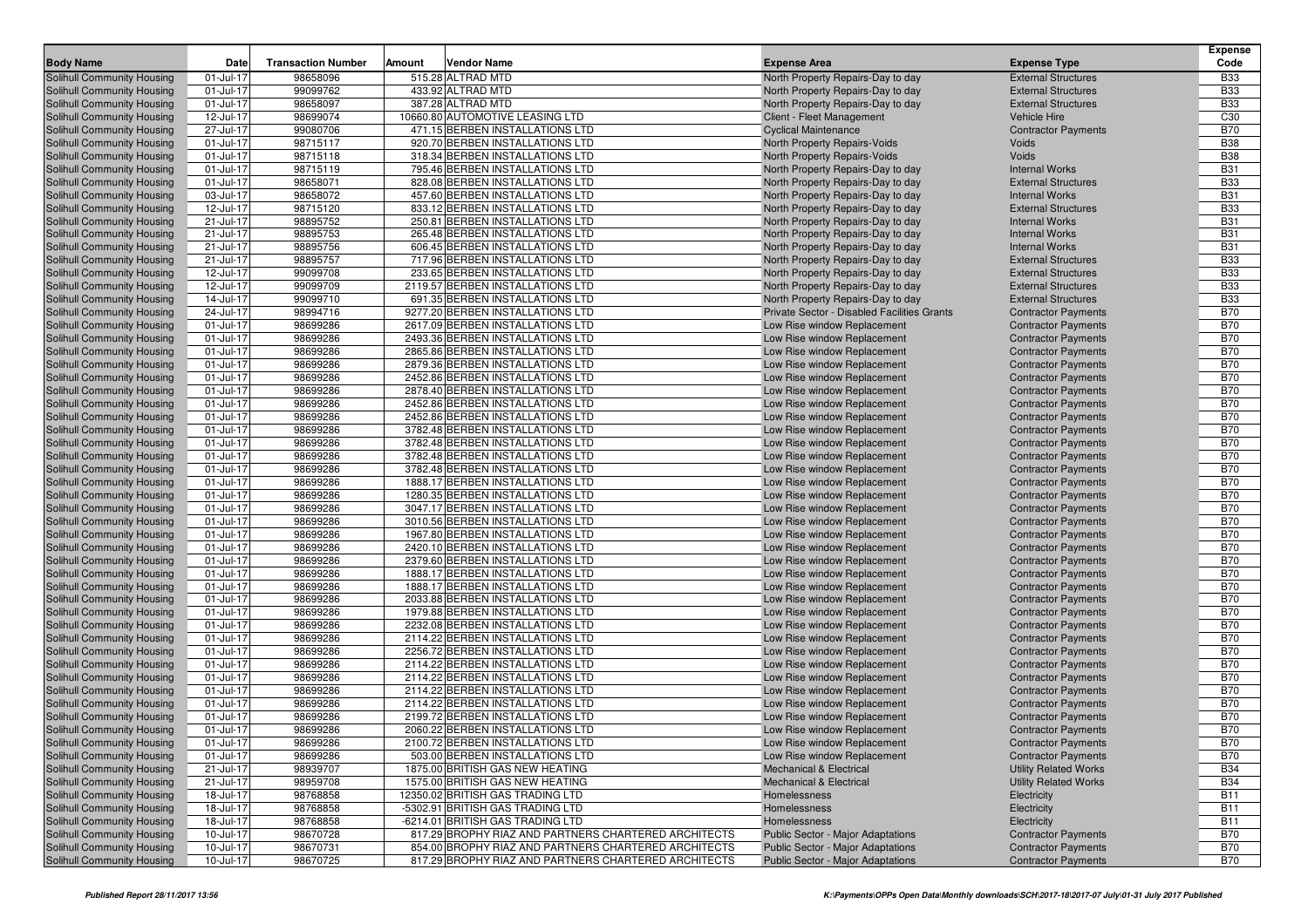| <b>Body Name</b>                  | Date      | <b>Transaction Number</b> | Amount | <b>Vendor Name</b>                                    | <b>Expense Area</b>                         | <b>Expense Type</b>             | <b>Expense</b><br>Code |
|-----------------------------------|-----------|---------------------------|--------|-------------------------------------------------------|---------------------------------------------|---------------------------------|------------------------|
| Solihull Community Housing        | 26-Jul-17 | 99050756                  |        | 445.54 BROPHY RIAZ AND PARTNERS CHARTERED ARCHITECTS  | Public Sector - Major Adaptations           | <b>Contractor Payments</b>      | <b>B70</b>             |
| <b>Solihull Community Housing</b> | 27-Jul-17 | 99084885                  |        | 759.66 BROPHY RIAZ AND PARTNERS CHARTERED ARCHITECTS  | Private Sector - Disabled Facilities Grants | <b>Contractor Payments</b>      | <b>B70</b>             |
| <b>Solihull Community Housing</b> | 27-Jul-17 | 99084882                  |        | 943.42 BROPHY RIAZ AND PARTNERS CHARTERED ARCHITECTS  | Private Sector - Disabled Facilities Grants | <b>Contractor Payments</b>      | <b>B70</b>             |
| <b>Solihull Community Housing</b> | 27-Jul-17 | 99084875                  |        | 605.40 BROPHY RIAZ AND PARTNERS CHARTERED ARCHITECTS  | Private Sector - Disabled Facilities Grants | <b>Contractor Payments</b>      | <b>B70</b>             |
| Solihull Community Housing        | 27-Jul-17 | 99084883                  |        | 1101.83 BROPHY RIAZ AND PARTNERS CHARTERED ARCHITECTS | Private Sector - Disabled Facilities Grants | <b>Contractor Payments</b>      | <b>B70</b>             |
| Solihull Community Housing        | 27-Jul-17 | 99084874                  |        | 968.64 BROPHY RIAZ AND PARTNERS CHARTERED ARCHITECTS  | Private Sector - Disabled Facilities Grants | <b>Contractor Payments</b>      | <b>B70</b>             |
| <b>Solihull Community Housing</b> | 27-Jul-17 | 99084884                  |        | 807.20 BROPHY RIAZ AND PARTNERS CHARTERED ARCHITECTS  | Public Sector - Major Adaptations           | <b>Contractor Payments</b>      | <b>B70</b>             |
| Solihull Community Housing        | 27-Jul-17 | 99084871                  |        | 363.24 BROPHY RIAZ AND PARTNERS CHARTERED ARCHITECTS  | Private Sector - Disabled Facilities Grants | <b>Contractor Payments</b>      | <b>B70</b>             |
| <b>Solihull Community Housing</b> | 27-Jul-17 | 99084881                  |        | 756.75 BROPHY RIAZ AND PARTNERS CHARTERED ARCHITECTS  | Private Sector - Disabled Facilities Grants | <b>Contractor Payments</b>      | <b>B70</b>             |
| Solihull Community Housing        | 27-Jul-17 | 99084870                  |        | 363.24 BROPHY RIAZ AND PARTNERS CHARTERED ARCHITECTS  | Private Sector - Disabled Facilities Grants | <b>Contractor Payments</b>      | <b>B70</b>             |
| Solihull Community Housing        | 27-Jul-17 | 99084879                  |        | 665.94 BROPHY RIAZ AND PARTNERS CHARTERED ARCHITECTS  | Private Sector - Disabled Facilities Grants | <b>Contractor Payments</b>      | <b>B70</b>             |
| <b>Solihull Community Housing</b> | 27-Jul-17 | 99084879                  |        | -302.70 BROPHY RIAZ AND PARTNERS CHARTERED ARCHITECTS | Private Sector - Disabled Facilities Grants | <b>Contractor Payments</b>      | <b>B70</b>             |
| Solihull Community Housing        | 27-Jul-17 | 99084868                  |        | 363.24 BROPHY RIAZ AND PARTNERS CHARTERED ARCHITECTS  | Private Sector - Disabled Facilities Grants | <b>Contractor Payments</b>      | <b>B70</b>             |
| Solihull Community Housing        | 27-Jul-17 | 99084878                  |        | 302.70 BROPHY RIAZ AND PARTNERS CHARTERED ARCHITECTS  | Private Sector - Disabled Facilities Grants | <b>Contractor Payments</b>      | <b>B70</b>             |
| <b>Solihull Community Housing</b> | 27-Jul-17 | 99084867                  |        | 363.24 BROPHY RIAZ AND PARTNERS CHARTERED ARCHITECTS  | Private Sector - Disabled Facilities Grants | <b>Contractor Payments</b>      | <b>B70</b>             |
| <b>Solihull Community Housing</b> | 27-Jul-17 | 99084877                  |        | 302.70 BROPHY RIAZ AND PARTNERS CHARTERED ARCHITECTS  | Private Sector - Disabled Facilities Grants | <b>Contractor Payments</b>      | <b>B70</b>             |
| <b>Solihull Community Housing</b> | 27-Jul-17 | 99084866                  |        | 363.24 BROPHY RIAZ AND PARTNERS CHARTERED ARCHITECTS  | Private Sector - Disabled Facilities Grants | <b>Contractor Payments</b>      | <b>B70</b>             |
| <b>Solihull Community Housing</b> | 14-Jul-17 | 98722712                  |        | 622.30 BURROWS HOME COMFORTS LTD                      | North Property Repairs-Day to day           | <b>External Structures</b>      | <b>B33</b>             |
| <b>Solihull Community Housing</b> | 21-Jul-17 | 98954706                  |        | 5320.00 CAPITA BUSINESS SERVICES LTD.                 | <b>IT Strategy</b>                          | IT Services and consultancy     | D38                    |
| <b>Solihull Community Housing</b> | 19-Jul-17 | 98832707                  |        | 304.56 CDP PRINT MANAGEMENT                           | Customer, Communication & Information Team  | Printing                        | D80                    |
| <b>Solihull Community Housing</b> | 14-Jul-17 | 98730708                  |        | 2400.00 CENTRAL CONSULTANCY & TRAINING LTD            | <b>Central Administration</b>               | <b>Professional Fees</b>        | D <sub>50</sub>        |
| Solihull Community Housing        | 25-Jul-17 | 99027772                  |        | 1328.00 CHARTER OFFICE EQUIPMENT LTD                  | <b>Endeavour House</b>                      | <b>General Building Costs</b>   | <b>B30</b>             |
| <b>Solihull Community Housing</b> | 26-Jul-17 | 99050777                  |        | 2368.44 CIVICA UK LTD                                 | <b>Central Administration</b>               | <b>Grants and Subscriptions</b> | D92                    |
| <b>Solihull Community Housing</b> | 11-Jul-17 | 98686821                  |        | 732.13 CLEARWATER TECHNOLOGY LTD                      | Client ¿ H & S Water Risk                   | <b>Water Risks</b>              | <b>B13</b>             |
| <b>Solihull Community Housing</b> | 27-Jul-17 | 99084854                  |        | 884.84 CLEARWATER TECHNOLOGY LTD                      | Client ¿ H & S Water Risk                   | <b>Water Risks</b>              | <b>B13</b>             |
| <b>Solihull Community Housing</b> | 27-Jul-17 | 99084859                  |        | 370.00 CLEARWATER TECHNOLOGY LTD                      | Client ¿ H & S Water Risk                   | <b>Water Risks</b>              | <b>B13</b>             |
| <b>Solihull Community Housing</b> | 27-Jul-17 | 99084861                  |        | 430.00 CLEARWATER TECHNOLOGY LTD                      | Client ¿ H & S Water Risk                   | <b>Water Risks</b>              | <b>B13</b>             |
| <b>Solihull Community Housing</b> | 27-Jul-17 | 99084860                  |        | 430.00 CLEARWATER TECHNOLOGY LTD                      | Client ¿ H & S Water Risk                   | <b>Water Risks</b>              | <b>B13</b>             |
| <b>Solihull Community Housing</b> | 27-Jul-17 | 99084863                  |        | 775.00 CLEARWATER TECHNOLOGY LTD                      | Client ¿ H & S Water Risk                   | <b>Water Risks</b>              | <b>B13</b>             |
| <b>Solihull Community Housing</b> | 27-Jul-17 | 99084865                  |        | 1200.00 CLEARWATER TECHNOLOGY LTD                     | Client ¿ H & S Water Risk                   | <b>Water Risks</b>              | <b>B13</b>             |
| <b>Solihull Community Housing</b> | 01-Jul-17 | 98681736                  |        | 230.00 CONTOUR SHOWERS LTD                            | Stores-Stores and delivery                  | <b>Stocks</b>                   | R <sub>10</sub>        |
| Solihull Community Housing        | 01-Jul-17 | 98650018                  |        | 1326.00 CONTOUR SHOWERS LTD                           | Stores-Stores and delivery                  | <b>Stocks</b>                   | R <sub>10</sub>        |
| <b>Solihull Community Housing</b> | 01-Jul-17 | 98650020                  |        | 238.00 CONTOUR SHOWERS LTD                            | Stores-Stores and delivery                  | <b>Stocks</b>                   | R <sub>10</sub>        |
| <b>Solihull Community Housing</b> | 07-Jul-17 | 98681738                  |        | 1105.00 CONTOUR SHOWERS LTD                           | Stores-Stores and delivery                  | <b>Stocks</b>                   | R <sub>10</sub>        |
| <b>Solihull Community Housing</b> | 17-Jul-17 | 99048784                  |        | 23.69 CONTOUR SHOWERS LTD                             | Stores-Stores and delivery                  | <b>Stocks</b>                   | R <sub>10</sub>        |
| <b>Solihull Community Housing</b> | 17-Jul-17 | 99048784                  |        | 285.00 CONTOUR SHOWERS LTD                            | Stores-Stores and delivery                  | <b>Stocks</b>                   | R <sub>10</sub>        |
| Solihull Community Housing        | 17-Jul-17 | 99048784                  |        | 119.00 CONTOUR SHOWERS LTD                            | Stores-Stores and delivery                  | <b>Stocks</b>                   | R <sub>10</sub>        |
| <b>Solihull Community Housing</b> | 21-Jul-17 | 99048785                  |        | 25.00 CONTOUR SHOWERS LTD                             | Stores-Stores and delivery                  | <b>Stocks</b>                   | R <sub>10</sub>        |
| Solihull Community Housing        | 21-Jul-17 | 99048785                  |        | 257.00 CONTOUR SHOWERS LTD                            | Stores-Stores and delivery                  | <b>Stocks</b>                   | R <sub>10</sub>        |
| <b>Solihull Community Housing</b> | 21-Jul-17 | 99048785                  |        | 119.00 CONTOUR SHOWERS LTD                            | Stores-Stores and delivery                  | <b>Stocks</b>                   | R <sub>10</sub>        |
| Solihull Community Housing        | 21-Jul-17 | 99048786                  |        | 220.00 CONTOUR SHOWERS LTD                            | Stores-Stores and delivery                  | <b>Stocks</b>                   | R <sub>10</sub>        |
| <b>Solihull Community Housing</b> | 21-Jul-17 | 99048786                  |        | 220.00 CONTOUR SHOWERS LTD                            | Stores-Stores and delivery                  | <b>Stocks</b>                   | R <sub>10</sub>        |
| <b>Solihull Community Housing</b> | 04-Jul-17 | 98644715                  |        | 1117.23 DANIEL OWEN LTD                               | North Property Repairs-Day to day           | <b>Agency Staff</b>             | A60                    |
| Solihull Community Housing        | 12-Jul-17 | 98699197                  |        | 2595.16 DANIEL OWEN LTD                               | North Property Repairs-Day to day           | <b>Agency Staff</b>             | A60                    |
| <b>Solihull Community Housing</b> | 12-Jul-17 | 98699197                  |        | -1415.54 DANIEL OWEN LTD                              | North Property Repairs-Day to day           | <b>Agency Staff</b>             | A60                    |
| Solihull Community Housing        | 19-Jul-17 | 98832708                  |        | 1230.62 DANIEL OWEN LTD                               | North Property Repairs-Day to day           | <b>Agency Staff</b>             | A60                    |
| Solihull Community Housing        | 26-Jul-17 | 99050760                  |        | 601.62 DANIEL OWEN LTD                                | North Property Repairs-Day to day           | <b>Agency Staff</b>             | A60                    |
| <b>Solihull Community Housing</b> | 21-Jul-17 | 98949707                  |        | 85.00 DMW ENVIRONMENTAL                               | Direct-Adaptations-Showers                  | <b>Internal Works</b>           | <b>B31</b>             |
| <b>Solihull Community Housing</b> | 21-Jul-17 | 98949707                  |        | 135.00 DMW ENVIRONMENTAL                              | Direct-Adaptations-Showers                  | <b>Internal Works</b>           | <b>B31</b>             |
| <b>Solihull Community Housing</b> | 21-Jul-17 | 98949707                  |        | 135.00 DMW ENVIRONMENTAL                              | Direct-Adaptations-Showers                  | <b>Internal Works</b>           | <b>B31</b>             |
| <b>Solihull Community Housing</b> | 21-Jul-17 | 98949707                  |        | 85.00 DMW ENVIRONMENTAL                               | <b>Direct-Adaptations-Showers</b>           | <b>Internal Works</b>           | <b>B31</b>             |
| Solihull Community Housing        | 21-Jul-17 | 98949707                  |        | 85.00 DMW ENVIRONMENTAL                               | Direct-Adaptations-Showers                  | <b>Internal Works</b>           | <b>B31</b>             |
| <b>Solihull Community Housing</b> | 21-Jul-17 | 98949707                  |        | 135.00 DMW ENVIRONMENTAL                              | <b>Direct-Adaptations-Showers</b>           | <b>Internal Works</b>           | <b>B31</b>             |
| <b>Solihull Community Housing</b> | 21-Jul-17 | 98949707                  |        | 135.00 DMW ENVIRONMENTAL                              | <b>Direct-Adaptations-Showers</b>           | <b>Internal Works</b>           | <b>B31</b>             |
| <b>Solihull Community Housing</b> | 21-Jul-17 | 98949707                  |        | 85.00 DMW ENVIRONMENTAL                               | <b>Direct-Adaptations-Showers</b>           | <b>Internal Works</b>           | <b>B31</b>             |
| Solihull Community Housing        | 21-Jul-17 | 98949707                  |        | 85.00 DMW ENVIRONMENTAL                               | <b>Direct-Adaptations-Showers</b>           | <b>Internal Works</b>           | <b>B31</b>             |
| Solihull Community Housing        | 21-Jul-17 | 98949707                  |        | 135.00 DMW ENVIRONMENTAL                              | Gas Warm Air/B'boiler/Storage Heater        | <b>Contractor Payments</b>      | <b>B70</b>             |
| <b>Solihull Community Housing</b> | 21-Jul-17 | 98951706                  |        | 95.00 DMW ENVIRONMENTAL                               | North Property Repairs-Day to day           | <b>Internal Works</b>           | <b>B31</b>             |
| Solihull Community Housing        | 21-Jul-17 | 98951706                  |        | 95.00 DMW ENVIRONMENTAL                               | North Property Repairs-Day to day           | <b>Internal Works</b>           | <b>B31</b>             |
| <b>Solihull Community Housing</b> | 21-Jul-17 | 98951706                  |        | 95.00 DMW ENVIRONMENTAL                               | North Property Repairs-Day to day           | <b>Internal Works</b>           | <b>B31</b>             |
| Solihull Community Housing        | 21-Jul-17 | 98951706                  |        | 95.00 DMW ENVIRONMENTAL                               | North Property Repairs-Day to day           | <b>Internal Works</b>           | <b>B31</b>             |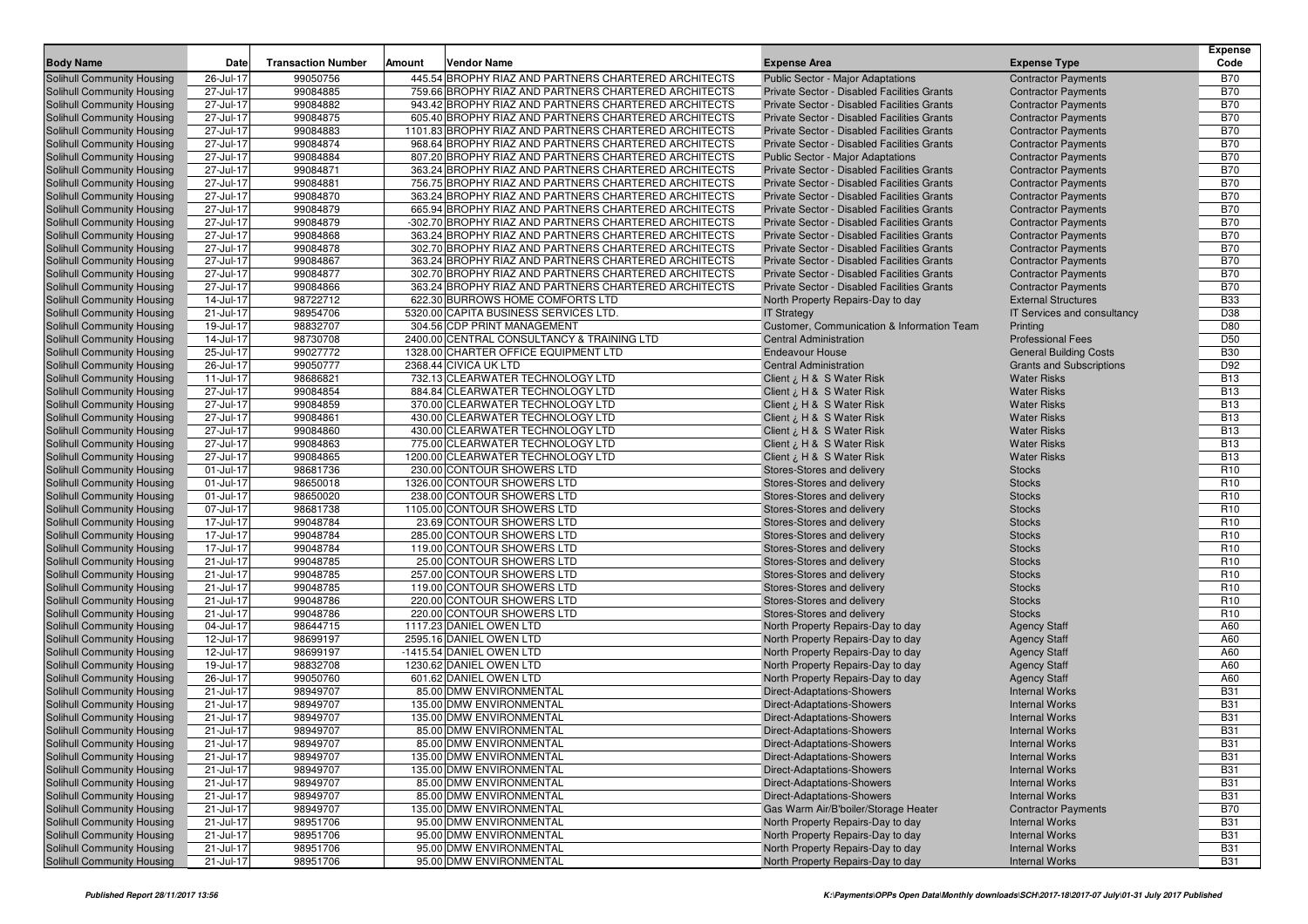| <b>Body Name</b>                                                       | Date                   | <b>Transaction Number</b> | Amount | <b>Vendor Name</b>                                 | <b>Expense Area</b>                                                    | <b>Expense Type</b>                            | <b>Expense</b><br>Code   |
|------------------------------------------------------------------------|------------------------|---------------------------|--------|----------------------------------------------------|------------------------------------------------------------------------|------------------------------------------------|--------------------------|
|                                                                        |                        |                           |        |                                                    |                                                                        |                                                |                          |
| Solihull Community Housing<br>Solihull Community Housing               | 21-Jul-17<br>21-Jul-17 | 98951706<br>98951706      |        | 95.00 DMW ENVIRONMENTAL<br>95.00 DMW ENVIRONMENTAL | North Property Repairs-Day to day                                      | <b>Internal Works</b><br><b>Internal Works</b> | <b>B31</b><br><b>B31</b> |
| Solihull Community Housing                                             | 21-Jul-17              | 98951706                  |        | 135.00 DMW ENVIRONMENTAL                           | North Property Repairs-Day to day<br>North Property Repairs-Day to day | <b>Internal Works</b>                          | <b>B31</b>               |
| Solihull Community Housing                                             | 21-Jul-17              | 98951706                  |        | 95.00 DMW ENVIRONMENTAL                            | North Property Repairs-Day to day                                      | <b>Internal Works</b>                          | <b>B31</b>               |
| Solihull Community Housing                                             | 21-Jul-17              | 98951706                  |        | 95.00 DMW ENVIRONMENTAL                            | North Property Repairs-Day to day                                      | <b>Internal Works</b>                          | <b>B31</b>               |
| Solihull Community Housing                                             | 21-Jul-17              | 98951706                  |        | 95.00 DMW ENVIRONMENTAL                            | North Property Repairs-Day to day                                      | <b>Internal Works</b>                          | <b>B31</b>               |
| <b>Solihull Community Housing</b>                                      | 21-Jul-17              | 98951706                  |        | 135.00 DMW ENVIRONMENTAL                           | North Property Repairs-Day to day                                      | <b>Internal Works</b>                          | <b>B31</b>               |
| Solihull Community Housing                                             | 21-Jul-17              | 98951706                  |        | 95.00 DMW ENVIRONMENTAL                            | North Property Repairs-Day to day                                      | <b>Internal Works</b>                          | <b>B31</b>               |
| <b>Solihull Community Housing</b>                                      | 21-Jul-17              | 98951706                  |        | 95.00 DMW ENVIRONMENTAL                            | North Property Repairs-Day to day                                      | <b>Internal Works</b>                          | <b>B31</b>               |
| <b>Solihull Community Housing</b>                                      | 21-Jul-17              | 98951706                  |        | 95.00 DMW ENVIRONMENTAL                            | North Property Repairs-Day to day                                      | <b>Internal Works</b>                          | <b>B31</b>               |
| <b>Solihull Community Housing</b>                                      | 21-Jul-17              | 98951706                  |        | 95.00 DMW ENVIRONMENTAL                            | North Property Repairs-Day to day                                      | <b>Internal Works</b>                          | <b>B31</b>               |
| Solihull Community Housing                                             | 21-Jul-17              | 98951706                  |        | 95.00 DMW ENVIRONMENTAL                            | North Property Repairs-Day to day                                      | <b>Internal Works</b>                          | <b>B31</b>               |
| Solihull Community Housing                                             | 21-Jul-17              | 98951706                  |        | 95.00 DMW ENVIRONMENTAL                            | North Property Repairs-Day to day                                      | <b>Internal Works</b>                          | <b>B31</b>               |
| <b>Solihull Community Housing</b>                                      | 21-Jul-17              | 98951706                  |        | 95.00 DMW ENVIRONMENTAL                            | North Property Repairs-Day to day                                      | <b>Internal Works</b>                          | <b>B31</b>               |
| Solihull Community Housing                                             | 21-Jul-17              | 98951706                  |        | 85.00 DMW ENVIRONMENTAL                            | North Property Repairs-Day to day                                      | <b>Internal Works</b>                          | <b>B31</b>               |
| <b>Solihull Community Housing</b>                                      | 21-Jul-17              | 98951706                  |        | 135.00 DMW ENVIRONMENTAL                           | North Property Repairs-Day to day                                      | <b>Internal Works</b>                          | <b>B31</b>               |
| Solihull Community Housing                                             | 21-Jul-17              | 98951706                  |        | 95.00 DMW ENVIRONMENTAL                            | North Property Repairs-Day to day                                      | <b>Internal Works</b>                          | <b>B31</b>               |
| Solihull Community Housing                                             | 21-Jul-17              | 98951706                  |        | 135.00 DMW ENVIRONMENTAL                           | North Property Repairs-Day to day                                      | <b>Internal Works</b>                          | <b>B31</b>               |
| <b>Solihull Community Housing</b>                                      | 21-Jul-17              | 98951706                  |        | 95.00 DMW ENVIRONMENTAL                            | North Property Repairs-Day to day                                      | <b>Internal Works</b>                          | <b>B31</b>               |
| Solihull Community Housing                                             | 21-Jul-17              | 98951706                  |        | 95.00 DMW ENVIRONMENTAL                            | North Property Repairs-Day to day                                      | <b>Internal Works</b>                          | <b>B31</b>               |
| <b>Solihull Community Housing</b>                                      | 21-Jul-17              | 98951706                  |        | 95.00 DMW ENVIRONMENTAL                            | North Property Repairs-Day to day                                      | <b>Internal Works</b>                          | <b>B31</b>               |
| <b>Solihull Community Housing</b>                                      | 21-Jul-17              | 98951706                  |        | 95.00 DMW ENVIRONMENTAL                            | North Property Repairs-Day to day                                      | <b>Internal Works</b>                          | <b>B31</b>               |
| <b>Solihull Community Housing</b>                                      | 21-Jul-17              | 98951706                  |        | 95.00 DMW ENVIRONMENTAL                            | North Property Repairs-Day to day                                      | <b>Internal Works</b>                          | <b>B31</b>               |
| <b>Solihull Community Housing</b>                                      | 21-Jul-17              | 98951706                  |        | 95.00 DMW ENVIRONMENTAL                            | North Property Repairs-Day to day                                      | <b>Internal Works</b>                          | <b>B31</b>               |
| Solihull Community Housing                                             | 21-Jul-17              | 98951706                  |        | 95.00 DMW ENVIRONMENTAL                            | North Property Repairs-Day to day                                      | <b>Internal Works</b>                          | <b>B31</b>               |
| <b>Solihull Community Housing</b>                                      | 21-Jul-17              | 98951706                  |        | 45.00 DMW ENVIRONMENTAL                            | North Property Repairs-Day to day                                      | <b>Internal Works</b>                          | <b>B31</b>               |
| Solihull Community Housing                                             | 21-Jul-17              | 98951706                  |        | 225.00 DMW ENVIRONMENTAL                           | North Property Repairs-Day to day                                      | <b>Internal Works</b>                          | <b>B31</b>               |
| Solihull Community Housing                                             | 21-Jul-17              | 98951706                  |        | 95.00 DMW ENVIRONMENTAL                            | Gas Warm Air/B'boiler/Storage Heater                                   | <b>Contractor Payments</b>                     | <b>B70</b>               |
| <b>Solihull Community Housing</b>                                      | 21-Jul-17              | 98951707                  |        | 95.00 DMW ENVIRONMENTAL                            | North Property Repairs-Day to day                                      | <b>Internal Works</b>                          | <b>B31</b>               |
| Solihull Community Housing                                             | 21-Jul-17              | 98951707                  |        | 95.00 DMW ENVIRONMENTAL                            | North Property Repairs-Day to day                                      | <b>Internal Works</b>                          | <b>B31</b>               |
| <b>Solihull Community Housing</b>                                      | 21-Jul-17              | 98951707                  |        | 95.00 DMW ENVIRONMENTAL                            | North Property Repairs-Day to day                                      | <b>Internal Works</b>                          | <b>B31</b>               |
| <b>Solihull Community Housing</b>                                      | 21-Jul-17              | 98951707                  |        | 95.00 DMW ENVIRONMENTAL                            | North Property Repairs-Day to day                                      | <b>Internal Works</b>                          | <b>B31</b>               |
| <b>Solihull Community Housing</b>                                      | 21-Jul-17              | 98951707                  |        | 135.00 DMW ENVIRONMENTAL                           | North Property Repairs-Day to day                                      | <b>Internal Works</b>                          | <b>B31</b>               |
| <b>Solihull Community Housing</b>                                      | 21-Jul-17              | 98951707                  |        | 95.00 DMW ENVIRONMENTAL                            | North Property Repairs-Day to day                                      | <b>Internal Works</b>                          | <b>B31</b>               |
| Solihull Community Housing                                             | 21-Jul-17              | 98951707                  |        | 95.00 DMW ENVIRONMENTAL                            | North Property Repairs-Day to day                                      | <b>Internal Works</b>                          | <b>B31</b>               |
| <b>Solihull Community Housing</b>                                      | 21-Jul-17              | 98951707                  |        | 95.00 DMW ENVIRONMENTAL                            | North Property Repairs-Day to day                                      | <b>Internal Works</b>                          | <b>B31</b>               |
| <b>Solihull Community Housing</b>                                      | 21-Jul-17              | 98951707                  |        | 95.00 DMW ENVIRONMENTAL                            | North Property Repairs-Day to day                                      | <b>Internal Works</b>                          | <b>B31</b>               |
| <b>Solihull Community Housing</b>                                      | 21-Jul-17              | 98951707                  |        | 95.00 DMW ENVIRONMENTAL                            | North Property Repairs-Day to day                                      | <b>Internal Works</b>                          | <b>B31</b>               |
| <b>Solihull Community Housing</b>                                      | 21-Jul-17              | 98951707                  |        | 95.00 DMW ENVIRONMENTAL                            | North Property Repairs-Day to day                                      | <b>Internal Works</b>                          | <b>B31</b>               |
| Solihull Community Housing                                             | 21-Jul-17              | 98951707                  |        | 95.00 DMW ENVIRONMENTAL                            | North Property Repairs-Day to day                                      | <b>Internal Works</b>                          | <b>B31</b>               |
| <b>Solihull Community Housing</b>                                      | 21-Jul-17              | 98951707<br>98951707      |        | 95.00 DMW ENVIRONMENTAL<br>95.00 DMW ENVIRONMENTAL | North Property Repairs-Day to day                                      | <b>Internal Works</b>                          | <b>B31</b><br><b>B31</b> |
| <b>Solihull Community Housing</b><br><b>Solihull Community Housing</b> | 21-Jul-17<br>21-Jul-17 | 98951707                  |        | 95.00 DMW ENVIRONMENTAL                            | North Property Repairs-Day to day<br>North Property Repairs-Day to day | <b>Internal Works</b><br><b>Internal Works</b> | <b>B31</b>               |
| <b>Solihull Community Housing</b>                                      | 21-Jul-17              | 98951707                  |        | 95.00 DMW ENVIRONMENTAL                            | North Property Repairs-Day to day                                      | <b>Internal Works</b>                          | <b>B31</b>               |
| Solihull Community Housing                                             | 21-Jul-17              | 98951707                  |        | 95.00 DMW ENVIRONMENTAL                            | North Property Repairs-Day to day                                      | <b>Internal Works</b>                          | <b>B31</b>               |
| <b>Solihull Community Housing</b>                                      | 21-Jul-17              | 98951707                  |        | 95.00 DMW ENVIRONMENTAL                            | North Property Repairs-Day to day                                      | <b>Internal Works</b>                          | <b>B31</b>               |
| <b>Solihull Community Housing</b>                                      | 21-Jul-17              | 98951707                  |        | 95.00 DMW ENVIRONMENTAL                            | North Property Repairs-Day to day                                      | <b>Internal Works</b>                          | <b>B31</b>               |
| Solihull Community Housing                                             | 21-Jul-17              | 98951707                  |        | 95.00 DMW ENVIRONMENTAL                            | North Property Repairs-Day to day                                      | <b>Internal Works</b>                          | <b>B31</b>               |
| <b>Solihull Community Housing</b>                                      | 21-Jul-17              | 98951707                  |        | 95.00 DMW ENVIRONMENTAL                            | North Property Repairs-Day to day                                      | <b>Internal Works</b>                          | <b>B31</b>               |
| Solihull Community Housing                                             | 21-Jul-17              | 98951707                  |        | 95.00 DMW ENVIRONMENTAL                            | North Property Repairs-Day to day                                      | <b>Internal Works</b>                          | <b>B31</b>               |
| Solihull Community Housing                                             | 21-Jul-17              | 98951707                  |        | 95.00 DMW ENVIRONMENTAL                            | North Property Repairs-Day to day                                      | <b>Internal Works</b>                          | <b>B31</b>               |
| Solihull Community Housing                                             | $21 -$ Jul-17          | 98951707                  |        | 95.00 DMW ENVIRONMENTAL                            | North Property Repairs-Day to day                                      | <b>Internal Works</b>                          | <b>B31</b>               |
| Solihull Community Housing                                             | 21-Jul-17              | 98951707                  |        | 95.00 DMW ENVIRONMENTAL                            | North Property Repairs-Day to day                                      | <b>Internal Works</b>                          | <b>B31</b>               |
| Solihull Community Housing                                             | 21-Jul-17              | 98951707                  |        | 95.00 DMW ENVIRONMENTAL                            | North Property Repairs-Day to day                                      | <b>Internal Works</b>                          | <b>B31</b>               |
| Solihull Community Housing                                             | 21-Jul-17              | 98951707                  |        | 95.00 DMW ENVIRONMENTAL                            | North Property Repairs-Day to day                                      | <b>Internal Works</b>                          | <b>B31</b>               |
| Solihull Community Housing                                             | 21-Jul-17              | 98951707                  |        | 135.00 DMW ENVIRONMENTAL                           | North Property Repairs-Day to day                                      | <b>Internal Works</b>                          | <b>B31</b>               |
| Solihull Community Housing                                             | 21-Jul-17              | 98951707                  |        | 95.00 DMW ENVIRONMENTAL                            | North Property Repairs-Day to day                                      | <b>Internal Works</b>                          | <b>B31</b>               |
| Solihull Community Housing                                             | 21-Jul-17              | 98951707                  |        | 95.00 DMW ENVIRONMENTAL                            | North Property Repairs-Day to day                                      | <b>Internal Works</b>                          | <b>B31</b>               |
| Solihull Community Housing                                             | 21-Jul-17              | 98951707                  |        | 95.00 DMW ENVIRONMENTAL                            | North Property Repairs-Day to day                                      | <b>Internal Works</b>                          | <b>B31</b>               |
| Solihull Community Housing                                             | 21-Jul-17              | 98951707                  |        | 95.00 DMW ENVIRONMENTAL                            | North Property Repairs-Day to day                                      | <b>Internal Works</b>                          | <b>B31</b>               |
| Solihull Community Housing                                             | 21-Jul-17              | 98951707                  |        | 95.00 DMW ENVIRONMENTAL                            | North Property Repairs-Day to day                                      | <b>Internal Works</b>                          | <b>B31</b>               |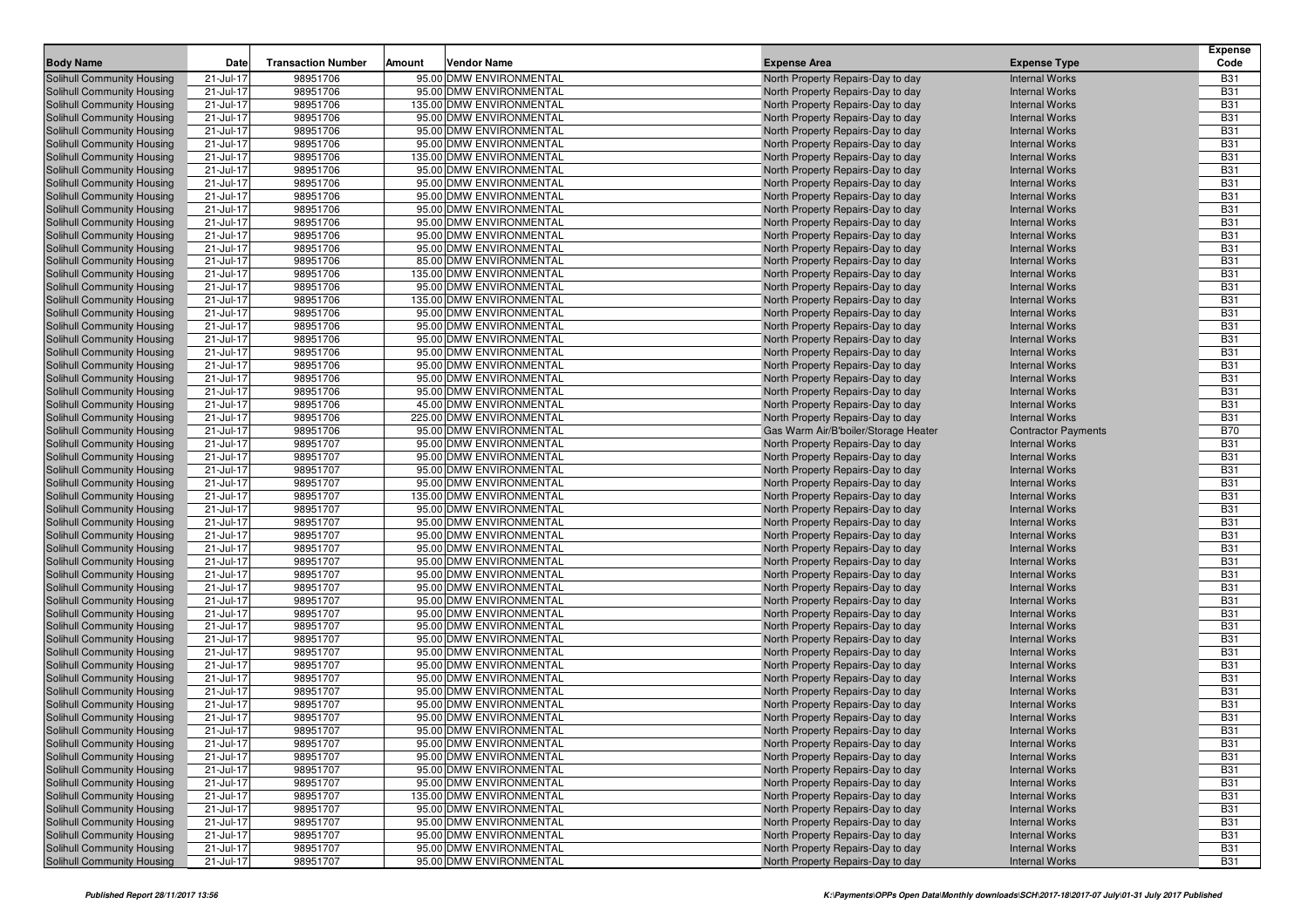|                                                                        | Date                   |                           | Amount |                                                     |                                                                           |                                                          | <b>Expense</b><br>Code   |
|------------------------------------------------------------------------|------------------------|---------------------------|--------|-----------------------------------------------------|---------------------------------------------------------------------------|----------------------------------------------------------|--------------------------|
| <b>Body Name</b>                                                       |                        | <b>Transaction Number</b> |        | <b>Vendor Name</b>                                  | <b>Expense Area</b>                                                       | <b>Expense Type</b>                                      |                          |
| <b>Solihull Community Housing</b>                                      | 21-Jul-17              | 98951707                  |        | 95.00 DMW ENVIRONMENTAL                             | North Property Repairs-Day to day                                         | <b>Internal Works</b>                                    | <b>B31</b>               |
| <b>Solihull Community Housing</b>                                      | 21-Jul-17              | 98951707                  |        | 95.00 DMW ENVIRONMENTAL                             | North Property Repairs-Day to day                                         | <b>Internal Works</b>                                    | <b>B31</b>               |
| <b>Solihull Community Housing</b>                                      | 21-Jul-17              | 98951707                  |        | 95.00 DMW ENVIRONMENTAL                             | North Property Repairs-Day to day                                         | <b>Internal Works</b>                                    | <b>B31</b>               |
| <b>Solihull Community Housing</b>                                      | 21-Jul-17              | 98951707<br>98951707      |        | 135.00 DMW ENVIRONMENTAL                            | North Property Repairs-Day to day                                         | <b>Internal Works</b>                                    | <b>B31</b><br><b>B31</b> |
| <b>Solihull Community Housing</b><br><b>Solihull Community Housing</b> | 21-Jul-17<br>21-Jul-17 | 98951707                  |        | 225.00 DMW ENVIRONMENTAL<br>95.00 DMW ENVIRONMENTAL | North Property Repairs-Day to day                                         | <b>Internal Works</b><br><b>Internal Works</b>           | <b>B31</b>               |
| <b>Solihull Community Housing</b>                                      | 21-Jul-17              | 98951707                  |        | 135.00 DMW ENVIRONMENTAL                            | North Property Repairs-Day to day<br>Gas Warm Air/B'boiler/Storage Heater | <b>Contractor Payments</b>                               | <b>B70</b>               |
| <b>Solihull Community Housing</b>                                      | 21-Jul-17              | 98951707                  |        | 135.00 DMW ENVIRONMENTAL                            | Gas Warm Air/B'boiler/Storage Heater                                      | <b>Contractor Payments</b>                               | <b>B70</b>               |
| <b>Solihull Community Housing</b>                                      | 21-Jul-17              | 98951707                  |        | 135.00 DMW ENVIRONMENTAL                            | Kitchens                                                                  | <b>Contractor Payments</b>                               | <b>B70</b>               |
| <b>Solihull Community Housing</b>                                      | 21-Jul-17              | 98951707                  |        | 135.00 DMW ENVIRONMENTAL                            | Kitchens                                                                  | <b>Contractor Payments</b>                               | <b>B70</b>               |
| <b>Solihull Community Housing</b>                                      | 21-Jul-17              | 98951707                  |        | 135.00 DMW ENVIRONMENTAL                            | <b>Kitchens</b>                                                           | <b>Contractor Payments</b>                               | <b>B70</b>               |
| <b>Solihull Community Housing</b>                                      | 21-Jul-17              | 98951708                  |        | 85.00 DMW ENVIRONMENTAL                             | <b>Public Sector - Major Adaptations</b>                                  | <b>Contractor Payments</b>                               | <b>B70</b>               |
| Solihull Community Housing                                             | 21-Jul-17              | 98951708                  |        | 135.00 DMW ENVIRONMENTAL                            | Public Sector - Major Adaptations                                         | <b>Contractor Payments</b>                               | <b>B70</b>               |
| Solihull Community Housing                                             | 21-Jul-17              | 98951708                  |        | 85.00 DMW ENVIRONMENTAL                             | <b>Public Sector - Major Adaptations</b>                                  | <b>Contractor Payments</b>                               | <b>B70</b>               |
| <b>Solihull Community Housing</b>                                      | 21-Jul-17              | 98951708                  |        | 45.00 DMW ENVIRONMENTAL                             | Pitched Re-roofing                                                        | <b>Contractor Payments</b>                               | <b>B70</b>               |
| <b>Solihull Community Housing</b>                                      | 21-Jul-17              | 98951708                  |        | 45.00 DMW ENVIRONMENTAL                             | Pitched Re-roofing                                                        | <b>Contractor Payments</b>                               | <b>B70</b>               |
| Solihull Community Housing                                             | 21-Jul-17              | 98951708                  |        | 225.00 DMW ENVIRONMENTAL                            | <b>Cyclical Maintenance</b>                                               | <b>Contractor Payments</b>                               | <b>B70</b>               |
| <b>Solihull Community Housing</b>                                      | 21-Jul-17              | 98951708                  |        | 225.00 DMW ENVIRONMENTAL                            | <b>Cyclical Maintenance</b>                                               | <b>Contractor Payments</b>                               | <b>B70</b>               |
| <b>Solihull Community Housing</b>                                      | 21-Jul-17              | 98951708                  |        | 95.00 DMW ENVIRONMENTAL                             | Gas Warm Air/B'boiler/Storage Heater                                      | <b>Contractor Payments</b>                               | <b>B70</b>               |
| <b>Solihull Community Housing</b>                                      | 21-Jul-17              | 98951708                  |        | 95.00 DMW ENVIRONMENTAL                             | Gas Warm Air/B'boiler/Storage Heater                                      | <b>Contractor Payments</b>                               | <b>B70</b>               |
| <b>Solihull Community Housing</b>                                      | 21-Jul-17              | 98951708                  |        | 135.00 DMW ENVIRONMENTAL                            | Gas Warm Air/B'boiler/Storage Heater                                      | <b>Contractor Payments</b>                               | <b>B70</b>               |
| <b>Solihull Community Housing</b>                                      | 21-Jul-17              | 98951708                  |        | 135.00 DMW ENVIRONMENTAL                            | Gas Warm Air/B'boiler/Storage Heater                                      | <b>Contractor Payments</b>                               | <b>B70</b>               |
| Solihull Community Housing                                             | 21-Jul-17              | 98951708                  |        | 135.00 DMW ENVIRONMENTAL                            | Gas Warm Air/B'boiler/Storage Heater                                      | <b>Contractor Payments</b>                               | <b>B70</b>               |
| Solihull Community Housing                                             | 21-Jul-17              | 98951708                  |        | 135.00 DMW ENVIRONMENTAL                            | Gas Warm Air/B'boiler/Storage Heater                                      | <b>Contractor Payments</b>                               | <b>B70</b>               |
| <b>Solihull Community Housing</b>                                      | 21-Jul-17              | 98951708                  |        | 135.00 DMW ENVIRONMENTAL                            | Gas Warm Air/B'boiler/Storage Heater                                      | <b>Contractor Payments</b>                               | <b>B70</b>               |
| <b>Solihull Community Housing</b>                                      | 21-Jul-17              | 98951708                  |        | 135.00 DMW ENVIRONMENTAL                            | Gas Warm Air/B'boiler/Storage Heater                                      | <b>Contractor Payments</b>                               | <b>B70</b>               |
| <b>Solihull Community Housing</b>                                      | 21-Jul-17              | 98951708                  |        | 135.00 DMW ENVIRONMENTAL                            | Gas Warm Air/B'boiler/Storage Heater                                      | <b>Contractor Payments</b>                               | <b>B70</b>               |
| Solihull Community Housing                                             | 21-Jul-17              | 98951708                  |        | 135.00 DMW ENVIRONMENTAL                            | Gas Warm Air/B'boiler/Storage Heater                                      | <b>Contractor Payments</b>                               | <b>B70</b>               |
| <b>Solihull Community Housing</b>                                      | 21-Jul-17              | 98951708                  |        | 135.00 DMW ENVIRONMENTAL                            | Gas Warm Air/B'boiler/Storage Heater                                      | <b>Contractor Payments</b>                               | <b>B70</b>               |
| <b>Solihull Community Housing</b>                                      | 21-Jul-17              | 98951708                  |        | 135.00 DMW ENVIRONMENTAL                            | Gas Warm Air/B'boiler/Storage Heater                                      | <b>Contractor Payments</b>                               | <b>B70</b>               |
| <b>Solihull Community Housing</b>                                      | 21-Jul-17              | 98951708                  |        | 135.00 DMW ENVIRONMENTAL                            | Gas Warm Air/B'boiler/Storage Heater                                      | <b>Contractor Payments</b>                               | <b>B70</b>               |
| <b>Solihull Community Housing</b>                                      | 21-Jul-17              | 98951708                  |        | 135.00 DMW ENVIRONMENTAL                            | Gas Warm Air/B'boiler/Storage Heater                                      | <b>Contractor Payments</b>                               | <b>B70</b>               |
| <b>Solihull Community Housing</b>                                      | 21-Jul-17              | 98951708                  |        | 135.00 DMW ENVIRONMENTAL                            | Gas Warm Air/B'boiler/Storage Heater                                      | <b>Contractor Payments</b>                               | <b>B70</b>               |
| <b>Solihull Community Housing</b>                                      | 21-Jul-17              | 98951708                  |        | 135.00 DMW ENVIRONMENTAL                            | Gas Warm Air/B'boiler/Storage Heater                                      | <b>Contractor Payments</b>                               | <b>B70</b>               |
| <b>Solihull Community Housing</b>                                      | 21-Jul-17              | 98951708                  |        | 135.00 DMW ENVIRONMENTAL                            | Gas Warm Air/B'boiler/Storage Heater                                      | <b>Contractor Payments</b>                               | <b>B70</b>               |
| <b>Solihull Community Housing</b>                                      | 21-Jul-17              | 98951708                  |        | 135.00 DMW ENVIRONMENTAL                            | Gas Warm Air/B'boiler/Storage Heater                                      | <b>Contractor Payments</b>                               | <b>B70</b>               |
| <b>Solihull Community Housing</b>                                      | 21-Jul-17              | 98951708                  |        | 85.00 DMW ENVIRONMENTAL                             | Low Rise - Envelope Programme                                             | <b>Contractor Payments</b>                               | <b>B70</b>               |
| <b>Solihull Community Housing</b>                                      | 21-Jul-17              | 98951708<br>98951708      |        | 85.00 DMW ENVIRONMENTAL                             | Low Rise - Envelope Programme                                             | <b>Contractor Payments</b>                               | <b>B70</b><br><b>B70</b> |
| <b>Solihull Community Housing</b><br><b>Solihull Community Housing</b> | 21-Jul-17<br>21-Jul-17 | 98951708                  |        | 85.00 DMW ENVIRONMENTAL<br>85.00 DMW ENVIRONMENTAL  | Low Rise - Envelope Programme<br>Low Rise - Envelope Programme            | <b>Contractor Payments</b><br><b>Contractor Payments</b> | <b>B70</b>               |
| <b>Solihull Community Housing</b>                                      | 21-Jul-17              | 98951708                  |        | 85.00 DMW ENVIRONMENTAL                             | Low Rise - Envelope Programme                                             | <b>Contractor Payments</b>                               | <b>B70</b>               |
| <b>Solihull Community Housing</b>                                      | 01-Jul-17              | 98640787                  |        | 533.56 DODD GROUP                                   | <b>Electrical Improvement Works</b>                                       | <b>Contractor Payments</b>                               | <b>B70</b>               |
| <b>Solihull Community Housing</b>                                      | 01-Jul-17              | 98640790                  |        | 328.81 DODD GROUP                                   | <b>Mechanical &amp; Electrical</b>                                        | <b>Utility Related Works</b>                             | <b>B34</b>               |
| <b>Solihull Community Housing</b>                                      | 01-Jul-17              | 98640791                  |        | 324.50 DODD GROUP                                   | <b>Mechanical &amp; Electrical</b>                                        | <b>Utility Related Works</b>                             | <b>B34</b>               |
| <b>Solihull Community Housing</b>                                      | 01-Jul-17              | 98640792                  |        | 5486.22 DODD GROUP                                  | <b>Mechanical &amp; Electrical</b>                                        | <b>Utility Related Works</b>                             | <b>B34</b>               |
| <b>Solihull Community Housing</b>                                      | 01-Jul-17              | 98640793                  |        | 788.92 DODD GROUP                                   | <b>Mechanical &amp; Electrical</b>                                        | <b>Utility Related Works</b>                             | <b>B34</b>               |
| <b>Solihull Community Housing</b>                                      | 01-Jul-17              | 98640794                  |        | 417.48 DODD GROUP                                   | <b>Mechanical &amp; Electrical</b>                                        | <b>Utility Related Works</b>                             | <b>B34</b>               |
| Solihull Community Housing                                             | 01-Jul-17              | 98640797                  |        | 212.95 DODD GROUP                                   | <b>Mechanical &amp; Electrical</b>                                        | <b>Utility Related Works</b>                             | <b>B34</b>               |
| <b>Solihull Community Housing</b>                                      | 01-Jul-17              | 98640798                  |        | 1165.11 DODD GROUP                                  | <b>Mechanical &amp; Electrical</b>                                        | <b>Utility Related Works</b>                             | <b>B34</b>               |
| <b>Solihull Community Housing</b>                                      | 01-Jul-17              | 98640799                  |        | 298.63 DODD GROUP                                   | <b>Mechanical &amp; Electrical</b>                                        | <b>Utility Related Works</b>                             | <b>B34</b>               |
| <b>Solihull Community Housing</b>                                      | 01-Jul-17              | 98640801                  |        | 335.91 DODD GROUP                                   | <b>Mechanical &amp; Electrical</b>                                        | <b>Utility Related Works</b>                             | <b>B34</b>               |
| <b>Solihull Community Housing</b>                                      | 01-Jul-17              | 98640875                  |        | 535.27 DODD GROUP                                   | Direct-Adaptations-Showers                                                | <b>Internal Works</b>                                    | <b>B31</b>               |
| <b>Solihull Community Housing</b>                                      | 01-Jul-17              | 98640878                  |        | 1818.59 DODD GROUP                                  | Gas Warm Air/B'boiler/Storage Heater                                      | <b>Contractor Payments</b>                               | <b>B70</b>               |
| <b>Solihull Community Housing</b>                                      | 01-Jul-17              | 98640906                  |        | 284.12 DODD GROUP                                   | North Property Repairs-Voids                                              | Voids                                                    | <b>B38</b>               |
| <b>Solihull Community Housing</b>                                      | 01-Jul-17              | 98640909                  |        | 266.55 DODD GROUP                                   | Private Sector - Minor Works                                              | <b>Contractor Payments</b>                               | <b>B70</b>               |
| <b>Solihull Community Housing</b>                                      | 01-Jul-17              | 98640919                  |        | 497.21 DODD GROUP                                   | North Property Repairs-Voids                                              | Voids                                                    | <b>B38</b>               |
| <b>Solihull Community Housing</b>                                      | 01-Jul-17              | 98640920                  |        | 732.86 DODD GROUP                                   | North Property Repairs-Voids                                              | Voids                                                    | <b>B38</b>               |
| <b>Solihull Community Housing</b>                                      | 01-Jul-17              | 98640921                  |        | 721.89 DODD GROUP                                   | North Property Repairs-Voids                                              | Voids                                                    | <b>B38</b>               |
| Solihull Community Housing                                             | 01-Jul-17              | 98642789                  |        | 340.16 DODD GROUP                                   | North Property Repairs-Voids                                              | Voids                                                    | <b>B38</b>               |
| Solihull Community Housing                                             | 01-Jul-17              | 98642792                  |        | 581.93 DODD GROUP                                   | North Property Repairs-Voids                                              | Voids                                                    | <b>B38</b>               |
| Solihull Community Housing                                             | $01 -$ Jul-17          | 98642794                  |        | 268.97 DODD GROUP                                   | North Property Repairs-Voids                                              | Voids                                                    | <b>B38</b>               |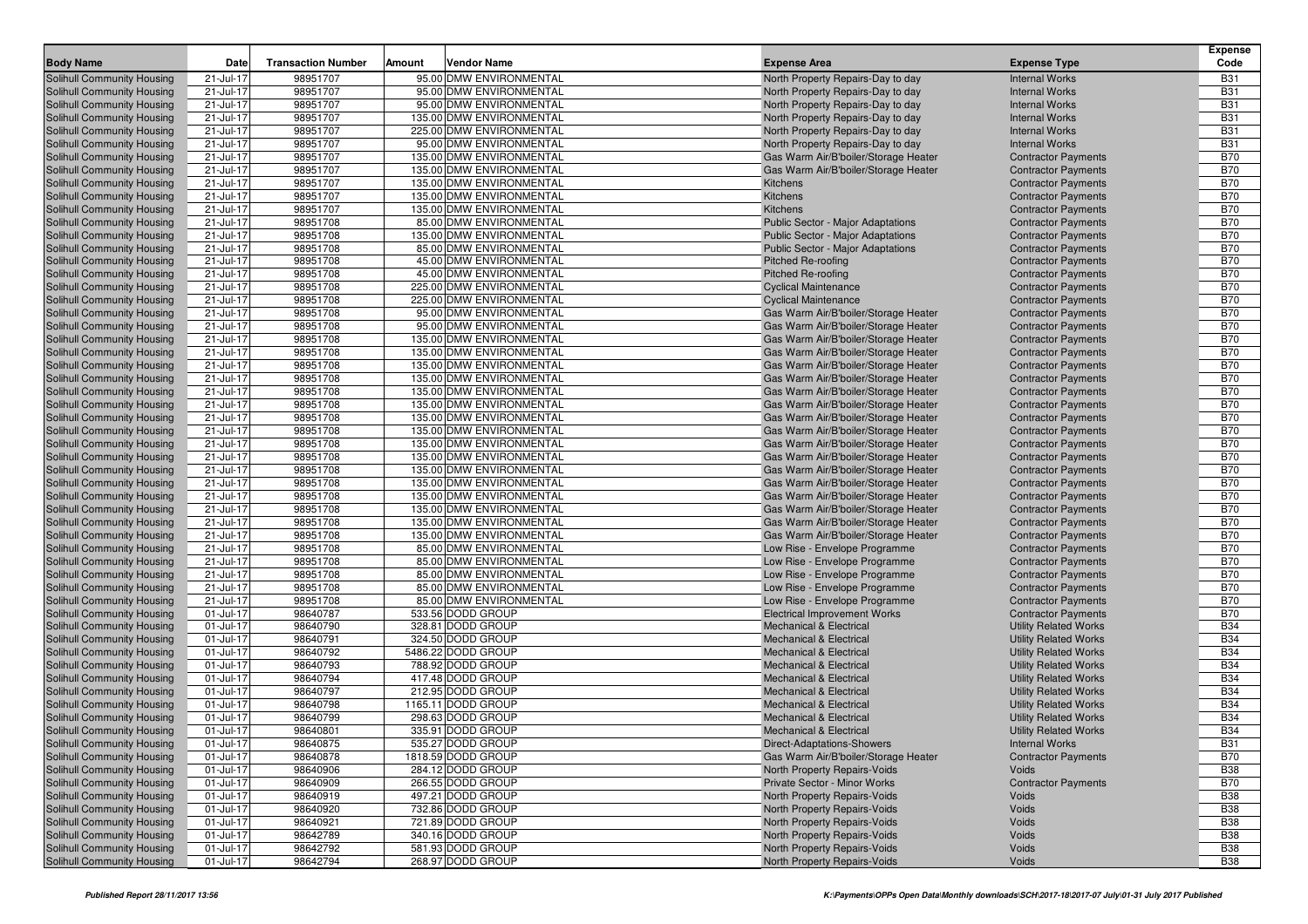| <b>Body Name</b>                                         | Date                   | <b>Transaction Number</b> | Amount | <b>Vendor Name</b>                     | <b>Expense Area</b>                                                        | <b>Expense Type</b>                                      | <b>Expense</b><br>Code   |
|----------------------------------------------------------|------------------------|---------------------------|--------|----------------------------------------|----------------------------------------------------------------------------|----------------------------------------------------------|--------------------------|
| Solihull Community Housing                               | 01-Jul-17              | 98642805                  |        | 277.48 DODD GROUP                      | North Property Repairs-Voids                                               | Voids                                                    | <b>B38</b>               |
| Solihull Community Housing                               | 01-Jul-17              | 98642810                  |        | 613.24 DODD GROUP                      | North Property Repairs-Voids                                               | Voids                                                    | <b>B38</b>               |
| Solihull Community Housing                               | 01-Jul-17              | 98642812                  |        | 253.15 DODD GROUP                      | <b>MST</b> -Structural Works                                               | <b>Contractor Payments</b>                               | <b>B70</b>               |
| Solihull Community Housing                               | 01-Jul-17              | 98642814                  |        | 546.66 DODD GROUP                      | North Property Repairs-Voids                                               | Voids                                                    | <b>B38</b>               |
| Solihull Community Housing                               | 01-Jul-17              | 98642815                  |        | 256.59 DODD GROUP                      | North Property Repairs-Voids                                               | Voids                                                    | <b>B38</b>               |
| Solihull Community Housing                               | 01-Jul-17              | 98642827                  |        | 503.13 DODD GROUP                      | North Property Repairs-Voids                                               | Voids                                                    | <b>B38</b>               |
| Solihull Community Housing                               | 01-Jul-17              | 98642828                  |        | 310.80 DODD GROUP                      | North Property Repairs-Voids                                               | Voids                                                    | <b>B38</b>               |
| Solihull Community Housing                               | 01-Jul-17              | 98642844                  |        | 210.06 DODD GROUP                      | <b>Mechanical &amp; Electrical</b>                                         | <b>Utility Related Works</b>                             | <b>B34</b>               |
| Solihull Community Housing                               | 01-Jul-17              | 98642854                  |        | 297.31 DODD GROUP                      | <b>Mechanical &amp; Electrical</b>                                         | <b>Utility Related Works</b>                             | <b>B34</b>               |
| Solihull Community Housing                               | 01-Jul-17              | 98642865                  |        | 570.59 DODD GROUP                      | <b>Mechanical &amp; Electrical</b>                                         | <b>Utility Related Works</b>                             | <b>B34</b>               |
| <b>Solihull Community Housing</b>                        | 01-Jul-17              | 98640935                  |        | 234.78 DODD GROUP                      | <b>Mechanical &amp; Electrical</b>                                         | <b>Utility Related Works</b>                             | <b>B34</b>               |
| <b>Solihull Community Housing</b>                        | 01-Jul-17              | 98640965                  |        | 321.92 DODD GROUP                      | <b>Mechanical &amp; Electrical</b>                                         | <b>Utility Related Works</b>                             | <b>B34</b>               |
| Solihull Community Housing                               | 01-Jul-17              | 98640967                  |        | 221.80 DODD GROUP                      | <b>Mechanical &amp; Electrical</b>                                         | <b>Utility Related Works</b>                             | <b>B34</b>               |
| <b>Solihull Community Housing</b>                        | 01-Jul-17              | 98641015                  |        | 213.11 DODD GROUP                      | <b>Mechanical &amp; Electrical</b>                                         | <b>Utility Related Works</b>                             | <b>B34</b>               |
| Solihull Community Housing                               | 01-Jul-17              | 98641020                  |        | 546.04 DODD GROUP                      | <b>Mechanical &amp; Electrical</b>                                         | <b>Utility Related Works</b>                             | <b>B34</b>               |
| Solihull Community Housing                               | 01-Jul-17              | 98641021                  |        | 815.26 DODD GROUP                      | <b>Mechanical &amp; Electrical</b>                                         | <b>Utility Related Works</b>                             | <b>B34</b>               |
| Solihull Community Housing                               | 01-Jul-17              | 98641043                  |        | 994.45 DODD GROUP                      | <b>Mechanical &amp; Electrical</b>                                         | <b>Utility Related Works</b>                             | <b>B34</b>               |
| Solihull Community Housing                               | 05-Jul-17              | 98651122                  |        | 686.92 DODD GROUP                      | <b>Electrical Improvement Works</b>                                        | <b>Contractor Payments</b>                               | <b>B70</b>               |
| Solihull Community Housing                               | 05-Jul-17              | 98651137                  |        | 2110.54 DODD GROUP                     | <b>Electrical Improvement Works</b>                                        | <b>Contractor Payments</b>                               | <b>B70</b>               |
| Solihull Community Housing                               | 01-Jul-17              | 98678706                  |        | 249.24 DODD GROUP                      | <b>Electrical Improvement Works</b>                                        | <b>Contractor Payments</b>                               | <b>B70</b>               |
| Solihull Community Housing                               | 01-Jul-17              | 98678709                  |        | 250.67 DODD GROUP                      | <b>Electrical Improvement Works</b>                                        | <b>Contractor Payments</b>                               | <b>B70</b>               |
| Solihull Community Housing                               | 01-Jul-17              | 98678710                  |        | 428.12 DODD GROUP                      | <b>Electrical Improvement Works</b>                                        | <b>Contractor Payments</b>                               | <b>B70</b>               |
| Solihull Community Housing                               | 01-Jul-17              | 98678711                  |        | 358.94 DODD GROUP                      | <b>Electrical Improvement Works</b>                                        | <b>Contractor Payments</b>                               | <b>B70</b>               |
| Solihull Community Housing                               | 01-Jul-17              | 98678712                  |        | 322.74 DODD GROUP                      | <b>Electrical Improvement Works</b>                                        | <b>Contractor Payments</b>                               | <b>B70</b>               |
| Solihull Community Housing                               | 01-Jul-17              | 98678713                  |        | 258.93 DODD GROUP                      | <b>Electrical Improvement Works</b>                                        | <b>Contractor Payments</b>                               | <b>B70</b>               |
| Solihull Community Housing                               | 01-Jul-17              | 98678714                  |        | 345.02 DODD GROUP                      | <b>Electrical Improvement Works</b>                                        | <b>Contractor Payments</b>                               | <b>B70</b>               |
| Solihull Community Housing                               | 01-Jul-17              | 98678715                  |        | 278.48 DODD GROUP                      | <b>Electrical Improvement Works</b>                                        | <b>Contractor Payments</b>                               | <b>B70</b>               |
| Solihull Community Housing                               | 01-Jul-17              | 98678716                  |        | 407.93 DODD GROUP                      | <b>Electrical Improvement Works</b>                                        | <b>Contractor Payments</b>                               | <b>B70</b>               |
| Solihull Community Housing                               | 01-Jul-17              | 98678718                  |        | 304.30 DODD GROUP                      | <b>Electrical Improvement Works</b>                                        | <b>Contractor Payments</b>                               | <b>B70</b>               |
| Solihull Community Housing                               | 01-Jul-17              | 98678719                  |        | 293.56 DODD GROUP                      | <b>Electrical Improvement Works</b>                                        | <b>Contractor Payments</b>                               | <b>B70</b>               |
| Solihull Community Housing                               | 01-Jul-17              | 98678720                  |        | 306.39 DODD GROUP                      | <b>Electrical Improvement Works</b>                                        | <b>Contractor Payments</b>                               | <b>B70</b>               |
| Solihull Community Housing                               | 01-Jul-17              | 98678721                  |        | 283.33 DODD GROUP                      | <b>Electrical Improvement Works</b>                                        | <b>Contractor Payments</b>                               | <b>B70</b>               |
| Solihull Community Housing                               | 01-Jul-17              | 98678722                  |        | 325.12 DODD GROUP                      | <b>Electrical Improvement Works</b>                                        | <b>Contractor Payments</b>                               | <b>B70</b>               |
| Solihull Community Housing                               | 01-Jul-17              | 98678723                  |        | 2106.09 DODD GROUP                     | <b>Electrical Improvement Works</b>                                        | <b>Contractor Payments</b>                               | <b>B70</b>               |
| Solihull Community Housing                               | 01-Jul-17              | 98678724                  |        | 259.24 DODD GROUP                      | <b>Electrical Improvement Works</b>                                        | <b>Contractor Payments</b>                               | <b>B70</b>               |
| Solihull Community Housing                               | 01-Jul-17              | 98678727                  |        | 309.26 DODD GROUP                      | <b>Electrical Improvement Works</b>                                        | <b>Contractor Payments</b>                               | <b>B70</b>               |
| Solihull Community Housing                               | 01-Jul-17              | 98678728                  |        | 303.70 DODD GROUP                      | <b>Electrical Improvement Works</b>                                        | <b>Contractor Payments</b>                               | <b>B70</b>               |
| Solihull Community Housing                               | 01-Jul-17              | 98678729                  |        | 325.35 DODD GROUP                      | <b>Electrical Improvement Works</b>                                        | <b>Contractor Payments</b>                               | <b>B70</b>               |
| Solihull Community Housing                               | 01-Jul-17              | 98678730                  |        | 381.22 DODD GROUP<br>459.71 DODD GROUP | <b>Electrical Improvement Works</b>                                        | <b>Contractor Payments</b>                               | <b>B70</b><br><b>B70</b> |
| Solihull Community Housing                               | 01-Jul-17              | 98678731<br>98678732      |        | 456.22 DODD GROUP                      | <b>Electrical Improvement Works</b>                                        | <b>Contractor Payments</b>                               | <b>B70</b>               |
| Solihull Community Housing<br>Solihull Community Housing | 01-Jul-17<br>01-Jul-17 | 98678734                  |        | 279.05 DODD GROUP                      | <b>Electrical Improvement Works</b><br><b>Electrical Improvement Works</b> | <b>Contractor Payments</b><br><b>Contractor Payments</b> | <b>B70</b>               |
| Solihull Community Housing                               | 01-Jul-17              | 98678735                  |        | 292.96 DODD GROUP                      | <b>Electrical Improvement Works</b>                                        | <b>Contractor Payments</b>                               | <b>B70</b>               |
| Solihull Community Housing                               | 01-Jul-17              | 98678736                  |        | 543.97 DODD GROUP                      | <b>Electrical Improvement Works</b>                                        | <b>Contractor Payments</b>                               | <b>B70</b>               |
| Solihull Community Housing                               | 01-Jul-17              | 98678737                  |        | 410.69 DODD GROUP                      | <b>Electrical Improvement Works</b>                                        | <b>Contractor Payments</b>                               | <b>B70</b>               |
| Solihull Community Housing                               | 01-Jul-17              | 98678738                  |        | 419.65 DODD GROUP                      | <b>Electrical Improvement Works</b>                                        | <b>Contractor Payments</b>                               | <b>B70</b>               |
| Solihull Community Housing                               | 03-Jul-17              | 98678759                  |        | 426.51 DODD GROUP                      | Direct-Adaptations-Showers                                                 | <b>Internal Works</b>                                    | <b>B31</b>               |
| Solihull Community Housing                               | 03-Jul-17              | 98678760                  |        | 452.49 DODD GROUP                      | Direct-Adaptations-Showers                                                 | <b>Internal Works</b>                                    | <b>B31</b>               |
| <b>Solihull Community Housing</b>                        | 03-Jul-17              | 98678762                  |        | 3085.60 DODD GROUP                     | Gas Warm Air/B'boiler/Storage Heater                                       | <b>Contractor Payments</b>                               | <b>B70</b>               |
| Solihull Community Housing                               | 03-Jul-17              | 98678763                  |        | 3085.60 DODD GROUP                     | Gas Warm Air/B'boiler/Storage Heater                                       | <b>Contractor Payments</b>                               | <b>B70</b>               |
| Solihull Community Housing                               | 03-Jul-17              | 98678765                  |        | 3085.60 DODD GROUP                     | Gas Warm Air/B'boiler/Storage Heater                                       | <b>Contractor Payments</b>                               | <b>B70</b>               |
| <b>Solihull Community Housing</b>                        | 03-Jul-17              | 98678766                  |        | 3085.60 DODD GROUP                     | Gas Warm Air/B'boiler/Storage Heater                                       | <b>Contractor Payments</b>                               | <b>B70</b>               |
| Solihull Community Housing                               | 03-Jul-17              | 98678768                  |        | 1818.59 DODD GROUP                     | Gas Warm Air/B'boiler/Storage Heater                                       | <b>Contractor Payments</b>                               | <b>B70</b>               |
| Solihull Community Housing                               | 03-Jul-17              | 98678769                  |        | 3085.60 DODD GROUP                     | Gas Warm Air/B'boiler/Storage Heater                                       | <b>Contractor Payments</b>                               | <b>B70</b>               |
| Solihull Community Housing                               | 03-Jul-17              | 98678771                  |        | 3085.60 DODD GROUP                     | Gas Warm Air/B'boiler/Storage Heater                                       | <b>Contractor Payments</b>                               | <b>B70</b>               |
| Solihull Community Housing                               | 03-Jul-17              | 98678772                  |        | 3085.60 DODD GROUP                     | Gas Warm Air/B'boiler/Storage Heater                                       | <b>Contractor Payments</b>                               | <b>B70</b>               |
| Solihull Community Housing                               | 03-Jul-17              | 98678773                  |        | 3085.60 DODD GROUP                     | Gas Warm Air/B'boiler/Storage Heater                                       | <b>Contractor Payments</b>                               | <b>B70</b>               |
| Solihull Community Housing                               | 03-Jul-17              | 98678774                  |        | 3085.60 DODD GROUP                     | Gas Warm Air/B'boiler/Storage Heater                                       | <b>Contractor Payments</b>                               | <b>B70</b>               |
| Solihull Community Housing                               | 03-Jul-17              | 98678775                  |        | 3085.60 DODD GROUP                     | Gas Warm Air/B'boiler/Storage Heater                                       | <b>Contractor Payments</b>                               | <b>B70</b>               |
| Solihull Community Housing                               | 03-Jul-17              | 98678780                  |        | 629.59 DODD GROUP                      | Public Sector - Minor Works                                                | <b>Contractor Payments</b>                               | <b>B70</b>               |
| Solihull Community Housing                               | 03-Jul-17              | 98678819                  |        | 231.65 DODD GROUP                      | Mechanical & Electrical                                                    | <b>Utility Related Works</b>                             | <b>B34</b>               |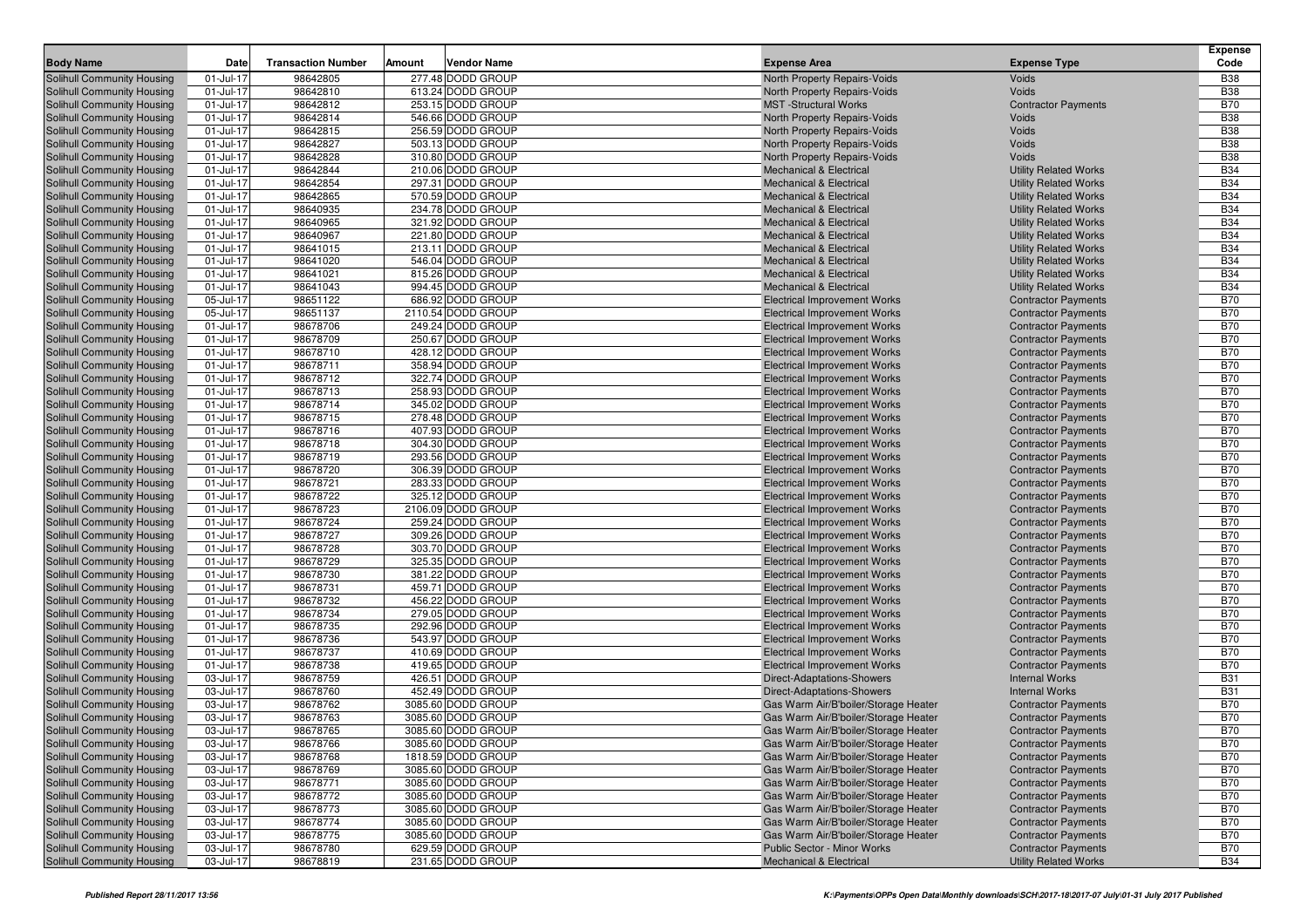| <b>Body Name</b>                                                       | Date                   | <b>Transaction Number</b> | Amount | <b>Vendor Name</b>                     | <b>Expense Area</b>                                                        | <b>Expense Type</b>                                      | <b>Expense</b><br>Code   |
|------------------------------------------------------------------------|------------------------|---------------------------|--------|----------------------------------------|----------------------------------------------------------------------------|----------------------------------------------------------|--------------------------|
| Solihull Community Housing                                             | 03-Jul-17              | 98678828                  |        | 341.83 DODD GROUP                      | <b>Mechanical &amp; Electrical</b>                                         | <b>Utility Related Works</b>                             | <b>B34</b>               |
| <b>Solihull Community Housing</b>                                      | 03-Jul-17              | 98678844                  |        | 435.74 DODD GROUP                      | <b>Mechanical &amp; Electrical</b>                                         | <b>Utility Related Works</b>                             | <b>B34</b>               |
| Solihull Community Housing                                             | 03-Jul-17              | 98678855                  |        | 374.97 DODD GROUP                      | North Property Repairs-Voids                                               | Voids                                                    | <b>B38</b>               |
| Solihull Community Housing                                             | 03-Jul-17              | 98678872                  |        | 292.59 DODD GROUP                      | <b>Mechanical &amp; Electrical</b>                                         | <b>Utility Related Works</b>                             | <b>B34</b>               |
| Solihull Community Housing                                             | 03-Jul-17              | 98678873                  |        | 3056.06 DODD GROUP                     | <b>Mechanical &amp; Electrical</b>                                         | <b>Utility Related Works</b>                             | <b>B34</b>               |
| <b>Solihull Community Housing</b>                                      | 03-Jul-17              | 98678874                  |        | 234.78 DODD GROUP                      | <b>Mechanical &amp; Electrical</b>                                         | <b>Utility Related Works</b>                             | <b>B34</b>               |
| <b>Solihull Community Housing</b>                                      | 03-Jul-17              | 98678884                  |        | 475.78 DODD GROUP                      | <b>Mechanical &amp; Electrical</b>                                         | <b>Utility Related Works</b>                             | <b>B34</b>               |
| <b>Solihull Community Housing</b>                                      | 03-Jul-17              | 98678885                  |        | 345.24 DODD GROUP                      | <b>Mechanical &amp; Electrical</b>                                         | <b>Utility Related Works</b>                             | <b>B34</b>               |
| <b>Solihull Community Housing</b>                                      | 03-Jul-17              | 98678897                  |        | 292.59 DODD GROUP                      | <b>Mechanical &amp; Electrical</b>                                         | <b>Utility Related Works</b>                             | <b>B34</b>               |
| <b>Solihull Community Housing</b>                                      | 03-Jul-17              | 98678905                  |        | 497.95 DODD GROUP                      | <b>Mechanical &amp; Electrical</b>                                         | <b>Utility Related Works</b>                             | <b>B34</b>               |
| Solihull Community Housing                                             | 03-Jul-17              | 98678921                  |        | 349.78 DODD GROUP                      | <b>North Property Repairs-Voids</b>                                        | Voids                                                    | <b>B38</b>               |
| <b>Solihull Community Housing</b>                                      | 03-Jul-17              | 98678922                  |        | 578.12 DODD GROUP                      | North Property Repairs-Voids                                               | Voids                                                    | <b>B38</b>               |
| Solihull Community Housing                                             | 03-Jul-17              | 98678924                  |        | 221.40 DODD GROUP                      | North Property Repairs-Voids                                               | Voids                                                    | <b>B38</b>               |
| Solihull Community Housing                                             | 03-Jul-17              | 98678925                  |        | 210.76 DODD GROUP                      | North Property Repairs-Voids                                               | Voids                                                    | <b>B38</b>               |
| Solihull Community Housing                                             | 03-Jul-17              | 98678926                  |        | 834.43 DODD GROUP                      | North Property Repairs-Voids                                               | Voids                                                    | <b>B38</b>               |
| <b>Solihull Community Housing</b>                                      | 03-Jul-17              | 98678935                  |        | 240.16 DODD GROUP                      | North Property Repairs-Voids                                               | Voids                                                    | <b>B38</b>               |
| Solihull Community Housing                                             | 03-Jul-17              | 98678944                  |        | 1107.57 DODD GROUP                     | North Property Repairs-Voids                                               | Voids                                                    | <b>B38</b>               |
| <b>Solihull Community Housing</b>                                      | 03-Jul-17              | 98678945                  |        | 565.16 DODD GROUP                      | North Property Repairs-Voids                                               | Voids                                                    | <b>B38</b>               |
| Solihull Community Housing                                             | 03-Jul-17              | 98678947                  |        | 448.67 DODD GROUP                      | North Property Repairs-Voids                                               | Voids                                                    | <b>B38</b>               |
| <b>Solihull Community Housing</b>                                      | 03-Jul-17              | 98678950                  |        | 436.62 DODD GROUP                      | North Property Repairs-Voids                                               | Voids                                                    | <b>B38</b>               |
| <b>Solihull Community Housing</b>                                      | 03-Jul-17              | 98678953                  |        | 514.56 DODD GROUP                      | <b>Mechanical &amp; Electrical</b>                                         | <b>Utility Related Works</b>                             | <b>B34</b>               |
| Solihull Community Housing                                             | 04-Jul-17              | 98678954                  |        | 299.76 DODD GROUP                      | <b>Electrical Improvement Works</b>                                        | <b>Contractor Payments</b>                               | <b>B70</b>               |
| Solihull Community Housing                                             | 04-Jul-17              | 98678955                  |        | 328.21 DODD GROUP                      | <b>Electrical Improvement Works</b>                                        | <b>Contractor Payments</b>                               | <b>B70</b>               |
| Solihull Community Housing                                             | 04-Jul-17              | 98678956                  |        | 288.33 DODD GROUP                      | <b>Electrical Improvement Works</b>                                        | <b>Contractor Payments</b>                               | <b>B70</b>               |
| Solihull Community Housing                                             | 04-Jul-17              | 98678958                  |        | 301.59 DODD GROUP                      | <b>Electrical Improvement Works</b>                                        | <b>Contractor Payments</b>                               | <b>B70</b>               |
| Solihull Community Housing                                             | 04-Jul-17              | 98678959                  |        | 282.58 DODD GROUP                      | <b>Electrical Improvement Works</b>                                        | <b>Contractor Payments</b>                               | <b>B70</b>               |
| Solihull Community Housing                                             | 04-Jul-17              | 98678960                  |        | 325.90 DODD GROUP                      | <b>Electrical Improvement Works</b>                                        | <b>Contractor Payments</b>                               | <b>B70</b>               |
| <b>Solihull Community Housing</b>                                      | 04-Jul-17              | 98678961                  |        | 247.15 DODD GROUP                      | <b>Electrical Improvement Works</b>                                        | <b>Contractor Payments</b>                               | <b>B70</b>               |
| Solihull Community Housing                                             | 04-Jul-17              | 98678962                  |        | 286.17 DODD GROUP                      | <b>Electrical Improvement Works</b>                                        | <b>Contractor Payments</b>                               | <b>B70</b>               |
| Solihull Community Housing                                             | 04-Jul-17              | 98678963                  |        | 288.93 DODD GROUP                      | <b>Electrical Improvement Works</b>                                        | <b>Contractor Payments</b>                               | <b>B70</b>               |
| <b>Solihull Community Housing</b><br><b>Solihull Community Housing</b> | 04-Jul-17<br>04-Jul-17 | 98678966<br>98678967      |        | 291.02 DODD GROUP<br>243.38 DODD GROUP | <b>Electrical Improvement Works</b>                                        | <b>Contractor Payments</b>                               | <b>B70</b><br><b>B70</b> |
| <b>Solihull Community Housing</b>                                      | 04-Jul-17              | 98678968                  |        | 783.73 DODD GROUP                      | <b>Electrical Improvement Works</b><br><b>Electrical Improvement Works</b> | <b>Contractor Payments</b><br><b>Contractor Payments</b> | <b>B70</b>               |
| <b>Solihull Community Housing</b>                                      | 04-Jul-17              | 98678969                  |        | 281.50 DODD GROUP                      | <b>Electrical Improvement Works</b>                                        | <b>Contractor Payments</b>                               | <b>B70</b>               |
| Solihull Community Housing                                             | 04-Jul-17              | 98678970                  |        | 402.88 DODD GROUP                      | <b>Electrical Improvement Works</b>                                        | <b>Contractor Payments</b>                               | <b>B70</b>               |
| Solihull Community Housing                                             | 04-Jul-17              | 98678971                  |        | 283.41 DODD GROUP                      | <b>Electrical Improvement Works</b>                                        | <b>Contractor Payments</b>                               | <b>B70</b>               |
| <b>Solihull Community Housing</b>                                      | 04-Jul-17              | 98678972                  |        | 402.64 DODD GROUP                      | <b>Electrical Improvement Works</b>                                        | <b>Contractor Payments</b>                               | <b>B70</b>               |
| <b>Solihull Community Housing</b>                                      | 04-Jul-17              | 98678973                  |        | 288.33 DODD GROUP                      | <b>Electrical Improvement Works</b>                                        | <b>Contractor Payments</b>                               | <b>B70</b>               |
| <b>Solihull Community Housing</b>                                      | 04-Jul-17              | 98678974                  |        | 294.95 DODD GROUP                      | <b>Electrical Improvement Works</b>                                        | <b>Contractor Payments</b>                               | <b>B70</b>               |
| Solihull Community Housing                                             | 04-Jul-17              | 98678976                  |        | 373.49 DODD GROUP                      | <b>Electrical Improvement Works</b>                                        | <b>Contractor Payments</b>                               | <b>B70</b>               |
| Solihull Community Housing                                             | 04-Jul-17              | 98678977                  |        | 421.72 DODD GROUP                      | <b>Electrical Improvement Works</b>                                        | <b>Contractor Payments</b>                               | <b>B70</b>               |
| <b>Solihull Community Housing</b>                                      | 04-Jul-17              | 98678978                  |        | 313.44 DODD GROUP                      | <b>Electrical Improvement Works</b>                                        | <b>Contractor Payments</b>                               | <b>B70</b>               |
| <b>Solihull Community Housing</b>                                      | 04-Jul-17              | 98678979                  |        | 289.23 DODD GROUP                      | <b>Electrical Improvement Works</b>                                        | <b>Contractor Payments</b>                               | <b>B70</b>               |
| Solihull Community Housing                                             | 04-Jul-17              | 98678980                  |        | 338.29 DODD GROUP                      | <b>Electrical Improvement Works</b>                                        | <b>Contractor Payments</b>                               | <b>B70</b>               |
| Solihull Community Housing                                             | 04-Jul-17              | 98678981                  |        | 312.84 DODD GROUP                      | <b>Electrical Improvement Works</b>                                        | <b>Contractor Payments</b>                               | <b>B70</b>               |
| Solihull Community Housing                                             | 04-Jul-17              | 98678982                  |        | 290.76 DODD GROUP                      | <b>Electrical Improvement Works</b>                                        | <b>Contractor Payments</b>                               | <b>B70</b>               |
| <b>Solihull Community Housing</b>                                      | 04-Jul-17              | 98678983                  |        | 289.24 DODD GROUP                      | <b>Electrical Improvement Works</b>                                        | <b>Contractor Payments</b>                               | <b>B70</b>               |
| Solihull Community Housing                                             | 04-Jul-17              | 98678984                  |        | 402.02 DODD GROUP                      | <b>Electrical Improvement Works</b>                                        | <b>Contractor Payments</b>                               | <b>B70</b>               |
| Solihull Community Housing                                             | 04-Jul-17              | 98678985                  |        | 379.46 DODD GROUP                      | <b>Electrical Improvement Works</b>                                        | <b>Contractor Payments</b>                               | <b>B70</b>               |
| Solihull Community Housing                                             | 04-Jul-17              | 98678986                  |        | 291.61 DODD GROUP                      | <b>Electrical Improvement Works</b>                                        | <b>Contractor Payments</b>                               | <b>B70</b>               |
| Solihull Community Housing                                             | 04-Jul-17              | 98678987                  |        | 369.83 DODD GROUP                      | <b>Electrical Improvement Works</b>                                        | <b>Contractor Payments</b>                               | <b>B70</b>               |
| Solihull Community Housing                                             | 04-Jul-17              | 98678989                  |        | 258.93 DODD GROUP                      | <b>Electrical Improvement Works</b>                                        | <b>Contractor Payments</b>                               | <b>B70</b>               |
| Solihull Community Housing                                             | 04-Jul-17              | 98678990                  |        | 295.76 DODD GROUP                      | <b>Electrical Improvement Works</b>                                        | <b>Contractor Payments</b>                               | <b>B70</b>               |
| Solihull Community Housing                                             | 04-Jul-17              | 98678991                  |        | 278.26 DODD GROUP                      | <b>Electrical Improvement Works</b>                                        | <b>Contractor Payments</b>                               | <b>B70</b>               |
| Solihull Community Housing                                             | 04-Jul-17              | 98678992                  |        | 539.53 DODD GROUP                      | <b>Electrical Improvement Works</b>                                        | <b>Contractor Payments</b>                               | <b>B70</b>               |
| <b>Solihull Community Housing</b>                                      | 04-Jul-17              | 98678993                  |        | 560.69 DODD GROUP                      | <b>Electrical Improvement Works</b>                                        | <b>Contractor Payments</b>                               | <b>B70</b>               |
| <b>Solihull Community Housing</b>                                      | 04-Jul-17              | 98678994                  |        | 281.50 DODD GROUP                      | <b>Electrical Improvement Works</b>                                        | <b>Contractor Payments</b>                               | <b>B70</b>               |
| Solihull Community Housing                                             | 10-Jul-17              | 98897753                  |        | 361.18 DODD GROUP                      | <b>Mechanical &amp; Electrical</b>                                         | <b>Utility Related Works</b>                             | <b>B34</b>               |
| Solihull Community Housing                                             | 10-Jul-17              | 98897759                  |        | 216.29 DODD GROUP                      | <b>Mechanical &amp; Electrical</b>                                         | <b>Utility Related Works</b>                             | <b>B34</b>               |
| <b>Solihull Community Housing</b>                                      | 10-Jul-17              | 98897762                  |        | 330.80 DODD GROUP                      | <b>Mechanical &amp; Electrical</b>                                         | <b>Utility Related Works</b>                             | <b>B34</b>               |
| Solihull Community Housing                                             | 10-Jul-17              | 98897763                  |        | 235.20 DODD GROUP                      | Mechanical & Electrical                                                    | <b>Utility Related Works</b>                             | <b>B34</b>               |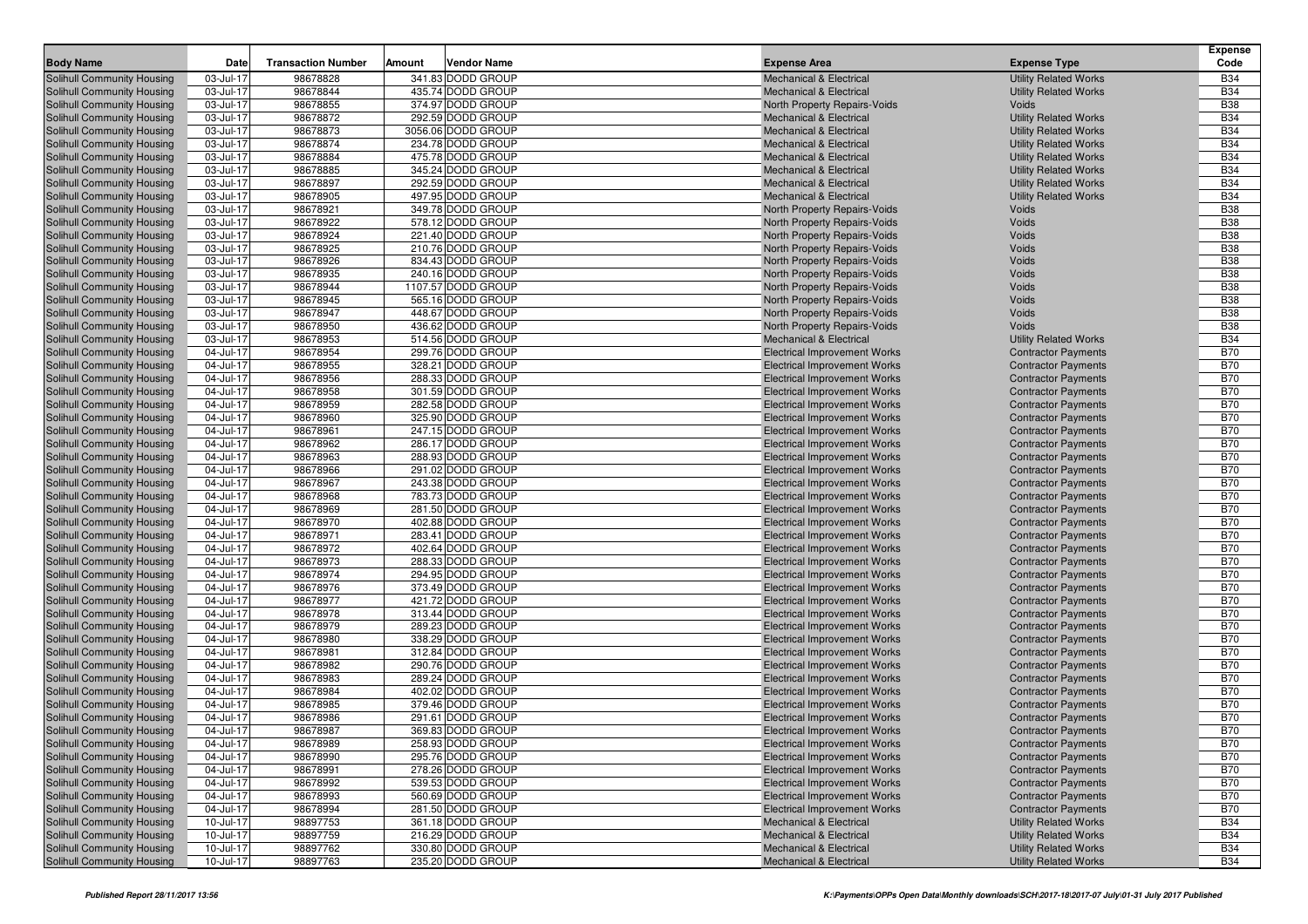| <b>Body Name</b>                                         | Date                   | <b>Transaction Number</b> | Amount<br><b>Vendor Name</b>             | <b>Expense Area</b>                                               | <b>Expense Type</b>                         | <b>Expense</b><br>Code   |
|----------------------------------------------------------|------------------------|---------------------------|------------------------------------------|-------------------------------------------------------------------|---------------------------------------------|--------------------------|
| Solihull Community Housing                               | 10-Jul-17              | 98897765                  | 355.71 DODD GROUP                        | <b>Mechanical &amp; Electrical</b>                                | <b>Utility Related Works</b>                | <b>B34</b>               |
| Solihull Community Housing                               | 10-Jul-17              | 98897767                  | 393.66 DODD GROUP                        | <b>Mechanical &amp; Electrical</b>                                | <b>Utility Related Works</b>                | <b>B34</b>               |
| Solihull Community Housing                               | 10-Jul-17              | 98897770                  | 352.93 DODD GROUP                        | <b>Mechanical &amp; Electrical</b>                                | <b>Utility Related Works</b>                | <b>B34</b>               |
| Solihull Community Housing                               | 10-Jul-17              | 98897774                  | 234.78 DODD GROUP                        | <b>Mechanical &amp; Electrical</b>                                | <b>Utility Related Works</b>                | <b>B34</b>               |
| Solihull Community Housing                               | 10-Jul-17              | 98897802                  | 307.53 DODD GROUP                        | <b>Mechanical &amp; Electrical</b>                                | <b>Utility Related Works</b>                | <b>B34</b>               |
| Solihull Community Housing                               | 10-Jul-17              | 98897823                  | 228.40 DODD GROUP                        | <b>Mechanical &amp; Electrical</b>                                | <b>Utility Related Works</b>                | <b>B34</b>               |
| Solihull Community Housing                               | 10-Jul-17              | 98897840                  | 463.24 DODD GROUP                        | <b>Mechanical &amp; Electrical</b>                                | <b>Utility Related Works</b>                | <b>B34</b>               |
| Solihull Community Housing                               | 10-Jul-17              | 98897850                  | 215.57 DODD GROUP                        | <b>Mechanical &amp; Electrical</b>                                | <b>Utility Related Works</b>                | <b>B34</b>               |
| Solihull Community Housing                               | 10-Jul-17              | 98897874                  | 315.43 DODD GROUP                        | North Property Repairs-Voids                                      | Voids                                       | <b>B38</b>               |
| Solihull Community Housing                               | 10-Jul-17              | 98897875                  | 262.02 DODD GROUP                        | North Property Repairs-Voids                                      | Voids                                       | <b>B38</b>               |
| <b>Solihull Community Housing</b>                        | 10-Jul-17              | 98897877                  | 590.02 DODD GROUP                        | North Property Repairs-Voids                                      | Voids                                       | <b>B38</b>               |
| Solihull Community Housing                               | 10-Jul-17              | 98897949                  | 747.61 DODD GROUP                        | <b>Mechanical &amp; Electrical</b>                                | <b>Utility Related Works</b>                | <b>B34</b>               |
| Solihull Community Housing                               | 10-Jul-17              | 98897981                  | 3085.60 DODD GROUP                       | Gas Warm Air/B'boiler/Storage Heater                              | <b>Contractor Payments</b>                  | <b>B70</b>               |
| Solihull Community Housing                               | 10-Jul-17              | 98897982                  | 3085.60 DODD GROUP                       | Gas Warm Air/B'boiler/Storage Heater                              | <b>Contractor Payments</b>                  | <b>B70</b>               |
| Solihull Community Housing                               | 10-Jul-17              | 98897983                  | 3085.60 DODD GROUP                       | Gas Warm Air/B'boiler/Storage Heater                              | <b>Contractor Payments</b>                  | <b>B70</b>               |
| <b>Solihull Community Housing</b>                        | 10-Jul-17              | 98897984                  | 3085.60 DODD GROUP                       | Gas Warm Air/B'boiler/Storage Heater                              | <b>Contractor Payments</b>                  | <b>B70</b>               |
| Solihull Community Housing                               | 10-Jul-17              | 98897985                  | 3085.60 DODD GROUP                       | Gas Warm Air/B'boiler/Storage Heater                              | <b>Contractor Payments</b>                  | <b>B70</b>               |
| Solihull Community Housing                               | 10-Jul-17              | 98897986                  | 3085.60 DODD GROUP                       | Gas Warm Air/B'boiler/Storage Heater                              | <b>Contractor Payments</b>                  | <b>B70</b>               |
| Solihull Community Housing                               | 10-Jul-17              | 98897987                  | 3085.60 DODD GROUP                       | Gas Warm Air/B'boiler/Storage Heater                              | <b>Contractor Payments</b>                  | <b>B70</b>               |
| Solihull Community Housing                               | 10-Jul-17              | 98897988                  | 3085.60 DODD GROUP                       | Gas Warm Air/B'boiler/Storage Heater                              | <b>Contractor Payments</b>                  | <b>B70</b>               |
| <b>Solihull Community Housing</b>                        | 10-Jul-17              | 98897989                  | 3085.60 DODD GROUP                       | Gas Warm Air/B'boiler/Storage Heater                              | <b>Contractor Payments</b>                  | <b>B70</b>               |
| Solihull Community Housing                               | 10-Jul-17              | 98897990                  | 3085.60 DODD GROUP                       | Gas Warm Air/B'boiler/Storage Heater                              | <b>Contractor Payments</b>                  | <b>B70</b>               |
| Solihull Community Housing                               | 10-Jul-17              | 98897991                  | 3085.60 DODD GROUP                       | Gas Warm Air/B'boiler/Storage Heater                              | <b>Contractor Payments</b>                  | <b>B70</b>               |
| Solihull Community Housing                               | 10-Jul-17              | 98897992                  | 3085.60 DODD GROUP                       | Gas Warm Air/B'boiler/Storage Heater                              | <b>Contractor Payments</b>                  | <b>B70</b>               |
| Solihull Community Housing                               | 10-Jul-17              | 98897993                  | 3085.60 DODD GROUP                       | Gas Warm Air/B'boiler/Storage Heater                              | <b>Contractor Payments</b>                  | <b>B70</b>               |
| <b>Solihull Community Housing</b>                        | 10-Jul-17              | 98897994                  | 3085.60 DODD GROUP                       | Gas Warm Air/B'boiler/Storage Heater                              | <b>Contractor Payments</b>                  | <b>B70</b>               |
| Solihull Community Housing                               | 10-Jul-17              | 98897995                  | 3085.60 DODD GROUP                       | Gas Warm Air/B'boiler/Storage Heater                              | <b>Contractor Payments</b>                  | <b>B70</b>               |
| Solihull Community Housing                               | 12-Jul-17              | 98701708                  | 626.59 DODD GROUP                        | <b>Electrical Testing</b>                                         | <b>Utility Related Works</b>                | <b>B34</b>               |
| Solihull Community Housing                               | 10-Jul-17              | 98897996                  | 272.88 DODD GROUP                        | <b>Electrical Improvement Works</b>                               | <b>Contractor Payments</b>                  | <b>B70</b>               |
| Solihull Community Housing                               | 10-Jul-17              | 98897997                  | 484.64 DODD GROUP                        | <b>Electrical Improvement Works</b>                               | <b>Contractor Payments</b>                  | <b>B70</b>               |
| <b>Solihull Community Housing</b>                        | 10-Jul-17              | 98897998                  | 458.53 DODD GROUP                        | <b>Electrical Improvement Works</b>                               | <b>Contractor Payments</b>                  | <b>B70</b>               |
| Solihull Community Housing                               | 10-Jul-17              | 98897999                  | 356.81 DODD GROUP                        | <b>Electrical Improvement Works</b>                               | <b>Contractor Payments</b>                  | <b>B70</b><br><b>B70</b> |
| Solihull Community Housing                               | 10-Jul-17              | 98898000<br>98898001      | 518.80 DODD GROUP<br>220.50 DODD GROUP   | <b>Electrical Improvement Works</b>                               | <b>Contractor Payments</b>                  | <b>B70</b>               |
| Solihull Community Housing<br>Solihull Community Housing | 10-Jul-17<br>07-Jul-17 | 98816709                  | 319.00 DOORFIT PRODUCTS LTD              | <b>Electrical Improvement Works</b><br>Stores-Stores and delivery | <b>Contractor Payments</b><br><b>Stocks</b> | R <sub>10</sub>          |
| <b>Solihull Community Housing</b>                        | 07-Jul-17              | 98816709                  | 363.00 DOORFIT PRODUCTS LTD              | Stores-Stores and delivery                                        | <b>Stocks</b>                               | R <sub>10</sub>          |
| Solihull Community Housing                               | 14-Jul-17              | 99048706                  | 363.00 DOORFIT PRODUCTS LTD              | Stores-Stores and delivery                                        | <b>Stocks</b>                               | R <sub>10</sub>          |
| Solihull Community Housing                               | 14-Jul-17              | 99048707                  | 363.00 DOORFIT PRODUCTS LTD              | Stores-Stores and delivery                                        | <b>Stocks</b>                               | R <sub>10</sub>          |
| Solihull Community Housing                               | 26-Jul-17              | 99050751                  | 721.84 DR GAIL YOUNG                     | Housing Aid & Homelessness                                        | <b>Tenant Medicals</b>                      | D63                      |
| Solihull Community Housing                               | 01-Jul-17              | 98998731                  | 286.74 DRAINTECH SERVICES (MIDLANDS) LTD | North Property Repairs-Day to day                                 | <b>Other Works</b>                          | <b>B32</b>               |
| <b>Solihull Community Housing</b>                        | 01-Jul-17              | 98998733                  | 334.50 DRAINTECH SERVICES (MIDLANDS) LTD | North Property Repairs-Day to day                                 | <b>Other Works</b>                          | <b>B32</b>               |
| Solihull Community Housing                               | 17-Jul-17              | 98760721                  | 285.20 DULUX DECORATOR CENTRES           | North Property Repairs-Voids                                      | <b>Internal Works</b>                       | <b>B31</b>               |
| Solihull Community Housing                               | 17-Jul-17              | 98760721                  | 81.41 DULUX DECORATOR CENTRES            | Gas Warm Air/B'boiler/Storage Heater                              | <b>Contractor Payments</b>                  | <b>B70</b>               |
| Solihull Community Housing                               | 21-Jul-17              | 98934706                  | 404.05 EGBERT H TAYLOR & CO LTD          | <b>Area Caretakers</b>                                            | <b>Materials</b>                            | D <sub>13</sub>          |
| Solihull Community Housing                               | 10-Jul-17              | 98670924                  | 2766.32 ELDERCARE                        | Safe and Sound Operational                                        | <b>Other Supplies And Services Costs</b>    | D90                      |
| <b>Solihull Community Housing</b>                        | 21-Jul-17              | 98951709                  | 604.80 ENVIROCALL LTD                    | Direct-Adaptations-Showers                                        | <b>Internal Works</b>                       | <b>B31</b>               |
| Solihull Community Housing                               | 21-Jul-17              | 98951709                  | 314.10 ENVIROCALL LTD                    | North Property Repairs-Day to day                                 | <b>Internal Works</b>                       | <b>B31</b>               |
| Solihull Community Housing                               | 21-Jul-17              | 98951709                  | 396.80 ENVIROCALL LTD                    | North Property Repairs-Day to day                                 | <b>Internal Works</b>                       | <b>B31</b>               |
| Solihull Community Housing                               | 21-Jul-17              | 98951709                  | 49.60 ENVIROCALL LTD                     | North Property Repairs-Day to day                                 | <b>Internal Works</b>                       | <b>B31</b>               |
| Solihull Community Housing                               | 21-Jul-17              | 98951709                  | 95.88 ENVIROCALL LTD                     | North Property Repairs-Day to day                                 | <b>Internal Works</b>                       | <b>B31</b>               |
| Solihull Community Housing                               | 21-Jul-17              | 98951709                  | 201.00 ENVIROCALL LTD                    | North Property Repairs-Day to day                                 | <b>Internal Works</b>                       | <b>B31</b>               |
| Solihull Community Housing                               | 21-Jul-17              | 98951709                  | 150.75 ENVIROCALL LTD                    | North Property Repairs-Day to day                                 | <b>Internal Works</b>                       | <b>B31</b>               |
| Solihull Community Housing                               | 21-Jul-17              | 98951709                  | 22.40 ENVIROCALL LTD                     | North Property Repairs-Day to day                                 | <b>Internal Works</b>                       | <b>B31</b>               |
| Solihull Community Housing                               | 21-Jul-17              | 98951709                  | 70.75 ENVIROCALL LTD                     | North Property Repairs-Day to day                                 | <b>Internal Works</b>                       | <b>B31</b>               |
| Solihull Community Housing                               | 21-Jul-17              | 98951709                  | 106.25 ENVIROCALL LTD                    | North Property Repairs-Day to day                                 | <b>Internal Works</b>                       | <b>B31</b>               |
| Solihull Community Housing                               | 21-Jul-17              | 98951709                  | 121.50 ENVIROCALL LTD                    | North Property Repairs-Day to day                                 | <b>Internal Works</b>                       | <b>B31</b>               |
| Solihull Community Housing                               | 21-Jul-17              | 98951710                  | 141.40 ENVIROCALL LTD                    | North Property Repairs-Day to day                                 | <b>Internal Works</b>                       | <b>B31</b>               |
| Solihull Community Housing                               | 21-Jul-17              | 98951710                  | 171.00 ENVIROCALL LTD                    | North Property Repairs-Day to day                                 | <b>Internal Works</b>                       | <b>B31</b>               |
| Solihull Community Housing                               | 21-Jul-17              | 98951712                  | 1445.25 ENVIROCALL LTD                   | North Property Repairs-Day to day                                 | <b>Internal Works</b>                       | <b>B31</b>               |
| Solihull Community Housing                               | 21-Jul-17              | 98951712                  | 191.20 ENVIROCALL LTD                    | North Property Repairs-Day to day                                 | <b>Internal Works</b>                       | <b>B31</b>               |
| Solihull Community Housing                               | $21 -$ Jul-17          | 98951712                  | 49.60 ENVIROCALL LTD                     | North Property Repairs-Day to day                                 | <b>Internal Works</b>                       | <b>B31</b>               |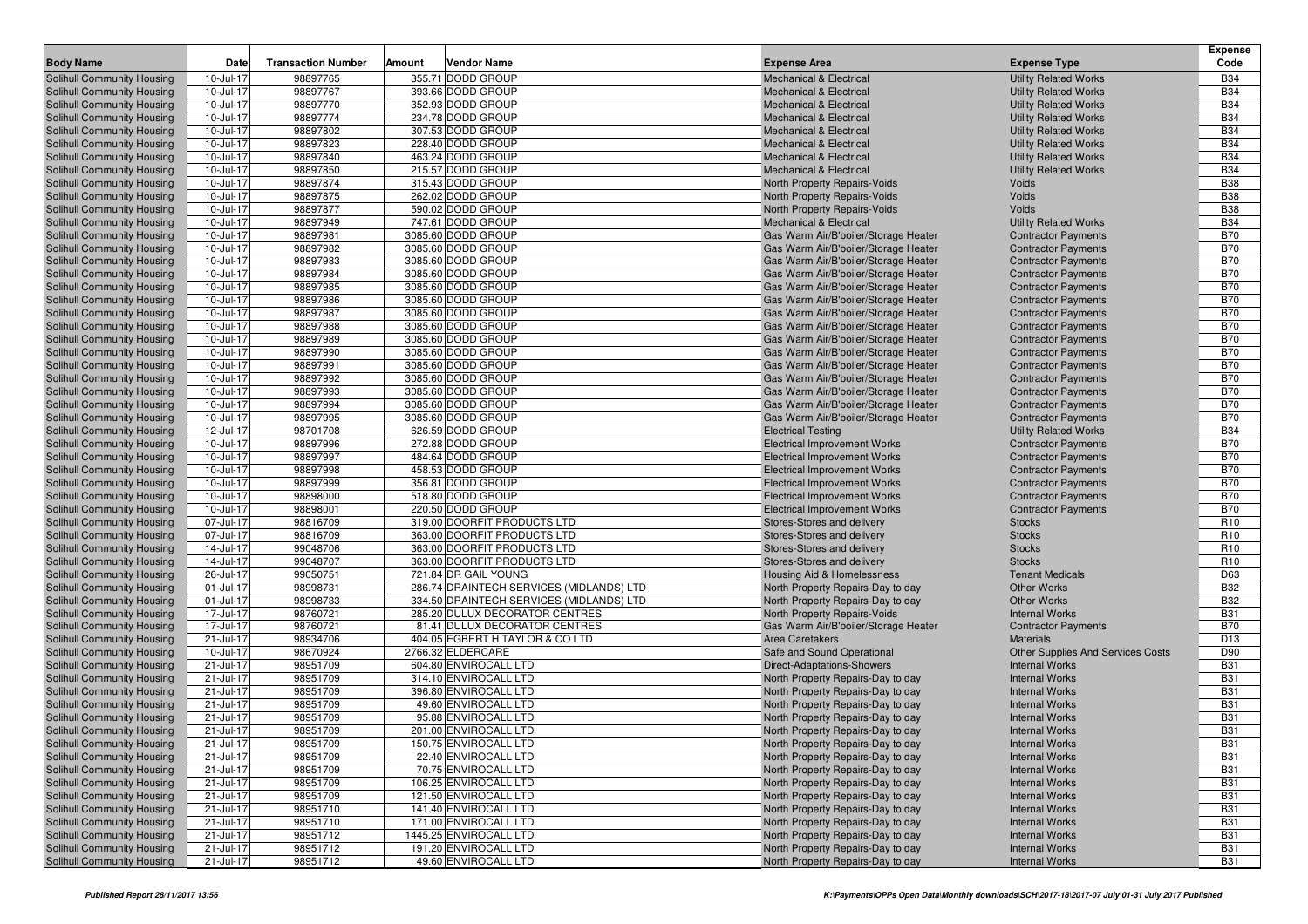|                                                                        |                        |                           |        |                                               |                                                                        |                                                | <b>Expense</b>           |
|------------------------------------------------------------------------|------------------------|---------------------------|--------|-----------------------------------------------|------------------------------------------------------------------------|------------------------------------------------|--------------------------|
| <b>Body Name</b>                                                       | Date                   | <b>Transaction Number</b> | Amount | <b>Vendor Name</b>                            | <b>Expense Area</b>                                                    | <b>Expense Type</b>                            | Code                     |
| Solihull Community Housing                                             | 21-Jul-17              | 98951713                  |        | 26.00 ENVIROCALL LTD                          | Direct-Adaptations-Showers                                             | <b>Internal Works</b>                          | <b>B31</b>               |
| <b>Solihull Community Housing</b>                                      | 21-Jul-17              | 98951713                  |        | 121.50 ENVIROCALL LTD                         | North Property Repairs-Day to day                                      | <b>Internal Works</b>                          | <b>B31</b>               |
| <b>Solihull Community Housing</b>                                      | 21-Jul-17              | 98951713                  |        | 136.00 ENVIROCALL LTD                         | North Property Repairs-Day to day                                      | <b>Internal Works</b>                          | <b>B31</b>               |
| <b>Solihull Community Housing</b>                                      | 21-Jul-17              | 98951713                  |        | 26.00 ENVIROCALL LTD                          | North Property Repairs-Day to day                                      | <b>Internal Works</b>                          | <b>B31</b>               |
| <b>Solihull Community Housing</b>                                      | 21-Jul-17              | 98951713                  |        | 195.35 ENVIROCALL LTD                         | North Property Repairs-Day to day                                      | <b>Internal Works</b>                          | <b>B31</b>               |
| Solihull Community Housing                                             | 21-Jul-17              | 98951713                  |        | 12.75 ENVIROCALL LTD                          | North Property Repairs-Day to day                                      | <b>Internal Works</b>                          | <b>B31</b>               |
| <b>Solihull Community Housing</b>                                      | 21-Jul-17              | 98951714                  |        | 49.60 ENVIROCALL LTD                          | North Property Repairs-Day to day                                      | <b>Internal Works</b>                          | <b>B31</b>               |
| <b>Solihull Community Housing</b>                                      | 21-Jul-17              | 98951714                  |        | 38.50 ENVIROCALL LTD                          | North Property Repairs-Day to day                                      | <b>Internal Works</b>                          | <b>B31</b>               |
| <b>Solihull Community Housing</b>                                      | 21-Jul-17              | 98951714                  |        | 278.90 ENVIROCALL LTD                         | North Property Repairs-Day to day                                      | <b>Internal Works</b>                          | <b>B31</b>               |
| <b>Solihull Community Housing</b>                                      | 21-Jul-17              | 98951714                  |        | 39.60 ENVIROCALL LTD                          | North Property Repairs-Day to day                                      | <b>Internal Works</b>                          | <b>B31</b>               |
| Solihull Community Housing                                             | 21-Jul-17              | 98951714                  |        | 49.60 ENVIROCALL LTD                          | North Property Repairs-Day to day                                      | <b>Internal Works</b>                          | <b>B31</b>               |
| <b>Solihull Community Housing</b>                                      | 21-Jul-17              | 98951714                  |        | 38.50 ENVIROCALL LTD                          | North Property Repairs-Day to day                                      | <b>Internal Works</b><br><b>Internal Works</b> | <b>B31</b><br><b>B31</b> |
| Solihull Community Housing                                             | 21-Jul-17              | 98951714<br>98951714      |        | 489.40 ENVIROCALL LTD                         | North Property Repairs-Day to day                                      |                                                | <b>B31</b>               |
| <b>Solihull Community Housing</b><br><b>Solihull Community Housing</b> | 21-Jul-17<br>21-Jul-17 | 98951714                  |        | 32.25 ENVIROCALL LTD<br>39.60 ENVIROCALL LTD  | North Property Repairs-Day to day<br>North Property Repairs-Day to day | <b>Internal Works</b><br><b>Internal Works</b> | <b>B31</b>               |
| <b>Solihull Community Housing</b>                                      | 21-Jul-17              | 98951714                  |        | 38.50 ENVIROCALL LTD                          | North Property Repairs-Day to day                                      | <b>Internal Works</b>                          | <b>B31</b>               |
| <b>Solihull Community Housing</b>                                      | 21-Jul-17              | 98951714                  |        | 39.60 ENVIROCALL LTD                          | North Property Repairs-Day to day                                      | <b>Internal Works</b>                          | <b>B31</b>               |
| <b>Solihull Community Housing</b>                                      | 21-Jul-17              | 98951714                  |        | 45.80 ENVIROCALL LTD                          | North Property Repairs-Day to day                                      | <b>Internal Works</b>                          | <b>B31</b>               |
| <b>Solihull Community Housing</b>                                      | 21-Jul-17              | 98951714                  |        | 38.50 ENVIROCALL LTD                          | North Property Repairs-Day to day                                      | <b>Internal Works</b>                          | <b>B31</b>               |
| <b>Solihull Community Housing</b>                                      | 21-Jul-17              | 98951714                  |        | 19.80 ENVIROCALL LTD                          | North Property Repairs-Day to day                                      | <b>Internal Works</b>                          | <b>B31</b>               |
| <b>Solihull Community Housing</b>                                      | 21-Jul-17              | 98951714                  |        | 38.80 ENVIROCALL LTD                          | North Property Repairs-Day to day                                      | <b>Internal Works</b>                          | <b>B31</b>               |
| <b>Solihull Community Housing</b>                                      | 21-Jul-17              | 98951714                  |        | 221.00 ENVIROCALL LTD                         | North Property Repairs-Day to day                                      | <b>Internal Works</b>                          | <b>B31</b>               |
| Solihull Community Housing                                             | 21-Jul-17              | 98951714                  |        | 77.60 ENVIROCALL LTD                          | North Property Repairs-Day to day                                      | <b>Internal Works</b>                          | <b>B31</b>               |
| <b>Solihull Community Housing</b>                                      | 21-Jul-17              | 98951714                  |        | 4.25 ENVIROCALL LTD                           | <b>Public Sector - Major Adaptations</b>                               | <b>Contractor Payments</b>                     | <b>B70</b>               |
| <b>Solihull Community Housing</b>                                      | 21-Jul-17              | 98951714                  |        | 116.40 ENVIROCALL LTD                         | Pitched Re-roofing                                                     | <b>Contractor Payments</b>                     | <b>B70</b>               |
| <b>Solihull Community Housing</b>                                      | 21-Jul-17              | 98951714                  |        | 55.80 ENVIROCALL LTD                          | <b>Cyclical Maintenance</b>                                            | <b>Contractor Payments</b>                     | <b>B70</b>               |
| <b>Solihull Community Housing</b>                                      | 21-Jul-17              | 98951714                  |        | 55.80 ENVIROCALL LTD                          | <b>Cyclical Maintenance</b>                                            | <b>Contractor Payments</b>                     | <b>B70</b>               |
| <b>Solihull Community Housing</b>                                      | 21-Jul-17              | 98951714                  |        | 451.00 ENVIROCALL LTD                         | <b>Cyclical Maintenance</b>                                            | <b>Contractor Payments</b>                     | <b>B70</b>               |
| <b>Solihull Community Housing</b>                                      | 21-Jul-17              | 98951714                  |        | 37.20 ENVIROCALL LTD                          | <b>Cyclical Maintenance</b>                                            | <b>Contractor Payments</b>                     | <b>B70</b>               |
| <b>Solihull Community Housing</b>                                      | 21-Jul-17              | 98951714                  |        | 74.40 ENVIROCALL LTD                          | <b>Cyclical Maintenance</b>                                            | <b>Contractor Payments</b>                     | <b>B70</b>               |
| <b>Solihull Community Housing</b>                                      | 21-Jul-17              | 98951714                  |        | 37.20 ENVIROCALL LTD                          | <b>Cyclical Maintenance</b>                                            | <b>Contractor Payments</b>                     | <b>B70</b>               |
| <b>Solihull Community Housing</b>                                      | 21-Jul-17              | 98951714                  |        | 77.00 ENVIROCALL LTD                          | Gas Warm Air/B'boiler/Storage Heater                                   | <b>Contractor Payments</b>                     | <b>B70</b>               |
| <b>Solihull Community Housing</b>                                      | 21-Jul-17              | 98951715                  |        | 67.00 ENVIROCALL LTD                          | Direct-Adaptations-Showers                                             | <b>Internal Works</b>                          | <b>B31</b>               |
| <b>Solihull Community Housing</b>                                      | 21-Jul-17              | 98951715                  |        | 396.00 ENVIROCALL LTD                         | North Property Repairs-Day to day                                      | <b>Internal Works</b>                          | <b>B31</b>               |
| <b>Solihull Community Housing</b>                                      | 21-Jul-17              | 98951715                  |        | 566.00 ENVIROCALL LTD                         | North Property Repairs-Day to day                                      | <b>Internal Works</b>                          | <b>B31</b>               |
| <b>Solihull Community Housing</b>                                      | 21-Jul-17              | 98951715                  |        | 113.80 ENVIROCALL LTD                         | North Property Repairs-Day to day                                      | <b>Internal Works</b>                          | <b>B31</b>               |
| <b>Solihull Community Housing</b>                                      | 21-Jul-17              | 98951715                  |        | 64.50 ENVIROCALL LTD                          | North Property Repairs-Day to day                                      | <b>Internal Works</b>                          | <b>B31</b>               |
| <b>Solihull Community Housing</b>                                      | 21-Jul-17              | 98951715                  |        | 26.00 ENVIROCALL LTD                          | North Property Repairs-Day to day                                      | <b>Internal Works</b>                          | <b>B31</b>               |
| <b>Solihull Community Housing</b>                                      | 21-Jul-17              | 98951715                  |        | 179.00 ENVIROCALL LTD                         | North Property Repairs-Day to day                                      | <b>Internal Works</b>                          | <b>B31</b>               |
| <b>Solihull Community Housing</b>                                      | 21-Jul-17              | 98951715                  |        | 26.00 ENVIROCALL LTD                          | North Property Repairs-Day to day                                      | <b>Internal Works</b>                          | <b>B31</b>               |
| <b>Solihull Community Housing</b>                                      | 21-Jul-17              | 98951715                  |        | 49.60 ENVIROCALL LTD                          | North Property Repairs-Day to day                                      | <b>Internal Works</b>                          | <b>B31</b>               |
| <b>Solihull Community Housing</b>                                      | 21-Jul-17              | 98951715                  |        | 38.80 ENVIROCALL LTD                          | North Property Repairs-Day to day                                      | <b>Internal Works</b>                          | <b>B31</b>               |
| <b>Solihull Community Housing</b>                                      | 21-Jul-17              | 98951715                  |        | 32.25 ENVIROCALL LTD                          | North Property Repairs-Day to day                                      | <b>Internal Works</b>                          | <b>B31</b>               |
| <b>Solihull Community Housing</b>                                      | 21-Jul-17              | 98951715                  |        | 26.00 ENVIROCALL LTD                          | North Property Repairs-Day to day                                      | <b>Internal Works</b>                          | <b>B31</b>               |
| <b>Solihull Community Housing</b>                                      | 21-Jul-17              | 98951715                  |        | 49.60 ENVIROCALL LTD                          | North Property Repairs-Day to day                                      | <b>Internal Works</b>                          | <b>B31</b>               |
| <b>Solihull Community Housing</b>                                      | 21-Jul-17              | 98951715                  |        | 102.00 ENVIROCALL LTD                         | North Property Repairs-Day to day                                      | <b>Internal Works</b>                          | <b>B31</b>               |
| <b>Solihull Community Housing</b>                                      | 21-Jul-17              | 98951715                  |        | 268.50 ENVIROCALL LTD                         | North Property Repairs-Day to day                                      | <b>Internal Works</b>                          | <b>B31</b>               |
| <b>Solihull Community Housing</b>                                      | 21-Jul-17              | 98951715                  |        | 49.60 ENVIROCALL LTD                          | North Property Repairs-Day to day                                      | <b>Internal Works</b>                          | <b>B31</b>               |
| <b>Solihull Community Housing</b>                                      | 21-Jul-17              | 98951715                  |        | 143.40 ENVIROCALL LTD                         | North Property Repairs-Day to day                                      | <b>Internal Works</b>                          | <b>B31</b>               |
| <b>Solihull Community Housing</b>                                      | 21-Jul-17              | 98951715                  |        | 729.80 ENVIROCALL LTD                         | <b>Cyclical Maintenance</b>                                            | <b>Contractor Payments</b>                     | <b>B70</b>               |
| <b>Solihull Community Housing</b>                                      | 21-Jul-17              | 98951715                  |        | 89.50 ENVIROCALL LTD                          | Gas Warm Air/B'boiler/Storage Heater                                   | <b>Contractor Payments</b>                     | <b>B70</b>               |
| Solihull Community Housing                                             | 21-Jul-17              | 98951716                  |        | 191.50 ENVIROCALL LTD                         | North Property Repairs-Day to day                                      | <b>Internal Works</b>                          | <b>B31</b><br><b>B31</b> |
| <b>Solihull Community Housing</b><br>Solihull Community Housing        | 21-Jul-17              | 98951716<br>98951716      |        | 102.00 ENVIROCALL LTD<br>69.70 ENVIROCALL LTD | North Property Repairs-Day to day                                      | <b>Internal Works</b><br><b>Internal Works</b> | <b>B31</b>               |
| Solihull Community Housing                                             | 21-Jul-17<br>21-Jul-17 | 98951716                  |        | 111.60 ENVIROCALL LTD                         | North Property Repairs-Day to day<br>North Property Repairs-Day to day | <b>Internal Works</b>                          | <b>B31</b>               |
| <b>Solihull Community Housing</b>                                      | 21-Jul-17              | 98951716                  |        | 89.50 ENVIROCALL LTD                          | North Property Repairs-Day to day                                      | <b>Internal Works</b>                          | <b>B31</b>               |
| <b>Solihull Community Housing</b>                                      | 21-Jul-17              | 98951716                  |        | 38.50 ENVIROCALL LTD                          | North Property Repairs-Day to day                                      | <b>Internal Works</b>                          | <b>B31</b>               |
| <b>Solihull Community Housing</b>                                      | 21-Jul-17              | 98951716                  |        | 70.70 ENVIROCALL LTD                          | North Property Repairs-Day to day                                      | <b>Internal Works</b>                          | <b>B31</b>               |
| <b>Solihull Community Housing</b>                                      | 21-Jul-17              | 98951716                  |        | 19.75 ENVIROCALL LTD                          | North Property Repairs-Day to day                                      | <b>Internal Works</b>                          | <b>B31</b>               |
| <b>Solihull Community Housing</b>                                      | 21-Jul-17              | 98951716                  |        | 38.50 ENVIROCALL LTD                          | North Property Repairs-Day to day                                      | <b>Internal Works</b>                          | <b>B31</b>               |
| Solihull Community Housing                                             | 21-Jul-17              | 98951716                  |        | 70.75 ENVIROCALL LTD                          | North Property Repairs-Day to day                                      | <b>Internal Works</b>                          | <b>B31</b>               |
|                                                                        |                        |                           |        |                                               |                                                                        |                                                |                          |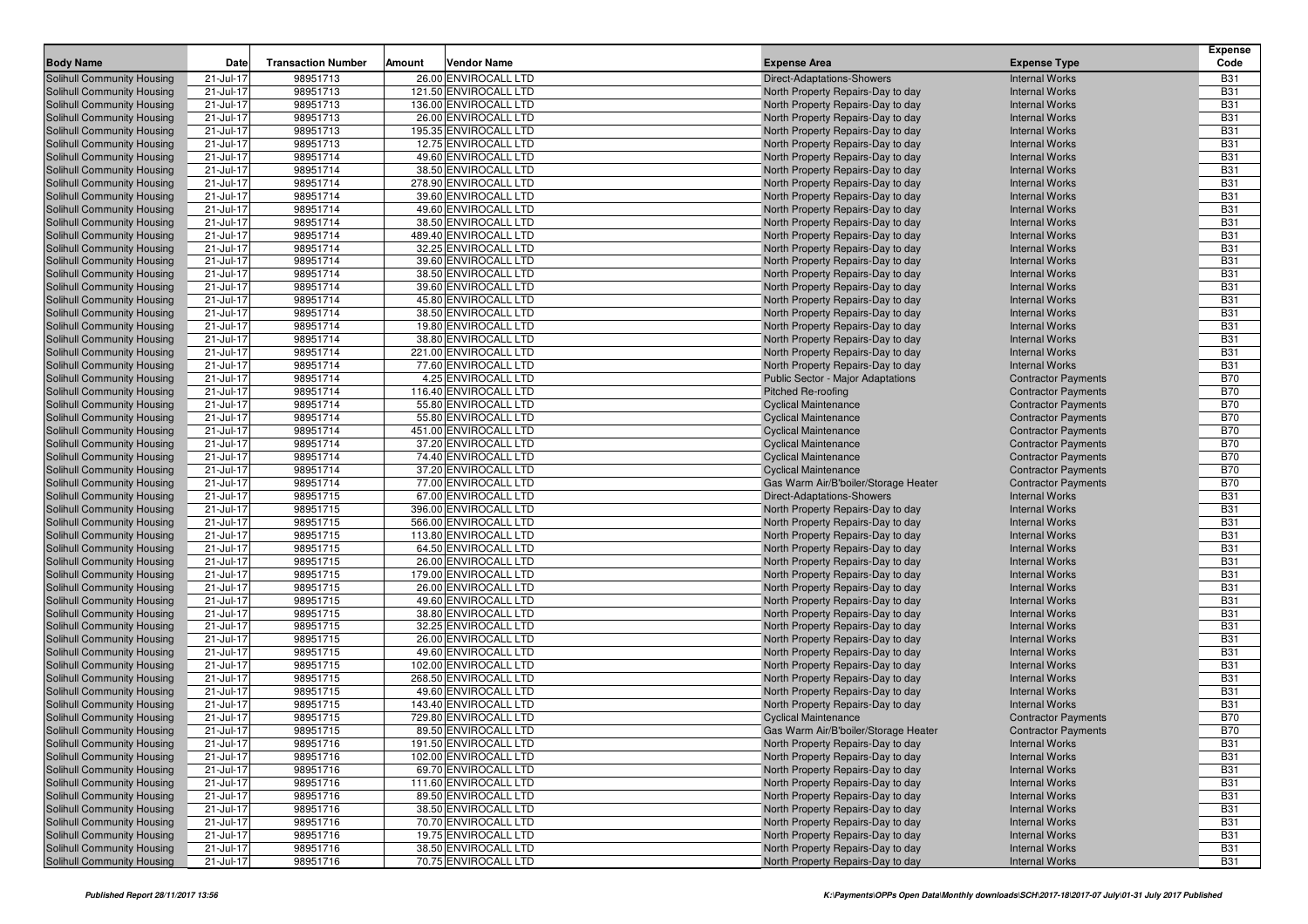| Solihull Community Housing<br>21-Jul-17<br>98951716<br>79.20 ENVIROCALL LTD<br><b>Internal Works</b><br><b>B31</b><br>North Property Repairs-Day to day<br>98951716<br>38.50 ENVIROCALL LTD<br><b>B31</b><br>Solihull Community Housing<br>21-Jul-17<br>North Property Repairs-Day to day<br><b>Internal Works</b><br><b>B31</b><br>21-Jul-17<br>98951716<br>44.75 ENVIROCALL LTD<br><b>Internal Works</b><br>Solihull Community Housing<br>North Property Repairs-Day to day<br>98951716<br>40.50 ENVIROCALL LTD<br><b>B31</b><br>Solihull Community Housing<br>21-Jul-17<br>North Property Repairs-Day to day<br><b>Internal Works</b><br><b>B31</b><br><b>Solihull Community Housing</b><br>21-Jul-17<br>98951716<br>179.00 ENVIROCALL LTD<br>North Property Repairs-Day to day<br><b>Internal Works</b><br>98951716<br><b>B31</b><br>21-Jul-17<br>38.50 ENVIROCALL LTD<br>North Property Repairs-Day to day<br><b>Internal Works</b><br>Solihull Community Housing<br>98951716<br>39.60 ENVIROCALL LTD<br><b>B31</b><br>Solihull Community Housing<br>21-Jul-17<br>North Property Repairs-Day to day<br><b>Internal Works</b><br><b>B31</b><br>21-Jul-17<br>98951716<br>26.00 ENVIROCALL LTD<br><b>Internal Works</b><br>Solihull Community Housing<br>North Property Repairs-Day to day<br>98951716<br>19.75 ENVIROCALL LTD<br><b>B31</b><br>Solihull Community Housing<br>21-Jul-17<br>North Property Repairs-Day to day<br><b>Internal Works</b><br><b>B31</b><br>Solihull Community Housing<br>21-Jul-17<br>98951716<br>26.00 ENVIROCALL LTD<br><b>Internal Works</b><br>North Property Repairs-Day to day<br><b>B70</b><br>98951716<br>49.60 ENVIROCALL LTD<br>Solihull Community Housing<br>21-Jul-17<br>Gas Warm Air/B'boiler/Storage Heater<br><b>Contractor Payments</b><br>E20<br>Solihull Community Housing<br>12-Jul-17<br>98698706<br>512.17 ENVIRONMENTAL CONTRACTS LTD<br><b>Waste Disposal</b><br>Direct - Asbestos<br>E20<br>12-Jul-17<br>98698706<br>15691.69 ENVIRONMENTAL CONTRACTS LTD<br>Stores-Stores and delivery<br>Solihull Community Housing<br><b>Waste Disposal</b><br>98651046<br>313.50 EUROPEAN METAL RECYCLING LTD<br>E20<br>Solihull Community Housing<br>05-Jul-17<br>Stores-Stores and delivery<br><b>Waste Disposal</b><br>E20<br>Solihull Community Housing<br>05-Jul-17<br>98651048<br>408.50 EUROPEAN METAL RECYCLING LTD<br><b>Waste Disposal</b><br>Stores-Stores and delivery<br><b>B32</b><br>98768865<br>20.00 FAMILY CARE TRUST (SOLIHULL)<br>Solihull Community Housing<br>18-Jul-17<br><b>Private Sector Leasing</b><br><b>Other Works</b><br><b>B32</b><br>Solihull Community Housing<br>18-Jul-17<br>98768865<br>10.00 FAMILY CARE TRUST (SOLIHULL)<br><b>Other Works</b><br><b>Private Sector Leasing</b><br><b>B32</b><br>98768865<br>18-Jul-17<br>25.00 FAMILY CARE TRUST (SOLIHULL)<br><b>Other Works</b><br>Solihull Community Housing<br><b>Private Sector Leasing</b><br>98768865<br><b>B32</b><br>Solihull Community Housing<br>18-Jul-17<br>20.00 FAMILY CARE TRUST (SOLIHULL)<br><b>Other Works</b><br><b>Private Sector Leasing</b><br><b>B32</b><br>Solihull Community Housing<br>18-Jul-17<br>98768865<br>20.00 FAMILY CARE TRUST (SOLIHULL)<br><b>Other Works</b><br><b>Private Sector Leasing</b><br><b>B32</b><br>98768865<br>Solihull Community Housing<br>18-Jul-17<br>25.00 FAMILY CARE TRUST (SOLIHULL)<br><b>Other Works</b><br><b>Private Sector Leasing</b><br><b>B32</b><br>Solihull Community Housing<br>18-Jul-17<br>98768865<br>20.00 FAMILY CARE TRUST (SOLIHULL)<br><b>Other Works</b><br><b>Private Sector Leasing</b><br><b>B32</b><br>18-Jul-17<br>98768865<br>35.00 FAMILY CARE TRUST (SOLIHULL)<br><b>Other Works</b><br>Solihull Community Housing<br><b>Private Sector Leasing</b><br>98768865<br>25.00 FAMILY CARE TRUST (SOLIHULL)<br><b>B32</b><br>Solihull Community Housing<br>18-Jul-17<br><b>Other Works</b><br><b>Private Sector Leasing</b><br><b>B32</b><br>Solihull Community Housing<br>18-Jul-17<br>98768865<br>25.00 FAMILY CARE TRUST (SOLIHULL)<br><b>Other Works</b><br><b>Private Sector Leasing</b><br>18-Jul-17<br>98768865<br>15.00 FAMILY CARE TRUST (SOLIHULL)<br><b>B32</b><br>Solihull Community Housing<br><b>Private Sector Leasing</b><br><b>Other Works</b><br><b>B32</b><br>Solihull Community Housing<br>18-Jul-17<br>98768865<br>25.00 FAMILY CARE TRUST (SOLIHULL)<br><b>Other Works</b><br><b>Private Sector Leasing</b><br><b>B38</b><br>10-Jul-17<br>98670929<br>570.00 FAMILY CARE TRUST (SOLIHULL)<br>Solihull Community Housing<br>North Property Repairs-Voids<br>Voids<br>98644710<br>A60<br>Solihull Community Housing<br>04-Jul-17<br>629.00 FAST TRACK MANAGEMENT SERVICES LTD<br>North Property Repairs-Day to day<br><b>Agency Staff</b><br>Solihull Community Housing<br>04-Jul-17<br>98644711<br>629.00 FAST TRACK MANAGEMENT SERVICES LTD<br>North Property Repairs-Day to day<br><b>Agency Staff</b><br>A60<br>98729706<br>631.55 FAST TRACK MANAGEMENT SERVICES LTD<br>A60<br>Solihull Community Housing<br>14-Jul-17<br>North Property Repairs-Day to day<br><b>Agency Staff</b><br>Solihull Community Housing<br>14-Jul-17<br>98730706<br>629.00 FAST TRACK MANAGEMENT SERVICES LTD<br>North Property Repairs-Day to day<br><b>Agency Staff</b><br>A60<br>A60<br>19-Jul-17<br>98825707<br>106.71 FAST TRACK MANAGEMENT SERVICES LTD<br>Solihull Community Housing<br>North Property Repairs-Day to day<br><b>Agency Staff</b><br>98825707<br>262.53 FAST TRACK MANAGEMENT SERVICES LTD<br>A60<br>Solihull Community Housing<br>19-Jul-17<br>North Property Repairs-Day to day<br><b>Agency Staff</b><br>Solihull Community Housing<br>19-Jul-17<br>98827706<br>492.32 FAST TRACK MANAGEMENT SERVICES LTD<br>North Property Repairs-Day to day<br><b>Agency Staff</b><br>A60<br>98998728<br><b>B38</b><br>Solihull Community Housing<br>01-Jul-17<br>318.40 FLOOR RESTORATIONS LTD<br>North Property Repairs-Voids<br>Voids<br>98998729<br>322.20 FLOOR RESTORATIONS LTD<br><b>B38</b><br>Solihull Community Housing<br>01-Jul-17<br>North Property Repairs-Voids<br>Voids<br><b>B31</b><br>01-Jul-17<br>98658076<br>350.21 FLOOR RESTORATIONS LTD<br><b>Internal Works</b><br>Solihull Community Housing<br>North Property Repairs-Day to day<br>98579310<br>537.68 FLOOR RESTORATIONS LTD<br><b>B38</b><br>Solihull Community Housing<br>01-Jul-17<br>North Property Repairs-Voids<br><b>Voids</b><br>Solihull Community Housing<br>01-Jul-17<br>98658078<br>210.24 FLOOR RESTORATIONS LTD<br>Direct-Adaptations-Showers<br><b>Internal Works</b><br><b>B31</b><br>98816816<br>D50<br><b>Solihull Community Housing</b><br>19-Jul-17<br>230.00 GRANGE REMOVAL CO LTD<br><b>Welfare Reform Work</b><br><b>Professional Fees</b><br>D90<br>Solihull Community Housing<br>21-Jul-17<br>98917706<br>278.00 GRANGE REMOVAL CO LTD<br>Housing Aid & Homelessness<br><b>Other Supplies And Services Costs</b><br>98768876<br>D90<br>18-Jul-17<br>262.00 GRANGE REMOVAL CO LTD<br>Solihull Community Housing<br>Housing Aid & Homelessness<br><b>Other Supplies And Services Costs</b><br>98760723<br>230.00 GRANGE REMOVAL CO LTD<br><b>B70</b><br><b>Solihull Community Housing</b><br>17-Jul-17<br><b>MST</b> -Structural Works<br><b>Contractor Payments</b><br><b>B70</b><br>Solihull Community Housing<br>01-Jul-17<br>98658084<br>1495.00 HANDICARE ACCESSIBILITY LTD<br>Private Sector - Disabled Facilities Grants<br><b>Contractor Payments</b><br>98658085<br>1765.00 HANDICARE ACCESSIBILITY LTD<br><b>B70</b><br><b>Solihull Community Housing</b><br>01-Jul-17<br>Private Sector - Disabled Facilities Grants<br><b>Contractor Payments</b><br><b>B70</b><br>Solihull Community Housing<br>01-Jul-17<br>98658086<br>2215.00 HANDICARE ACCESSIBILITY LTD<br><b>Public Sector - Major Adaptations</b><br><b>Contractor Payments</b><br><b>B70</b><br>01-Jul-17<br>98658087<br>1920.00 HANDICARE ACCESSIBILITY LTD<br>Solihull Community Housing<br>Public Sector - Major Adaptations<br><b>Contractor Payments</b><br>98644713<br>641.74 HANDICARE ACCESSIBILITY LTD<br><b>B83</b><br><b>Solihull Community Housing</b><br>04-Jul-17<br>Home Improvement Agency<br>Adaptations<br><b>B83</b><br>Solihull Community Housing<br>04-Jul-17<br>98644714<br>887.50 HANDICARE ACCESSIBILITY LTD<br>Adaptations<br>Home Improvement Agency<br><b>B70</b><br>Solihull Community Housing<br>01-Jul-17<br>98658088<br>1770.00 HANDICARE ACCESSIBILITY LTD<br>Public Sector - Major Adaptations<br><b>Contractor Payments</b><br>Solihull Community Housing<br>$01 -$ Jul-17<br>98658089<br>4631.00 HANDICARE ACCESSIBILITY LTD<br>Private Sector - Disabled Facilities Grants<br><b>Contractor Payments</b><br><b>B70</b><br><b>B83</b><br>12-Jul-17<br>98699076<br>Solihull Community Housing<br>641.74 HANDICARE ACCESSIBILITY LTD<br>Adaptations<br>Home Improvement Agency<br>98699075<br>Adaptations<br><b>B83</b><br>Solihull Community Housing<br>12-Jul-17<br>887.50 HANDICARE ACCESSIBILITY LTD<br>Home Improvement Agency<br>99050707<br><b>B50</b><br>Solihull Community Housing<br>26-Jul-17<br>-45.03 HI-SPEC FACILITIES SERVICES PLC<br><b>CCTV</b><br>Cleaning<br>99050707<br><b>Greenfield Centre</b><br><b>B50</b><br>Solihull Community Housing<br>26-Jul-17<br>-170.38 HI-SPEC FACILITIES SERVICES PLC<br>Cleaning<br>99050707<br>-360.23 HI-SPEC FACILITIES SERVICES PLC<br><b>B50</b><br>Solihull Community Housing<br>26-Jul-17<br><b>Capitol House</b><br>Cleaning<br><b>B50</b><br>26-Jul-17<br>99050706<br>2476.59 HI-SPEC FACILITIES SERVICES PLC<br>Solihull Community Housing<br><b>Endeavour House</b><br>Cleaning<br><b>B90</b><br>Solihull Community Housing<br>26-Jul-17<br>99050706<br>1051.67 HI-SPEC FACILITIES SERVICES PLC<br><b>Endeavour House</b><br><b>Other Premises Costs</b><br>99050706<br>360.23 HI-SPEC FACILITIES SERVICES PLC<br><b>B50</b><br>Solihull Community Housing<br>26-Jul-17<br><b>CCTV</b><br>Cleaning<br>99050706<br>170.38 HI-SPEC FACILITIES SERVICES PLC<br><b>Auckland Hall</b><br><b>B50</b><br>Solihull Community Housing<br>26-Jul-17<br>Cleaning |                  |      |                           |        |                    |                     |                     | <b>Expense</b> |
|-----------------------------------------------------------------------------------------------------------------------------------------------------------------------------------------------------------------------------------------------------------------------------------------------------------------------------------------------------------------------------------------------------------------------------------------------------------------------------------------------------------------------------------------------------------------------------------------------------------------------------------------------------------------------------------------------------------------------------------------------------------------------------------------------------------------------------------------------------------------------------------------------------------------------------------------------------------------------------------------------------------------------------------------------------------------------------------------------------------------------------------------------------------------------------------------------------------------------------------------------------------------------------------------------------------------------------------------------------------------------------------------------------------------------------------------------------------------------------------------------------------------------------------------------------------------------------------------------------------------------------------------------------------------------------------------------------------------------------------------------------------------------------------------------------------------------------------------------------------------------------------------------------------------------------------------------------------------------------------------------------------------------------------------------------------------------------------------------------------------------------------------------------------------------------------------------------------------------------------------------------------------------------------------------------------------------------------------------------------------------------------------------------------------------------------------------------------------------------------------------------------------------------------------------------------------------------------------------------------------------------------------------------------------------------------------------------------------------------------------------------------------------------------------------------------------------------------------------------------------------------------------------------------------------------------------------------------------------------------------------------------------------------------------------------------------------------------------------------------------------------------------------------------------------------------------------------------------------------------------------------------------------------------------------------------------------------------------------------------------------------------------------------------------------------------------------------------------------------------------------------------------------------------------------------------------------------------------------------------------------------------------------------------------------------------------------------------------------------------------------------------------------------------------------------------------------------------------------------------------------------------------------------------------------------------------------------------------------------------------------------------------------------------------------------------------------------------------------------------------------------------------------------------------------------------------------------------------------------------------------------------------------------------------------------------------------------------------------------------------------------------------------------------------------------------------------------------------------------------------------------------------------------------------------------------------------------------------------------------------------------------------------------------------------------------------------------------------------------------------------------------------------------------------------------------------------------------------------------------------------------------------------------------------------------------------------------------------------------------------------------------------------------------------------------------------------------------------------------------------------------------------------------------------------------------------------------------------------------------------------------------------------------------------------------------------------------------------------------------------------------------------------------------------------------------------------------------------------------------------------------------------------------------------------------------------------------------------------------------------------------------------------------------------------------------------------------------------------------------------------------------------------------------------------------------------------------------------------------------------------------------------------------------------------------------------------------------------------------------------------------------------------------------------------------------------------------------------------------------------------------------------------------------------------------------------------------------------------------------------------------------------------------------------------------------------------------------------------------------------------------------------------------------------------------------------------------------------------------------------------------------------------------------------------------------------------------------------------------------------------------------------------------------------------------------------------------------------------------------------------------------------------------------------------------------------------------------------------------------------------------------------------------------------------------------------------------------------------------------------------------------------------------------------------------------------------------------------------------------------------------------------------------------------------------------------------------------------------------------------------------------------------------------------------------------------------------------------------------------------------------------------------------------------------------------------------------------------------------------------------------------------------------------------------------------------------------------------------------------------------------------------------------------------------------------------------------------------------------------------------------------------------------------------------------------------------------------------------------------------------------------------------------------------------------------------------------------------------------------------------------------------------------------------------------------------------------------------------------------------------------------------------------------------------------------------------------------------------------------------------------------------------------------------------------------------------------------------------------------------------------------------------------------------------------------------------------------------------------------------------------------------------------------------------------------------------------------------------------------------------------------------------------------------------------------------------------------------------------------------------------------------------------------------------------------------------------------------------------------------------------------------------------------------------------------------------------------------------------------------------------------------------------------------------------------------------------------------------------------------------------------------------------------------------------------------------------------------------------------------------------------------------------------------------------------------------------------------------------------------------------------------------------------------------------------------------------------------------------------------------------------------------------------------------------------------------------------------------------------------------------------------------------------------------------------------------------------------------------------------------------------------------------------------------------------------------------------------------------------------------------------------------------------------------------------------------------------------------------------------------------------------------------------------------------------------------------------------------------------------------------------------------------------------|------------------|------|---------------------------|--------|--------------------|---------------------|---------------------|----------------|
|                                                                                                                                                                                                                                                                                                                                                                                                                                                                                                                                                                                                                                                                                                                                                                                                                                                                                                                                                                                                                                                                                                                                                                                                                                                                                                                                                                                                                                                                                                                                                                                                                                                                                                                                                                                                                                                                                                                                                                                                                                                                                                                                                                                                                                                                                                                                                                                                                                                                                                                                                                                                                                                                                                                                                                                                                                                                                                                                                                                                                                                                                                                                                                                                                                                                                                                                                                                                                                                                                                                                                                                                                                                                                                                                                                                                                                                                                                                                                                                                                                                                                                                                                                                                                                                                                                                                                                                                                                                                                                                                                                                                                                                                                                                                                                                                                                                                                                                                                                                                                                                                                                                                                                                                                                                                                                                                                                                                                                                                                                                                                                                                                                                                                                                                                                                                                                                                                                                                                                                                                                                                                                                                                                                                                                                                                                                                                                                                                                                                                                                                                                                                                                                                                                                                                                                                                                                                                                                                                                                                                                                                                                                                                                                                                                                                                                                                                                                                                                                                                                                                                                                                                                                                                                                                                                                                                                                                                                                                                                                                                                                                                                                                                                                                                                                                                                                                                                                                                                                                                                                                                                                                                                                                                                                                                                                                                                                                                                                                                                                                                                                                                                                                                                                                                                                                                                                                                                                                                                                                                                                                                                                                                                                                                                                                                                                                                                                                                                                                                                                                                                                                                                                                                                 | <b>Body Name</b> | Date | <b>Transaction Number</b> | Amount | <b>Vendor Name</b> | <b>Expense Area</b> | <b>Expense Type</b> | Code           |
|                                                                                                                                                                                                                                                                                                                                                                                                                                                                                                                                                                                                                                                                                                                                                                                                                                                                                                                                                                                                                                                                                                                                                                                                                                                                                                                                                                                                                                                                                                                                                                                                                                                                                                                                                                                                                                                                                                                                                                                                                                                                                                                                                                                                                                                                                                                                                                                                                                                                                                                                                                                                                                                                                                                                                                                                                                                                                                                                                                                                                                                                                                                                                                                                                                                                                                                                                                                                                                                                                                                                                                                                                                                                                                                                                                                                                                                                                                                                                                                                                                                                                                                                                                                                                                                                                                                                                                                                                                                                                                                                                                                                                                                                                                                                                                                                                                                                                                                                                                                                                                                                                                                                                                                                                                                                                                                                                                                                                                                                                                                                                                                                                                                                                                                                                                                                                                                                                                                                                                                                                                                                                                                                                                                                                                                                                                                                                                                                                                                                                                                                                                                                                                                                                                                                                                                                                                                                                                                                                                                                                                                                                                                                                                                                                                                                                                                                                                                                                                                                                                                                                                                                                                                                                                                                                                                                                                                                                                                                                                                                                                                                                                                                                                                                                                                                                                                                                                                                                                                                                                                                                                                                                                                                                                                                                                                                                                                                                                                                                                                                                                                                                                                                                                                                                                                                                                                                                                                                                                                                                                                                                                                                                                                                                                                                                                                                                                                                                                                                                                                                                                                                                                                                                                 |                  |      |                           |        |                    |                     |                     |                |
|                                                                                                                                                                                                                                                                                                                                                                                                                                                                                                                                                                                                                                                                                                                                                                                                                                                                                                                                                                                                                                                                                                                                                                                                                                                                                                                                                                                                                                                                                                                                                                                                                                                                                                                                                                                                                                                                                                                                                                                                                                                                                                                                                                                                                                                                                                                                                                                                                                                                                                                                                                                                                                                                                                                                                                                                                                                                                                                                                                                                                                                                                                                                                                                                                                                                                                                                                                                                                                                                                                                                                                                                                                                                                                                                                                                                                                                                                                                                                                                                                                                                                                                                                                                                                                                                                                                                                                                                                                                                                                                                                                                                                                                                                                                                                                                                                                                                                                                                                                                                                                                                                                                                                                                                                                                                                                                                                                                                                                                                                                                                                                                                                                                                                                                                                                                                                                                                                                                                                                                                                                                                                                                                                                                                                                                                                                                                                                                                                                                                                                                                                                                                                                                                                                                                                                                                                                                                                                                                                                                                                                                                                                                                                                                                                                                                                                                                                                                                                                                                                                                                                                                                                                                                                                                                                                                                                                                                                                                                                                                                                                                                                                                                                                                                                                                                                                                                                                                                                                                                                                                                                                                                                                                                                                                                                                                                                                                                                                                                                                                                                                                                                                                                                                                                                                                                                                                                                                                                                                                                                                                                                                                                                                                                                                                                                                                                                                                                                                                                                                                                                                                                                                                                                                 |                  |      |                           |        |                    |                     |                     |                |
|                                                                                                                                                                                                                                                                                                                                                                                                                                                                                                                                                                                                                                                                                                                                                                                                                                                                                                                                                                                                                                                                                                                                                                                                                                                                                                                                                                                                                                                                                                                                                                                                                                                                                                                                                                                                                                                                                                                                                                                                                                                                                                                                                                                                                                                                                                                                                                                                                                                                                                                                                                                                                                                                                                                                                                                                                                                                                                                                                                                                                                                                                                                                                                                                                                                                                                                                                                                                                                                                                                                                                                                                                                                                                                                                                                                                                                                                                                                                                                                                                                                                                                                                                                                                                                                                                                                                                                                                                                                                                                                                                                                                                                                                                                                                                                                                                                                                                                                                                                                                                                                                                                                                                                                                                                                                                                                                                                                                                                                                                                                                                                                                                                                                                                                                                                                                                                                                                                                                                                                                                                                                                                                                                                                                                                                                                                                                                                                                                                                                                                                                                                                                                                                                                                                                                                                                                                                                                                                                                                                                                                                                                                                                                                                                                                                                                                                                                                                                                                                                                                                                                                                                                                                                                                                                                                                                                                                                                                                                                                                                                                                                                                                                                                                                                                                                                                                                                                                                                                                                                                                                                                                                                                                                                                                                                                                                                                                                                                                                                                                                                                                                                                                                                                                                                                                                                                                                                                                                                                                                                                                                                                                                                                                                                                                                                                                                                                                                                                                                                                                                                                                                                                                                                                 |                  |      |                           |        |                    |                     |                     |                |
|                                                                                                                                                                                                                                                                                                                                                                                                                                                                                                                                                                                                                                                                                                                                                                                                                                                                                                                                                                                                                                                                                                                                                                                                                                                                                                                                                                                                                                                                                                                                                                                                                                                                                                                                                                                                                                                                                                                                                                                                                                                                                                                                                                                                                                                                                                                                                                                                                                                                                                                                                                                                                                                                                                                                                                                                                                                                                                                                                                                                                                                                                                                                                                                                                                                                                                                                                                                                                                                                                                                                                                                                                                                                                                                                                                                                                                                                                                                                                                                                                                                                                                                                                                                                                                                                                                                                                                                                                                                                                                                                                                                                                                                                                                                                                                                                                                                                                                                                                                                                                                                                                                                                                                                                                                                                                                                                                                                                                                                                                                                                                                                                                                                                                                                                                                                                                                                                                                                                                                                                                                                                                                                                                                                                                                                                                                                                                                                                                                                                                                                                                                                                                                                                                                                                                                                                                                                                                                                                                                                                                                                                                                                                                                                                                                                                                                                                                                                                                                                                                                                                                                                                                                                                                                                                                                                                                                                                                                                                                                                                                                                                                                                                                                                                                                                                                                                                                                                                                                                                                                                                                                                                                                                                                                                                                                                                                                                                                                                                                                                                                                                                                                                                                                                                                                                                                                                                                                                                                                                                                                                                                                                                                                                                                                                                                                                                                                                                                                                                                                                                                                                                                                                                                                 |                  |      |                           |        |                    |                     |                     |                |
|                                                                                                                                                                                                                                                                                                                                                                                                                                                                                                                                                                                                                                                                                                                                                                                                                                                                                                                                                                                                                                                                                                                                                                                                                                                                                                                                                                                                                                                                                                                                                                                                                                                                                                                                                                                                                                                                                                                                                                                                                                                                                                                                                                                                                                                                                                                                                                                                                                                                                                                                                                                                                                                                                                                                                                                                                                                                                                                                                                                                                                                                                                                                                                                                                                                                                                                                                                                                                                                                                                                                                                                                                                                                                                                                                                                                                                                                                                                                                                                                                                                                                                                                                                                                                                                                                                                                                                                                                                                                                                                                                                                                                                                                                                                                                                                                                                                                                                                                                                                                                                                                                                                                                                                                                                                                                                                                                                                                                                                                                                                                                                                                                                                                                                                                                                                                                                                                                                                                                                                                                                                                                                                                                                                                                                                                                                                                                                                                                                                                                                                                                                                                                                                                                                                                                                                                                                                                                                                                                                                                                                                                                                                                                                                                                                                                                                                                                                                                                                                                                                                                                                                                                                                                                                                                                                                                                                                                                                                                                                                                                                                                                                                                                                                                                                                                                                                                                                                                                                                                                                                                                                                                                                                                                                                                                                                                                                                                                                                                                                                                                                                                                                                                                                                                                                                                                                                                                                                                                                                                                                                                                                                                                                                                                                                                                                                                                                                                                                                                                                                                                                                                                                                                                                 |                  |      |                           |        |                    |                     |                     |                |
|                                                                                                                                                                                                                                                                                                                                                                                                                                                                                                                                                                                                                                                                                                                                                                                                                                                                                                                                                                                                                                                                                                                                                                                                                                                                                                                                                                                                                                                                                                                                                                                                                                                                                                                                                                                                                                                                                                                                                                                                                                                                                                                                                                                                                                                                                                                                                                                                                                                                                                                                                                                                                                                                                                                                                                                                                                                                                                                                                                                                                                                                                                                                                                                                                                                                                                                                                                                                                                                                                                                                                                                                                                                                                                                                                                                                                                                                                                                                                                                                                                                                                                                                                                                                                                                                                                                                                                                                                                                                                                                                                                                                                                                                                                                                                                                                                                                                                                                                                                                                                                                                                                                                                                                                                                                                                                                                                                                                                                                                                                                                                                                                                                                                                                                                                                                                                                                                                                                                                                                                                                                                                                                                                                                                                                                                                                                                                                                                                                                                                                                                                                                                                                                                                                                                                                                                                                                                                                                                                                                                                                                                                                                                                                                                                                                                                                                                                                                                                                                                                                                                                                                                                                                                                                                                                                                                                                                                                                                                                                                                                                                                                                                                                                                                                                                                                                                                                                                                                                                                                                                                                                                                                                                                                                                                                                                                                                                                                                                                                                                                                                                                                                                                                                                                                                                                                                                                                                                                                                                                                                                                                                                                                                                                                                                                                                                                                                                                                                                                                                                                                                                                                                                                                                 |                  |      |                           |        |                    |                     |                     |                |
|                                                                                                                                                                                                                                                                                                                                                                                                                                                                                                                                                                                                                                                                                                                                                                                                                                                                                                                                                                                                                                                                                                                                                                                                                                                                                                                                                                                                                                                                                                                                                                                                                                                                                                                                                                                                                                                                                                                                                                                                                                                                                                                                                                                                                                                                                                                                                                                                                                                                                                                                                                                                                                                                                                                                                                                                                                                                                                                                                                                                                                                                                                                                                                                                                                                                                                                                                                                                                                                                                                                                                                                                                                                                                                                                                                                                                                                                                                                                                                                                                                                                                                                                                                                                                                                                                                                                                                                                                                                                                                                                                                                                                                                                                                                                                                                                                                                                                                                                                                                                                                                                                                                                                                                                                                                                                                                                                                                                                                                                                                                                                                                                                                                                                                                                                                                                                                                                                                                                                                                                                                                                                                                                                                                                                                                                                                                                                                                                                                                                                                                                                                                                                                                                                                                                                                                                                                                                                                                                                                                                                                                                                                                                                                                                                                                                                                                                                                                                                                                                                                                                                                                                                                                                                                                                                                                                                                                                                                                                                                                                                                                                                                                                                                                                                                                                                                                                                                                                                                                                                                                                                                                                                                                                                                                                                                                                                                                                                                                                                                                                                                                                                                                                                                                                                                                                                                                                                                                                                                                                                                                                                                                                                                                                                                                                                                                                                                                                                                                                                                                                                                                                                                                                                                 |                  |      |                           |        |                    |                     |                     |                |
|                                                                                                                                                                                                                                                                                                                                                                                                                                                                                                                                                                                                                                                                                                                                                                                                                                                                                                                                                                                                                                                                                                                                                                                                                                                                                                                                                                                                                                                                                                                                                                                                                                                                                                                                                                                                                                                                                                                                                                                                                                                                                                                                                                                                                                                                                                                                                                                                                                                                                                                                                                                                                                                                                                                                                                                                                                                                                                                                                                                                                                                                                                                                                                                                                                                                                                                                                                                                                                                                                                                                                                                                                                                                                                                                                                                                                                                                                                                                                                                                                                                                                                                                                                                                                                                                                                                                                                                                                                                                                                                                                                                                                                                                                                                                                                                                                                                                                                                                                                                                                                                                                                                                                                                                                                                                                                                                                                                                                                                                                                                                                                                                                                                                                                                                                                                                                                                                                                                                                                                                                                                                                                                                                                                                                                                                                                                                                                                                                                                                                                                                                                                                                                                                                                                                                                                                                                                                                                                                                                                                                                                                                                                                                                                                                                                                                                                                                                                                                                                                                                                                                                                                                                                                                                                                                                                                                                                                                                                                                                                                                                                                                                                                                                                                                                                                                                                                                                                                                                                                                                                                                                                                                                                                                                                                                                                                                                                                                                                                                                                                                                                                                                                                                                                                                                                                                                                                                                                                                                                                                                                                                                                                                                                                                                                                                                                                                                                                                                                                                                                                                                                                                                                                                                 |                  |      |                           |        |                    |                     |                     |                |
|                                                                                                                                                                                                                                                                                                                                                                                                                                                                                                                                                                                                                                                                                                                                                                                                                                                                                                                                                                                                                                                                                                                                                                                                                                                                                                                                                                                                                                                                                                                                                                                                                                                                                                                                                                                                                                                                                                                                                                                                                                                                                                                                                                                                                                                                                                                                                                                                                                                                                                                                                                                                                                                                                                                                                                                                                                                                                                                                                                                                                                                                                                                                                                                                                                                                                                                                                                                                                                                                                                                                                                                                                                                                                                                                                                                                                                                                                                                                                                                                                                                                                                                                                                                                                                                                                                                                                                                                                                                                                                                                                                                                                                                                                                                                                                                                                                                                                                                                                                                                                                                                                                                                                                                                                                                                                                                                                                                                                                                                                                                                                                                                                                                                                                                                                                                                                                                                                                                                                                                                                                                                                                                                                                                                                                                                                                                                                                                                                                                                                                                                                                                                                                                                                                                                                                                                                                                                                                                                                                                                                                                                                                                                                                                                                                                                                                                                                                                                                                                                                                                                                                                                                                                                                                                                                                                                                                                                                                                                                                                                                                                                                                                                                                                                                                                                                                                                                                                                                                                                                                                                                                                                                                                                                                                                                                                                                                                                                                                                                                                                                                                                                                                                                                                                                                                                                                                                                                                                                                                                                                                                                                                                                                                                                                                                                                                                                                                                                                                                                                                                                                                                                                                                                                 |                  |      |                           |        |                    |                     |                     |                |
|                                                                                                                                                                                                                                                                                                                                                                                                                                                                                                                                                                                                                                                                                                                                                                                                                                                                                                                                                                                                                                                                                                                                                                                                                                                                                                                                                                                                                                                                                                                                                                                                                                                                                                                                                                                                                                                                                                                                                                                                                                                                                                                                                                                                                                                                                                                                                                                                                                                                                                                                                                                                                                                                                                                                                                                                                                                                                                                                                                                                                                                                                                                                                                                                                                                                                                                                                                                                                                                                                                                                                                                                                                                                                                                                                                                                                                                                                                                                                                                                                                                                                                                                                                                                                                                                                                                                                                                                                                                                                                                                                                                                                                                                                                                                                                                                                                                                                                                                                                                                                                                                                                                                                                                                                                                                                                                                                                                                                                                                                                                                                                                                                                                                                                                                                                                                                                                                                                                                                                                                                                                                                                                                                                                                                                                                                                                                                                                                                                                                                                                                                                                                                                                                                                                                                                                                                                                                                                                                                                                                                                                                                                                                                                                                                                                                                                                                                                                                                                                                                                                                                                                                                                                                                                                                                                                                                                                                                                                                                                                                                                                                                                                                                                                                                                                                                                                                                                                                                                                                                                                                                                                                                                                                                                                                                                                                                                                                                                                                                                                                                                                                                                                                                                                                                                                                                                                                                                                                                                                                                                                                                                                                                                                                                                                                                                                                                                                                                                                                                                                                                                                                                                                                                                 |                  |      |                           |        |                    |                     |                     |                |
|                                                                                                                                                                                                                                                                                                                                                                                                                                                                                                                                                                                                                                                                                                                                                                                                                                                                                                                                                                                                                                                                                                                                                                                                                                                                                                                                                                                                                                                                                                                                                                                                                                                                                                                                                                                                                                                                                                                                                                                                                                                                                                                                                                                                                                                                                                                                                                                                                                                                                                                                                                                                                                                                                                                                                                                                                                                                                                                                                                                                                                                                                                                                                                                                                                                                                                                                                                                                                                                                                                                                                                                                                                                                                                                                                                                                                                                                                                                                                                                                                                                                                                                                                                                                                                                                                                                                                                                                                                                                                                                                                                                                                                                                                                                                                                                                                                                                                                                                                                                                                                                                                                                                                                                                                                                                                                                                                                                                                                                                                                                                                                                                                                                                                                                                                                                                                                                                                                                                                                                                                                                                                                                                                                                                                                                                                                                                                                                                                                                                                                                                                                                                                                                                                                                                                                                                                                                                                                                                                                                                                                                                                                                                                                                                                                                                                                                                                                                                                                                                                                                                                                                                                                                                                                                                                                                                                                                                                                                                                                                                                                                                                                                                                                                                                                                                                                                                                                                                                                                                                                                                                                                                                                                                                                                                                                                                                                                                                                                                                                                                                                                                                                                                                                                                                                                                                                                                                                                                                                                                                                                                                                                                                                                                                                                                                                                                                                                                                                                                                                                                                                                                                                                                                                 |                  |      |                           |        |                    |                     |                     |                |
|                                                                                                                                                                                                                                                                                                                                                                                                                                                                                                                                                                                                                                                                                                                                                                                                                                                                                                                                                                                                                                                                                                                                                                                                                                                                                                                                                                                                                                                                                                                                                                                                                                                                                                                                                                                                                                                                                                                                                                                                                                                                                                                                                                                                                                                                                                                                                                                                                                                                                                                                                                                                                                                                                                                                                                                                                                                                                                                                                                                                                                                                                                                                                                                                                                                                                                                                                                                                                                                                                                                                                                                                                                                                                                                                                                                                                                                                                                                                                                                                                                                                                                                                                                                                                                                                                                                                                                                                                                                                                                                                                                                                                                                                                                                                                                                                                                                                                                                                                                                                                                                                                                                                                                                                                                                                                                                                                                                                                                                                                                                                                                                                                                                                                                                                                                                                                                                                                                                                                                                                                                                                                                                                                                                                                                                                                                                                                                                                                                                                                                                                                                                                                                                                                                                                                                                                                                                                                                                                                                                                                                                                                                                                                                                                                                                                                                                                                                                                                                                                                                                                                                                                                                                                                                                                                                                                                                                                                                                                                                                                                                                                                                                                                                                                                                                                                                                                                                                                                                                                                                                                                                                                                                                                                                                                                                                                                                                                                                                                                                                                                                                                                                                                                                                                                                                                                                                                                                                                                                                                                                                                                                                                                                                                                                                                                                                                                                                                                                                                                                                                                                                                                                                                                                 |                  |      |                           |        |                    |                     |                     |                |
|                                                                                                                                                                                                                                                                                                                                                                                                                                                                                                                                                                                                                                                                                                                                                                                                                                                                                                                                                                                                                                                                                                                                                                                                                                                                                                                                                                                                                                                                                                                                                                                                                                                                                                                                                                                                                                                                                                                                                                                                                                                                                                                                                                                                                                                                                                                                                                                                                                                                                                                                                                                                                                                                                                                                                                                                                                                                                                                                                                                                                                                                                                                                                                                                                                                                                                                                                                                                                                                                                                                                                                                                                                                                                                                                                                                                                                                                                                                                                                                                                                                                                                                                                                                                                                                                                                                                                                                                                                                                                                                                                                                                                                                                                                                                                                                                                                                                                                                                                                                                                                                                                                                                                                                                                                                                                                                                                                                                                                                                                                                                                                                                                                                                                                                                                                                                                                                                                                                                                                                                                                                                                                                                                                                                                                                                                                                                                                                                                                                                                                                                                                                                                                                                                                                                                                                                                                                                                                                                                                                                                                                                                                                                                                                                                                                                                                                                                                                                                                                                                                                                                                                                                                                                                                                                                                                                                                                                                                                                                                                                                                                                                                                                                                                                                                                                                                                                                                                                                                                                                                                                                                                                                                                                                                                                                                                                                                                                                                                                                                                                                                                                                                                                                                                                                                                                                                                                                                                                                                                                                                                                                                                                                                                                                                                                                                                                                                                                                                                                                                                                                                                                                                                                                                 |                  |      |                           |        |                    |                     |                     |                |
|                                                                                                                                                                                                                                                                                                                                                                                                                                                                                                                                                                                                                                                                                                                                                                                                                                                                                                                                                                                                                                                                                                                                                                                                                                                                                                                                                                                                                                                                                                                                                                                                                                                                                                                                                                                                                                                                                                                                                                                                                                                                                                                                                                                                                                                                                                                                                                                                                                                                                                                                                                                                                                                                                                                                                                                                                                                                                                                                                                                                                                                                                                                                                                                                                                                                                                                                                                                                                                                                                                                                                                                                                                                                                                                                                                                                                                                                                                                                                                                                                                                                                                                                                                                                                                                                                                                                                                                                                                                                                                                                                                                                                                                                                                                                                                                                                                                                                                                                                                                                                                                                                                                                                                                                                                                                                                                                                                                                                                                                                                                                                                                                                                                                                                                                                                                                                                                                                                                                                                                                                                                                                                                                                                                                                                                                                                                                                                                                                                                                                                                                                                                                                                                                                                                                                                                                                                                                                                                                                                                                                                                                                                                                                                                                                                                                                                                                                                                                                                                                                                                                                                                                                                                                                                                                                                                                                                                                                                                                                                                                                                                                                                                                                                                                                                                                                                                                                                                                                                                                                                                                                                                                                                                                                                                                                                                                                                                                                                                                                                                                                                                                                                                                                                                                                                                                                                                                                                                                                                                                                                                                                                                                                                                                                                                                                                                                                                                                                                                                                                                                                                                                                                                                                                 |                  |      |                           |        |                    |                     |                     |                |
|                                                                                                                                                                                                                                                                                                                                                                                                                                                                                                                                                                                                                                                                                                                                                                                                                                                                                                                                                                                                                                                                                                                                                                                                                                                                                                                                                                                                                                                                                                                                                                                                                                                                                                                                                                                                                                                                                                                                                                                                                                                                                                                                                                                                                                                                                                                                                                                                                                                                                                                                                                                                                                                                                                                                                                                                                                                                                                                                                                                                                                                                                                                                                                                                                                                                                                                                                                                                                                                                                                                                                                                                                                                                                                                                                                                                                                                                                                                                                                                                                                                                                                                                                                                                                                                                                                                                                                                                                                                                                                                                                                                                                                                                                                                                                                                                                                                                                                                                                                                                                                                                                                                                                                                                                                                                                                                                                                                                                                                                                                                                                                                                                                                                                                                                                                                                                                                                                                                                                                                                                                                                                                                                                                                                                                                                                                                                                                                                                                                                                                                                                                                                                                                                                                                                                                                                                                                                                                                                                                                                                                                                                                                                                                                                                                                                                                                                                                                                                                                                                                                                                                                                                                                                                                                                                                                                                                                                                                                                                                                                                                                                                                                                                                                                                                                                                                                                                                                                                                                                                                                                                                                                                                                                                                                                                                                                                                                                                                                                                                                                                                                                                                                                                                                                                                                                                                                                                                                                                                                                                                                                                                                                                                                                                                                                                                                                                                                                                                                                                                                                                                                                                                                                                                 |                  |      |                           |        |                    |                     |                     |                |
|                                                                                                                                                                                                                                                                                                                                                                                                                                                                                                                                                                                                                                                                                                                                                                                                                                                                                                                                                                                                                                                                                                                                                                                                                                                                                                                                                                                                                                                                                                                                                                                                                                                                                                                                                                                                                                                                                                                                                                                                                                                                                                                                                                                                                                                                                                                                                                                                                                                                                                                                                                                                                                                                                                                                                                                                                                                                                                                                                                                                                                                                                                                                                                                                                                                                                                                                                                                                                                                                                                                                                                                                                                                                                                                                                                                                                                                                                                                                                                                                                                                                                                                                                                                                                                                                                                                                                                                                                                                                                                                                                                                                                                                                                                                                                                                                                                                                                                                                                                                                                                                                                                                                                                                                                                                                                                                                                                                                                                                                                                                                                                                                                                                                                                                                                                                                                                                                                                                                                                                                                                                                                                                                                                                                                                                                                                                                                                                                                                                                                                                                                                                                                                                                                                                                                                                                                                                                                                                                                                                                                                                                                                                                                                                                                                                                                                                                                                                                                                                                                                                                                                                                                                                                                                                                                                                                                                                                                                                                                                                                                                                                                                                                                                                                                                                                                                                                                                                                                                                                                                                                                                                                                                                                                                                                                                                                                                                                                                                                                                                                                                                                                                                                                                                                                                                                                                                                                                                                                                                                                                                                                                                                                                                                                                                                                                                                                                                                                                                                                                                                                                                                                                                                                                 |                  |      |                           |        |                    |                     |                     |                |
|                                                                                                                                                                                                                                                                                                                                                                                                                                                                                                                                                                                                                                                                                                                                                                                                                                                                                                                                                                                                                                                                                                                                                                                                                                                                                                                                                                                                                                                                                                                                                                                                                                                                                                                                                                                                                                                                                                                                                                                                                                                                                                                                                                                                                                                                                                                                                                                                                                                                                                                                                                                                                                                                                                                                                                                                                                                                                                                                                                                                                                                                                                                                                                                                                                                                                                                                                                                                                                                                                                                                                                                                                                                                                                                                                                                                                                                                                                                                                                                                                                                                                                                                                                                                                                                                                                                                                                                                                                                                                                                                                                                                                                                                                                                                                                                                                                                                                                                                                                                                                                                                                                                                                                                                                                                                                                                                                                                                                                                                                                                                                                                                                                                                                                                                                                                                                                                                                                                                                                                                                                                                                                                                                                                                                                                                                                                                                                                                                                                                                                                                                                                                                                                                                                                                                                                                                                                                                                                                                                                                                                                                                                                                                                                                                                                                                                                                                                                                                                                                                                                                                                                                                                                                                                                                                                                                                                                                                                                                                                                                                                                                                                                                                                                                                                                                                                                                                                                                                                                                                                                                                                                                                                                                                                                                                                                                                                                                                                                                                                                                                                                                                                                                                                                                                                                                                                                                                                                                                                                                                                                                                                                                                                                                                                                                                                                                                                                                                                                                                                                                                                                                                                                                                                 |                  |      |                           |        |                    |                     |                     |                |
|                                                                                                                                                                                                                                                                                                                                                                                                                                                                                                                                                                                                                                                                                                                                                                                                                                                                                                                                                                                                                                                                                                                                                                                                                                                                                                                                                                                                                                                                                                                                                                                                                                                                                                                                                                                                                                                                                                                                                                                                                                                                                                                                                                                                                                                                                                                                                                                                                                                                                                                                                                                                                                                                                                                                                                                                                                                                                                                                                                                                                                                                                                                                                                                                                                                                                                                                                                                                                                                                                                                                                                                                                                                                                                                                                                                                                                                                                                                                                                                                                                                                                                                                                                                                                                                                                                                                                                                                                                                                                                                                                                                                                                                                                                                                                                                                                                                                                                                                                                                                                                                                                                                                                                                                                                                                                                                                                                                                                                                                                                                                                                                                                                                                                                                                                                                                                                                                                                                                                                                                                                                                                                                                                                                                                                                                                                                                                                                                                                                                                                                                                                                                                                                                                                                                                                                                                                                                                                                                                                                                                                                                                                                                                                                                                                                                                                                                                                                                                                                                                                                                                                                                                                                                                                                                                                                                                                                                                                                                                                                                                                                                                                                                                                                                                                                                                                                                                                                                                                                                                                                                                                                                                                                                                                                                                                                                                                                                                                                                                                                                                                                                                                                                                                                                                                                                                                                                                                                                                                                                                                                                                                                                                                                                                                                                                                                                                                                                                                                                                                                                                                                                                                                                                                 |                  |      |                           |        |                    |                     |                     |                |
|                                                                                                                                                                                                                                                                                                                                                                                                                                                                                                                                                                                                                                                                                                                                                                                                                                                                                                                                                                                                                                                                                                                                                                                                                                                                                                                                                                                                                                                                                                                                                                                                                                                                                                                                                                                                                                                                                                                                                                                                                                                                                                                                                                                                                                                                                                                                                                                                                                                                                                                                                                                                                                                                                                                                                                                                                                                                                                                                                                                                                                                                                                                                                                                                                                                                                                                                                                                                                                                                                                                                                                                                                                                                                                                                                                                                                                                                                                                                                                                                                                                                                                                                                                                                                                                                                                                                                                                                                                                                                                                                                                                                                                                                                                                                                                                                                                                                                                                                                                                                                                                                                                                                                                                                                                                                                                                                                                                                                                                                                                                                                                                                                                                                                                                                                                                                                                                                                                                                                                                                                                                                                                                                                                                                                                                                                                                                                                                                                                                                                                                                                                                                                                                                                                                                                                                                                                                                                                                                                                                                                                                                                                                                                                                                                                                                                                                                                                                                                                                                                                                                                                                                                                                                                                                                                                                                                                                                                                                                                                                                                                                                                                                                                                                                                                                                                                                                                                                                                                                                                                                                                                                                                                                                                                                                                                                                                                                                                                                                                                                                                                                                                                                                                                                                                                                                                                                                                                                                                                                                                                                                                                                                                                                                                                                                                                                                                                                                                                                                                                                                                                                                                                                                                                 |                  |      |                           |        |                    |                     |                     |                |
|                                                                                                                                                                                                                                                                                                                                                                                                                                                                                                                                                                                                                                                                                                                                                                                                                                                                                                                                                                                                                                                                                                                                                                                                                                                                                                                                                                                                                                                                                                                                                                                                                                                                                                                                                                                                                                                                                                                                                                                                                                                                                                                                                                                                                                                                                                                                                                                                                                                                                                                                                                                                                                                                                                                                                                                                                                                                                                                                                                                                                                                                                                                                                                                                                                                                                                                                                                                                                                                                                                                                                                                                                                                                                                                                                                                                                                                                                                                                                                                                                                                                                                                                                                                                                                                                                                                                                                                                                                                                                                                                                                                                                                                                                                                                                                                                                                                                                                                                                                                                                                                                                                                                                                                                                                                                                                                                                                                                                                                                                                                                                                                                                                                                                                                                                                                                                                                                                                                                                                                                                                                                                                                                                                                                                                                                                                                                                                                                                                                                                                                                                                                                                                                                                                                                                                                                                                                                                                                                                                                                                                                                                                                                                                                                                                                                                                                                                                                                                                                                                                                                                                                                                                                                                                                                                                                                                                                                                                                                                                                                                                                                                                                                                                                                                                                                                                                                                                                                                                                                                                                                                                                                                                                                                                                                                                                                                                                                                                                                                                                                                                                                                                                                                                                                                                                                                                                                                                                                                                                                                                                                                                                                                                                                                                                                                                                                                                                                                                                                                                                                                                                                                                                                                                 |                  |      |                           |        |                    |                     |                     |                |
|                                                                                                                                                                                                                                                                                                                                                                                                                                                                                                                                                                                                                                                                                                                                                                                                                                                                                                                                                                                                                                                                                                                                                                                                                                                                                                                                                                                                                                                                                                                                                                                                                                                                                                                                                                                                                                                                                                                                                                                                                                                                                                                                                                                                                                                                                                                                                                                                                                                                                                                                                                                                                                                                                                                                                                                                                                                                                                                                                                                                                                                                                                                                                                                                                                                                                                                                                                                                                                                                                                                                                                                                                                                                                                                                                                                                                                                                                                                                                                                                                                                                                                                                                                                                                                                                                                                                                                                                                                                                                                                                                                                                                                                                                                                                                                                                                                                                                                                                                                                                                                                                                                                                                                                                                                                                                                                                                                                                                                                                                                                                                                                                                                                                                                                                                                                                                                                                                                                                                                                                                                                                                                                                                                                                                                                                                                                                                                                                                                                                                                                                                                                                                                                                                                                                                                                                                                                                                                                                                                                                                                                                                                                                                                                                                                                                                                                                                                                                                                                                                                                                                                                                                                                                                                                                                                                                                                                                                                                                                                                                                                                                                                                                                                                                                                                                                                                                                                                                                                                                                                                                                                                                                                                                                                                                                                                                                                                                                                                                                                                                                                                                                                                                                                                                                                                                                                                                                                                                                                                                                                                                                                                                                                                                                                                                                                                                                                                                                                                                                                                                                                                                                                                                                                 |                  |      |                           |        |                    |                     |                     |                |
|                                                                                                                                                                                                                                                                                                                                                                                                                                                                                                                                                                                                                                                                                                                                                                                                                                                                                                                                                                                                                                                                                                                                                                                                                                                                                                                                                                                                                                                                                                                                                                                                                                                                                                                                                                                                                                                                                                                                                                                                                                                                                                                                                                                                                                                                                                                                                                                                                                                                                                                                                                                                                                                                                                                                                                                                                                                                                                                                                                                                                                                                                                                                                                                                                                                                                                                                                                                                                                                                                                                                                                                                                                                                                                                                                                                                                                                                                                                                                                                                                                                                                                                                                                                                                                                                                                                                                                                                                                                                                                                                                                                                                                                                                                                                                                                                                                                                                                                                                                                                                                                                                                                                                                                                                                                                                                                                                                                                                                                                                                                                                                                                                                                                                                                                                                                                                                                                                                                                                                                                                                                                                                                                                                                                                                                                                                                                                                                                                                                                                                                                                                                                                                                                                                                                                                                                                                                                                                                                                                                                                                                                                                                                                                                                                                                                                                                                                                                                                                                                                                                                                                                                                                                                                                                                                                                                                                                                                                                                                                                                                                                                                                                                                                                                                                                                                                                                                                                                                                                                                                                                                                                                                                                                                                                                                                                                                                                                                                                                                                                                                                                                                                                                                                                                                                                                                                                                                                                                                                                                                                                                                                                                                                                                                                                                                                                                                                                                                                                                                                                                                                                                                                                                                                 |                  |      |                           |        |                    |                     |                     |                |
|                                                                                                                                                                                                                                                                                                                                                                                                                                                                                                                                                                                                                                                                                                                                                                                                                                                                                                                                                                                                                                                                                                                                                                                                                                                                                                                                                                                                                                                                                                                                                                                                                                                                                                                                                                                                                                                                                                                                                                                                                                                                                                                                                                                                                                                                                                                                                                                                                                                                                                                                                                                                                                                                                                                                                                                                                                                                                                                                                                                                                                                                                                                                                                                                                                                                                                                                                                                                                                                                                                                                                                                                                                                                                                                                                                                                                                                                                                                                                                                                                                                                                                                                                                                                                                                                                                                                                                                                                                                                                                                                                                                                                                                                                                                                                                                                                                                                                                                                                                                                                                                                                                                                                                                                                                                                                                                                                                                                                                                                                                                                                                                                                                                                                                                                                                                                                                                                                                                                                                                                                                                                                                                                                                                                                                                                                                                                                                                                                                                                                                                                                                                                                                                                                                                                                                                                                                                                                                                                                                                                                                                                                                                                                                                                                                                                                                                                                                                                                                                                                                                                                                                                                                                                                                                                                                                                                                                                                                                                                                                                                                                                                                                                                                                                                                                                                                                                                                                                                                                                                                                                                                                                                                                                                                                                                                                                                                                                                                                                                                                                                                                                                                                                                                                                                                                                                                                                                                                                                                                                                                                                                                                                                                                                                                                                                                                                                                                                                                                                                                                                                                                                                                                                                                 |                  |      |                           |        |                    |                     |                     |                |
|                                                                                                                                                                                                                                                                                                                                                                                                                                                                                                                                                                                                                                                                                                                                                                                                                                                                                                                                                                                                                                                                                                                                                                                                                                                                                                                                                                                                                                                                                                                                                                                                                                                                                                                                                                                                                                                                                                                                                                                                                                                                                                                                                                                                                                                                                                                                                                                                                                                                                                                                                                                                                                                                                                                                                                                                                                                                                                                                                                                                                                                                                                                                                                                                                                                                                                                                                                                                                                                                                                                                                                                                                                                                                                                                                                                                                                                                                                                                                                                                                                                                                                                                                                                                                                                                                                                                                                                                                                                                                                                                                                                                                                                                                                                                                                                                                                                                                                                                                                                                                                                                                                                                                                                                                                                                                                                                                                                                                                                                                                                                                                                                                                                                                                                                                                                                                                                                                                                                                                                                                                                                                                                                                                                                                                                                                                                                                                                                                                                                                                                                                                                                                                                                                                                                                                                                                                                                                                                                                                                                                                                                                                                                                                                                                                                                                                                                                                                                                                                                                                                                                                                                                                                                                                                                                                                                                                                                                                                                                                                                                                                                                                                                                                                                                                                                                                                                                                                                                                                                                                                                                                                                                                                                                                                                                                                                                                                                                                                                                                                                                                                                                                                                                                                                                                                                                                                                                                                                                                                                                                                                                                                                                                                                                                                                                                                                                                                                                                                                                                                                                                                                                                                                                                 |                  |      |                           |        |                    |                     |                     |                |
|                                                                                                                                                                                                                                                                                                                                                                                                                                                                                                                                                                                                                                                                                                                                                                                                                                                                                                                                                                                                                                                                                                                                                                                                                                                                                                                                                                                                                                                                                                                                                                                                                                                                                                                                                                                                                                                                                                                                                                                                                                                                                                                                                                                                                                                                                                                                                                                                                                                                                                                                                                                                                                                                                                                                                                                                                                                                                                                                                                                                                                                                                                                                                                                                                                                                                                                                                                                                                                                                                                                                                                                                                                                                                                                                                                                                                                                                                                                                                                                                                                                                                                                                                                                                                                                                                                                                                                                                                                                                                                                                                                                                                                                                                                                                                                                                                                                                                                                                                                                                                                                                                                                                                                                                                                                                                                                                                                                                                                                                                                                                                                                                                                                                                                                                                                                                                                                                                                                                                                                                                                                                                                                                                                                                                                                                                                                                                                                                                                                                                                                                                                                                                                                                                                                                                                                                                                                                                                                                                                                                                                                                                                                                                                                                                                                                                                                                                                                                                                                                                                                                                                                                                                                                                                                                                                                                                                                                                                                                                                                                                                                                                                                                                                                                                                                                                                                                                                                                                                                                                                                                                                                                                                                                                                                                                                                                                                                                                                                                                                                                                                                                                                                                                                                                                                                                                                                                                                                                                                                                                                                                                                                                                                                                                                                                                                                                                                                                                                                                                                                                                                                                                                                                                                 |                  |      |                           |        |                    |                     |                     |                |
|                                                                                                                                                                                                                                                                                                                                                                                                                                                                                                                                                                                                                                                                                                                                                                                                                                                                                                                                                                                                                                                                                                                                                                                                                                                                                                                                                                                                                                                                                                                                                                                                                                                                                                                                                                                                                                                                                                                                                                                                                                                                                                                                                                                                                                                                                                                                                                                                                                                                                                                                                                                                                                                                                                                                                                                                                                                                                                                                                                                                                                                                                                                                                                                                                                                                                                                                                                                                                                                                                                                                                                                                                                                                                                                                                                                                                                                                                                                                                                                                                                                                                                                                                                                                                                                                                                                                                                                                                                                                                                                                                                                                                                                                                                                                                                                                                                                                                                                                                                                                                                                                                                                                                                                                                                                                                                                                                                                                                                                                                                                                                                                                                                                                                                                                                                                                                                                                                                                                                                                                                                                                                                                                                                                                                                                                                                                                                                                                                                                                                                                                                                                                                                                                                                                                                                                                                                                                                                                                                                                                                                                                                                                                                                                                                                                                                                                                                                                                                                                                                                                                                                                                                                                                                                                                                                                                                                                                                                                                                                                                                                                                                                                                                                                                                                                                                                                                                                                                                                                                                                                                                                                                                                                                                                                                                                                                                                                                                                                                                                                                                                                                                                                                                                                                                                                                                                                                                                                                                                                                                                                                                                                                                                                                                                                                                                                                                                                                                                                                                                                                                                                                                                                                                                 |                  |      |                           |        |                    |                     |                     |                |
|                                                                                                                                                                                                                                                                                                                                                                                                                                                                                                                                                                                                                                                                                                                                                                                                                                                                                                                                                                                                                                                                                                                                                                                                                                                                                                                                                                                                                                                                                                                                                                                                                                                                                                                                                                                                                                                                                                                                                                                                                                                                                                                                                                                                                                                                                                                                                                                                                                                                                                                                                                                                                                                                                                                                                                                                                                                                                                                                                                                                                                                                                                                                                                                                                                                                                                                                                                                                                                                                                                                                                                                                                                                                                                                                                                                                                                                                                                                                                                                                                                                                                                                                                                                                                                                                                                                                                                                                                                                                                                                                                                                                                                                                                                                                                                                                                                                                                                                                                                                                                                                                                                                                                                                                                                                                                                                                                                                                                                                                                                                                                                                                                                                                                                                                                                                                                                                                                                                                                                                                                                                                                                                                                                                                                                                                                                                                                                                                                                                                                                                                                                                                                                                                                                                                                                                                                                                                                                                                                                                                                                                                                                                                                                                                                                                                                                                                                                                                                                                                                                                                                                                                                                                                                                                                                                                                                                                                                                                                                                                                                                                                                                                                                                                                                                                                                                                                                                                                                                                                                                                                                                                                                                                                                                                                                                                                                                                                                                                                                                                                                                                                                                                                                                                                                                                                                                                                                                                                                                                                                                                                                                                                                                                                                                                                                                                                                                                                                                                                                                                                                                                                                                                                                                 |                  |      |                           |        |                    |                     |                     |                |
|                                                                                                                                                                                                                                                                                                                                                                                                                                                                                                                                                                                                                                                                                                                                                                                                                                                                                                                                                                                                                                                                                                                                                                                                                                                                                                                                                                                                                                                                                                                                                                                                                                                                                                                                                                                                                                                                                                                                                                                                                                                                                                                                                                                                                                                                                                                                                                                                                                                                                                                                                                                                                                                                                                                                                                                                                                                                                                                                                                                                                                                                                                                                                                                                                                                                                                                                                                                                                                                                                                                                                                                                                                                                                                                                                                                                                                                                                                                                                                                                                                                                                                                                                                                                                                                                                                                                                                                                                                                                                                                                                                                                                                                                                                                                                                                                                                                                                                                                                                                                                                                                                                                                                                                                                                                                                                                                                                                                                                                                                                                                                                                                                                                                                                                                                                                                                                                                                                                                                                                                                                                                                                                                                                                                                                                                                                                                                                                                                                                                                                                                                                                                                                                                                                                                                                                                                                                                                                                                                                                                                                                                                                                                                                                                                                                                                                                                                                                                                                                                                                                                                                                                                                                                                                                                                                                                                                                                                                                                                                                                                                                                                                                                                                                                                                                                                                                                                                                                                                                                                                                                                                                                                                                                                                                                                                                                                                                                                                                                                                                                                                                                                                                                                                                                                                                                                                                                                                                                                                                                                                                                                                                                                                                                                                                                                                                                                                                                                                                                                                                                                                                                                                                                                                 |                  |      |                           |        |                    |                     |                     |                |
|                                                                                                                                                                                                                                                                                                                                                                                                                                                                                                                                                                                                                                                                                                                                                                                                                                                                                                                                                                                                                                                                                                                                                                                                                                                                                                                                                                                                                                                                                                                                                                                                                                                                                                                                                                                                                                                                                                                                                                                                                                                                                                                                                                                                                                                                                                                                                                                                                                                                                                                                                                                                                                                                                                                                                                                                                                                                                                                                                                                                                                                                                                                                                                                                                                                                                                                                                                                                                                                                                                                                                                                                                                                                                                                                                                                                                                                                                                                                                                                                                                                                                                                                                                                                                                                                                                                                                                                                                                                                                                                                                                                                                                                                                                                                                                                                                                                                                                                                                                                                                                                                                                                                                                                                                                                                                                                                                                                                                                                                                                                                                                                                                                                                                                                                                                                                                                                                                                                                                                                                                                                                                                                                                                                                                                                                                                                                                                                                                                                                                                                                                                                                                                                                                                                                                                                                                                                                                                                                                                                                                                                                                                                                                                                                                                                                                                                                                                                                                                                                                                                                                                                                                                                                                                                                                                                                                                                                                                                                                                                                                                                                                                                                                                                                                                                                                                                                                                                                                                                                                                                                                                                                                                                                                                                                                                                                                                                                                                                                                                                                                                                                                                                                                                                                                                                                                                                                                                                                                                                                                                                                                                                                                                                                                                                                                                                                                                                                                                                                                                                                                                                                                                                                                                 |                  |      |                           |        |                    |                     |                     |                |
|                                                                                                                                                                                                                                                                                                                                                                                                                                                                                                                                                                                                                                                                                                                                                                                                                                                                                                                                                                                                                                                                                                                                                                                                                                                                                                                                                                                                                                                                                                                                                                                                                                                                                                                                                                                                                                                                                                                                                                                                                                                                                                                                                                                                                                                                                                                                                                                                                                                                                                                                                                                                                                                                                                                                                                                                                                                                                                                                                                                                                                                                                                                                                                                                                                                                                                                                                                                                                                                                                                                                                                                                                                                                                                                                                                                                                                                                                                                                                                                                                                                                                                                                                                                                                                                                                                                                                                                                                                                                                                                                                                                                                                                                                                                                                                                                                                                                                                                                                                                                                                                                                                                                                                                                                                                                                                                                                                                                                                                                                                                                                                                                                                                                                                                                                                                                                                                                                                                                                                                                                                                                                                                                                                                                                                                                                                                                                                                                                                                                                                                                                                                                                                                                                                                                                                                                                                                                                                                                                                                                                                                                                                                                                                                                                                                                                                                                                                                                                                                                                                                                                                                                                                                                                                                                                                                                                                                                                                                                                                                                                                                                                                                                                                                                                                                                                                                                                                                                                                                                                                                                                                                                                                                                                                                                                                                                                                                                                                                                                                                                                                                                                                                                                                                                                                                                                                                                                                                                                                                                                                                                                                                                                                                                                                                                                                                                                                                                                                                                                                                                                                                                                                                                                                 |                  |      |                           |        |                    |                     |                     |                |
|                                                                                                                                                                                                                                                                                                                                                                                                                                                                                                                                                                                                                                                                                                                                                                                                                                                                                                                                                                                                                                                                                                                                                                                                                                                                                                                                                                                                                                                                                                                                                                                                                                                                                                                                                                                                                                                                                                                                                                                                                                                                                                                                                                                                                                                                                                                                                                                                                                                                                                                                                                                                                                                                                                                                                                                                                                                                                                                                                                                                                                                                                                                                                                                                                                                                                                                                                                                                                                                                                                                                                                                                                                                                                                                                                                                                                                                                                                                                                                                                                                                                                                                                                                                                                                                                                                                                                                                                                                                                                                                                                                                                                                                                                                                                                                                                                                                                                                                                                                                                                                                                                                                                                                                                                                                                                                                                                                                                                                                                                                                                                                                                                                                                                                                                                                                                                                                                                                                                                                                                                                                                                                                                                                                                                                                                                                                                                                                                                                                                                                                                                                                                                                                                                                                                                                                                                                                                                                                                                                                                                                                                                                                                                                                                                                                                                                                                                                                                                                                                                                                                                                                                                                                                                                                                                                                                                                                                                                                                                                                                                                                                                                                                                                                                                                                                                                                                                                                                                                                                                                                                                                                                                                                                                                                                                                                                                                                                                                                                                                                                                                                                                                                                                                                                                                                                                                                                                                                                                                                                                                                                                                                                                                                                                                                                                                                                                                                                                                                                                                                                                                                                                                                                                                 |                  |      |                           |        |                    |                     |                     |                |
|                                                                                                                                                                                                                                                                                                                                                                                                                                                                                                                                                                                                                                                                                                                                                                                                                                                                                                                                                                                                                                                                                                                                                                                                                                                                                                                                                                                                                                                                                                                                                                                                                                                                                                                                                                                                                                                                                                                                                                                                                                                                                                                                                                                                                                                                                                                                                                                                                                                                                                                                                                                                                                                                                                                                                                                                                                                                                                                                                                                                                                                                                                                                                                                                                                                                                                                                                                                                                                                                                                                                                                                                                                                                                                                                                                                                                                                                                                                                                                                                                                                                                                                                                                                                                                                                                                                                                                                                                                                                                                                                                                                                                                                                                                                                                                                                                                                                                                                                                                                                                                                                                                                                                                                                                                                                                                                                                                                                                                                                                                                                                                                                                                                                                                                                                                                                                                                                                                                                                                                                                                                                                                                                                                                                                                                                                                                                                                                                                                                                                                                                                                                                                                                                                                                                                                                                                                                                                                                                                                                                                                                                                                                                                                                                                                                                                                                                                                                                                                                                                                                                                                                                                                                                                                                                                                                                                                                                                                                                                                                                                                                                                                                                                                                                                                                                                                                                                                                                                                                                                                                                                                                                                                                                                                                                                                                                                                                                                                                                                                                                                                                                                                                                                                                                                                                                                                                                                                                                                                                                                                                                                                                                                                                                                                                                                                                                                                                                                                                                                                                                                                                                                                                                                                 |                  |      |                           |        |                    |                     |                     |                |
|                                                                                                                                                                                                                                                                                                                                                                                                                                                                                                                                                                                                                                                                                                                                                                                                                                                                                                                                                                                                                                                                                                                                                                                                                                                                                                                                                                                                                                                                                                                                                                                                                                                                                                                                                                                                                                                                                                                                                                                                                                                                                                                                                                                                                                                                                                                                                                                                                                                                                                                                                                                                                                                                                                                                                                                                                                                                                                                                                                                                                                                                                                                                                                                                                                                                                                                                                                                                                                                                                                                                                                                                                                                                                                                                                                                                                                                                                                                                                                                                                                                                                                                                                                                                                                                                                                                                                                                                                                                                                                                                                                                                                                                                                                                                                                                                                                                                                                                                                                                                                                                                                                                                                                                                                                                                                                                                                                                                                                                                                                                                                                                                                                                                                                                                                                                                                                                                                                                                                                                                                                                                                                                                                                                                                                                                                                                                                                                                                                                                                                                                                                                                                                                                                                                                                                                                                                                                                                                                                                                                                                                                                                                                                                                                                                                                                                                                                                                                                                                                                                                                                                                                                                                                                                                                                                                                                                                                                                                                                                                                                                                                                                                                                                                                                                                                                                                                                                                                                                                                                                                                                                                                                                                                                                                                                                                                                                                                                                                                                                                                                                                                                                                                                                                                                                                                                                                                                                                                                                                                                                                                                                                                                                                                                                                                                                                                                                                                                                                                                                                                                                                                                                                                                                 |                  |      |                           |        |                    |                     |                     |                |
|                                                                                                                                                                                                                                                                                                                                                                                                                                                                                                                                                                                                                                                                                                                                                                                                                                                                                                                                                                                                                                                                                                                                                                                                                                                                                                                                                                                                                                                                                                                                                                                                                                                                                                                                                                                                                                                                                                                                                                                                                                                                                                                                                                                                                                                                                                                                                                                                                                                                                                                                                                                                                                                                                                                                                                                                                                                                                                                                                                                                                                                                                                                                                                                                                                                                                                                                                                                                                                                                                                                                                                                                                                                                                                                                                                                                                                                                                                                                                                                                                                                                                                                                                                                                                                                                                                                                                                                                                                                                                                                                                                                                                                                                                                                                                                                                                                                                                                                                                                                                                                                                                                                                                                                                                                                                                                                                                                                                                                                                                                                                                                                                                                                                                                                                                                                                                                                                                                                                                                                                                                                                                                                                                                                                                                                                                                                                                                                                                                                                                                                                                                                                                                                                                                                                                                                                                                                                                                                                                                                                                                                                                                                                                                                                                                                                                                                                                                                                                                                                                                                                                                                                                                                                                                                                                                                                                                                                                                                                                                                                                                                                                                                                                                                                                                                                                                                                                                                                                                                                                                                                                                                                                                                                                                                                                                                                                                                                                                                                                                                                                                                                                                                                                                                                                                                                                                                                                                                                                                                                                                                                                                                                                                                                                                                                                                                                                                                                                                                                                                                                                                                                                                                                                                 |                  |      |                           |        |                    |                     |                     |                |
|                                                                                                                                                                                                                                                                                                                                                                                                                                                                                                                                                                                                                                                                                                                                                                                                                                                                                                                                                                                                                                                                                                                                                                                                                                                                                                                                                                                                                                                                                                                                                                                                                                                                                                                                                                                                                                                                                                                                                                                                                                                                                                                                                                                                                                                                                                                                                                                                                                                                                                                                                                                                                                                                                                                                                                                                                                                                                                                                                                                                                                                                                                                                                                                                                                                                                                                                                                                                                                                                                                                                                                                                                                                                                                                                                                                                                                                                                                                                                                                                                                                                                                                                                                                                                                                                                                                                                                                                                                                                                                                                                                                                                                                                                                                                                                                                                                                                                                                                                                                                                                                                                                                                                                                                                                                                                                                                                                                                                                                                                                                                                                                                                                                                                                                                                                                                                                                                                                                                                                                                                                                                                                                                                                                                                                                                                                                                                                                                                                                                                                                                                                                                                                                                                                                                                                                                                                                                                                                                                                                                                                                                                                                                                                                                                                                                                                                                                                                                                                                                                                                                                                                                                                                                                                                                                                                                                                                                                                                                                                                                                                                                                                                                                                                                                                                                                                                                                                                                                                                                                                                                                                                                                                                                                                                                                                                                                                                                                                                                                                                                                                                                                                                                                                                                                                                                                                                                                                                                                                                                                                                                                                                                                                                                                                                                                                                                                                                                                                                                                                                                                                                                                                                                                                 |                  |      |                           |        |                    |                     |                     |                |
|                                                                                                                                                                                                                                                                                                                                                                                                                                                                                                                                                                                                                                                                                                                                                                                                                                                                                                                                                                                                                                                                                                                                                                                                                                                                                                                                                                                                                                                                                                                                                                                                                                                                                                                                                                                                                                                                                                                                                                                                                                                                                                                                                                                                                                                                                                                                                                                                                                                                                                                                                                                                                                                                                                                                                                                                                                                                                                                                                                                                                                                                                                                                                                                                                                                                                                                                                                                                                                                                                                                                                                                                                                                                                                                                                                                                                                                                                                                                                                                                                                                                                                                                                                                                                                                                                                                                                                                                                                                                                                                                                                                                                                                                                                                                                                                                                                                                                                                                                                                                                                                                                                                                                                                                                                                                                                                                                                                                                                                                                                                                                                                                                                                                                                                                                                                                                                                                                                                                                                                                                                                                                                                                                                                                                                                                                                                                                                                                                                                                                                                                                                                                                                                                                                                                                                                                                                                                                                                                                                                                                                                                                                                                                                                                                                                                                                                                                                                                                                                                                                                                                                                                                                                                                                                                                                                                                                                                                                                                                                                                                                                                                                                                                                                                                                                                                                                                                                                                                                                                                                                                                                                                                                                                                                                                                                                                                                                                                                                                                                                                                                                                                                                                                                                                                                                                                                                                                                                                                                                                                                                                                                                                                                                                                                                                                                                                                                                                                                                                                                                                                                                                                                                                                                 |                  |      |                           |        |                    |                     |                     |                |
|                                                                                                                                                                                                                                                                                                                                                                                                                                                                                                                                                                                                                                                                                                                                                                                                                                                                                                                                                                                                                                                                                                                                                                                                                                                                                                                                                                                                                                                                                                                                                                                                                                                                                                                                                                                                                                                                                                                                                                                                                                                                                                                                                                                                                                                                                                                                                                                                                                                                                                                                                                                                                                                                                                                                                                                                                                                                                                                                                                                                                                                                                                                                                                                                                                                                                                                                                                                                                                                                                                                                                                                                                                                                                                                                                                                                                                                                                                                                                                                                                                                                                                                                                                                                                                                                                                                                                                                                                                                                                                                                                                                                                                                                                                                                                                                                                                                                                                                                                                                                                                                                                                                                                                                                                                                                                                                                                                                                                                                                                                                                                                                                                                                                                                                                                                                                                                                                                                                                                                                                                                                                                                                                                                                                                                                                                                                                                                                                                                                                                                                                                                                                                                                                                                                                                                                                                                                                                                                                                                                                                                                                                                                                                                                                                                                                                                                                                                                                                                                                                                                                                                                                                                                                                                                                                                                                                                                                                                                                                                                                                                                                                                                                                                                                                                                                                                                                                                                                                                                                                                                                                                                                                                                                                                                                                                                                                                                                                                                                                                                                                                                                                                                                                                                                                                                                                                                                                                                                                                                                                                                                                                                                                                                                                                                                                                                                                                                                                                                                                                                                                                                                                                                                                                 |                  |      |                           |        |                    |                     |                     |                |
|                                                                                                                                                                                                                                                                                                                                                                                                                                                                                                                                                                                                                                                                                                                                                                                                                                                                                                                                                                                                                                                                                                                                                                                                                                                                                                                                                                                                                                                                                                                                                                                                                                                                                                                                                                                                                                                                                                                                                                                                                                                                                                                                                                                                                                                                                                                                                                                                                                                                                                                                                                                                                                                                                                                                                                                                                                                                                                                                                                                                                                                                                                                                                                                                                                                                                                                                                                                                                                                                                                                                                                                                                                                                                                                                                                                                                                                                                                                                                                                                                                                                                                                                                                                                                                                                                                                                                                                                                                                                                                                                                                                                                                                                                                                                                                                                                                                                                                                                                                                                                                                                                                                                                                                                                                                                                                                                                                                                                                                                                                                                                                                                                                                                                                                                                                                                                                                                                                                                                                                                                                                                                                                                                                                                                                                                                                                                                                                                                                                                                                                                                                                                                                                                                                                                                                                                                                                                                                                                                                                                                                                                                                                                                                                                                                                                                                                                                                                                                                                                                                                                                                                                                                                                                                                                                                                                                                                                                                                                                                                                                                                                                                                                                                                                                                                                                                                                                                                                                                                                                                                                                                                                                                                                                                                                                                                                                                                                                                                                                                                                                                                                                                                                                                                                                                                                                                                                                                                                                                                                                                                                                                                                                                                                                                                                                                                                                                                                                                                                                                                                                                                                                                                                                                 |                  |      |                           |        |                    |                     |                     |                |
|                                                                                                                                                                                                                                                                                                                                                                                                                                                                                                                                                                                                                                                                                                                                                                                                                                                                                                                                                                                                                                                                                                                                                                                                                                                                                                                                                                                                                                                                                                                                                                                                                                                                                                                                                                                                                                                                                                                                                                                                                                                                                                                                                                                                                                                                                                                                                                                                                                                                                                                                                                                                                                                                                                                                                                                                                                                                                                                                                                                                                                                                                                                                                                                                                                                                                                                                                                                                                                                                                                                                                                                                                                                                                                                                                                                                                                                                                                                                                                                                                                                                                                                                                                                                                                                                                                                                                                                                                                                                                                                                                                                                                                                                                                                                                                                                                                                                                                                                                                                                                                                                                                                                                                                                                                                                                                                                                                                                                                                                                                                                                                                                                                                                                                                                                                                                                                                                                                                                                                                                                                                                                                                                                                                                                                                                                                                                                                                                                                                                                                                                                                                                                                                                                                                                                                                                                                                                                                                                                                                                                                                                                                                                                                                                                                                                                                                                                                                                                                                                                                                                                                                                                                                                                                                                                                                                                                                                                                                                                                                                                                                                                                                                                                                                                                                                                                                                                                                                                                                                                                                                                                                                                                                                                                                                                                                                                                                                                                                                                                                                                                                                                                                                                                                                                                                                                                                                                                                                                                                                                                                                                                                                                                                                                                                                                                                                                                                                                                                                                                                                                                                                                                                                                                 |                  |      |                           |        |                    |                     |                     |                |
|                                                                                                                                                                                                                                                                                                                                                                                                                                                                                                                                                                                                                                                                                                                                                                                                                                                                                                                                                                                                                                                                                                                                                                                                                                                                                                                                                                                                                                                                                                                                                                                                                                                                                                                                                                                                                                                                                                                                                                                                                                                                                                                                                                                                                                                                                                                                                                                                                                                                                                                                                                                                                                                                                                                                                                                                                                                                                                                                                                                                                                                                                                                                                                                                                                                                                                                                                                                                                                                                                                                                                                                                                                                                                                                                                                                                                                                                                                                                                                                                                                                                                                                                                                                                                                                                                                                                                                                                                                                                                                                                                                                                                                                                                                                                                                                                                                                                                                                                                                                                                                                                                                                                                                                                                                                                                                                                                                                                                                                                                                                                                                                                                                                                                                                                                                                                                                                                                                                                                                                                                                                                                                                                                                                                                                                                                                                                                                                                                                                                                                                                                                                                                                                                                                                                                                                                                                                                                                                                                                                                                                                                                                                                                                                                                                                                                                                                                                                                                                                                                                                                                                                                                                                                                                                                                                                                                                                                                                                                                                                                                                                                                                                                                                                                                                                                                                                                                                                                                                                                                                                                                                                                                                                                                                                                                                                                                                                                                                                                                                                                                                                                                                                                                                                                                                                                                                                                                                                                                                                                                                                                                                                                                                                                                                                                                                                                                                                                                                                                                                                                                                                                                                                                                                 |                  |      |                           |        |                    |                     |                     |                |
|                                                                                                                                                                                                                                                                                                                                                                                                                                                                                                                                                                                                                                                                                                                                                                                                                                                                                                                                                                                                                                                                                                                                                                                                                                                                                                                                                                                                                                                                                                                                                                                                                                                                                                                                                                                                                                                                                                                                                                                                                                                                                                                                                                                                                                                                                                                                                                                                                                                                                                                                                                                                                                                                                                                                                                                                                                                                                                                                                                                                                                                                                                                                                                                                                                                                                                                                                                                                                                                                                                                                                                                                                                                                                                                                                                                                                                                                                                                                                                                                                                                                                                                                                                                                                                                                                                                                                                                                                                                                                                                                                                                                                                                                                                                                                                                                                                                                                                                                                                                                                                                                                                                                                                                                                                                                                                                                                                                                                                                                                                                                                                                                                                                                                                                                                                                                                                                                                                                                                                                                                                                                                                                                                                                                                                                                                                                                                                                                                                                                                                                                                                                                                                                                                                                                                                                                                                                                                                                                                                                                                                                                                                                                                                                                                                                                                                                                                                                                                                                                                                                                                                                                                                                                                                                                                                                                                                                                                                                                                                                                                                                                                                                                                                                                                                                                                                                                                                                                                                                                                                                                                                                                                                                                                                                                                                                                                                                                                                                                                                                                                                                                                                                                                                                                                                                                                                                                                                                                                                                                                                                                                                                                                                                                                                                                                                                                                                                                                                                                                                                                                                                                                                                                                                 |                  |      |                           |        |                    |                     |                     |                |
|                                                                                                                                                                                                                                                                                                                                                                                                                                                                                                                                                                                                                                                                                                                                                                                                                                                                                                                                                                                                                                                                                                                                                                                                                                                                                                                                                                                                                                                                                                                                                                                                                                                                                                                                                                                                                                                                                                                                                                                                                                                                                                                                                                                                                                                                                                                                                                                                                                                                                                                                                                                                                                                                                                                                                                                                                                                                                                                                                                                                                                                                                                                                                                                                                                                                                                                                                                                                                                                                                                                                                                                                                                                                                                                                                                                                                                                                                                                                                                                                                                                                                                                                                                                                                                                                                                                                                                                                                                                                                                                                                                                                                                                                                                                                                                                                                                                                                                                                                                                                                                                                                                                                                                                                                                                                                                                                                                                                                                                                                                                                                                                                                                                                                                                                                                                                                                                                                                                                                                                                                                                                                                                                                                                                                                                                                                                                                                                                                                                                                                                                                                                                                                                                                                                                                                                                                                                                                                                                                                                                                                                                                                                                                                                                                                                                                                                                                                                                                                                                                                                                                                                                                                                                                                                                                                                                                                                                                                                                                                                                                                                                                                                                                                                                                                                                                                                                                                                                                                                                                                                                                                                                                                                                                                                                                                                                                                                                                                                                                                                                                                                                                                                                                                                                                                                                                                                                                                                                                                                                                                                                                                                                                                                                                                                                                                                                                                                                                                                                                                                                                                                                                                                                                                 |                  |      |                           |        |                    |                     |                     |                |
|                                                                                                                                                                                                                                                                                                                                                                                                                                                                                                                                                                                                                                                                                                                                                                                                                                                                                                                                                                                                                                                                                                                                                                                                                                                                                                                                                                                                                                                                                                                                                                                                                                                                                                                                                                                                                                                                                                                                                                                                                                                                                                                                                                                                                                                                                                                                                                                                                                                                                                                                                                                                                                                                                                                                                                                                                                                                                                                                                                                                                                                                                                                                                                                                                                                                                                                                                                                                                                                                                                                                                                                                                                                                                                                                                                                                                                                                                                                                                                                                                                                                                                                                                                                                                                                                                                                                                                                                                                                                                                                                                                                                                                                                                                                                                                                                                                                                                                                                                                                                                                                                                                                                                                                                                                                                                                                                                                                                                                                                                                                                                                                                                                                                                                                                                                                                                                                                                                                                                                                                                                                                                                                                                                                                                                                                                                                                                                                                                                                                                                                                                                                                                                                                                                                                                                                                                                                                                                                                                                                                                                                                                                                                                                                                                                                                                                                                                                                                                                                                                                                                                                                                                                                                                                                                                                                                                                                                                                                                                                                                                                                                                                                                                                                                                                                                                                                                                                                                                                                                                                                                                                                                                                                                                                                                                                                                                                                                                                                                                                                                                                                                                                                                                                                                                                                                                                                                                                                                                                                                                                                                                                                                                                                                                                                                                                                                                                                                                                                                                                                                                                                                                                                                                                 |                  |      |                           |        |                    |                     |                     |                |
|                                                                                                                                                                                                                                                                                                                                                                                                                                                                                                                                                                                                                                                                                                                                                                                                                                                                                                                                                                                                                                                                                                                                                                                                                                                                                                                                                                                                                                                                                                                                                                                                                                                                                                                                                                                                                                                                                                                                                                                                                                                                                                                                                                                                                                                                                                                                                                                                                                                                                                                                                                                                                                                                                                                                                                                                                                                                                                                                                                                                                                                                                                                                                                                                                                                                                                                                                                                                                                                                                                                                                                                                                                                                                                                                                                                                                                                                                                                                                                                                                                                                                                                                                                                                                                                                                                                                                                                                                                                                                                                                                                                                                                                                                                                                                                                                                                                                                                                                                                                                                                                                                                                                                                                                                                                                                                                                                                                                                                                                                                                                                                                                                                                                                                                                                                                                                                                                                                                                                                                                                                                                                                                                                                                                                                                                                                                                                                                                                                                                                                                                                                                                                                                                                                                                                                                                                                                                                                                                                                                                                                                                                                                                                                                                                                                                                                                                                                                                                                                                                                                                                                                                                                                                                                                                                                                                                                                                                                                                                                                                                                                                                                                                                                                                                                                                                                                                                                                                                                                                                                                                                                                                                                                                                                                                                                                                                                                                                                                                                                                                                                                                                                                                                                                                                                                                                                                                                                                                                                                                                                                                                                                                                                                                                                                                                                                                                                                                                                                                                                                                                                                                                                                                                                 |                  |      |                           |        |                    |                     |                     |                |
|                                                                                                                                                                                                                                                                                                                                                                                                                                                                                                                                                                                                                                                                                                                                                                                                                                                                                                                                                                                                                                                                                                                                                                                                                                                                                                                                                                                                                                                                                                                                                                                                                                                                                                                                                                                                                                                                                                                                                                                                                                                                                                                                                                                                                                                                                                                                                                                                                                                                                                                                                                                                                                                                                                                                                                                                                                                                                                                                                                                                                                                                                                                                                                                                                                                                                                                                                                                                                                                                                                                                                                                                                                                                                                                                                                                                                                                                                                                                                                                                                                                                                                                                                                                                                                                                                                                                                                                                                                                                                                                                                                                                                                                                                                                                                                                                                                                                                                                                                                                                                                                                                                                                                                                                                                                                                                                                                                                                                                                                                                                                                                                                                                                                                                                                                                                                                                                                                                                                                                                                                                                                                                                                                                                                                                                                                                                                                                                                                                                                                                                                                                                                                                                                                                                                                                                                                                                                                                                                                                                                                                                                                                                                                                                                                                                                                                                                                                                                                                                                                                                                                                                                                                                                                                                                                                                                                                                                                                                                                                                                                                                                                                                                                                                                                                                                                                                                                                                                                                                                                                                                                                                                                                                                                                                                                                                                                                                                                                                                                                                                                                                                                                                                                                                                                                                                                                                                                                                                                                                                                                                                                                                                                                                                                                                                                                                                                                                                                                                                                                                                                                                                                                                                                                 |                  |      |                           |        |                    |                     |                     |                |
|                                                                                                                                                                                                                                                                                                                                                                                                                                                                                                                                                                                                                                                                                                                                                                                                                                                                                                                                                                                                                                                                                                                                                                                                                                                                                                                                                                                                                                                                                                                                                                                                                                                                                                                                                                                                                                                                                                                                                                                                                                                                                                                                                                                                                                                                                                                                                                                                                                                                                                                                                                                                                                                                                                                                                                                                                                                                                                                                                                                                                                                                                                                                                                                                                                                                                                                                                                                                                                                                                                                                                                                                                                                                                                                                                                                                                                                                                                                                                                                                                                                                                                                                                                                                                                                                                                                                                                                                                                                                                                                                                                                                                                                                                                                                                                                                                                                                                                                                                                                                                                                                                                                                                                                                                                                                                                                                                                                                                                                                                                                                                                                                                                                                                                                                                                                                                                                                                                                                                                                                                                                                                                                                                                                                                                                                                                                                                                                                                                                                                                                                                                                                                                                                                                                                                                                                                                                                                                                                                                                                                                                                                                                                                                                                                                                                                                                                                                                                                                                                                                                                                                                                                                                                                                                                                                                                                                                                                                                                                                                                                                                                                                                                                                                                                                                                                                                                                                                                                                                                                                                                                                                                                                                                                                                                                                                                                                                                                                                                                                                                                                                                                                                                                                                                                                                                                                                                                                                                                                                                                                                                                                                                                                                                                                                                                                                                                                                                                                                                                                                                                                                                                                                                                                 |                  |      |                           |        |                    |                     |                     |                |
|                                                                                                                                                                                                                                                                                                                                                                                                                                                                                                                                                                                                                                                                                                                                                                                                                                                                                                                                                                                                                                                                                                                                                                                                                                                                                                                                                                                                                                                                                                                                                                                                                                                                                                                                                                                                                                                                                                                                                                                                                                                                                                                                                                                                                                                                                                                                                                                                                                                                                                                                                                                                                                                                                                                                                                                                                                                                                                                                                                                                                                                                                                                                                                                                                                                                                                                                                                                                                                                                                                                                                                                                                                                                                                                                                                                                                                                                                                                                                                                                                                                                                                                                                                                                                                                                                                                                                                                                                                                                                                                                                                                                                                                                                                                                                                                                                                                                                                                                                                                                                                                                                                                                                                                                                                                                                                                                                                                                                                                                                                                                                                                                                                                                                                                                                                                                                                                                                                                                                                                                                                                                                                                                                                                                                                                                                                                                                                                                                                                                                                                                                                                                                                                                                                                                                                                                                                                                                                                                                                                                                                                                                                                                                                                                                                                                                                                                                                                                                                                                                                                                                                                                                                                                                                                                                                                                                                                                                                                                                                                                                                                                                                                                                                                                                                                                                                                                                                                                                                                                                                                                                                                                                                                                                                                                                                                                                                                                                                                                                                                                                                                                                                                                                                                                                                                                                                                                                                                                                                                                                                                                                                                                                                                                                                                                                                                                                                                                                                                                                                                                                                                                                                                                                                 |                  |      |                           |        |                    |                     |                     |                |
|                                                                                                                                                                                                                                                                                                                                                                                                                                                                                                                                                                                                                                                                                                                                                                                                                                                                                                                                                                                                                                                                                                                                                                                                                                                                                                                                                                                                                                                                                                                                                                                                                                                                                                                                                                                                                                                                                                                                                                                                                                                                                                                                                                                                                                                                                                                                                                                                                                                                                                                                                                                                                                                                                                                                                                                                                                                                                                                                                                                                                                                                                                                                                                                                                                                                                                                                                                                                                                                                                                                                                                                                                                                                                                                                                                                                                                                                                                                                                                                                                                                                                                                                                                                                                                                                                                                                                                                                                                                                                                                                                                                                                                                                                                                                                                                                                                                                                                                                                                                                                                                                                                                                                                                                                                                                                                                                                                                                                                                                                                                                                                                                                                                                                                                                                                                                                                                                                                                                                                                                                                                                                                                                                                                                                                                                                                                                                                                                                                                                                                                                                                                                                                                                                                                                                                                                                                                                                                                                                                                                                                                                                                                                                                                                                                                                                                                                                                                                                                                                                                                                                                                                                                                                                                                                                                                                                                                                                                                                                                                                                                                                                                                                                                                                                                                                                                                                                                                                                                                                                                                                                                                                                                                                                                                                                                                                                                                                                                                                                                                                                                                                                                                                                                                                                                                                                                                                                                                                                                                                                                                                                                                                                                                                                                                                                                                                                                                                                                                                                                                                                                                                                                                                                                 |                  |      |                           |        |                    |                     |                     |                |
|                                                                                                                                                                                                                                                                                                                                                                                                                                                                                                                                                                                                                                                                                                                                                                                                                                                                                                                                                                                                                                                                                                                                                                                                                                                                                                                                                                                                                                                                                                                                                                                                                                                                                                                                                                                                                                                                                                                                                                                                                                                                                                                                                                                                                                                                                                                                                                                                                                                                                                                                                                                                                                                                                                                                                                                                                                                                                                                                                                                                                                                                                                                                                                                                                                                                                                                                                                                                                                                                                                                                                                                                                                                                                                                                                                                                                                                                                                                                                                                                                                                                                                                                                                                                                                                                                                                                                                                                                                                                                                                                                                                                                                                                                                                                                                                                                                                                                                                                                                                                                                                                                                                                                                                                                                                                                                                                                                                                                                                                                                                                                                                                                                                                                                                                                                                                                                                                                                                                                                                                                                                                                                                                                                                                                                                                                                                                                                                                                                                                                                                                                                                                                                                                                                                                                                                                                                                                                                                                                                                                                                                                                                                                                                                                                                                                                                                                                                                                                                                                                                                                                                                                                                                                                                                                                                                                                                                                                                                                                                                                                                                                                                                                                                                                                                                                                                                                                                                                                                                                                                                                                                                                                                                                                                                                                                                                                                                                                                                                                                                                                                                                                                                                                                                                                                                                                                                                                                                                                                                                                                                                                                                                                                                                                                                                                                                                                                                                                                                                                                                                                                                                                                                                                                 |                  |      |                           |        |                    |                     |                     |                |
|                                                                                                                                                                                                                                                                                                                                                                                                                                                                                                                                                                                                                                                                                                                                                                                                                                                                                                                                                                                                                                                                                                                                                                                                                                                                                                                                                                                                                                                                                                                                                                                                                                                                                                                                                                                                                                                                                                                                                                                                                                                                                                                                                                                                                                                                                                                                                                                                                                                                                                                                                                                                                                                                                                                                                                                                                                                                                                                                                                                                                                                                                                                                                                                                                                                                                                                                                                                                                                                                                                                                                                                                                                                                                                                                                                                                                                                                                                                                                                                                                                                                                                                                                                                                                                                                                                                                                                                                                                                                                                                                                                                                                                                                                                                                                                                                                                                                                                                                                                                                                                                                                                                                                                                                                                                                                                                                                                                                                                                                                                                                                                                                                                                                                                                                                                                                                                                                                                                                                                                                                                                                                                                                                                                                                                                                                                                                                                                                                                                                                                                                                                                                                                                                                                                                                                                                                                                                                                                                                                                                                                                                                                                                                                                                                                                                                                                                                                                                                                                                                                                                                                                                                                                                                                                                                                                                                                                                                                                                                                                                                                                                                                                                                                                                                                                                                                                                                                                                                                                                                                                                                                                                                                                                                                                                                                                                                                                                                                                                                                                                                                                                                                                                                                                                                                                                                                                                                                                                                                                                                                                                                                                                                                                                                                                                                                                                                                                                                                                                                                                                                                                                                                                                                                 |                  |      |                           |        |                    |                     |                     |                |
|                                                                                                                                                                                                                                                                                                                                                                                                                                                                                                                                                                                                                                                                                                                                                                                                                                                                                                                                                                                                                                                                                                                                                                                                                                                                                                                                                                                                                                                                                                                                                                                                                                                                                                                                                                                                                                                                                                                                                                                                                                                                                                                                                                                                                                                                                                                                                                                                                                                                                                                                                                                                                                                                                                                                                                                                                                                                                                                                                                                                                                                                                                                                                                                                                                                                                                                                                                                                                                                                                                                                                                                                                                                                                                                                                                                                                                                                                                                                                                                                                                                                                                                                                                                                                                                                                                                                                                                                                                                                                                                                                                                                                                                                                                                                                                                                                                                                                                                                                                                                                                                                                                                                                                                                                                                                                                                                                                                                                                                                                                                                                                                                                                                                                                                                                                                                                                                                                                                                                                                                                                                                                                                                                                                                                                                                                                                                                                                                                                                                                                                                                                                                                                                                                                                                                                                                                                                                                                                                                                                                                                                                                                                                                                                                                                                                                                                                                                                                                                                                                                                                                                                                                                                                                                                                                                                                                                                                                                                                                                                                                                                                                                                                                                                                                                                                                                                                                                                                                                                                                                                                                                                                                                                                                                                                                                                                                                                                                                                                                                                                                                                                                                                                                                                                                                                                                                                                                                                                                                                                                                                                                                                                                                                                                                                                                                                                                                                                                                                                                                                                                                                                                                                                                                 |                  |      |                           |        |                    |                     |                     |                |
|                                                                                                                                                                                                                                                                                                                                                                                                                                                                                                                                                                                                                                                                                                                                                                                                                                                                                                                                                                                                                                                                                                                                                                                                                                                                                                                                                                                                                                                                                                                                                                                                                                                                                                                                                                                                                                                                                                                                                                                                                                                                                                                                                                                                                                                                                                                                                                                                                                                                                                                                                                                                                                                                                                                                                                                                                                                                                                                                                                                                                                                                                                                                                                                                                                                                                                                                                                                                                                                                                                                                                                                                                                                                                                                                                                                                                                                                                                                                                                                                                                                                                                                                                                                                                                                                                                                                                                                                                                                                                                                                                                                                                                                                                                                                                                                                                                                                                                                                                                                                                                                                                                                                                                                                                                                                                                                                                                                                                                                                                                                                                                                                                                                                                                                                                                                                                                                                                                                                                                                                                                                                                                                                                                                                                                                                                                                                                                                                                                                                                                                                                                                                                                                                                                                                                                                                                                                                                                                                                                                                                                                                                                                                                                                                                                                                                                                                                                                                                                                                                                                                                                                                                                                                                                                                                                                                                                                                                                                                                                                                                                                                                                                                                                                                                                                                                                                                                                                                                                                                                                                                                                                                                                                                                                                                                                                                                                                                                                                                                                                                                                                                                                                                                                                                                                                                                                                                                                                                                                                                                                                                                                                                                                                                                                                                                                                                                                                                                                                                                                                                                                                                                                                                                                 |                  |      |                           |        |                    |                     |                     |                |
|                                                                                                                                                                                                                                                                                                                                                                                                                                                                                                                                                                                                                                                                                                                                                                                                                                                                                                                                                                                                                                                                                                                                                                                                                                                                                                                                                                                                                                                                                                                                                                                                                                                                                                                                                                                                                                                                                                                                                                                                                                                                                                                                                                                                                                                                                                                                                                                                                                                                                                                                                                                                                                                                                                                                                                                                                                                                                                                                                                                                                                                                                                                                                                                                                                                                                                                                                                                                                                                                                                                                                                                                                                                                                                                                                                                                                                                                                                                                                                                                                                                                                                                                                                                                                                                                                                                                                                                                                                                                                                                                                                                                                                                                                                                                                                                                                                                                                                                                                                                                                                                                                                                                                                                                                                                                                                                                                                                                                                                                                                                                                                                                                                                                                                                                                                                                                                                                                                                                                                                                                                                                                                                                                                                                                                                                                                                                                                                                                                                                                                                                                                                                                                                                                                                                                                                                                                                                                                                                                                                                                                                                                                                                                                                                                                                                                                                                                                                                                                                                                                                                                                                                                                                                                                                                                                                                                                                                                                                                                                                                                                                                                                                                                                                                                                                                                                                                                                                                                                                                                                                                                                                                                                                                                                                                                                                                                                                                                                                                                                                                                                                                                                                                                                                                                                                                                                                                                                                                                                                                                                                                                                                                                                                                                                                                                                                                                                                                                                                                                                                                                                                                                                                                                                 |                  |      |                           |        |                    |                     |                     |                |
|                                                                                                                                                                                                                                                                                                                                                                                                                                                                                                                                                                                                                                                                                                                                                                                                                                                                                                                                                                                                                                                                                                                                                                                                                                                                                                                                                                                                                                                                                                                                                                                                                                                                                                                                                                                                                                                                                                                                                                                                                                                                                                                                                                                                                                                                                                                                                                                                                                                                                                                                                                                                                                                                                                                                                                                                                                                                                                                                                                                                                                                                                                                                                                                                                                                                                                                                                                                                                                                                                                                                                                                                                                                                                                                                                                                                                                                                                                                                                                                                                                                                                                                                                                                                                                                                                                                                                                                                                                                                                                                                                                                                                                                                                                                                                                                                                                                                                                                                                                                                                                                                                                                                                                                                                                                                                                                                                                                                                                                                                                                                                                                                                                                                                                                                                                                                                                                                                                                                                                                                                                                                                                                                                                                                                                                                                                                                                                                                                                                                                                                                                                                                                                                                                                                                                                                                                                                                                                                                                                                                                                                                                                                                                                                                                                                                                                                                                                                                                                                                                                                                                                                                                                                                                                                                                                                                                                                                                                                                                                                                                                                                                                                                                                                                                                                                                                                                                                                                                                                                                                                                                                                                                                                                                                                                                                                                                                                                                                                                                                                                                                                                                                                                                                                                                                                                                                                                                                                                                                                                                                                                                                                                                                                                                                                                                                                                                                                                                                                                                                                                                                                                                                                                                                 |                  |      |                           |        |                    |                     |                     |                |
|                                                                                                                                                                                                                                                                                                                                                                                                                                                                                                                                                                                                                                                                                                                                                                                                                                                                                                                                                                                                                                                                                                                                                                                                                                                                                                                                                                                                                                                                                                                                                                                                                                                                                                                                                                                                                                                                                                                                                                                                                                                                                                                                                                                                                                                                                                                                                                                                                                                                                                                                                                                                                                                                                                                                                                                                                                                                                                                                                                                                                                                                                                                                                                                                                                                                                                                                                                                                                                                                                                                                                                                                                                                                                                                                                                                                                                                                                                                                                                                                                                                                                                                                                                                                                                                                                                                                                                                                                                                                                                                                                                                                                                                                                                                                                                                                                                                                                                                                                                                                                                                                                                                                                                                                                                                                                                                                                                                                                                                                                                                                                                                                                                                                                                                                                                                                                                                                                                                                                                                                                                                                                                                                                                                                                                                                                                                                                                                                                                                                                                                                                                                                                                                                                                                                                                                                                                                                                                                                                                                                                                                                                                                                                                                                                                                                                                                                                                                                                                                                                                                                                                                                                                                                                                                                                                                                                                                                                                                                                                                                                                                                                                                                                                                                                                                                                                                                                                                                                                                                                                                                                                                                                                                                                                                                                                                                                                                                                                                                                                                                                                                                                                                                                                                                                                                                                                                                                                                                                                                                                                                                                                                                                                                                                                                                                                                                                                                                                                                                                                                                                                                                                                                                                                 |                  |      |                           |        |                    |                     |                     |                |
|                                                                                                                                                                                                                                                                                                                                                                                                                                                                                                                                                                                                                                                                                                                                                                                                                                                                                                                                                                                                                                                                                                                                                                                                                                                                                                                                                                                                                                                                                                                                                                                                                                                                                                                                                                                                                                                                                                                                                                                                                                                                                                                                                                                                                                                                                                                                                                                                                                                                                                                                                                                                                                                                                                                                                                                                                                                                                                                                                                                                                                                                                                                                                                                                                                                                                                                                                                                                                                                                                                                                                                                                                                                                                                                                                                                                                                                                                                                                                                                                                                                                                                                                                                                                                                                                                                                                                                                                                                                                                                                                                                                                                                                                                                                                                                                                                                                                                                                                                                                                                                                                                                                                                                                                                                                                                                                                                                                                                                                                                                                                                                                                                                                                                                                                                                                                                                                                                                                                                                                                                                                                                                                                                                                                                                                                                                                                                                                                                                                                                                                                                                                                                                                                                                                                                                                                                                                                                                                                                                                                                                                                                                                                                                                                                                                                                                                                                                                                                                                                                                                                                                                                                                                                                                                                                                                                                                                                                                                                                                                                                                                                                                                                                                                                                                                                                                                                                                                                                                                                                                                                                                                                                                                                                                                                                                                                                                                                                                                                                                                                                                                                                                                                                                                                                                                                                                                                                                                                                                                                                                                                                                                                                                                                                                                                                                                                                                                                                                                                                                                                                                                                                                                                                                 |                  |      |                           |        |                    |                     |                     |                |
|                                                                                                                                                                                                                                                                                                                                                                                                                                                                                                                                                                                                                                                                                                                                                                                                                                                                                                                                                                                                                                                                                                                                                                                                                                                                                                                                                                                                                                                                                                                                                                                                                                                                                                                                                                                                                                                                                                                                                                                                                                                                                                                                                                                                                                                                                                                                                                                                                                                                                                                                                                                                                                                                                                                                                                                                                                                                                                                                                                                                                                                                                                                                                                                                                                                                                                                                                                                                                                                                                                                                                                                                                                                                                                                                                                                                                                                                                                                                                                                                                                                                                                                                                                                                                                                                                                                                                                                                                                                                                                                                                                                                                                                                                                                                                                                                                                                                                                                                                                                                                                                                                                                                                                                                                                                                                                                                                                                                                                                                                                                                                                                                                                                                                                                                                                                                                                                                                                                                                                                                                                                                                                                                                                                                                                                                                                                                                                                                                                                                                                                                                                                                                                                                                                                                                                                                                                                                                                                                                                                                                                                                                                                                                                                                                                                                                                                                                                                                                                                                                                                                                                                                                                                                                                                                                                                                                                                                                                                                                                                                                                                                                                                                                                                                                                                                                                                                                                                                                                                                                                                                                                                                                                                                                                                                                                                                                                                                                                                                                                                                                                                                                                                                                                                                                                                                                                                                                                                                                                                                                                                                                                                                                                                                                                                                                                                                                                                                                                                                                                                                                                                                                                                                                                 |                  |      |                           |        |                    |                     |                     |                |
|                                                                                                                                                                                                                                                                                                                                                                                                                                                                                                                                                                                                                                                                                                                                                                                                                                                                                                                                                                                                                                                                                                                                                                                                                                                                                                                                                                                                                                                                                                                                                                                                                                                                                                                                                                                                                                                                                                                                                                                                                                                                                                                                                                                                                                                                                                                                                                                                                                                                                                                                                                                                                                                                                                                                                                                                                                                                                                                                                                                                                                                                                                                                                                                                                                                                                                                                                                                                                                                                                                                                                                                                                                                                                                                                                                                                                                                                                                                                                                                                                                                                                                                                                                                                                                                                                                                                                                                                                                                                                                                                                                                                                                                                                                                                                                                                                                                                                                                                                                                                                                                                                                                                                                                                                                                                                                                                                                                                                                                                                                                                                                                                                                                                                                                                                                                                                                                                                                                                                                                                                                                                                                                                                                                                                                                                                                                                                                                                                                                                                                                                                                                                                                                                                                                                                                                                                                                                                                                                                                                                                                                                                                                                                                                                                                                                                                                                                                                                                                                                                                                                                                                                                                                                                                                                                                                                                                                                                                                                                                                                                                                                                                                                                                                                                                                                                                                                                                                                                                                                                                                                                                                                                                                                                                                                                                                                                                                                                                                                                                                                                                                                                                                                                                                                                                                                                                                                                                                                                                                                                                                                                                                                                                                                                                                                                                                                                                                                                                                                                                                                                                                                                                                                                                 |                  |      |                           |        |                    |                     |                     |                |
|                                                                                                                                                                                                                                                                                                                                                                                                                                                                                                                                                                                                                                                                                                                                                                                                                                                                                                                                                                                                                                                                                                                                                                                                                                                                                                                                                                                                                                                                                                                                                                                                                                                                                                                                                                                                                                                                                                                                                                                                                                                                                                                                                                                                                                                                                                                                                                                                                                                                                                                                                                                                                                                                                                                                                                                                                                                                                                                                                                                                                                                                                                                                                                                                                                                                                                                                                                                                                                                                                                                                                                                                                                                                                                                                                                                                                                                                                                                                                                                                                                                                                                                                                                                                                                                                                                                                                                                                                                                                                                                                                                                                                                                                                                                                                                                                                                                                                                                                                                                                                                                                                                                                                                                                                                                                                                                                                                                                                                                                                                                                                                                                                                                                                                                                                                                                                                                                                                                                                                                                                                                                                                                                                                                                                                                                                                                                                                                                                                                                                                                                                                                                                                                                                                                                                                                                                                                                                                                                                                                                                                                                                                                                                                                                                                                                                                                                                                                                                                                                                                                                                                                                                                                                                                                                                                                                                                                                                                                                                                                                                                                                                                                                                                                                                                                                                                                                                                                                                                                                                                                                                                                                                                                                                                                                                                                                                                                                                                                                                                                                                                                                                                                                                                                                                                                                                                                                                                                                                                                                                                                                                                                                                                                                                                                                                                                                                                                                                                                                                                                                                                                                                                                                                                 |                  |      |                           |        |                    |                     |                     |                |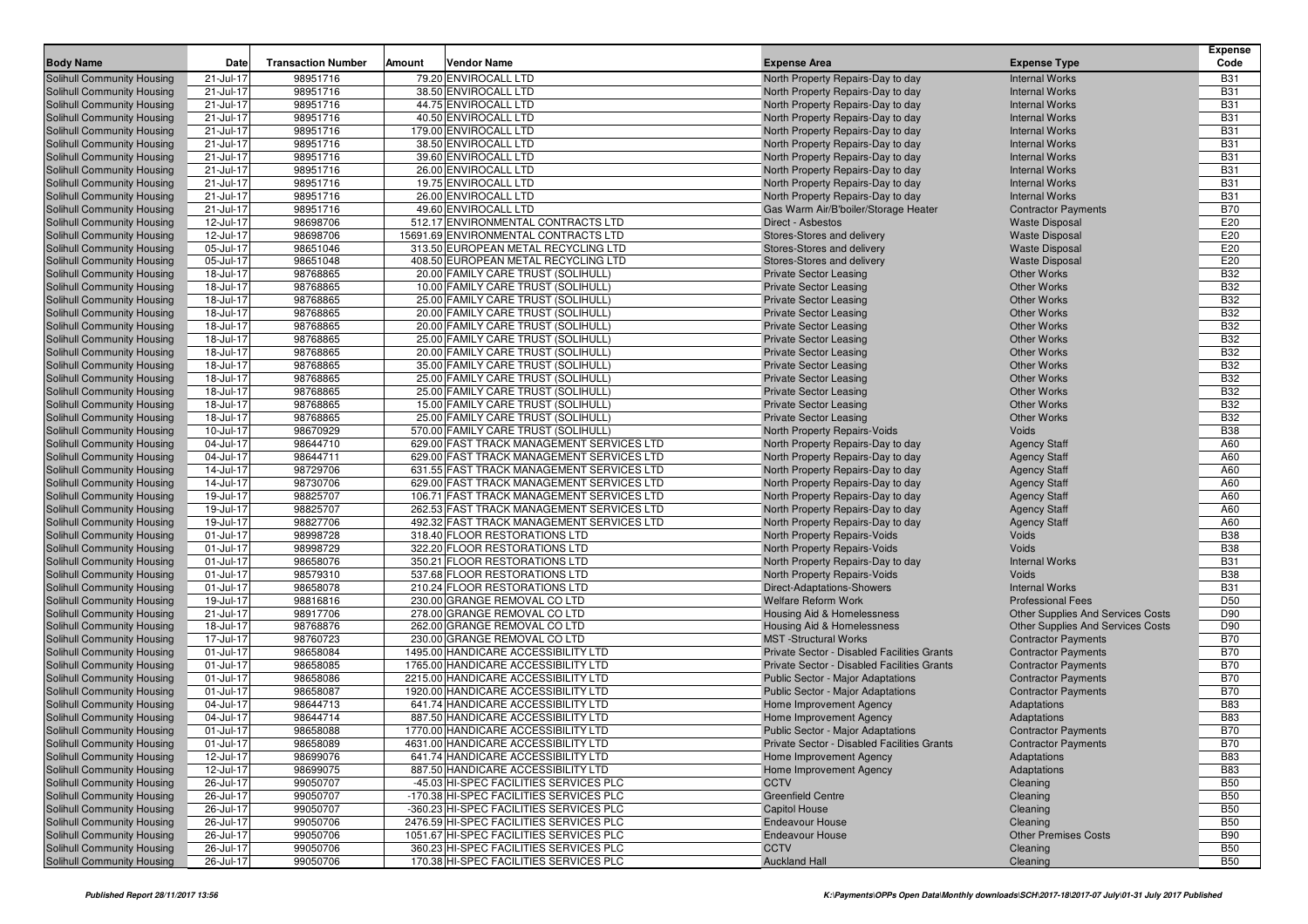| <b>Body Name</b>                  | Date      | <b>Transaction Number</b> | Amount | <b>Vendor Name</b>                             | <b>Expense Area</b>                           | <b>Expense Type</b>             | <b>Expense</b><br>Code |
|-----------------------------------|-----------|---------------------------|--------|------------------------------------------------|-----------------------------------------------|---------------------------------|------------------------|
| <b>Solihull Community Housing</b> | 26-Jul-17 | 99050706                  |        | 225.14 HI-SPEC FACILITIES SERVICES PLC         | <b>Crabtree Hall</b>                          | Cleaning                        | <b>B50</b>             |
| <b>Solihull Community Housing</b> | 26-Jul-17 | 99050706                  |        | 170.38 HI-SPEC FACILITIES SERVICES PLC         | Whar Hall Farm Community Hall                 | Cleaning                        | <b>B50</b>             |
| <b>Solihull Community Housing</b> | 26-Jul-17 | 99050706                  |        | 170.38 HI-SPEC FACILITIES SERVICES PLC         | <b>Greenfield Centre</b>                      | Cleaning                        | <b>B50</b>             |
| <b>Solihull Community Housing</b> | 26-Jul-17 | 99050706                  |        | 360.23 HI-SPEC FACILITIES SERVICES PLC         | Capitol House                                 | Cleaning                        | <b>B50</b>             |
| <b>Solihull Community Housing</b> | 26-Jul-17 | 99050706                  |        | 675.43 HI-SPEC FACILITIES SERVICES PLC         | <b>Frontline Offices</b>                      | Cleaning                        | <b>B50</b>             |
| <b>Solihull Community Housing</b> | 26-Jul-17 | 99050706                  |        | 924.92 HI-SPEC FACILITIES SERVICES PLC         | Business Support - MST Back Office Support    | Cleaning                        | <b>B50</b>             |
| Solihull Community Housing        | 25-Jul-17 | 99027756                  |        | 2476.59 HI-SPEC FACILITIES SERVICES PLC        | <b>Endeavour House</b>                        | Cleaning                        | <b>B50</b>             |
| <b>Solihull Community Housing</b> | 25-Jul-17 | 99027756                  |        | 1051.67 HI-SPEC FACILITIES SERVICES PLC        | <b>Endeavour House</b>                        | <b>Other Premises Costs</b>     | <b>B90</b>             |
| <b>Solihull Community Housing</b> | 25-Jul-17 | 99027756                  |        | 315.20 HI-SPEC FACILITIES SERVICES PLC         | <b>CCTV</b>                                   | Cleaning                        | <b>B50</b>             |
| <b>Solihull Community Housing</b> | 25-Jul-17 | 99027756                  |        | 170.38 HI-SPEC FACILITIES SERVICES PLC         | <b>Auckland Hall</b>                          | Cleaning                        | <b>B50</b>             |
| Solihull Community Housing        | 25-Jul-17 | 99027756                  |        | 225.14 HI-SPEC FACILITIES SERVICES PLC         | <b>Crabtree Hall</b>                          | Cleaning                        | <b>B50</b>             |
| <b>Solihull Community Housing</b> | 25-Jul-17 | 99027756                  |        | 170.38 HI-SPEC FACILITIES SERVICES PLC         | Whar Hall Farm Community Hall                 | Cleaning                        | <b>B50</b>             |
| Solihull Community Housing        | 25-Jul-17 | 99027756                  |        | 675.43 HI-SPEC FACILITIES SERVICES PLC         | <b>Frontline Offices</b>                      | Cleaning                        | <b>B50</b>             |
| <b>Solihull Community Housing</b> | 25-Jul-17 | 99027756                  |        | 924.92 HI-SPEC FACILITIES SERVICES PLC         | Business Support - MST Back Office Support    | Cleaning                        | <b>B50</b>             |
| <b>Solihull Community Housing</b> | 25-Jul-17 | 99027758                  |        | -698.75 HI-SPEC FACILITIES SERVICES PLC        | <b>Endeavour House</b>                        | Cleaning                        | <b>B50</b>             |
| <b>Solihull Community Housing</b> | 25-Jul-17 | 99027757                  |        | -698.80 HI-SPEC FACILITIES SERVICES PLC        | <b>Endeavour House</b>                        | Cleaning                        | <b>B50</b>             |
| Solihull Community Housing        | 25-Jul-17 | 99027757                  |        | 349.40 HI-SPEC FACILITIES SERVICES PLC         | <b>Endeavour House</b>                        | Cleaning                        | <b>B50</b>             |
| Solihull Community Housing        | 25-Jul-17 | 99027760                  |        | -329.00 HI-SPEC FACILITIES SERVICES PLC        | <b>Endeavour House</b>                        | Cleaning                        | <b>B50</b>             |
| <b>Solihull Community Housing</b> | 11-Jul-17 | 98686825                  |        | 1095.00 HQN LTD                                | <b>Central Administration</b>                 | <b>Grants and Subscriptions</b> | D92                    |
| <b>Solihull Community Housing</b> | 25-Jul-17 | 99014729                  |        | 251.41 HUGHES TRADE                            | Homelessness                                  | Furniture                       | D <sub>11</sub>        |
| <b>Solihull Community Housing</b> | 25-Jul-17 | 99019708                  |        | 334.80 HUGHES TRADE                            | Homelessness                                  | Furniture                       | D <sub>11</sub>        |
| <b>Solihull Community Housing</b> | 01-Jul-17 | 98715122                  |        | 2250.00 HUNTLEY REFRIGERATION LTD              | <b>Endeavour House</b>                        | <b>General Building Costs</b>   | <b>B30</b>             |
| <b>Solihull Community Housing</b> | 01-Jul-17 | 98715123                  |        | 1900.00 HUNTLEY REFRIGERATION LTD              | <b>Endeavour House</b>                        | <b>General Building Costs</b>   | <b>B30</b>             |
| <b>Solihull Community Housing</b> | 03-Jul-17 | 98579250                  |        | 1832.36 J C S COCHRANE ELECTRICAL LTD          | <b>Electrical Sub Mains</b>                   | <b>Contractor Payments</b>      | <b>B70</b>             |
| <b>Solihull Community Housing</b> | 05-Jul-17 | 98651057                  |        | 869.50 JAMES ANDREWS RECRUITMENT SOLUTIONS LTD | <b>Housing Aid &amp; Homelessness</b>         | <b>Agency Staff</b>             | A60                    |
| <b>Solihull Community Housing</b> | 05-Jul-17 | 98651053                  |        | 251.49 JAMES ANDREWS RECRUITMENT SOLUTIONS LTD | <b>Housing Aid &amp; Homelessness</b>         | <b>Agency Staff</b>             | A60                    |
| Solihull Community Housing        | 05-Jul-17 | 98651054                  |        | 743.02 JAMES ANDREWS RECRUITMENT SOLUTIONS LTD | <b>Estate Mgmt Team</b>                       | <b>Agency Staff</b>             | A60                    |
| <b>Solihull Community Housing</b> | 12-Jul-17 | 98699288                  |        | 869.50 JAMES ANDREWS RECRUITMENT SOLUTIONS LTD | <b>Housing Aid &amp; Homelessness</b>         | <b>Agency Staff</b>             | A60                    |
| <b>Solihull Community Housing</b> | 12-Jul-17 | 98699284                  |        | 769.18 JAMES ANDREWS RECRUITMENT SOLUTIONS LTD | <b>Estate Mgmt Team</b>                       | <b>Agency Staff</b>             | A60                    |
| <b>Solihull Community Housing</b> | 19-Jul-17 | 98839707                  |        | 869.50 JAMES ANDREWS RECRUITMENT SOLUTIONS LTD | <b>Housing Aid &amp; Homelessness</b>         | <b>Agency Staff</b>             | A60                    |
| <b>Solihull Community Housing</b> | 19-Jul-17 | 98839708                  |        | 490.19 JAMES ANDREWS RECRUITMENT SOLUTIONS LTD | <b>Housing Aid &amp; Homelessness</b>         | <b>Agency Staff</b>             | A60                    |
| <b>Solihull Community Housing</b> | 19-Jul-17 | 98839710                  |        | 748.25 JAMES ANDREWS RECRUITMENT SOLUTIONS LTD | <b>Estate Mgmt Team</b>                       | <b>Agency Staff</b>             | A60                    |
| <b>Solihull Community Housing</b> | 26-Jul-17 | 99050761                  |        | 787.25 JAMES ANDREWS RECRUITMENT SOLUTIONS LTD | <b>Housing Aid &amp; Homelessness</b>         | <b>Agency Staff</b>             | A60                    |
| <b>Solihull Community Housing</b> | 26-Jul-17 | 99050762                  |        | 575.44 JAMES ANDREWS RECRUITMENT SOLUTIONS LTD | <b>Housing Aid &amp; Homelessness</b>         | <b>Agency Staff</b>             | A60                    |
| <b>Solihull Community Housing</b> | 26-Jul-17 | 99050763                  |        | 570.34 JAMES ANDREWS RECRUITMENT SOLUTIONS LTD | <b>Estate Mgmt Team</b>                       | <b>Agency Staff</b>             | A60                    |
| <b>Solihull Community Housing</b> | 12-Jul-17 | 98697708                  |        | 155791.57 JESSUP BROTHERS LTD                  | New Build - Coleshill Heath School Extra Care | <b>Contractor Payments</b>      | <b>B70</b>             |
| <b>Solihull Community Housing</b> | 06-Jul-17 | 98658008                  |        | 734.00 JESSUP BROTHERS LTD                     | New Build - Richmond Road                     | <b>Contractor Payments</b>      | <b>B70</b>             |
| <b>Solihull Community Housing</b> | 01-Jul-17 | 99048719                  |        | 328.09 JEWSON LTD                              | Stores-Stores and delivery                    | <b>Stocks</b>                   | R <sub>10</sub>        |
| <b>Solihull Community Housing</b> | 01-Jul-17 | 98681721                  |        | 64.08 JEWSON LTD                               | Stores-Stores and delivery                    | <b>Stocks</b>                   | R <sub>10</sub>        |
| <b>Solihull Community Housing</b> | 01-Jul-17 | 98681721                  |        | 29.20 JEWSON LTD                               | Stores-Stores and delivery                    | <b>Stocks</b>                   | R <sub>10</sub>        |
| <b>Solihull Community Housing</b> | 01-Jul-17 | 98681721                  |        | 188.65 JEWSON LTD                              | Stores-Stores and delivery                    | <b>Stocks</b>                   | R <sub>10</sub>        |
| <b>Solihull Community Housing</b> | 01-Jul-17 | 98681721                  |        | 326.00 JEWSON LTD                              | Stores-Stores and delivery                    | <b>Stocks</b>                   | R <sub>10</sub>        |
| <b>Solihull Community Housing</b> | 01-Jul-17 | 98681721                  |        | 127.70 JEWSON LTD                              | Stores-Stores and delivery                    | <b>Stocks</b>                   | R <sub>10</sub>        |
| Solihull Community Housing        | 01-Jul-17 | 98681721                  |        | 126.86 JEWSON LTD                              | Stores-Stores and delivery                    | <b>Stocks</b>                   | R <sub>10</sub>        |
| Solihull Community Housing        | 01-Jul-17 | 98681721                  |        | 93.60 JEWSON LTD                               | Stores-Stores and delivery                    | <b>Stocks</b>                   | R <sub>10</sub>        |
| Solihull Community Housing        | 01-Jul-17 | 98681721                  |        | 163.00 JEWSON LTD                              | Stores-Stores and delivery                    | <b>Stocks</b>                   | R <sub>10</sub>        |
| Solihull Community Housing        | 01-Jul-17 | 98681721                  |        | 104.00 JEWSON LTD                              | Stores-Stores and delivery                    | <b>Stocks</b>                   | R <sub>10</sub>        |
| Solihull Community Housing        | 01-Jul-17 | 98681721                  |        | 59.22 JEWSON LTD                               | Stores-Stores and delivery                    | <b>Stocks</b>                   | R <sub>10</sub>        |
| Solihull Community Housing        | 01-Jul-17 | 98681721                  |        | 70.50 JEWSON LTD                               | Stores-Stores and delivery                    | <b>Stocks</b>                   | R <sub>10</sub>        |
| Solihull Community Housing        | 01-Jul-17 | 98681721                  |        | 278.40 JEWSON LTD                              | Stores-Stores and delivery                    | <b>Stocks</b>                   | R <sub>10</sub>        |
| <b>Solihull Community Housing</b> | 01-Jul-17 | 98681721                  |        | 60.48 JEWSON LTD                               | Stores-Stores and delivery                    | <b>Stocks</b>                   | R <sub>10</sub>        |
| <b>Solihull Community Housing</b> | 01-Jul-17 | 98681721                  |        | 94.50 JEWSON LTD                               | Stores-Stores and delivery                    | <b>Stocks</b>                   | R <sub>10</sub>        |
| <b>Solihull Community Housing</b> | 01-Jul-17 | 98681721                  |        | 35.04 JEWSON LTD                               | Stores-Stores and delivery                    | <b>Stocks</b>                   | R <sub>10</sub>        |
| <b>Solihull Community Housing</b> | 01-Jul-17 | 98681721                  |        | 171.90 JEWSON LTD                              | Stores-Stores and delivery                    | <b>Stocks</b>                   | R <sub>10</sub>        |
| <b>Solihull Community Housing</b> | 01-Jul-17 | 98681721                  |        | 100.00 JEWSON LTD                              | Stores-Stores and delivery                    | <b>Stocks</b>                   | R <sub>10</sub>        |
| Solihull Community Housing        | 01-Jul-17 | 98681721                  |        | 256.20 JEWSON LTD                              | Stores-Stores and delivery                    | <b>Stocks</b>                   | R <sub>10</sub>        |
| Solihull Community Housing        | 01-Jul-17 | 98681721                  |        | 37.55 JEWSON LTD                               | Stores-Stores and delivery                    | <b>Stocks</b>                   | R <sub>10</sub>        |
| Solihull Community Housing        | 01-Jul-17 | 98681724                  |        | 225.30 JEWSON LTD                              | Stores-Stores and delivery                    | <b>Stocks</b>                   | R <sub>10</sub>        |
| Solihull Community Housing        | 01-Jul-17 | 98681724                  |        | 82.80 JEWSON LTD                               | Stores-Stores and delivery                    | <b>Stocks</b>                   | R <sub>10</sub>        |
| Solihull Community Housing        | 01-Jul-17 | 98681724                  |        | 421.20 JEWSON LTD                              | Stores-Stores and delivery                    | <b>Stocks</b>                   | R <sub>10</sub>        |
| Solihull Community Housing        | 01-Jul-17 | 98649993                  |        | 67.84 JEWSON LTD                               | Stores-Stores and delivery                    | Stocks                          | R <sub>10</sub>        |
|                                   |           |                           |        |                                                |                                               |                                 |                        |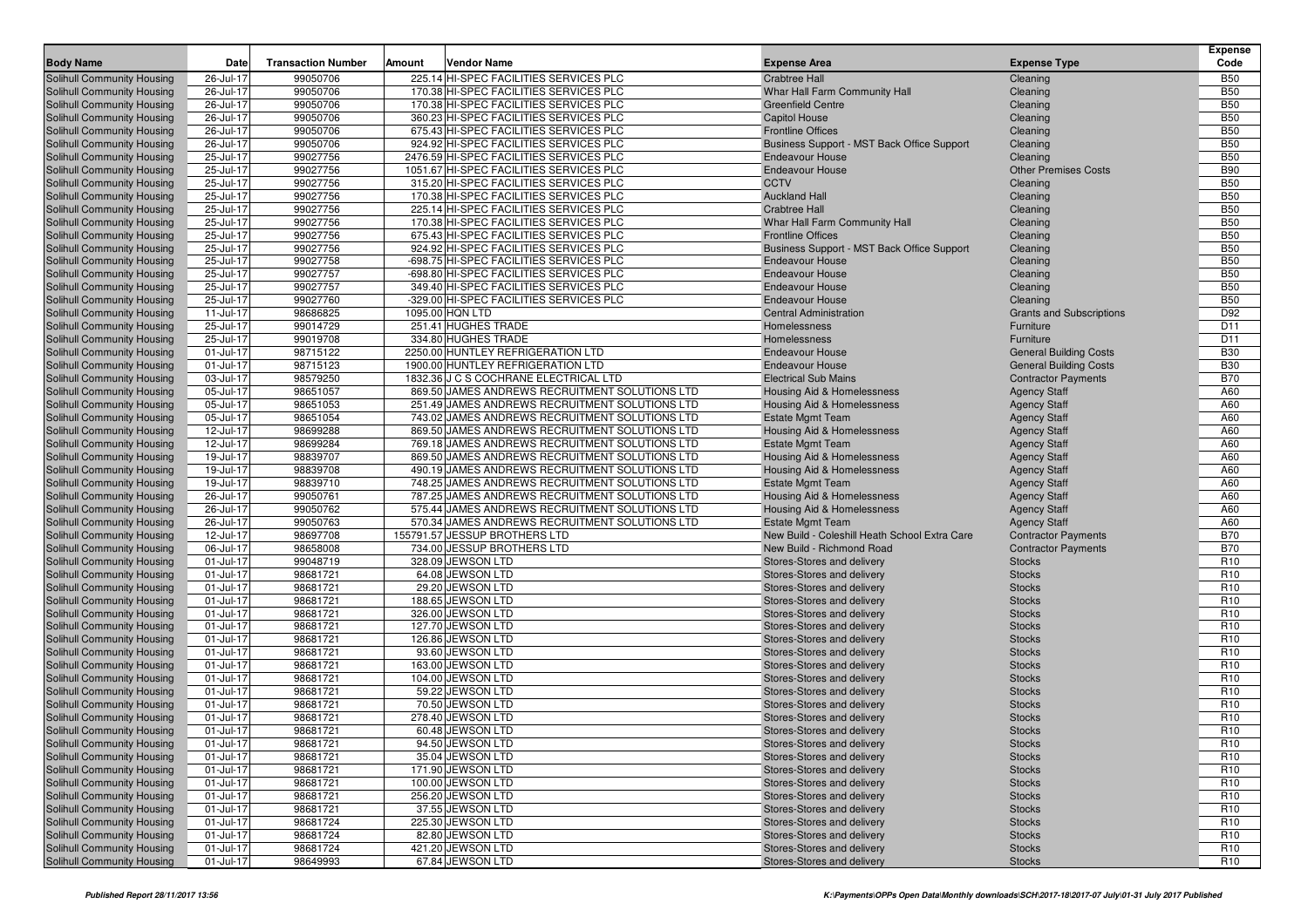| <b>Body Name</b>                                         | Date                   | <b>Transaction Number</b> | Amount | <b>Vendor Name</b>                   | <b>Expense Area</b>                                      | <b>Expense Type</b>            | <b>Expense</b><br>Code             |
|----------------------------------------------------------|------------------------|---------------------------|--------|--------------------------------------|----------------------------------------------------------|--------------------------------|------------------------------------|
| Solihull Community Housing                               | 01-Jul-17              | 98649993                  |        | 20.64 JEWSON LTD                     | Stores-Stores and delivery                               | <b>Stocks</b>                  | R <sub>10</sub>                    |
| Solihull Community Housing                               | 01-Jul-17              | 98649993                  |        | 5.09 JEWSON LTD                      | Stores-Stores and delivery                               | <b>Stocks</b>                  | R <sub>10</sub>                    |
| Solihull Community Housing                               | 01-Jul-17              | 98649993                  |        | 42.04 JEWSON LTD                     | Stores-Stores and delivery                               | <b>Stocks</b>                  | R <sub>10</sub>                    |
| Solihull Community Housing                               | 01-Jul-17              | 98649993                  |        | 19.24 JEWSON LTD                     | Stores-Stores and delivery                               | <b>Stocks</b>                  | R <sub>10</sub>                    |
| Solihull Community Housing                               | 01-Jul-17              | 98649993                  |        | 14.27 JEWSON LTD                     | Stores-Stores and delivery                               | <b>Stocks</b>                  | R <sub>10</sub>                    |
| Solihull Community Housing                               | 01-Jul-17              | 98649993                  |        | 10.89 JEWSON LTD                     | Stores-Stores and delivery                               | <b>Stocks</b>                  | R <sub>10</sub>                    |
| <b>Solihull Community Housing</b>                        | 01-Jul-17              | 98649993                  |        | 73.08 JEWSON LTD                     | Stores-Stores and delivery                               | <b>Stocks</b>                  | R <sub>10</sub>                    |
| Solihull Community Housing                               | 01-Jul-17              | 98649996                  |        | 9.60 JEWSON LTD                      | Stores-Stores and delivery                               | <b>Stocks</b>                  | R <sub>10</sub>                    |
| Solihull Community Housing                               | 01-Jul-17              | 98649996                  |        | 3.40 JEWSON LTD                      | Stores-Stores and delivery                               | <b>Stocks</b>                  | R <sub>10</sub>                    |
| Solihull Community Housing                               | 01-Jul-17              | 98649996                  |        | 100.75 JEWSON LTD                    | Stores-Stores and delivery                               | <b>Stocks</b>                  | R <sub>10</sub>                    |
| <b>Solihull Community Housing</b>                        | 01-Jul-17              | 98649996                  |        | 27.24 JEWSON LTD                     | Stores-Stores and delivery                               | <b>Stocks</b>                  | R <sub>10</sub>                    |
| <b>Solihull Community Housing</b>                        | 01-Jul-17              | 98649996                  |        | 16.80 JEWSON LTD                     | Stores-Stores and delivery                               | <b>Stocks</b>                  | R <sub>10</sub>                    |
| Solihull Community Housing                               | 01-Jul-17              | 98649996                  |        | 19.76 JEWSON LTD                     | Stores-Stores and delivery                               | <b>Stocks</b>                  | R <sub>10</sub>                    |
| Solihull Community Housing                               | 01-Jul-17              | 98649996                  |        | 345.70 JEWSON LTD                    | Stores-Stores and delivery                               | <b>Stocks</b>                  | R <sub>10</sub>                    |
| Solihull Community Housing                               | 01-Jul-17              | 98649996                  |        | 61.72 JEWSON LTD                     | Stores-Stores and delivery                               | <b>Stocks</b>                  | R <sub>10</sub>                    |
| <b>Solihull Community Housing</b>                        | 01-Jul-17              | 98649996                  |        | 88.44 JEWSON LTD                     | Stores-Stores and delivery                               | <b>Stocks</b>                  | R <sub>10</sub>                    |
| <b>Solihull Community Housing</b>                        | 01-Jul-17              | 98650001                  |        | 15.10 JEWSON LTD                     | Stores-Stores and delivery                               | <b>Stocks</b>                  | R <sub>10</sub>                    |
| Solihull Community Housing                               | 01-Jul-17              | 98650001                  |        | 90.00 JEWSON LTD                     | Stores-Stores and delivery                               | <b>Stocks</b>                  | R <sub>10</sub>                    |
| Solihull Community Housing                               | 01-Jul-17              | 98650001                  |        | 281.80 JEWSON LTD                    | Stores-Stores and delivery                               | <b>Stocks</b>                  | R <sub>10</sub>                    |
| Solihull Community Housing                               | 01-Jul-17              | 98650001                  |        | 15.00 JEWSON LTD                     | Stores-Stores and delivery                               | <b>Stocks</b>                  | R <sub>10</sub>                    |
| <b>Solihull Community Housing</b>                        | 01-Jul-17              | 98650001                  |        | 164.75 JEWSON LTD                    | Stores-Stores and delivery                               | <b>Stocks</b>                  | R <sub>10</sub>                    |
| <b>Solihull Community Housing</b>                        | 01-Jul-17              | 98650001                  |        | 11.10 JEWSON LTD                     | Stores-Stores and delivery                               | <b>Stocks</b>                  | R <sub>10</sub>                    |
| Solihull Community Housing                               | 01-Jul-17              | 98650001                  |        | 48.72 JEWSON LTD                     | Stores-Stores and delivery                               | <b>Stocks</b>                  | R <sub>10</sub>                    |
| Solihull Community Housing                               | 01-Jul-17              | 98650001                  |        | 360.80 JEWSON LTD                    | Stores-Stores and delivery                               | <b>Stocks</b>                  | R <sub>10</sub>                    |
| Solihull Community Housing                               | 01-Jul-17              | 98650001                  |        | 201.06 JEWSON LTD                    | Stores-Stores and delivery                               | <b>Stocks</b>                  | R <sub>10</sub>                    |
| <b>Solihull Community Housing</b>                        | 01-Jul-17              | 98650001                  |        | 62.10 JEWSON LTD                     | Stores-Stores and delivery                               | <b>Stocks</b>                  | R <sub>10</sub>                    |
| <b>Solihull Community Housing</b>                        | 01-Jul-17              | 98650001                  |        | 38.67 JEWSON LTD                     | Stores-Stores and delivery                               | <b>Stocks</b>                  | R <sub>10</sub>                    |
| Solihull Community Housing                               | 01-Jul-17              | 98650001                  |        | 78.75 JEWSON LTD                     | Stores-Stores and delivery                               | <b>Stocks</b>                  | R <sub>10</sub>                    |
| Solihull Community Housing                               | 01-Jul-17              | 98650001                  |        | 227.04 JEWSON LTD                    | Stores-Stores and delivery                               | <b>Stocks</b>                  | R <sub>10</sub>                    |
| Solihull Community Housing                               | 01-Jul-17              | 98650001                  |        | 100.00 JEWSON LTD                    | Stores-Stores and delivery                               | <b>Stocks</b>                  | R <sub>10</sub>                    |
| <b>Solihull Community Housing</b>                        | 01-Jul-17              | 98650001                  |        | 46.95 JEWSON LTD                     | Stores-Stores and delivery                               | <b>Stocks</b>                  | R <sub>10</sub>                    |
| <b>Solihull Community Housing</b>                        | 01-Jul-17              | 98650001                  |        | 62.90 JEWSON LTD                     | Stores-Stores and delivery                               | <b>Stocks</b>                  | R <sub>10</sub>                    |
| Solihull Community Housing                               | 01-Jul-17              | 98650001                  |        | 192.40 JEWSON LTD                    | Stores-Stores and delivery                               | <b>Stocks</b>                  | R <sub>10</sub>                    |
| <b>Solihull Community Housing</b>                        | 01-Jul-17              | 98650007                  |        | 3.40 JEWSON LTD                      | Stores-Stores and delivery                               | <b>Stocks</b>                  | R <sub>10</sub>                    |
| Solihull Community Housing                               | 01-Jul-17              | 98650007                  |        | 149.61 JEWSON LTD                    | Stores-Stores and delivery                               | <b>Stocks</b>                  | R <sub>10</sub><br>R <sub>10</sub> |
| <b>Solihull Community Housing</b>                        | 01-Jul-17              | 98650007<br>98650007      |        | 81.50 JEWSON LTD<br>15.80 JEWSON LTD | Stores-Stores and delivery                               | <b>Stocks</b>                  | R <sub>10</sub>                    |
| Solihull Community Housing<br>Solihull Community Housing | 01-Jul-17<br>01-Jul-17 | 98650007                  |        | 96.85 JEWSON LTD                     | Stores-Stores and delivery<br>Stores-Stores and delivery | <b>Stocks</b><br><b>Stocks</b> | R <sub>10</sub>                    |
| <b>Solihull Community Housing</b>                        | 01-Jul-17              | 98650007                  |        | 27.10 JEWSON LTD                     | Stores-Stores and delivery                               | <b>Stocks</b>                  | R <sub>10</sub>                    |
| Solihull Community Housing                               | 01-Jul-17              | 98650007                  |        | 28.26 JEWSON LTD                     | Stores-Stores and delivery                               | <b>Stocks</b>                  | R <sub>10</sub>                    |
| <b>Solihull Community Housing</b>                        | 01-Jul-17              | 98650007                  |        | 16.85 JEWSON LTD                     | Stores-Stores and delivery                               | <b>Stocks</b>                  | R <sub>10</sub>                    |
| <b>Solihull Community Housing</b>                        | 01-Jul-17              | 98650007                  |        | 21.90 JEWSON LTD                     | Stores-Stores and delivery                               | <b>Stocks</b>                  | R <sub>10</sub>                    |
| Solihull Community Housing                               | 01-Jul-17              | 98650007                  |        | 187.40 JEWSON LTD                    | Stores-Stores and delivery                               | <b>Stocks</b>                  | R <sub>10</sub>                    |
| Solihull Community Housing                               | 01-Jul-17              | 98650007                  |        | 59.10 JEWSON LTD                     | Stores-Stores and delivery                               | <b>Stocks</b>                  | R <sub>10</sub>                    |
| Solihull Community Housing                               | 01-Jul-17              | 98650007                  |        | 186.20 JEWSON LTD                    | Stores-Stores and delivery                               | <b>Stocks</b>                  | R <sub>10</sub>                    |
| <b>Solihull Community Housing</b>                        | 01-Jul-17              | 98650008                  |        | 43.50 JEWSON LTD                     | Stores-Stores and delivery                               | <b>Stocks</b>                  | R <sub>10</sub>                    |
| Solihull Community Housing                               | 01-Jul-17              | 98650008                  |        | 82.80 JEWSON LTD                     | Stores-Stores and delivery                               | <b>Stocks</b>                  | R <sub>10</sub>                    |
| Solihull Community Housing                               | 01-Jul-17              | 98650008                  |        | 48.70 JEWSON LTD                     | Stores-Stores and delivery                               | <b>Stocks</b>                  | R <sub>10</sub>                    |
| Solihull Community Housing                               | 01-Jul-17              | 98650008                  |        | 326.00 JEWSON LTD                    | Stores-Stores and delivery                               | <b>Stocks</b>                  | R <sub>10</sub>                    |
| Solihull Community Housing                               | 01-Jul-17              | 98650008                  |        | 133.20 JEWSON LTD                    | Stores-Stores and delivery                               | <b>Stocks</b>                  | R <sub>10</sub>                    |
| Solihull Community Housing                               | 01-Jul-17              | 98650008                  |        | 311.40 JEWSON LTD                    | Stores-Stores and delivery                               | <b>Stocks</b>                  | R <sub>10</sub>                    |
| Solihull Community Housing                               | $01 -$ Jul-17          | 98650008                  |        | 193.60 JEWSON LTD                    | Stores-Stores and delivery                               | <b>Stocks</b>                  | R <sub>10</sub>                    |
| Solihull Community Housing                               | 01-Jul-17              | 98650008                  |        | 50.25 JEWSON LTD                     | Stores-Stores and delivery                               | <b>Stocks</b>                  | R <sub>10</sub>                    |
| Solihull Community Housing                               | 01-Jul-17              | 98650008                  |        | 1.60 JEWSON LTD                      | Stores-Stores and delivery                               | <b>Stocks</b>                  | R <sub>10</sub>                    |
| Solihull Community Housing                               | $01 -$ Jul-17          | 98650008                  |        | 11.60 JEWSON LTD                     | Stores-Stores and delivery                               | <b>Stocks</b>                  | <b>R10</b>                         |
| Solihull Community Housing                               | 01-Jul-17              | 98650008                  |        | 12.21 JEWSON LTD                     | Stores-Stores and delivery                               | <b>Stocks</b>                  | R <sub>10</sub>                    |
| Solihull Community Housing                               | $01 -$ Jul-17          | 98650008                  |        | 14.00 JEWSON LTD                     | Stores-Stores and delivery                               | <b>Stocks</b>                  | R <sub>10</sub>                    |
| Solihull Community Housing                               | 01-Jul-17              | 98650010                  |        | 172.03 JEWSON LTD                    | Stores-Stores and delivery                               | <b>Stocks</b>                  | R <sub>10</sub>                    |
| Solihull Community Housing                               | $01 -$ Jul-17          | 98650010                  |        | 1048.32 JEWSON LTD                   | Stores-Stores and delivery                               | <b>Stocks</b>                  | R <sub>10</sub>                    |
| Solihull Community Housing                               | $01 -$ Jul-17          | 98650010                  |        | 26.00 JEWSON LTD                     | Stores-Stores and delivery                               | <b>Stocks</b>                  | R <sub>10</sub>                    |
| Solihull Community Housing                               | 01-Jul-17              | 98650011                  |        | 548.92 JEWSON LTD                    | Stores-Stores and delivery                               | <b>Stocks</b>                  | R <sub>10</sub>                    |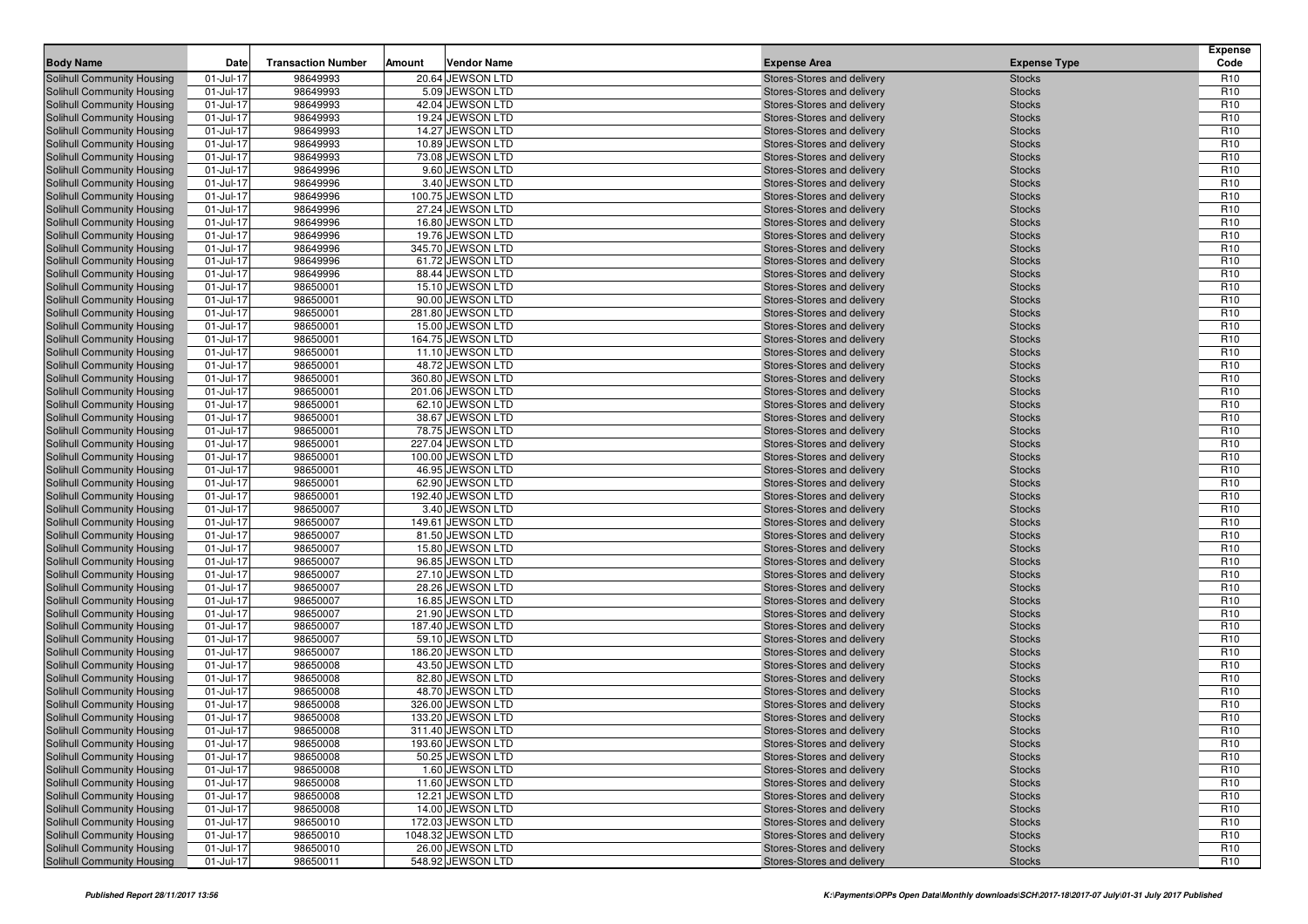| 4.40 JEWSON LTD<br>Solihull Community Housing<br>01-Jul-17<br>98650012<br>Stores-Stores and delivery<br>R <sub>10</sub><br><b>Stocks</b><br>01-Jul-17<br>98650012<br>60.72 JEWSON LTD<br>R <sub>10</sub><br>Solihull Community Housing<br><b>Stocks</b><br>Stores-Stores and delivery<br>R <sub>10</sub><br>Solihull Community Housing<br>01-Jul-17<br>98650012<br>131.10 JEWSON LTD<br>Stores-Stores and delivery<br><b>Stocks</b><br>R <sub>10</sub><br>98650012<br>177.60 JEWSON LTD<br>Solihull Community Housing<br>01-Jul-17<br><b>Stocks</b><br>Stores-Stores and delivery<br>R <sub>10</sub><br>Solihull Community Housing<br>01-Jul-17<br>98650012<br>583.00 JEWSON LTD<br>Stores-Stores and delivery<br><b>Stocks</b><br>98650012<br>R <sub>10</sub><br>01-Jul-17<br>123.48 JEWSON LTD<br><b>Solihull Community Housing</b><br>Stores-Stores and delivery<br><b>Stocks</b><br>01-Jul-17<br>98650012<br>60.61 JEWSON LTD<br>R <sub>10</sub><br><b>Solihull Community Housing</b><br>Stores-Stores and delivery<br><b>Stocks</b><br>R <sub>10</sub><br>01-Jul-17<br>98681725<br>13.90 JEWSON LTD<br>Solihull Community Housing<br>Stores-Stores and delivery<br><b>Stocks</b><br>R <sub>10</sub><br>98681725<br>69.00 JEWSON LTD<br>Solihull Community Housing<br>01-Jul-17<br><b>Stocks</b><br>Stores-Stores and delivery<br>98681725<br>238.50 JEWSON LTD<br>R <sub>10</sub><br>Solihull Community Housing<br>01-Jul-17<br>Stores-Stores and delivery<br><b>Stocks</b><br>R <sub>10</sub><br>99048720<br>451.58 JEWSON LTD<br><b>Solihull Community Housing</b><br>01-Jul-17<br>Stores-Stores and delivery<br><b>Stocks</b><br>01-Jul-17<br>98681726<br>210.60 JEWSON LTD<br>R <sub>10</sub><br><b>Solihull Community Housing</b><br><b>Stocks</b><br>Stores-Stores and delivery<br>R <sub>10</sub><br>01-Jul-17<br>98681729<br>605.62 JEWSON LTD<br>Solihull Community Housing<br>Stores-Stores and delivery<br><b>Stocks</b><br>R <sub>10</sub><br>98681730<br>82.80 JEWSON LTD<br>Solihull Community Housing<br>03-Jul-17<br><b>Stocks</b><br>Stores-Stores and delivery<br>R <sub>10</sub><br>Solihull Community Housing<br>03-Jul-17<br>98681730<br>337.50 JEWSON LTD<br>Stores-Stores and delivery<br><b>Stocks</b><br>R <sub>10</sub><br>98816715<br><b>Solihull Community Housing</b><br>03-Jul-17<br>18.40 JEWSON LTD<br>Stores-Stores and delivery<br><b>Stocks</b><br>98816715<br>38.10 JEWSON LTD<br>R <sub>10</sub><br><b>Solihull Community Housing</b><br>03-Jul-17<br><b>Stocks</b><br>Stores-Stores and delivery<br>R <sub>10</sub><br>03-Jul-17<br>98816715<br>2.50 JEWSON LTD<br>Solihull Community Housing<br>Stores-Stores and delivery<br><b>Stocks</b><br>R <sub>10</sub><br>98816715<br>4.96 JEWSON LTD<br><b>Solihull Community Housing</b><br>03-Jul-17<br><b>Stocks</b><br>Stores-Stores and delivery<br>98816715<br>97.50 JEWSON LTD<br>R <sub>10</sub><br>Solihull Community Housing<br>03-Jul-17<br>Stores-Stores and delivery<br><b>Stocks</b><br>R <sub>10</sub><br>98816715<br>61.20 JEWSON LTD<br><b>Solihull Community Housing</b><br>03-Jul-17<br>Stores-Stores and delivery<br><b>Stocks</b><br>98816715<br>358.76 JEWSON LTD<br>R <sub>10</sub><br><b>Solihull Community Housing</b><br>03-Jul-17<br><b>Stocks</b><br>Stores-Stores and delivery<br>R <sub>10</sub><br>03-Jul-17<br>98816715<br>470.00 JEWSON LTD<br>Solihull Community Housing<br>Stores-Stores and delivery<br><b>Stocks</b><br>R <sub>10</sub><br>98816715<br>8.00 JEWSON LTD<br>Solihull Community Housing<br>03-Jul-17<br><b>Stocks</b><br>Stores-Stores and delivery<br>98816715<br>28.20 JEWSON LTD<br>R <sub>10</sub><br>Solihull Community Housing<br>03-Jul-17<br>Stores-Stores and delivery<br><b>Stocks</b><br>R <sub>10</sub><br>98816715<br>77.70 JEWSON LTD<br><b>Solihull Community Housing</b><br>03-Jul-17<br>Stores-Stores and delivery<br><b>Stocks</b><br>98816715<br>79.25 JEWSON LTD<br>R <sub>10</sub><br>03-Jul-17<br><b>Stocks</b><br>Solihull Community Housing<br>Stores-Stores and delivery<br>R <sub>10</sub><br>98816715<br>03-Jul-17<br>187.40 JEWSON LTD<br>Solihull Community Housing<br>Stores-Stores and delivery<br><b>Stocks</b><br>R <sub>10</sub><br>03-Jul-17<br>98816715<br>Solihull Community Housing<br>172.85 JEWSON LTD<br><b>Stocks</b><br>Stores-Stores and delivery<br>98816715<br>8.00 JEWSON LTD<br>R <sub>10</sub><br>Solihull Community Housing<br>03-Jul-17<br>Stores-Stores and delivery<br><b>Stocks</b><br>R <sub>10</sub><br>98816715<br>260.00 JEWSON LTD<br><b>Solihull Community Housing</b><br>03-Jul-17<br>Stores-Stores and delivery<br><b>Stocks</b><br>98816715<br>46.95 JEWSON LTD<br>R <sub>10</sub><br><b>Solihull Community Housing</b><br>03-Jul-17<br><b>Stocks</b><br>Stores-Stores and delivery<br>R <sub>10</sub><br>98816715<br>03-Jul-17<br>319.85 JEWSON LTD<br>Solihull Community Housing<br>Stores-Stores and delivery<br><b>Stocks</b><br>R <sub>10</sub><br>98816715<br>76.80 JEWSON LTD<br>Solihull Community Housing<br>03-Jul-17<br><b>Stocks</b><br>Stores-Stores and delivery<br>98816719<br>15.40 JEWSON LTD<br>R <sub>10</sub><br>Solihull Community Housing<br>04-Jul-17<br>Stores-Stores and delivery<br><b>Stocks</b><br>R <sub>10</sub><br>98816719<br>15.10 JEWSON LTD<br><b>Solihull Community Housing</b><br>04-Jul-17<br>Stores-Stores and delivery<br><b>Stocks</b><br>98816719<br>15.40 JEWSON LTD<br>R <sub>10</sub><br>04-Jul-17<br><b>Stocks</b><br><b>Solihull Community Housing</b><br>Stores-Stores and delivery<br>R <sub>10</sub><br>98816719<br>04-Jul-17<br>2.76 JEWSON LTD<br>Solihull Community Housing<br>Stores-Stores and delivery<br><b>Stocks</b><br>R <sub>10</sub><br>04-Jul-17<br>98816719<br>32.00 JEWSON LTD<br>Solihull Community Housing<br><b>Stocks</b><br>Stores-Stores and delivery<br>98816719<br>13.57 JEWSON LTD<br>R <sub>10</sub><br>Solihull Community Housing<br>04-Jul-17<br>Stores-Stores and delivery<br><b>Stocks</b><br>R <sub>10</sub><br>98816719<br>90.00 JEWSON LTD<br><b>Solihull Community Housing</b><br>04-Jul-17<br>Stores-Stores and delivery<br><b>Stocks</b><br>98816719<br>95.16 JEWSON LTD<br>R <sub>10</sub><br><b>Solihull Community Housing</b><br>04-Jul-17<br>Stores-Stores and delivery<br><b>Stocks</b><br>R <sub>10</sub><br>98816719<br>04-Jul-17<br>281.80 JEWSON LTD<br>Solihull Community Housing<br>Stores-Stores and delivery<br><b>Stocks</b><br>R <sub>10</sub><br>98816719<br>3.60 JEWSON LTD<br>Solihull Community Housing<br>04-Jul-17<br><b>Stocks</b><br>Stores-Stores and delivery<br>98816719<br>13.85 JEWSON LTD<br>R <sub>10</sub><br>Solihull Community Housing<br>04-Jul-17<br>Stores-Stores and delivery<br><b>Stocks</b><br>R <sub>10</sub><br>98816719<br>83.40 JEWSON LTD<br><b>Solihull Community Housing</b><br>04-Jul-17<br>Stores-Stores and delivery<br><b>Stocks</b><br>98816719<br>198.40 JEWSON LTD<br>R <sub>10</sub><br>04-Jul-17<br><b>Stocks</b><br>Solihull Community Housing<br>Stores-Stores and delivery<br>R <sub>10</sub><br>Solihull Community Housing<br>04-Jul-17<br>98816719<br>14.44 JEWSON LTD<br>Stores-Stores and delivery<br><b>Stocks</b><br>R <sub>10</sub><br>98816719<br>3.18 JEWSON LTD<br>Solihull Community Housing<br>04-Jul-17<br><b>Stocks</b><br>Stores-Stores and delivery<br>157.68 JEWSON LTD<br>R <sub>10</sub><br>04-Jul-17<br>98816719<br>Stores-Stores and delivery<br>Solihull Community Housing<br><b>Stocks</b><br>98816719<br>R <sub>10</sub><br>Solihull Community Housing<br>04-Jul-17<br>10.00 JEWSON LTD<br>Stores-Stores and delivery<br><b>Stocks</b><br>04-Jul-17<br>98816719<br>9.50 JEWSON LTD<br><b>Stocks</b><br>R <sub>10</sub><br>Solihull Community Housing<br>Stores-Stores and delivery<br>98816719<br>29.85 JEWSON LTD<br>R <sub>10</sub><br>Solihull Community Housing<br>04-Jul-17<br>Stores-Stores and delivery<br><b>Stocks</b><br>R <sub>10</sub><br>98816719<br>97.00 JEWSON LTD<br>Solihull Community Housing<br>04-Jul-17<br>Stores-Stores and delivery<br><b>Stocks</b><br>19.65 JEWSON LTD<br><b>R10</b><br>Solihull Community Housing<br>04-Jul-17<br>98816719<br>Stores-Stores and delivery<br><b>Stocks</b><br>98816719<br>88.45 JEWSON LTD<br>R <sub>10</sub><br>Solihull Community Housing<br>04-Jul-17<br>Stores-Stores and delivery<br><b>Stocks</b><br>98816719<br>585.00 JEWSON LTD<br>R <sub>10</sub><br>Solihull Community Housing<br>04-Jul-17<br>Stores-Stores and delivery<br><b>Stocks</b> | <b>Body Name</b> | Date | <b>Transaction Number</b> | Amount | <b>Vendor Name</b> | <b>Expense Area</b> | <b>Expense Type</b> | <b>Expense</b><br>Code |
|-----------------------------------------------------------------------------------------------------------------------------------------------------------------------------------------------------------------------------------------------------------------------------------------------------------------------------------------------------------------------------------------------------------------------------------------------------------------------------------------------------------------------------------------------------------------------------------------------------------------------------------------------------------------------------------------------------------------------------------------------------------------------------------------------------------------------------------------------------------------------------------------------------------------------------------------------------------------------------------------------------------------------------------------------------------------------------------------------------------------------------------------------------------------------------------------------------------------------------------------------------------------------------------------------------------------------------------------------------------------------------------------------------------------------------------------------------------------------------------------------------------------------------------------------------------------------------------------------------------------------------------------------------------------------------------------------------------------------------------------------------------------------------------------------------------------------------------------------------------------------------------------------------------------------------------------------------------------------------------------------------------------------------------------------------------------------------------------------------------------------------------------------------------------------------------------------------------------------------------------------------------------------------------------------------------------------------------------------------------------------------------------------------------------------------------------------------------------------------------------------------------------------------------------------------------------------------------------------------------------------------------------------------------------------------------------------------------------------------------------------------------------------------------------------------------------------------------------------------------------------------------------------------------------------------------------------------------------------------------------------------------------------------------------------------------------------------------------------------------------------------------------------------------------------------------------------------------------------------------------------------------------------------------------------------------------------------------------------------------------------------------------------------------------------------------------------------------------------------------------------------------------------------------------------------------------------------------------------------------------------------------------------------------------------------------------------------------------------------------------------------------------------------------------------------------------------------------------------------------------------------------------------------------------------------------------------------------------------------------------------------------------------------------------------------------------------------------------------------------------------------------------------------------------------------------------------------------------------------------------------------------------------------------------------------------------------------------------------------------------------------------------------------------------------------------------------------------------------------------------------------------------------------------------------------------------------------------------------------------------------------------------------------------------------------------------------------------------------------------------------------------------------------------------------------------------------------------------------------------------------------------------------------------------------------------------------------------------------------------------------------------------------------------------------------------------------------------------------------------------------------------------------------------------------------------------------------------------------------------------------------------------------------------------------------------------------------------------------------------------------------------------------------------------------------------------------------------------------------------------------------------------------------------------------------------------------------------------------------------------------------------------------------------------------------------------------------------------------------------------------------------------------------------------------------------------------------------------------------------------------------------------------------------------------------------------------------------------------------------------------------------------------------------------------------------------------------------------------------------------------------------------------------------------------------------------------------------------------------------------------------------------------------------------------------------------------------------------------------------------------------------------------------------------------------------------------------------------------------------------------------------------------------------------------------------------------------------------------------------------------------------------------------------------------------------------------------------------------------------------------------------------------------------------------------------------------------------------------------------------------------------------------------------------------------------------------------------------------------------------------------------------------------------------------------------------------------------------------------------------------------------------------------------------------------------------------------------------------------------------------------------------------------------------------------------------------------------------------------------------------------------------------------------------------------------------------------------------------------------------------------------------------------------------------------------------------------------------------------------------------------------------------------------------------------------------------------------------------------------------------------------------------------------------------------------------------------------------------------------------------------------------------------------------------------------------------------------------------------------------------------------------------------------------------------------------------------------------------------------------------------------------------------------------------------------------------------------------------------------------------------------------------------------------------------------------------------------------------------------------------------------------------------------------------------------------------------------------------------------------------|------------------|------|---------------------------|--------|--------------------|---------------------|---------------------|------------------------|
|                                                                                                                                                                                                                                                                                                                                                                                                                                                                                                                                                                                                                                                                                                                                                                                                                                                                                                                                                                                                                                                                                                                                                                                                                                                                                                                                                                                                                                                                                                                                                                                                                                                                                                                                                                                                                                                                                                                                                                                                                                                                                                                                                                                                                                                                                                                                                                                                                                                                                                                                                                                                                                                                                                                                                                                                                                                                                                                                                                                                                                                                                                                                                                                                                                                                                                                                                                                                                                                                                                                                                                                                                                                                                                                                                                                                                                                                                                                                                                                                                                                                                                                                                                                                                                                                                                                                                                                                                                                                                                                                                                                                                                                                                                                                                                                                                                                                                                                                                                                                                                                                                                                                                                                                                                                                                                                                                                                                                                                                                                                                                                                                                                                                                                                                                                                                                                                                                                                                                                                                                                                                                                                                                                                                                                                                                                                                                                                                                                                                                                                                                                                                                                                                                                                                                                                                                                                                                                                                                                                                                                                                                                                                                                                                                                                                                                                                                                                                                                                                                                                                                                                                                                                                                                                                                                                                                                                                                                                                                                                                                                                                                                                                                                                                                                                                                                                                                                                                                                                                                               |                  |      |                           |        |                    |                     |                     |                        |
|                                                                                                                                                                                                                                                                                                                                                                                                                                                                                                                                                                                                                                                                                                                                                                                                                                                                                                                                                                                                                                                                                                                                                                                                                                                                                                                                                                                                                                                                                                                                                                                                                                                                                                                                                                                                                                                                                                                                                                                                                                                                                                                                                                                                                                                                                                                                                                                                                                                                                                                                                                                                                                                                                                                                                                                                                                                                                                                                                                                                                                                                                                                                                                                                                                                                                                                                                                                                                                                                                                                                                                                                                                                                                                                                                                                                                                                                                                                                                                                                                                                                                                                                                                                                                                                                                                                                                                                                                                                                                                                                                                                                                                                                                                                                                                                                                                                                                                                                                                                                                                                                                                                                                                                                                                                                                                                                                                                                                                                                                                                                                                                                                                                                                                                                                                                                                                                                                                                                                                                                                                                                                                                                                                                                                                                                                                                                                                                                                                                                                                                                                                                                                                                                                                                                                                                                                                                                                                                                                                                                                                                                                                                                                                                                                                                                                                                                                                                                                                                                                                                                                                                                                                                                                                                                                                                                                                                                                                                                                                                                                                                                                                                                                                                                                                                                                                                                                                                                                                                                                               |                  |      |                           |        |                    |                     |                     |                        |
|                                                                                                                                                                                                                                                                                                                                                                                                                                                                                                                                                                                                                                                                                                                                                                                                                                                                                                                                                                                                                                                                                                                                                                                                                                                                                                                                                                                                                                                                                                                                                                                                                                                                                                                                                                                                                                                                                                                                                                                                                                                                                                                                                                                                                                                                                                                                                                                                                                                                                                                                                                                                                                                                                                                                                                                                                                                                                                                                                                                                                                                                                                                                                                                                                                                                                                                                                                                                                                                                                                                                                                                                                                                                                                                                                                                                                                                                                                                                                                                                                                                                                                                                                                                                                                                                                                                                                                                                                                                                                                                                                                                                                                                                                                                                                                                                                                                                                                                                                                                                                                                                                                                                                                                                                                                                                                                                                                                                                                                                                                                                                                                                                                                                                                                                                                                                                                                                                                                                                                                                                                                                                                                                                                                                                                                                                                                                                                                                                                                                                                                                                                                                                                                                                                                                                                                                                                                                                                                                                                                                                                                                                                                                                                                                                                                                                                                                                                                                                                                                                                                                                                                                                                                                                                                                                                                                                                                                                                                                                                                                                                                                                                                                                                                                                                                                                                                                                                                                                                                                                               |                  |      |                           |        |                    |                     |                     |                        |
|                                                                                                                                                                                                                                                                                                                                                                                                                                                                                                                                                                                                                                                                                                                                                                                                                                                                                                                                                                                                                                                                                                                                                                                                                                                                                                                                                                                                                                                                                                                                                                                                                                                                                                                                                                                                                                                                                                                                                                                                                                                                                                                                                                                                                                                                                                                                                                                                                                                                                                                                                                                                                                                                                                                                                                                                                                                                                                                                                                                                                                                                                                                                                                                                                                                                                                                                                                                                                                                                                                                                                                                                                                                                                                                                                                                                                                                                                                                                                                                                                                                                                                                                                                                                                                                                                                                                                                                                                                                                                                                                                                                                                                                                                                                                                                                                                                                                                                                                                                                                                                                                                                                                                                                                                                                                                                                                                                                                                                                                                                                                                                                                                                                                                                                                                                                                                                                                                                                                                                                                                                                                                                                                                                                                                                                                                                                                                                                                                                                                                                                                                                                                                                                                                                                                                                                                                                                                                                                                                                                                                                                                                                                                                                                                                                                                                                                                                                                                                                                                                                                                                                                                                                                                                                                                                                                                                                                                                                                                                                                                                                                                                                                                                                                                                                                                                                                                                                                                                                                                                               |                  |      |                           |        |                    |                     |                     |                        |
|                                                                                                                                                                                                                                                                                                                                                                                                                                                                                                                                                                                                                                                                                                                                                                                                                                                                                                                                                                                                                                                                                                                                                                                                                                                                                                                                                                                                                                                                                                                                                                                                                                                                                                                                                                                                                                                                                                                                                                                                                                                                                                                                                                                                                                                                                                                                                                                                                                                                                                                                                                                                                                                                                                                                                                                                                                                                                                                                                                                                                                                                                                                                                                                                                                                                                                                                                                                                                                                                                                                                                                                                                                                                                                                                                                                                                                                                                                                                                                                                                                                                                                                                                                                                                                                                                                                                                                                                                                                                                                                                                                                                                                                                                                                                                                                                                                                                                                                                                                                                                                                                                                                                                                                                                                                                                                                                                                                                                                                                                                                                                                                                                                                                                                                                                                                                                                                                                                                                                                                                                                                                                                                                                                                                                                                                                                                                                                                                                                                                                                                                                                                                                                                                                                                                                                                                                                                                                                                                                                                                                                                                                                                                                                                                                                                                                                                                                                                                                                                                                                                                                                                                                                                                                                                                                                                                                                                                                                                                                                                                                                                                                                                                                                                                                                                                                                                                                                                                                                                                                               |                  |      |                           |        |                    |                     |                     |                        |
|                                                                                                                                                                                                                                                                                                                                                                                                                                                                                                                                                                                                                                                                                                                                                                                                                                                                                                                                                                                                                                                                                                                                                                                                                                                                                                                                                                                                                                                                                                                                                                                                                                                                                                                                                                                                                                                                                                                                                                                                                                                                                                                                                                                                                                                                                                                                                                                                                                                                                                                                                                                                                                                                                                                                                                                                                                                                                                                                                                                                                                                                                                                                                                                                                                                                                                                                                                                                                                                                                                                                                                                                                                                                                                                                                                                                                                                                                                                                                                                                                                                                                                                                                                                                                                                                                                                                                                                                                                                                                                                                                                                                                                                                                                                                                                                                                                                                                                                                                                                                                                                                                                                                                                                                                                                                                                                                                                                                                                                                                                                                                                                                                                                                                                                                                                                                                                                                                                                                                                                                                                                                                                                                                                                                                                                                                                                                                                                                                                                                                                                                                                                                                                                                                                                                                                                                                                                                                                                                                                                                                                                                                                                                                                                                                                                                                                                                                                                                                                                                                                                                                                                                                                                                                                                                                                                                                                                                                                                                                                                                                                                                                                                                                                                                                                                                                                                                                                                                                                                                                               |                  |      |                           |        |                    |                     |                     |                        |
|                                                                                                                                                                                                                                                                                                                                                                                                                                                                                                                                                                                                                                                                                                                                                                                                                                                                                                                                                                                                                                                                                                                                                                                                                                                                                                                                                                                                                                                                                                                                                                                                                                                                                                                                                                                                                                                                                                                                                                                                                                                                                                                                                                                                                                                                                                                                                                                                                                                                                                                                                                                                                                                                                                                                                                                                                                                                                                                                                                                                                                                                                                                                                                                                                                                                                                                                                                                                                                                                                                                                                                                                                                                                                                                                                                                                                                                                                                                                                                                                                                                                                                                                                                                                                                                                                                                                                                                                                                                                                                                                                                                                                                                                                                                                                                                                                                                                                                                                                                                                                                                                                                                                                                                                                                                                                                                                                                                                                                                                                                                                                                                                                                                                                                                                                                                                                                                                                                                                                                                                                                                                                                                                                                                                                                                                                                                                                                                                                                                                                                                                                                                                                                                                                                                                                                                                                                                                                                                                                                                                                                                                                                                                                                                                                                                                                                                                                                                                                                                                                                                                                                                                                                                                                                                                                                                                                                                                                                                                                                                                                                                                                                                                                                                                                                                                                                                                                                                                                                                                                               |                  |      |                           |        |                    |                     |                     |                        |
|                                                                                                                                                                                                                                                                                                                                                                                                                                                                                                                                                                                                                                                                                                                                                                                                                                                                                                                                                                                                                                                                                                                                                                                                                                                                                                                                                                                                                                                                                                                                                                                                                                                                                                                                                                                                                                                                                                                                                                                                                                                                                                                                                                                                                                                                                                                                                                                                                                                                                                                                                                                                                                                                                                                                                                                                                                                                                                                                                                                                                                                                                                                                                                                                                                                                                                                                                                                                                                                                                                                                                                                                                                                                                                                                                                                                                                                                                                                                                                                                                                                                                                                                                                                                                                                                                                                                                                                                                                                                                                                                                                                                                                                                                                                                                                                                                                                                                                                                                                                                                                                                                                                                                                                                                                                                                                                                                                                                                                                                                                                                                                                                                                                                                                                                                                                                                                                                                                                                                                                                                                                                                                                                                                                                                                                                                                                                                                                                                                                                                                                                                                                                                                                                                                                                                                                                                                                                                                                                                                                                                                                                                                                                                                                                                                                                                                                                                                                                                                                                                                                                                                                                                                                                                                                                                                                                                                                                                                                                                                                                                                                                                                                                                                                                                                                                                                                                                                                                                                                                                               |                  |      |                           |        |                    |                     |                     |                        |
|                                                                                                                                                                                                                                                                                                                                                                                                                                                                                                                                                                                                                                                                                                                                                                                                                                                                                                                                                                                                                                                                                                                                                                                                                                                                                                                                                                                                                                                                                                                                                                                                                                                                                                                                                                                                                                                                                                                                                                                                                                                                                                                                                                                                                                                                                                                                                                                                                                                                                                                                                                                                                                                                                                                                                                                                                                                                                                                                                                                                                                                                                                                                                                                                                                                                                                                                                                                                                                                                                                                                                                                                                                                                                                                                                                                                                                                                                                                                                                                                                                                                                                                                                                                                                                                                                                                                                                                                                                                                                                                                                                                                                                                                                                                                                                                                                                                                                                                                                                                                                                                                                                                                                                                                                                                                                                                                                                                                                                                                                                                                                                                                                                                                                                                                                                                                                                                                                                                                                                                                                                                                                                                                                                                                                                                                                                                                                                                                                                                                                                                                                                                                                                                                                                                                                                                                                                                                                                                                                                                                                                                                                                                                                                                                                                                                                                                                                                                                                                                                                                                                                                                                                                                                                                                                                                                                                                                                                                                                                                                                                                                                                                                                                                                                                                                                                                                                                                                                                                                                                               |                  |      |                           |        |                    |                     |                     |                        |
|                                                                                                                                                                                                                                                                                                                                                                                                                                                                                                                                                                                                                                                                                                                                                                                                                                                                                                                                                                                                                                                                                                                                                                                                                                                                                                                                                                                                                                                                                                                                                                                                                                                                                                                                                                                                                                                                                                                                                                                                                                                                                                                                                                                                                                                                                                                                                                                                                                                                                                                                                                                                                                                                                                                                                                                                                                                                                                                                                                                                                                                                                                                                                                                                                                                                                                                                                                                                                                                                                                                                                                                                                                                                                                                                                                                                                                                                                                                                                                                                                                                                                                                                                                                                                                                                                                                                                                                                                                                                                                                                                                                                                                                                                                                                                                                                                                                                                                                                                                                                                                                                                                                                                                                                                                                                                                                                                                                                                                                                                                                                                                                                                                                                                                                                                                                                                                                                                                                                                                                                                                                                                                                                                                                                                                                                                                                                                                                                                                                                                                                                                                                                                                                                                                                                                                                                                                                                                                                                                                                                                                                                                                                                                                                                                                                                                                                                                                                                                                                                                                                                                                                                                                                                                                                                                                                                                                                                                                                                                                                                                                                                                                                                                                                                                                                                                                                                                                                                                                                                                               |                  |      |                           |        |                    |                     |                     |                        |
|                                                                                                                                                                                                                                                                                                                                                                                                                                                                                                                                                                                                                                                                                                                                                                                                                                                                                                                                                                                                                                                                                                                                                                                                                                                                                                                                                                                                                                                                                                                                                                                                                                                                                                                                                                                                                                                                                                                                                                                                                                                                                                                                                                                                                                                                                                                                                                                                                                                                                                                                                                                                                                                                                                                                                                                                                                                                                                                                                                                                                                                                                                                                                                                                                                                                                                                                                                                                                                                                                                                                                                                                                                                                                                                                                                                                                                                                                                                                                                                                                                                                                                                                                                                                                                                                                                                                                                                                                                                                                                                                                                                                                                                                                                                                                                                                                                                                                                                                                                                                                                                                                                                                                                                                                                                                                                                                                                                                                                                                                                                                                                                                                                                                                                                                                                                                                                                                                                                                                                                                                                                                                                                                                                                                                                                                                                                                                                                                                                                                                                                                                                                                                                                                                                                                                                                                                                                                                                                                                                                                                                                                                                                                                                                                                                                                                                                                                                                                                                                                                                                                                                                                                                                                                                                                                                                                                                                                                                                                                                                                                                                                                                                                                                                                                                                                                                                                                                                                                                                                                               |                  |      |                           |        |                    |                     |                     |                        |
|                                                                                                                                                                                                                                                                                                                                                                                                                                                                                                                                                                                                                                                                                                                                                                                                                                                                                                                                                                                                                                                                                                                                                                                                                                                                                                                                                                                                                                                                                                                                                                                                                                                                                                                                                                                                                                                                                                                                                                                                                                                                                                                                                                                                                                                                                                                                                                                                                                                                                                                                                                                                                                                                                                                                                                                                                                                                                                                                                                                                                                                                                                                                                                                                                                                                                                                                                                                                                                                                                                                                                                                                                                                                                                                                                                                                                                                                                                                                                                                                                                                                                                                                                                                                                                                                                                                                                                                                                                                                                                                                                                                                                                                                                                                                                                                                                                                                                                                                                                                                                                                                                                                                                                                                                                                                                                                                                                                                                                                                                                                                                                                                                                                                                                                                                                                                                                                                                                                                                                                                                                                                                                                                                                                                                                                                                                                                                                                                                                                                                                                                                                                                                                                                                                                                                                                                                                                                                                                                                                                                                                                                                                                                                                                                                                                                                                                                                                                                                                                                                                                                                                                                                                                                                                                                                                                                                                                                                                                                                                                                                                                                                                                                                                                                                                                                                                                                                                                                                                                                                               |                  |      |                           |        |                    |                     |                     |                        |
|                                                                                                                                                                                                                                                                                                                                                                                                                                                                                                                                                                                                                                                                                                                                                                                                                                                                                                                                                                                                                                                                                                                                                                                                                                                                                                                                                                                                                                                                                                                                                                                                                                                                                                                                                                                                                                                                                                                                                                                                                                                                                                                                                                                                                                                                                                                                                                                                                                                                                                                                                                                                                                                                                                                                                                                                                                                                                                                                                                                                                                                                                                                                                                                                                                                                                                                                                                                                                                                                                                                                                                                                                                                                                                                                                                                                                                                                                                                                                                                                                                                                                                                                                                                                                                                                                                                                                                                                                                                                                                                                                                                                                                                                                                                                                                                                                                                                                                                                                                                                                                                                                                                                                                                                                                                                                                                                                                                                                                                                                                                                                                                                                                                                                                                                                                                                                                                                                                                                                                                                                                                                                                                                                                                                                                                                                                                                                                                                                                                                                                                                                                                                                                                                                                                                                                                                                                                                                                                                                                                                                                                                                                                                                                                                                                                                                                                                                                                                                                                                                                                                                                                                                                                                                                                                                                                                                                                                                                                                                                                                                                                                                                                                                                                                                                                                                                                                                                                                                                                                                               |                  |      |                           |        |                    |                     |                     |                        |
|                                                                                                                                                                                                                                                                                                                                                                                                                                                                                                                                                                                                                                                                                                                                                                                                                                                                                                                                                                                                                                                                                                                                                                                                                                                                                                                                                                                                                                                                                                                                                                                                                                                                                                                                                                                                                                                                                                                                                                                                                                                                                                                                                                                                                                                                                                                                                                                                                                                                                                                                                                                                                                                                                                                                                                                                                                                                                                                                                                                                                                                                                                                                                                                                                                                                                                                                                                                                                                                                                                                                                                                                                                                                                                                                                                                                                                                                                                                                                                                                                                                                                                                                                                                                                                                                                                                                                                                                                                                                                                                                                                                                                                                                                                                                                                                                                                                                                                                                                                                                                                                                                                                                                                                                                                                                                                                                                                                                                                                                                                                                                                                                                                                                                                                                                                                                                                                                                                                                                                                                                                                                                                                                                                                                                                                                                                                                                                                                                                                                                                                                                                                                                                                                                                                                                                                                                                                                                                                                                                                                                                                                                                                                                                                                                                                                                                                                                                                                                                                                                                                                                                                                                                                                                                                                                                                                                                                                                                                                                                                                                                                                                                                                                                                                                                                                                                                                                                                                                                                                                               |                  |      |                           |        |                    |                     |                     |                        |
|                                                                                                                                                                                                                                                                                                                                                                                                                                                                                                                                                                                                                                                                                                                                                                                                                                                                                                                                                                                                                                                                                                                                                                                                                                                                                                                                                                                                                                                                                                                                                                                                                                                                                                                                                                                                                                                                                                                                                                                                                                                                                                                                                                                                                                                                                                                                                                                                                                                                                                                                                                                                                                                                                                                                                                                                                                                                                                                                                                                                                                                                                                                                                                                                                                                                                                                                                                                                                                                                                                                                                                                                                                                                                                                                                                                                                                                                                                                                                                                                                                                                                                                                                                                                                                                                                                                                                                                                                                                                                                                                                                                                                                                                                                                                                                                                                                                                                                                                                                                                                                                                                                                                                                                                                                                                                                                                                                                                                                                                                                                                                                                                                                                                                                                                                                                                                                                                                                                                                                                                                                                                                                                                                                                                                                                                                                                                                                                                                                                                                                                                                                                                                                                                                                                                                                                                                                                                                                                                                                                                                                                                                                                                                                                                                                                                                                                                                                                                                                                                                                                                                                                                                                                                                                                                                                                                                                                                                                                                                                                                                                                                                                                                                                                                                                                                                                                                                                                                                                                                                               |                  |      |                           |        |                    |                     |                     |                        |
|                                                                                                                                                                                                                                                                                                                                                                                                                                                                                                                                                                                                                                                                                                                                                                                                                                                                                                                                                                                                                                                                                                                                                                                                                                                                                                                                                                                                                                                                                                                                                                                                                                                                                                                                                                                                                                                                                                                                                                                                                                                                                                                                                                                                                                                                                                                                                                                                                                                                                                                                                                                                                                                                                                                                                                                                                                                                                                                                                                                                                                                                                                                                                                                                                                                                                                                                                                                                                                                                                                                                                                                                                                                                                                                                                                                                                                                                                                                                                                                                                                                                                                                                                                                                                                                                                                                                                                                                                                                                                                                                                                                                                                                                                                                                                                                                                                                                                                                                                                                                                                                                                                                                                                                                                                                                                                                                                                                                                                                                                                                                                                                                                                                                                                                                                                                                                                                                                                                                                                                                                                                                                                                                                                                                                                                                                                                                                                                                                                                                                                                                                                                                                                                                                                                                                                                                                                                                                                                                                                                                                                                                                                                                                                                                                                                                                                                                                                                                                                                                                                                                                                                                                                                                                                                                                                                                                                                                                                                                                                                                                                                                                                                                                                                                                                                                                                                                                                                                                                                                                               |                  |      |                           |        |                    |                     |                     |                        |
|                                                                                                                                                                                                                                                                                                                                                                                                                                                                                                                                                                                                                                                                                                                                                                                                                                                                                                                                                                                                                                                                                                                                                                                                                                                                                                                                                                                                                                                                                                                                                                                                                                                                                                                                                                                                                                                                                                                                                                                                                                                                                                                                                                                                                                                                                                                                                                                                                                                                                                                                                                                                                                                                                                                                                                                                                                                                                                                                                                                                                                                                                                                                                                                                                                                                                                                                                                                                                                                                                                                                                                                                                                                                                                                                                                                                                                                                                                                                                                                                                                                                                                                                                                                                                                                                                                                                                                                                                                                                                                                                                                                                                                                                                                                                                                                                                                                                                                                                                                                                                                                                                                                                                                                                                                                                                                                                                                                                                                                                                                                                                                                                                                                                                                                                                                                                                                                                                                                                                                                                                                                                                                                                                                                                                                                                                                                                                                                                                                                                                                                                                                                                                                                                                                                                                                                                                                                                                                                                                                                                                                                                                                                                                                                                                                                                                                                                                                                                                                                                                                                                                                                                                                                                                                                                                                                                                                                                                                                                                                                                                                                                                                                                                                                                                                                                                                                                                                                                                                                                                               |                  |      |                           |        |                    |                     |                     |                        |
|                                                                                                                                                                                                                                                                                                                                                                                                                                                                                                                                                                                                                                                                                                                                                                                                                                                                                                                                                                                                                                                                                                                                                                                                                                                                                                                                                                                                                                                                                                                                                                                                                                                                                                                                                                                                                                                                                                                                                                                                                                                                                                                                                                                                                                                                                                                                                                                                                                                                                                                                                                                                                                                                                                                                                                                                                                                                                                                                                                                                                                                                                                                                                                                                                                                                                                                                                                                                                                                                                                                                                                                                                                                                                                                                                                                                                                                                                                                                                                                                                                                                                                                                                                                                                                                                                                                                                                                                                                                                                                                                                                                                                                                                                                                                                                                                                                                                                                                                                                                                                                                                                                                                                                                                                                                                                                                                                                                                                                                                                                                                                                                                                                                                                                                                                                                                                                                                                                                                                                                                                                                                                                                                                                                                                                                                                                                                                                                                                                                                                                                                                                                                                                                                                                                                                                                                                                                                                                                                                                                                                                                                                                                                                                                                                                                                                                                                                                                                                                                                                                                                                                                                                                                                                                                                                                                                                                                                                                                                                                                                                                                                                                                                                                                                                                                                                                                                                                                                                                                                                               |                  |      |                           |        |                    |                     |                     |                        |
|                                                                                                                                                                                                                                                                                                                                                                                                                                                                                                                                                                                                                                                                                                                                                                                                                                                                                                                                                                                                                                                                                                                                                                                                                                                                                                                                                                                                                                                                                                                                                                                                                                                                                                                                                                                                                                                                                                                                                                                                                                                                                                                                                                                                                                                                                                                                                                                                                                                                                                                                                                                                                                                                                                                                                                                                                                                                                                                                                                                                                                                                                                                                                                                                                                                                                                                                                                                                                                                                                                                                                                                                                                                                                                                                                                                                                                                                                                                                                                                                                                                                                                                                                                                                                                                                                                                                                                                                                                                                                                                                                                                                                                                                                                                                                                                                                                                                                                                                                                                                                                                                                                                                                                                                                                                                                                                                                                                                                                                                                                                                                                                                                                                                                                                                                                                                                                                                                                                                                                                                                                                                                                                                                                                                                                                                                                                                                                                                                                                                                                                                                                                                                                                                                                                                                                                                                                                                                                                                                                                                                                                                                                                                                                                                                                                                                                                                                                                                                                                                                                                                                                                                                                                                                                                                                                                                                                                                                                                                                                                                                                                                                                                                                                                                                                                                                                                                                                                                                                                                                               |                  |      |                           |        |                    |                     |                     |                        |
|                                                                                                                                                                                                                                                                                                                                                                                                                                                                                                                                                                                                                                                                                                                                                                                                                                                                                                                                                                                                                                                                                                                                                                                                                                                                                                                                                                                                                                                                                                                                                                                                                                                                                                                                                                                                                                                                                                                                                                                                                                                                                                                                                                                                                                                                                                                                                                                                                                                                                                                                                                                                                                                                                                                                                                                                                                                                                                                                                                                                                                                                                                                                                                                                                                                                                                                                                                                                                                                                                                                                                                                                                                                                                                                                                                                                                                                                                                                                                                                                                                                                                                                                                                                                                                                                                                                                                                                                                                                                                                                                                                                                                                                                                                                                                                                                                                                                                                                                                                                                                                                                                                                                                                                                                                                                                                                                                                                                                                                                                                                                                                                                                                                                                                                                                                                                                                                                                                                                                                                                                                                                                                                                                                                                                                                                                                                                                                                                                                                                                                                                                                                                                                                                                                                                                                                                                                                                                                                                                                                                                                                                                                                                                                                                                                                                                                                                                                                                                                                                                                                                                                                                                                                                                                                                                                                                                                                                                                                                                                                                                                                                                                                                                                                                                                                                                                                                                                                                                                                                                               |                  |      |                           |        |                    |                     |                     |                        |
|                                                                                                                                                                                                                                                                                                                                                                                                                                                                                                                                                                                                                                                                                                                                                                                                                                                                                                                                                                                                                                                                                                                                                                                                                                                                                                                                                                                                                                                                                                                                                                                                                                                                                                                                                                                                                                                                                                                                                                                                                                                                                                                                                                                                                                                                                                                                                                                                                                                                                                                                                                                                                                                                                                                                                                                                                                                                                                                                                                                                                                                                                                                                                                                                                                                                                                                                                                                                                                                                                                                                                                                                                                                                                                                                                                                                                                                                                                                                                                                                                                                                                                                                                                                                                                                                                                                                                                                                                                                                                                                                                                                                                                                                                                                                                                                                                                                                                                                                                                                                                                                                                                                                                                                                                                                                                                                                                                                                                                                                                                                                                                                                                                                                                                                                                                                                                                                                                                                                                                                                                                                                                                                                                                                                                                                                                                                                                                                                                                                                                                                                                                                                                                                                                                                                                                                                                                                                                                                                                                                                                                                                                                                                                                                                                                                                                                                                                                                                                                                                                                                                                                                                                                                                                                                                                                                                                                                                                                                                                                                                                                                                                                                                                                                                                                                                                                                                                                                                                                                                                               |                  |      |                           |        |                    |                     |                     |                        |
|                                                                                                                                                                                                                                                                                                                                                                                                                                                                                                                                                                                                                                                                                                                                                                                                                                                                                                                                                                                                                                                                                                                                                                                                                                                                                                                                                                                                                                                                                                                                                                                                                                                                                                                                                                                                                                                                                                                                                                                                                                                                                                                                                                                                                                                                                                                                                                                                                                                                                                                                                                                                                                                                                                                                                                                                                                                                                                                                                                                                                                                                                                                                                                                                                                                                                                                                                                                                                                                                                                                                                                                                                                                                                                                                                                                                                                                                                                                                                                                                                                                                                                                                                                                                                                                                                                                                                                                                                                                                                                                                                                                                                                                                                                                                                                                                                                                                                                                                                                                                                                                                                                                                                                                                                                                                                                                                                                                                                                                                                                                                                                                                                                                                                                                                                                                                                                                                                                                                                                                                                                                                                                                                                                                                                                                                                                                                                                                                                                                                                                                                                                                                                                                                                                                                                                                                                                                                                                                                                                                                                                                                                                                                                                                                                                                                                                                                                                                                                                                                                                                                                                                                                                                                                                                                                                                                                                                                                                                                                                                                                                                                                                                                                                                                                                                                                                                                                                                                                                                                                               |                  |      |                           |        |                    |                     |                     |                        |
|                                                                                                                                                                                                                                                                                                                                                                                                                                                                                                                                                                                                                                                                                                                                                                                                                                                                                                                                                                                                                                                                                                                                                                                                                                                                                                                                                                                                                                                                                                                                                                                                                                                                                                                                                                                                                                                                                                                                                                                                                                                                                                                                                                                                                                                                                                                                                                                                                                                                                                                                                                                                                                                                                                                                                                                                                                                                                                                                                                                                                                                                                                                                                                                                                                                                                                                                                                                                                                                                                                                                                                                                                                                                                                                                                                                                                                                                                                                                                                                                                                                                                                                                                                                                                                                                                                                                                                                                                                                                                                                                                                                                                                                                                                                                                                                                                                                                                                                                                                                                                                                                                                                                                                                                                                                                                                                                                                                                                                                                                                                                                                                                                                                                                                                                                                                                                                                                                                                                                                                                                                                                                                                                                                                                                                                                                                                                                                                                                                                                                                                                                                                                                                                                                                                                                                                                                                                                                                                                                                                                                                                                                                                                                                                                                                                                                                                                                                                                                                                                                                                                                                                                                                                                                                                                                                                                                                                                                                                                                                                                                                                                                                                                                                                                                                                                                                                                                                                                                                                                                               |                  |      |                           |        |                    |                     |                     |                        |
|                                                                                                                                                                                                                                                                                                                                                                                                                                                                                                                                                                                                                                                                                                                                                                                                                                                                                                                                                                                                                                                                                                                                                                                                                                                                                                                                                                                                                                                                                                                                                                                                                                                                                                                                                                                                                                                                                                                                                                                                                                                                                                                                                                                                                                                                                                                                                                                                                                                                                                                                                                                                                                                                                                                                                                                                                                                                                                                                                                                                                                                                                                                                                                                                                                                                                                                                                                                                                                                                                                                                                                                                                                                                                                                                                                                                                                                                                                                                                                                                                                                                                                                                                                                                                                                                                                                                                                                                                                                                                                                                                                                                                                                                                                                                                                                                                                                                                                                                                                                                                                                                                                                                                                                                                                                                                                                                                                                                                                                                                                                                                                                                                                                                                                                                                                                                                                                                                                                                                                                                                                                                                                                                                                                                                                                                                                                                                                                                                                                                                                                                                                                                                                                                                                                                                                                                                                                                                                                                                                                                                                                                                                                                                                                                                                                                                                                                                                                                                                                                                                                                                                                                                                                                                                                                                                                                                                                                                                                                                                                                                                                                                                                                                                                                                                                                                                                                                                                                                                                                                               |                  |      |                           |        |                    |                     |                     |                        |
|                                                                                                                                                                                                                                                                                                                                                                                                                                                                                                                                                                                                                                                                                                                                                                                                                                                                                                                                                                                                                                                                                                                                                                                                                                                                                                                                                                                                                                                                                                                                                                                                                                                                                                                                                                                                                                                                                                                                                                                                                                                                                                                                                                                                                                                                                                                                                                                                                                                                                                                                                                                                                                                                                                                                                                                                                                                                                                                                                                                                                                                                                                                                                                                                                                                                                                                                                                                                                                                                                                                                                                                                                                                                                                                                                                                                                                                                                                                                                                                                                                                                                                                                                                                                                                                                                                                                                                                                                                                                                                                                                                                                                                                                                                                                                                                                                                                                                                                                                                                                                                                                                                                                                                                                                                                                                                                                                                                                                                                                                                                                                                                                                                                                                                                                                                                                                                                                                                                                                                                                                                                                                                                                                                                                                                                                                                                                                                                                                                                                                                                                                                                                                                                                                                                                                                                                                                                                                                                                                                                                                                                                                                                                                                                                                                                                                                                                                                                                                                                                                                                                                                                                                                                                                                                                                                                                                                                                                                                                                                                                                                                                                                                                                                                                                                                                                                                                                                                                                                                                                               |                  |      |                           |        |                    |                     |                     |                        |
|                                                                                                                                                                                                                                                                                                                                                                                                                                                                                                                                                                                                                                                                                                                                                                                                                                                                                                                                                                                                                                                                                                                                                                                                                                                                                                                                                                                                                                                                                                                                                                                                                                                                                                                                                                                                                                                                                                                                                                                                                                                                                                                                                                                                                                                                                                                                                                                                                                                                                                                                                                                                                                                                                                                                                                                                                                                                                                                                                                                                                                                                                                                                                                                                                                                                                                                                                                                                                                                                                                                                                                                                                                                                                                                                                                                                                                                                                                                                                                                                                                                                                                                                                                                                                                                                                                                                                                                                                                                                                                                                                                                                                                                                                                                                                                                                                                                                                                                                                                                                                                                                                                                                                                                                                                                                                                                                                                                                                                                                                                                                                                                                                                                                                                                                                                                                                                                                                                                                                                                                                                                                                                                                                                                                                                                                                                                                                                                                                                                                                                                                                                                                                                                                                                                                                                                                                                                                                                                                                                                                                                                                                                                                                                                                                                                                                                                                                                                                                                                                                                                                                                                                                                                                                                                                                                                                                                                                                                                                                                                                                                                                                                                                                                                                                                                                                                                                                                                                                                                                                               |                  |      |                           |        |                    |                     |                     |                        |
|                                                                                                                                                                                                                                                                                                                                                                                                                                                                                                                                                                                                                                                                                                                                                                                                                                                                                                                                                                                                                                                                                                                                                                                                                                                                                                                                                                                                                                                                                                                                                                                                                                                                                                                                                                                                                                                                                                                                                                                                                                                                                                                                                                                                                                                                                                                                                                                                                                                                                                                                                                                                                                                                                                                                                                                                                                                                                                                                                                                                                                                                                                                                                                                                                                                                                                                                                                                                                                                                                                                                                                                                                                                                                                                                                                                                                                                                                                                                                                                                                                                                                                                                                                                                                                                                                                                                                                                                                                                                                                                                                                                                                                                                                                                                                                                                                                                                                                                                                                                                                                                                                                                                                                                                                                                                                                                                                                                                                                                                                                                                                                                                                                                                                                                                                                                                                                                                                                                                                                                                                                                                                                                                                                                                                                                                                                                                                                                                                                                                                                                                                                                                                                                                                                                                                                                                                                                                                                                                                                                                                                                                                                                                                                                                                                                                                                                                                                                                                                                                                                                                                                                                                                                                                                                                                                                                                                                                                                                                                                                                                                                                                                                                                                                                                                                                                                                                                                                                                                                                                               |                  |      |                           |        |                    |                     |                     |                        |
|                                                                                                                                                                                                                                                                                                                                                                                                                                                                                                                                                                                                                                                                                                                                                                                                                                                                                                                                                                                                                                                                                                                                                                                                                                                                                                                                                                                                                                                                                                                                                                                                                                                                                                                                                                                                                                                                                                                                                                                                                                                                                                                                                                                                                                                                                                                                                                                                                                                                                                                                                                                                                                                                                                                                                                                                                                                                                                                                                                                                                                                                                                                                                                                                                                                                                                                                                                                                                                                                                                                                                                                                                                                                                                                                                                                                                                                                                                                                                                                                                                                                                                                                                                                                                                                                                                                                                                                                                                                                                                                                                                                                                                                                                                                                                                                                                                                                                                                                                                                                                                                                                                                                                                                                                                                                                                                                                                                                                                                                                                                                                                                                                                                                                                                                                                                                                                                                                                                                                                                                                                                                                                                                                                                                                                                                                                                                                                                                                                                                                                                                                                                                                                                                                                                                                                                                                                                                                                                                                                                                                                                                                                                                                                                                                                                                                                                                                                                                                                                                                                                                                                                                                                                                                                                                                                                                                                                                                                                                                                                                                                                                                                                                                                                                                                                                                                                                                                                                                                                                                               |                  |      |                           |        |                    |                     |                     |                        |
|                                                                                                                                                                                                                                                                                                                                                                                                                                                                                                                                                                                                                                                                                                                                                                                                                                                                                                                                                                                                                                                                                                                                                                                                                                                                                                                                                                                                                                                                                                                                                                                                                                                                                                                                                                                                                                                                                                                                                                                                                                                                                                                                                                                                                                                                                                                                                                                                                                                                                                                                                                                                                                                                                                                                                                                                                                                                                                                                                                                                                                                                                                                                                                                                                                                                                                                                                                                                                                                                                                                                                                                                                                                                                                                                                                                                                                                                                                                                                                                                                                                                                                                                                                                                                                                                                                                                                                                                                                                                                                                                                                                                                                                                                                                                                                                                                                                                                                                                                                                                                                                                                                                                                                                                                                                                                                                                                                                                                                                                                                                                                                                                                                                                                                                                                                                                                                                                                                                                                                                                                                                                                                                                                                                                                                                                                                                                                                                                                                                                                                                                                                                                                                                                                                                                                                                                                                                                                                                                                                                                                                                                                                                                                                                                                                                                                                                                                                                                                                                                                                                                                                                                                                                                                                                                                                                                                                                                                                                                                                                                                                                                                                                                                                                                                                                                                                                                                                                                                                                                                               |                  |      |                           |        |                    |                     |                     |                        |
|                                                                                                                                                                                                                                                                                                                                                                                                                                                                                                                                                                                                                                                                                                                                                                                                                                                                                                                                                                                                                                                                                                                                                                                                                                                                                                                                                                                                                                                                                                                                                                                                                                                                                                                                                                                                                                                                                                                                                                                                                                                                                                                                                                                                                                                                                                                                                                                                                                                                                                                                                                                                                                                                                                                                                                                                                                                                                                                                                                                                                                                                                                                                                                                                                                                                                                                                                                                                                                                                                                                                                                                                                                                                                                                                                                                                                                                                                                                                                                                                                                                                                                                                                                                                                                                                                                                                                                                                                                                                                                                                                                                                                                                                                                                                                                                                                                                                                                                                                                                                                                                                                                                                                                                                                                                                                                                                                                                                                                                                                                                                                                                                                                                                                                                                                                                                                                                                                                                                                                                                                                                                                                                                                                                                                                                                                                                                                                                                                                                                                                                                                                                                                                                                                                                                                                                                                                                                                                                                                                                                                                                                                                                                                                                                                                                                                                                                                                                                                                                                                                                                                                                                                                                                                                                                                                                                                                                                                                                                                                                                                                                                                                                                                                                                                                                                                                                                                                                                                                                                                               |                  |      |                           |        |                    |                     |                     |                        |
|                                                                                                                                                                                                                                                                                                                                                                                                                                                                                                                                                                                                                                                                                                                                                                                                                                                                                                                                                                                                                                                                                                                                                                                                                                                                                                                                                                                                                                                                                                                                                                                                                                                                                                                                                                                                                                                                                                                                                                                                                                                                                                                                                                                                                                                                                                                                                                                                                                                                                                                                                                                                                                                                                                                                                                                                                                                                                                                                                                                                                                                                                                                                                                                                                                                                                                                                                                                                                                                                                                                                                                                                                                                                                                                                                                                                                                                                                                                                                                                                                                                                                                                                                                                                                                                                                                                                                                                                                                                                                                                                                                                                                                                                                                                                                                                                                                                                                                                                                                                                                                                                                                                                                                                                                                                                                                                                                                                                                                                                                                                                                                                                                                                                                                                                                                                                                                                                                                                                                                                                                                                                                                                                                                                                                                                                                                                                                                                                                                                                                                                                                                                                                                                                                                                                                                                                                                                                                                                                                                                                                                                                                                                                                                                                                                                                                                                                                                                                                                                                                                                                                                                                                                                                                                                                                                                                                                                                                                                                                                                                                                                                                                                                                                                                                                                                                                                                                                                                                                                                                               |                  |      |                           |        |                    |                     |                     |                        |
|                                                                                                                                                                                                                                                                                                                                                                                                                                                                                                                                                                                                                                                                                                                                                                                                                                                                                                                                                                                                                                                                                                                                                                                                                                                                                                                                                                                                                                                                                                                                                                                                                                                                                                                                                                                                                                                                                                                                                                                                                                                                                                                                                                                                                                                                                                                                                                                                                                                                                                                                                                                                                                                                                                                                                                                                                                                                                                                                                                                                                                                                                                                                                                                                                                                                                                                                                                                                                                                                                                                                                                                                                                                                                                                                                                                                                                                                                                                                                                                                                                                                                                                                                                                                                                                                                                                                                                                                                                                                                                                                                                                                                                                                                                                                                                                                                                                                                                                                                                                                                                                                                                                                                                                                                                                                                                                                                                                                                                                                                                                                                                                                                                                                                                                                                                                                                                                                                                                                                                                                                                                                                                                                                                                                                                                                                                                                                                                                                                                                                                                                                                                                                                                                                                                                                                                                                                                                                                                                                                                                                                                                                                                                                                                                                                                                                                                                                                                                                                                                                                                                                                                                                                                                                                                                                                                                                                                                                                                                                                                                                                                                                                                                                                                                                                                                                                                                                                                                                                                                                               |                  |      |                           |        |                    |                     |                     |                        |
|                                                                                                                                                                                                                                                                                                                                                                                                                                                                                                                                                                                                                                                                                                                                                                                                                                                                                                                                                                                                                                                                                                                                                                                                                                                                                                                                                                                                                                                                                                                                                                                                                                                                                                                                                                                                                                                                                                                                                                                                                                                                                                                                                                                                                                                                                                                                                                                                                                                                                                                                                                                                                                                                                                                                                                                                                                                                                                                                                                                                                                                                                                                                                                                                                                                                                                                                                                                                                                                                                                                                                                                                                                                                                                                                                                                                                                                                                                                                                                                                                                                                                                                                                                                                                                                                                                                                                                                                                                                                                                                                                                                                                                                                                                                                                                                                                                                                                                                                                                                                                                                                                                                                                                                                                                                                                                                                                                                                                                                                                                                                                                                                                                                                                                                                                                                                                                                                                                                                                                                                                                                                                                                                                                                                                                                                                                                                                                                                                                                                                                                                                                                                                                                                                                                                                                                                                                                                                                                                                                                                                                                                                                                                                                                                                                                                                                                                                                                                                                                                                                                                                                                                                                                                                                                                                                                                                                                                                                                                                                                                                                                                                                                                                                                                                                                                                                                                                                                                                                                                                               |                  |      |                           |        |                    |                     |                     |                        |
|                                                                                                                                                                                                                                                                                                                                                                                                                                                                                                                                                                                                                                                                                                                                                                                                                                                                                                                                                                                                                                                                                                                                                                                                                                                                                                                                                                                                                                                                                                                                                                                                                                                                                                                                                                                                                                                                                                                                                                                                                                                                                                                                                                                                                                                                                                                                                                                                                                                                                                                                                                                                                                                                                                                                                                                                                                                                                                                                                                                                                                                                                                                                                                                                                                                                                                                                                                                                                                                                                                                                                                                                                                                                                                                                                                                                                                                                                                                                                                                                                                                                                                                                                                                                                                                                                                                                                                                                                                                                                                                                                                                                                                                                                                                                                                                                                                                                                                                                                                                                                                                                                                                                                                                                                                                                                                                                                                                                                                                                                                                                                                                                                                                                                                                                                                                                                                                                                                                                                                                                                                                                                                                                                                                                                                                                                                                                                                                                                                                                                                                                                                                                                                                                                                                                                                                                                                                                                                                                                                                                                                                                                                                                                                                                                                                                                                                                                                                                                                                                                                                                                                                                                                                                                                                                                                                                                                                                                                                                                                                                                                                                                                                                                                                                                                                                                                                                                                                                                                                                                               |                  |      |                           |        |                    |                     |                     |                        |
|                                                                                                                                                                                                                                                                                                                                                                                                                                                                                                                                                                                                                                                                                                                                                                                                                                                                                                                                                                                                                                                                                                                                                                                                                                                                                                                                                                                                                                                                                                                                                                                                                                                                                                                                                                                                                                                                                                                                                                                                                                                                                                                                                                                                                                                                                                                                                                                                                                                                                                                                                                                                                                                                                                                                                                                                                                                                                                                                                                                                                                                                                                                                                                                                                                                                                                                                                                                                                                                                                                                                                                                                                                                                                                                                                                                                                                                                                                                                                                                                                                                                                                                                                                                                                                                                                                                                                                                                                                                                                                                                                                                                                                                                                                                                                                                                                                                                                                                                                                                                                                                                                                                                                                                                                                                                                                                                                                                                                                                                                                                                                                                                                                                                                                                                                                                                                                                                                                                                                                                                                                                                                                                                                                                                                                                                                                                                                                                                                                                                                                                                                                                                                                                                                                                                                                                                                                                                                                                                                                                                                                                                                                                                                                                                                                                                                                                                                                                                                                                                                                                                                                                                                                                                                                                                                                                                                                                                                                                                                                                                                                                                                                                                                                                                                                                                                                                                                                                                                                                                                               |                  |      |                           |        |                    |                     |                     |                        |
|                                                                                                                                                                                                                                                                                                                                                                                                                                                                                                                                                                                                                                                                                                                                                                                                                                                                                                                                                                                                                                                                                                                                                                                                                                                                                                                                                                                                                                                                                                                                                                                                                                                                                                                                                                                                                                                                                                                                                                                                                                                                                                                                                                                                                                                                                                                                                                                                                                                                                                                                                                                                                                                                                                                                                                                                                                                                                                                                                                                                                                                                                                                                                                                                                                                                                                                                                                                                                                                                                                                                                                                                                                                                                                                                                                                                                                                                                                                                                                                                                                                                                                                                                                                                                                                                                                                                                                                                                                                                                                                                                                                                                                                                                                                                                                                                                                                                                                                                                                                                                                                                                                                                                                                                                                                                                                                                                                                                                                                                                                                                                                                                                                                                                                                                                                                                                                                                                                                                                                                                                                                                                                                                                                                                                                                                                                                                                                                                                                                                                                                                                                                                                                                                                                                                                                                                                                                                                                                                                                                                                                                                                                                                                                                                                                                                                                                                                                                                                                                                                                                                                                                                                                                                                                                                                                                                                                                                                                                                                                                                                                                                                                                                                                                                                                                                                                                                                                                                                                                                                               |                  |      |                           |        |                    |                     |                     |                        |
|                                                                                                                                                                                                                                                                                                                                                                                                                                                                                                                                                                                                                                                                                                                                                                                                                                                                                                                                                                                                                                                                                                                                                                                                                                                                                                                                                                                                                                                                                                                                                                                                                                                                                                                                                                                                                                                                                                                                                                                                                                                                                                                                                                                                                                                                                                                                                                                                                                                                                                                                                                                                                                                                                                                                                                                                                                                                                                                                                                                                                                                                                                                                                                                                                                                                                                                                                                                                                                                                                                                                                                                                                                                                                                                                                                                                                                                                                                                                                                                                                                                                                                                                                                                                                                                                                                                                                                                                                                                                                                                                                                                                                                                                                                                                                                                                                                                                                                                                                                                                                                                                                                                                                                                                                                                                                                                                                                                                                                                                                                                                                                                                                                                                                                                                                                                                                                                                                                                                                                                                                                                                                                                                                                                                                                                                                                                                                                                                                                                                                                                                                                                                                                                                                                                                                                                                                                                                                                                                                                                                                                                                                                                                                                                                                                                                                                                                                                                                                                                                                                                                                                                                                                                                                                                                                                                                                                                                                                                                                                                                                                                                                                                                                                                                                                                                                                                                                                                                                                                                                               |                  |      |                           |        |                    |                     |                     |                        |
|                                                                                                                                                                                                                                                                                                                                                                                                                                                                                                                                                                                                                                                                                                                                                                                                                                                                                                                                                                                                                                                                                                                                                                                                                                                                                                                                                                                                                                                                                                                                                                                                                                                                                                                                                                                                                                                                                                                                                                                                                                                                                                                                                                                                                                                                                                                                                                                                                                                                                                                                                                                                                                                                                                                                                                                                                                                                                                                                                                                                                                                                                                                                                                                                                                                                                                                                                                                                                                                                                                                                                                                                                                                                                                                                                                                                                                                                                                                                                                                                                                                                                                                                                                                                                                                                                                                                                                                                                                                                                                                                                                                                                                                                                                                                                                                                                                                                                                                                                                                                                                                                                                                                                                                                                                                                                                                                                                                                                                                                                                                                                                                                                                                                                                                                                                                                                                                                                                                                                                                                                                                                                                                                                                                                                                                                                                                                                                                                                                                                                                                                                                                                                                                                                                                                                                                                                                                                                                                                                                                                                                                                                                                                                                                                                                                                                                                                                                                                                                                                                                                                                                                                                                                                                                                                                                                                                                                                                                                                                                                                                                                                                                                                                                                                                                                                                                                                                                                                                                                                                               |                  |      |                           |        |                    |                     |                     |                        |
|                                                                                                                                                                                                                                                                                                                                                                                                                                                                                                                                                                                                                                                                                                                                                                                                                                                                                                                                                                                                                                                                                                                                                                                                                                                                                                                                                                                                                                                                                                                                                                                                                                                                                                                                                                                                                                                                                                                                                                                                                                                                                                                                                                                                                                                                                                                                                                                                                                                                                                                                                                                                                                                                                                                                                                                                                                                                                                                                                                                                                                                                                                                                                                                                                                                                                                                                                                                                                                                                                                                                                                                                                                                                                                                                                                                                                                                                                                                                                                                                                                                                                                                                                                                                                                                                                                                                                                                                                                                                                                                                                                                                                                                                                                                                                                                                                                                                                                                                                                                                                                                                                                                                                                                                                                                                                                                                                                                                                                                                                                                                                                                                                                                                                                                                                                                                                                                                                                                                                                                                                                                                                                                                                                                                                                                                                                                                                                                                                                                                                                                                                                                                                                                                                                                                                                                                                                                                                                                                                                                                                                                                                                                                                                                                                                                                                                                                                                                                                                                                                                                                                                                                                                                                                                                                                                                                                                                                                                                                                                                                                                                                                                                                                                                                                                                                                                                                                                                                                                                                                               |                  |      |                           |        |                    |                     |                     |                        |
|                                                                                                                                                                                                                                                                                                                                                                                                                                                                                                                                                                                                                                                                                                                                                                                                                                                                                                                                                                                                                                                                                                                                                                                                                                                                                                                                                                                                                                                                                                                                                                                                                                                                                                                                                                                                                                                                                                                                                                                                                                                                                                                                                                                                                                                                                                                                                                                                                                                                                                                                                                                                                                                                                                                                                                                                                                                                                                                                                                                                                                                                                                                                                                                                                                                                                                                                                                                                                                                                                                                                                                                                                                                                                                                                                                                                                                                                                                                                                                                                                                                                                                                                                                                                                                                                                                                                                                                                                                                                                                                                                                                                                                                                                                                                                                                                                                                                                                                                                                                                                                                                                                                                                                                                                                                                                                                                                                                                                                                                                                                                                                                                                                                                                                                                                                                                                                                                                                                                                                                                                                                                                                                                                                                                                                                                                                                                                                                                                                                                                                                                                                                                                                                                                                                                                                                                                                                                                                                                                                                                                                                                                                                                                                                                                                                                                                                                                                                                                                                                                                                                                                                                                                                                                                                                                                                                                                                                                                                                                                                                                                                                                                                                                                                                                                                                                                                                                                                                                                                                                               |                  |      |                           |        |                    |                     |                     |                        |
|                                                                                                                                                                                                                                                                                                                                                                                                                                                                                                                                                                                                                                                                                                                                                                                                                                                                                                                                                                                                                                                                                                                                                                                                                                                                                                                                                                                                                                                                                                                                                                                                                                                                                                                                                                                                                                                                                                                                                                                                                                                                                                                                                                                                                                                                                                                                                                                                                                                                                                                                                                                                                                                                                                                                                                                                                                                                                                                                                                                                                                                                                                                                                                                                                                                                                                                                                                                                                                                                                                                                                                                                                                                                                                                                                                                                                                                                                                                                                                                                                                                                                                                                                                                                                                                                                                                                                                                                                                                                                                                                                                                                                                                                                                                                                                                                                                                                                                                                                                                                                                                                                                                                                                                                                                                                                                                                                                                                                                                                                                                                                                                                                                                                                                                                                                                                                                                                                                                                                                                                                                                                                                                                                                                                                                                                                                                                                                                                                                                                                                                                                                                                                                                                                                                                                                                                                                                                                                                                                                                                                                                                                                                                                                                                                                                                                                                                                                                                                                                                                                                                                                                                                                                                                                                                                                                                                                                                                                                                                                                                                                                                                                                                                                                                                                                                                                                                                                                                                                                                                               |                  |      |                           |        |                    |                     |                     |                        |
|                                                                                                                                                                                                                                                                                                                                                                                                                                                                                                                                                                                                                                                                                                                                                                                                                                                                                                                                                                                                                                                                                                                                                                                                                                                                                                                                                                                                                                                                                                                                                                                                                                                                                                                                                                                                                                                                                                                                                                                                                                                                                                                                                                                                                                                                                                                                                                                                                                                                                                                                                                                                                                                                                                                                                                                                                                                                                                                                                                                                                                                                                                                                                                                                                                                                                                                                                                                                                                                                                                                                                                                                                                                                                                                                                                                                                                                                                                                                                                                                                                                                                                                                                                                                                                                                                                                                                                                                                                                                                                                                                                                                                                                                                                                                                                                                                                                                                                                                                                                                                                                                                                                                                                                                                                                                                                                                                                                                                                                                                                                                                                                                                                                                                                                                                                                                                                                                                                                                                                                                                                                                                                                                                                                                                                                                                                                                                                                                                                                                                                                                                                                                                                                                                                                                                                                                                                                                                                                                                                                                                                                                                                                                                                                                                                                                                                                                                                                                                                                                                                                                                                                                                                                                                                                                                                                                                                                                                                                                                                                                                                                                                                                                                                                                                                                                                                                                                                                                                                                                                               |                  |      |                           |        |                    |                     |                     |                        |
|                                                                                                                                                                                                                                                                                                                                                                                                                                                                                                                                                                                                                                                                                                                                                                                                                                                                                                                                                                                                                                                                                                                                                                                                                                                                                                                                                                                                                                                                                                                                                                                                                                                                                                                                                                                                                                                                                                                                                                                                                                                                                                                                                                                                                                                                                                                                                                                                                                                                                                                                                                                                                                                                                                                                                                                                                                                                                                                                                                                                                                                                                                                                                                                                                                                                                                                                                                                                                                                                                                                                                                                                                                                                                                                                                                                                                                                                                                                                                                                                                                                                                                                                                                                                                                                                                                                                                                                                                                                                                                                                                                                                                                                                                                                                                                                                                                                                                                                                                                                                                                                                                                                                                                                                                                                                                                                                                                                                                                                                                                                                                                                                                                                                                                                                                                                                                                                                                                                                                                                                                                                                                                                                                                                                                                                                                                                                                                                                                                                                                                                                                                                                                                                                                                                                                                                                                                                                                                                                                                                                                                                                                                                                                                                                                                                                                                                                                                                                                                                                                                                                                                                                                                                                                                                                                                                                                                                                                                                                                                                                                                                                                                                                                                                                                                                                                                                                                                                                                                                                                               |                  |      |                           |        |                    |                     |                     |                        |
|                                                                                                                                                                                                                                                                                                                                                                                                                                                                                                                                                                                                                                                                                                                                                                                                                                                                                                                                                                                                                                                                                                                                                                                                                                                                                                                                                                                                                                                                                                                                                                                                                                                                                                                                                                                                                                                                                                                                                                                                                                                                                                                                                                                                                                                                                                                                                                                                                                                                                                                                                                                                                                                                                                                                                                                                                                                                                                                                                                                                                                                                                                                                                                                                                                                                                                                                                                                                                                                                                                                                                                                                                                                                                                                                                                                                                                                                                                                                                                                                                                                                                                                                                                                                                                                                                                                                                                                                                                                                                                                                                                                                                                                                                                                                                                                                                                                                                                                                                                                                                                                                                                                                                                                                                                                                                                                                                                                                                                                                                                                                                                                                                                                                                                                                                                                                                                                                                                                                                                                                                                                                                                                                                                                                                                                                                                                                                                                                                                                                                                                                                                                                                                                                                                                                                                                                                                                                                                                                                                                                                                                                                                                                                                                                                                                                                                                                                                                                                                                                                                                                                                                                                                                                                                                                                                                                                                                                                                                                                                                                                                                                                                                                                                                                                                                                                                                                                                                                                                                                                               |                  |      |                           |        |                    |                     |                     |                        |
|                                                                                                                                                                                                                                                                                                                                                                                                                                                                                                                                                                                                                                                                                                                                                                                                                                                                                                                                                                                                                                                                                                                                                                                                                                                                                                                                                                                                                                                                                                                                                                                                                                                                                                                                                                                                                                                                                                                                                                                                                                                                                                                                                                                                                                                                                                                                                                                                                                                                                                                                                                                                                                                                                                                                                                                                                                                                                                                                                                                                                                                                                                                                                                                                                                                                                                                                                                                                                                                                                                                                                                                                                                                                                                                                                                                                                                                                                                                                                                                                                                                                                                                                                                                                                                                                                                                                                                                                                                                                                                                                                                                                                                                                                                                                                                                                                                                                                                                                                                                                                                                                                                                                                                                                                                                                                                                                                                                                                                                                                                                                                                                                                                                                                                                                                                                                                                                                                                                                                                                                                                                                                                                                                                                                                                                                                                                                                                                                                                                                                                                                                                                                                                                                                                                                                                                                                                                                                                                                                                                                                                                                                                                                                                                                                                                                                                                                                                                                                                                                                                                                                                                                                                                                                                                                                                                                                                                                                                                                                                                                                                                                                                                                                                                                                                                                                                                                                                                                                                                                                               |                  |      |                           |        |                    |                     |                     |                        |
|                                                                                                                                                                                                                                                                                                                                                                                                                                                                                                                                                                                                                                                                                                                                                                                                                                                                                                                                                                                                                                                                                                                                                                                                                                                                                                                                                                                                                                                                                                                                                                                                                                                                                                                                                                                                                                                                                                                                                                                                                                                                                                                                                                                                                                                                                                                                                                                                                                                                                                                                                                                                                                                                                                                                                                                                                                                                                                                                                                                                                                                                                                                                                                                                                                                                                                                                                                                                                                                                                                                                                                                                                                                                                                                                                                                                                                                                                                                                                                                                                                                                                                                                                                                                                                                                                                                                                                                                                                                                                                                                                                                                                                                                                                                                                                                                                                                                                                                                                                                                                                                                                                                                                                                                                                                                                                                                                                                                                                                                                                                                                                                                                                                                                                                                                                                                                                                                                                                                                                                                                                                                                                                                                                                                                                                                                                                                                                                                                                                                                                                                                                                                                                                                                                                                                                                                                                                                                                                                                                                                                                                                                                                                                                                                                                                                                                                                                                                                                                                                                                                                                                                                                                                                                                                                                                                                                                                                                                                                                                                                                                                                                                                                                                                                                                                                                                                                                                                                                                                                                               |                  |      |                           |        |                    |                     |                     |                        |
|                                                                                                                                                                                                                                                                                                                                                                                                                                                                                                                                                                                                                                                                                                                                                                                                                                                                                                                                                                                                                                                                                                                                                                                                                                                                                                                                                                                                                                                                                                                                                                                                                                                                                                                                                                                                                                                                                                                                                                                                                                                                                                                                                                                                                                                                                                                                                                                                                                                                                                                                                                                                                                                                                                                                                                                                                                                                                                                                                                                                                                                                                                                                                                                                                                                                                                                                                                                                                                                                                                                                                                                                                                                                                                                                                                                                                                                                                                                                                                                                                                                                                                                                                                                                                                                                                                                                                                                                                                                                                                                                                                                                                                                                                                                                                                                                                                                                                                                                                                                                                                                                                                                                                                                                                                                                                                                                                                                                                                                                                                                                                                                                                                                                                                                                                                                                                                                                                                                                                                                                                                                                                                                                                                                                                                                                                                                                                                                                                                                                                                                                                                                                                                                                                                                                                                                                                                                                                                                                                                                                                                                                                                                                                                                                                                                                                                                                                                                                                                                                                                                                                                                                                                                                                                                                                                                                                                                                                                                                                                                                                                                                                                                                                                                                                                                                                                                                                                                                                                                                                               |                  |      |                           |        |                    |                     |                     |                        |
|                                                                                                                                                                                                                                                                                                                                                                                                                                                                                                                                                                                                                                                                                                                                                                                                                                                                                                                                                                                                                                                                                                                                                                                                                                                                                                                                                                                                                                                                                                                                                                                                                                                                                                                                                                                                                                                                                                                                                                                                                                                                                                                                                                                                                                                                                                                                                                                                                                                                                                                                                                                                                                                                                                                                                                                                                                                                                                                                                                                                                                                                                                                                                                                                                                                                                                                                                                                                                                                                                                                                                                                                                                                                                                                                                                                                                                                                                                                                                                                                                                                                                                                                                                                                                                                                                                                                                                                                                                                                                                                                                                                                                                                                                                                                                                                                                                                                                                                                                                                                                                                                                                                                                                                                                                                                                                                                                                                                                                                                                                                                                                                                                                                                                                                                                                                                                                                                                                                                                                                                                                                                                                                                                                                                                                                                                                                                                                                                                                                                                                                                                                                                                                                                                                                                                                                                                                                                                                                                                                                                                                                                                                                                                                                                                                                                                                                                                                                                                                                                                                                                                                                                                                                                                                                                                                                                                                                                                                                                                                                                                                                                                                                                                                                                                                                                                                                                                                                                                                                                                               |                  |      |                           |        |                    |                     |                     |                        |
|                                                                                                                                                                                                                                                                                                                                                                                                                                                                                                                                                                                                                                                                                                                                                                                                                                                                                                                                                                                                                                                                                                                                                                                                                                                                                                                                                                                                                                                                                                                                                                                                                                                                                                                                                                                                                                                                                                                                                                                                                                                                                                                                                                                                                                                                                                                                                                                                                                                                                                                                                                                                                                                                                                                                                                                                                                                                                                                                                                                                                                                                                                                                                                                                                                                                                                                                                                                                                                                                                                                                                                                                                                                                                                                                                                                                                                                                                                                                                                                                                                                                                                                                                                                                                                                                                                                                                                                                                                                                                                                                                                                                                                                                                                                                                                                                                                                                                                                                                                                                                                                                                                                                                                                                                                                                                                                                                                                                                                                                                                                                                                                                                                                                                                                                                                                                                                                                                                                                                                                                                                                                                                                                                                                                                                                                                                                                                                                                                                                                                                                                                                                                                                                                                                                                                                                                                                                                                                                                                                                                                                                                                                                                                                                                                                                                                                                                                                                                                                                                                                                                                                                                                                                                                                                                                                                                                                                                                                                                                                                                                                                                                                                                                                                                                                                                                                                                                                                                                                                                                               |                  |      |                           |        |                    |                     |                     |                        |
|                                                                                                                                                                                                                                                                                                                                                                                                                                                                                                                                                                                                                                                                                                                                                                                                                                                                                                                                                                                                                                                                                                                                                                                                                                                                                                                                                                                                                                                                                                                                                                                                                                                                                                                                                                                                                                                                                                                                                                                                                                                                                                                                                                                                                                                                                                                                                                                                                                                                                                                                                                                                                                                                                                                                                                                                                                                                                                                                                                                                                                                                                                                                                                                                                                                                                                                                                                                                                                                                                                                                                                                                                                                                                                                                                                                                                                                                                                                                                                                                                                                                                                                                                                                                                                                                                                                                                                                                                                                                                                                                                                                                                                                                                                                                                                                                                                                                                                                                                                                                                                                                                                                                                                                                                                                                                                                                                                                                                                                                                                                                                                                                                                                                                                                                                                                                                                                                                                                                                                                                                                                                                                                                                                                                                                                                                                                                                                                                                                                                                                                                                                                                                                                                                                                                                                                                                                                                                                                                                                                                                                                                                                                                                                                                                                                                                                                                                                                                                                                                                                                                                                                                                                                                                                                                                                                                                                                                                                                                                                                                                                                                                                                                                                                                                                                                                                                                                                                                                                                                                               |                  |      |                           |        |                    |                     |                     |                        |
|                                                                                                                                                                                                                                                                                                                                                                                                                                                                                                                                                                                                                                                                                                                                                                                                                                                                                                                                                                                                                                                                                                                                                                                                                                                                                                                                                                                                                                                                                                                                                                                                                                                                                                                                                                                                                                                                                                                                                                                                                                                                                                                                                                                                                                                                                                                                                                                                                                                                                                                                                                                                                                                                                                                                                                                                                                                                                                                                                                                                                                                                                                                                                                                                                                                                                                                                                                                                                                                                                                                                                                                                                                                                                                                                                                                                                                                                                                                                                                                                                                                                                                                                                                                                                                                                                                                                                                                                                                                                                                                                                                                                                                                                                                                                                                                                                                                                                                                                                                                                                                                                                                                                                                                                                                                                                                                                                                                                                                                                                                                                                                                                                                                                                                                                                                                                                                                                                                                                                                                                                                                                                                                                                                                                                                                                                                                                                                                                                                                                                                                                                                                                                                                                                                                                                                                                                                                                                                                                                                                                                                                                                                                                                                                                                                                                                                                                                                                                                                                                                                                                                                                                                                                                                                                                                                                                                                                                                                                                                                                                                                                                                                                                                                                                                                                                                                                                                                                                                                                                                               |                  |      |                           |        |                    |                     |                     |                        |
|                                                                                                                                                                                                                                                                                                                                                                                                                                                                                                                                                                                                                                                                                                                                                                                                                                                                                                                                                                                                                                                                                                                                                                                                                                                                                                                                                                                                                                                                                                                                                                                                                                                                                                                                                                                                                                                                                                                                                                                                                                                                                                                                                                                                                                                                                                                                                                                                                                                                                                                                                                                                                                                                                                                                                                                                                                                                                                                                                                                                                                                                                                                                                                                                                                                                                                                                                                                                                                                                                                                                                                                                                                                                                                                                                                                                                                                                                                                                                                                                                                                                                                                                                                                                                                                                                                                                                                                                                                                                                                                                                                                                                                                                                                                                                                                                                                                                                                                                                                                                                                                                                                                                                                                                                                                                                                                                                                                                                                                                                                                                                                                                                                                                                                                                                                                                                                                                                                                                                                                                                                                                                                                                                                                                                                                                                                                                                                                                                                                                                                                                                                                                                                                                                                                                                                                                                                                                                                                                                                                                                                                                                                                                                                                                                                                                                                                                                                                                                                                                                                                                                                                                                                                                                                                                                                                                                                                                                                                                                                                                                                                                                                                                                                                                                                                                                                                                                                                                                                                                                               |                  |      |                           |        |                    |                     |                     |                        |
|                                                                                                                                                                                                                                                                                                                                                                                                                                                                                                                                                                                                                                                                                                                                                                                                                                                                                                                                                                                                                                                                                                                                                                                                                                                                                                                                                                                                                                                                                                                                                                                                                                                                                                                                                                                                                                                                                                                                                                                                                                                                                                                                                                                                                                                                                                                                                                                                                                                                                                                                                                                                                                                                                                                                                                                                                                                                                                                                                                                                                                                                                                                                                                                                                                                                                                                                                                                                                                                                                                                                                                                                                                                                                                                                                                                                                                                                                                                                                                                                                                                                                                                                                                                                                                                                                                                                                                                                                                                                                                                                                                                                                                                                                                                                                                                                                                                                                                                                                                                                                                                                                                                                                                                                                                                                                                                                                                                                                                                                                                                                                                                                                                                                                                                                                                                                                                                                                                                                                                                                                                                                                                                                                                                                                                                                                                                                                                                                                                                                                                                                                                                                                                                                                                                                                                                                                                                                                                                                                                                                                                                                                                                                                                                                                                                                                                                                                                                                                                                                                                                                                                                                                                                                                                                                                                                                                                                                                                                                                                                                                                                                                                                                                                                                                                                                                                                                                                                                                                                                                               |                  |      |                           |        |                    |                     |                     |                        |
|                                                                                                                                                                                                                                                                                                                                                                                                                                                                                                                                                                                                                                                                                                                                                                                                                                                                                                                                                                                                                                                                                                                                                                                                                                                                                                                                                                                                                                                                                                                                                                                                                                                                                                                                                                                                                                                                                                                                                                                                                                                                                                                                                                                                                                                                                                                                                                                                                                                                                                                                                                                                                                                                                                                                                                                                                                                                                                                                                                                                                                                                                                                                                                                                                                                                                                                                                                                                                                                                                                                                                                                                                                                                                                                                                                                                                                                                                                                                                                                                                                                                                                                                                                                                                                                                                                                                                                                                                                                                                                                                                                                                                                                                                                                                                                                                                                                                                                                                                                                                                                                                                                                                                                                                                                                                                                                                                                                                                                                                                                                                                                                                                                                                                                                                                                                                                                                                                                                                                                                                                                                                                                                                                                                                                                                                                                                                                                                                                                                                                                                                                                                                                                                                                                                                                                                                                                                                                                                                                                                                                                                                                                                                                                                                                                                                                                                                                                                                                                                                                                                                                                                                                                                                                                                                                                                                                                                                                                                                                                                                                                                                                                                                                                                                                                                                                                                                                                                                                                                                                               |                  |      |                           |        |                    |                     |                     |                        |
|                                                                                                                                                                                                                                                                                                                                                                                                                                                                                                                                                                                                                                                                                                                                                                                                                                                                                                                                                                                                                                                                                                                                                                                                                                                                                                                                                                                                                                                                                                                                                                                                                                                                                                                                                                                                                                                                                                                                                                                                                                                                                                                                                                                                                                                                                                                                                                                                                                                                                                                                                                                                                                                                                                                                                                                                                                                                                                                                                                                                                                                                                                                                                                                                                                                                                                                                                                                                                                                                                                                                                                                                                                                                                                                                                                                                                                                                                                                                                                                                                                                                                                                                                                                                                                                                                                                                                                                                                                                                                                                                                                                                                                                                                                                                                                                                                                                                                                                                                                                                                                                                                                                                                                                                                                                                                                                                                                                                                                                                                                                                                                                                                                                                                                                                                                                                                                                                                                                                                                                                                                                                                                                                                                                                                                                                                                                                                                                                                                                                                                                                                                                                                                                                                                                                                                                                                                                                                                                                                                                                                                                                                                                                                                                                                                                                                                                                                                                                                                                                                                                                                                                                                                                                                                                                                                                                                                                                                                                                                                                                                                                                                                                                                                                                                                                                                                                                                                                                                                                                                               |                  |      |                           |        |                    |                     |                     |                        |
|                                                                                                                                                                                                                                                                                                                                                                                                                                                                                                                                                                                                                                                                                                                                                                                                                                                                                                                                                                                                                                                                                                                                                                                                                                                                                                                                                                                                                                                                                                                                                                                                                                                                                                                                                                                                                                                                                                                                                                                                                                                                                                                                                                                                                                                                                                                                                                                                                                                                                                                                                                                                                                                                                                                                                                                                                                                                                                                                                                                                                                                                                                                                                                                                                                                                                                                                                                                                                                                                                                                                                                                                                                                                                                                                                                                                                                                                                                                                                                                                                                                                                                                                                                                                                                                                                                                                                                                                                                                                                                                                                                                                                                                                                                                                                                                                                                                                                                                                                                                                                                                                                                                                                                                                                                                                                                                                                                                                                                                                                                                                                                                                                                                                                                                                                                                                                                                                                                                                                                                                                                                                                                                                                                                                                                                                                                                                                                                                                                                                                                                                                                                                                                                                                                                                                                                                                                                                                                                                                                                                                                                                                                                                                                                                                                                                                                                                                                                                                                                                                                                                                                                                                                                                                                                                                                                                                                                                                                                                                                                                                                                                                                                                                                                                                                                                                                                                                                                                                                                                                               |                  |      |                           |        |                    |                     |                     |                        |
| 98816719<br>4.77 JEWSON LTD<br>R <sub>10</sub><br>Solihull Community Housing<br>04-Jul-17<br>Stores-Stores and delivery<br><b>Stocks</b>                                                                                                                                                                                                                                                                                                                                                                                                                                                                                                                                                                                                                                                                                                                                                                                                                                                                                                                                                                                                                                                                                                                                                                                                                                                                                                                                                                                                                                                                                                                                                                                                                                                                                                                                                                                                                                                                                                                                                                                                                                                                                                                                                                                                                                                                                                                                                                                                                                                                                                                                                                                                                                                                                                                                                                                                                                                                                                                                                                                                                                                                                                                                                                                                                                                                                                                                                                                                                                                                                                                                                                                                                                                                                                                                                                                                                                                                                                                                                                                                                                                                                                                                                                                                                                                                                                                                                                                                                                                                                                                                                                                                                                                                                                                                                                                                                                                                                                                                                                                                                                                                                                                                                                                                                                                                                                                                                                                                                                                                                                                                                                                                                                                                                                                                                                                                                                                                                                                                                                                                                                                                                                                                                                                                                                                                                                                                                                                                                                                                                                                                                                                                                                                                                                                                                                                                                                                                                                                                                                                                                                                                                                                                                                                                                                                                                                                                                                                                                                                                                                                                                                                                                                                                                                                                                                                                                                                                                                                                                                                                                                                                                                                                                                                                                                                                                                                                                      |                  |      |                           |        |                    |                     |                     |                        |
| R <sub>10</sub><br>98816719<br>141.20 JEWSON LTD<br>Solihull Community Housing<br>04-Jul-17<br>Stores-Stores and delivery<br><b>Stocks</b>                                                                                                                                                                                                                                                                                                                                                                                                                                                                                                                                                                                                                                                                                                                                                                                                                                                                                                                                                                                                                                                                                                                                                                                                                                                                                                                                                                                                                                                                                                                                                                                                                                                                                                                                                                                                                                                                                                                                                                                                                                                                                                                                                                                                                                                                                                                                                                                                                                                                                                                                                                                                                                                                                                                                                                                                                                                                                                                                                                                                                                                                                                                                                                                                                                                                                                                                                                                                                                                                                                                                                                                                                                                                                                                                                                                                                                                                                                                                                                                                                                                                                                                                                                                                                                                                                                                                                                                                                                                                                                                                                                                                                                                                                                                                                                                                                                                                                                                                                                                                                                                                                                                                                                                                                                                                                                                                                                                                                                                                                                                                                                                                                                                                                                                                                                                                                                                                                                                                                                                                                                                                                                                                                                                                                                                                                                                                                                                                                                                                                                                                                                                                                                                                                                                                                                                                                                                                                                                                                                                                                                                                                                                                                                                                                                                                                                                                                                                                                                                                                                                                                                                                                                                                                                                                                                                                                                                                                                                                                                                                                                                                                                                                                                                                                                                                                                                                                    |                  |      |                           |        |                    |                     |                     |                        |
| Solihull Community Housing<br>04-Jul-17<br>98816719<br>72.36 JEWSON LTD<br>Stores-Stores and delivery<br>R <sub>10</sub><br><b>Stocks</b>                                                                                                                                                                                                                                                                                                                                                                                                                                                                                                                                                                                                                                                                                                                                                                                                                                                                                                                                                                                                                                                                                                                                                                                                                                                                                                                                                                                                                                                                                                                                                                                                                                                                                                                                                                                                                                                                                                                                                                                                                                                                                                                                                                                                                                                                                                                                                                                                                                                                                                                                                                                                                                                                                                                                                                                                                                                                                                                                                                                                                                                                                                                                                                                                                                                                                                                                                                                                                                                                                                                                                                                                                                                                                                                                                                                                                                                                                                                                                                                                                                                                                                                                                                                                                                                                                                                                                                                                                                                                                                                                                                                                                                                                                                                                                                                                                                                                                                                                                                                                                                                                                                                                                                                                                                                                                                                                                                                                                                                                                                                                                                                                                                                                                                                                                                                                                                                                                                                                                                                                                                                                                                                                                                                                                                                                                                                                                                                                                                                                                                                                                                                                                                                                                                                                                                                                                                                                                                                                                                                                                                                                                                                                                                                                                                                                                                                                                                                                                                                                                                                                                                                                                                                                                                                                                                                                                                                                                                                                                                                                                                                                                                                                                                                                                                                                                                                                                     |                  |      |                           |        |                    |                     |                     |                        |
| 98816719<br>84.60 JEWSON LTD<br>R <sub>10</sub><br>Solihull Community Housing<br>04-Jul-17<br>Stores-Stores and delivery<br><b>Stocks</b>                                                                                                                                                                                                                                                                                                                                                                                                                                                                                                                                                                                                                                                                                                                                                                                                                                                                                                                                                                                                                                                                                                                                                                                                                                                                                                                                                                                                                                                                                                                                                                                                                                                                                                                                                                                                                                                                                                                                                                                                                                                                                                                                                                                                                                                                                                                                                                                                                                                                                                                                                                                                                                                                                                                                                                                                                                                                                                                                                                                                                                                                                                                                                                                                                                                                                                                                                                                                                                                                                                                                                                                                                                                                                                                                                                                                                                                                                                                                                                                                                                                                                                                                                                                                                                                                                                                                                                                                                                                                                                                                                                                                                                                                                                                                                                                                                                                                                                                                                                                                                                                                                                                                                                                                                                                                                                                                                                                                                                                                                                                                                                                                                                                                                                                                                                                                                                                                                                                                                                                                                                                                                                                                                                                                                                                                                                                                                                                                                                                                                                                                                                                                                                                                                                                                                                                                                                                                                                                                                                                                                                                                                                                                                                                                                                                                                                                                                                                                                                                                                                                                                                                                                                                                                                                                                                                                                                                                                                                                                                                                                                                                                                                                                                                                                                                                                                                                                     |                  |      |                           |        |                    |                     |                     |                        |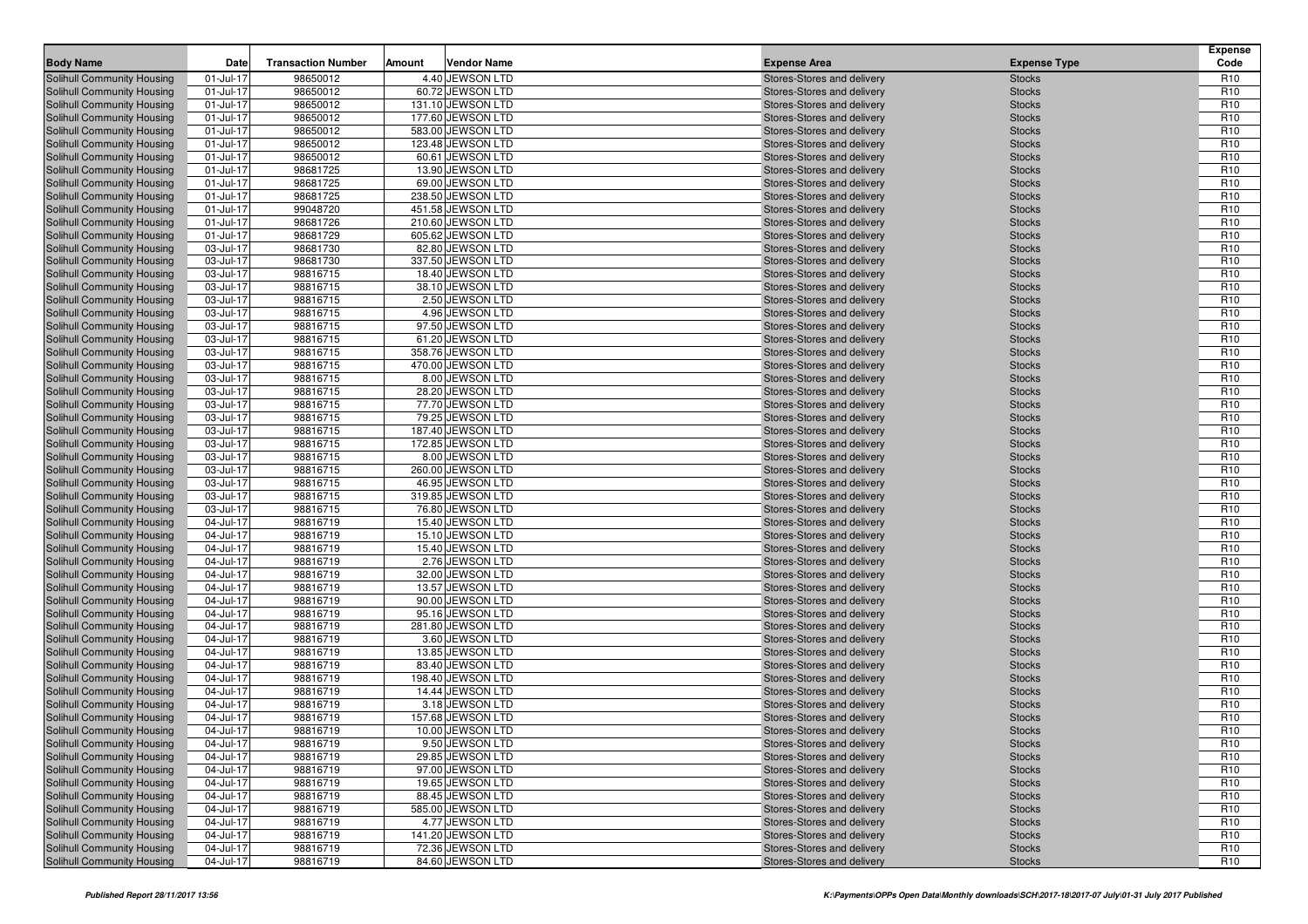| <b>Body Name</b>                                         | Date                   | <b>Transaction Number</b> | Amount | <b>Vendor Name</b>                     | <b>Expense Area</b>                                      | <b>Expense Type</b>            | <b>Expense</b><br>Code             |
|----------------------------------------------------------|------------------------|---------------------------|--------|----------------------------------------|----------------------------------------------------------|--------------------------------|------------------------------------|
| Solihull Community Housing                               | 04-Jul-17              | 98816719                  |        | 48.00 JEWSON LTD                       | Stores-Stores and delivery                               | <b>Stocks</b>                  | R <sub>10</sub>                    |
| Solihull Community Housing                               | 04-Jul-17              | 98816719                  |        | 24.32 JEWSON LTD                       | Stores-Stores and delivery                               | <b>Stocks</b>                  | R <sub>10</sub>                    |
| Solihull Community Housing                               | 04-Jul-17              | 98816719                  |        | 43.20 JEWSON LTD                       | Stores-Stores and delivery                               | <b>Stocks</b>                  | R <sub>10</sub>                    |
| Solihull Community Housing                               | 04-Jul-17              | 98816719                  |        | 144.70 JEWSON LTD                      | Stores-Stores and delivery                               | <b>Stocks</b>                  | R <sub>10</sub>                    |
| Solihull Community Housing                               | 04-Jul-17              | 98816719                  |        | 33.60 JEWSON LTD                       | Stores-Stores and delivery                               | <b>Stocks</b>                  | R <sub>10</sub>                    |
| Solihull Community Housing                               | 05-Jul-17              | 99048721                  |        | 468.93 JEWSON LTD                      | Stores-Stores and delivery                               | <b>Stocks</b>                  | R <sub>10</sub>                    |
| <b>Solihull Community Housing</b>                        | 07-Jul-17              | 99048723                  |        | 440.13 JEWSON LTD                      | Stores-Stores and delivery                               | <b>Stocks</b>                  | R <sub>10</sub>                    |
| <b>Solihull Community Housing</b>                        | 10-Jul-17              | 98816734                  |        | 15.20 JEWSON LTD                       | Stores-Stores and delivery                               | <b>Stocks</b>                  | R <sub>10</sub>                    |
| Solihull Community Housing                               | 10-Jul-17              | 98816734                  |        | 3.40 JEWSON LTD                        | Stores-Stores and delivery                               | <b>Stocks</b>                  | R <sub>10</sub>                    |
| Solihull Community Housing                               | 10-Jul-17              | 98816734                  |        | 131.10 JEWSON LTD                      | Stores-Stores and delivery                               | <b>Stocks</b>                  | R <sub>10</sub>                    |
| <b>Solihull Community Housing</b>                        | 10-Jul-17              | 98816734                  |        | 281.80 JEWSON LTD                      | Stores-Stores and delivery                               | <b>Stocks</b>                  | R <sub>10</sub>                    |
| <b>Solihull Community Housing</b>                        | 10-Jul-17              | 98816734                  |        | 15.00 JEWSON LTD                       | Stores-Stores and delivery                               | <b>Stocks</b>                  | R <sub>10</sub>                    |
| Solihull Community Housing                               | 10-Jul-17              | 98816734                  |        | 11.60 JEWSON LTD                       | Stores-Stores and delivery                               | <b>Stocks</b>                  | R <sub>10</sub>                    |
| Solihull Community Housing                               | 10-Jul-17              | 98816734                  |        | 25.65 JEWSON LTD                       | Stores-Stores and delivery                               | <b>Stocks</b>                  | R <sub>10</sub>                    |
| Solihull Community Housing                               | 10-Jul-17              | 98816734                  |        | 101.65 JEWSON LTD                      | Stores-Stores and delivery                               | <b>Stocks</b>                  | R <sub>10</sub>                    |
| <b>Solihull Community Housing</b>                        | 10-Jul-17              | 98816734                  |        | 4.44 JEWSON LTD                        | Stores-Stores and delivery                               | <b>Stocks</b>                  | R <sub>10</sub>                    |
| <b>Solihull Community Housing</b>                        | 10-Jul-17              | 98816734                  |        | 28.26 JEWSON LTD                       | Stores-Stores and delivery                               | <b>Stocks</b>                  | R <sub>10</sub>                    |
| Solihull Community Housing                               | 10-Jul-17              | 98816734                  |        | 9.30 JEWSON LTD                        | Stores-Stores and delivery                               | <b>Stocks</b>                  | R <sub>10</sub>                    |
| <b>Solihull Community Housing</b>                        | 10-Jul-17              | 98816734                  |        | 38.67 JEWSON LTD                       | Stores-Stores and delivery                               | <b>Stocks</b>                  | R <sub>10</sub>                    |
| Solihull Community Housing                               | 10-Jul-17              | 98816734                  |        | 26.35 JEWSON LTD                       | Stores-Stores and delivery                               | <b>Stocks</b>                  | R <sub>10</sub>                    |
| <b>Solihull Community Housing</b>                        | 12-Jul-17              | 99048724                  |        | 96.77 JEWSON LTD                       | Stores-Stores and delivery                               | <b>Stocks</b>                  | R <sub>10</sub>                    |
| <b>Solihull Community Housing</b>                        | 12-Jul-17              | 99048724                  |        | 463.68 JEWSON LTD                      | Stores-Stores and delivery                               | <b>Stocks</b>                  | R <sub>10</sub>                    |
| Solihull Community Housing                               | 12-Jul-17              | 99048725                  |        | 240.00 JEWSON LTD                      | Stores-Stores and delivery                               | <b>Stocks</b>                  | R <sub>10</sub>                    |
| Solihull Community Housing                               | 12-Jul-17              | 99048726                  |        | 28.80 JEWSON LTD                       | Stores-Stores and delivery                               | <b>Stocks</b>                  | R <sub>10</sub>                    |
| Solihull Community Housing                               | 12-Jul-17              | 99048726                  |        | 15.10 JEWSON LTD                       | Stores-Stores and delivery                               | <b>Stocks</b>                  | R <sub>10</sub>                    |
| <b>Solihull Community Housing</b>                        | 12-Jul-17              | 99048726                  |        | 27.80 JEWSON LTD                       | Stores-Stores and delivery                               | <b>Stocks</b>                  | R <sub>10</sub>                    |
| <b>Solihull Community Housing</b>                        | 12-Jul-17              | 99048726                  |        | 7.50 JEWSON LTD                        | Stores-Stores and delivery                               | <b>Stocks</b>                  | R <sub>10</sub>                    |
| Solihull Community Housing                               | 12-Jul-17              | 99048726                  |        | 44.60 JEWSON LTD                       | Stores-Stores and delivery                               | <b>Stocks</b>                  | R <sub>10</sub>                    |
| Solihull Community Housing                               | 12-Jul-17              | 99048726                  |        | 10.50 JEWSON LTD                       | Stores-Stores and delivery                               | <b>Stocks</b>                  | R <sub>10</sub>                    |
| Solihull Community Housing                               | 12-Jul-17              | 99048726                  |        | 49.88 JEWSON LTD                       | Stores-Stores and delivery                               | <b>Stocks</b>                  | R <sub>10</sub>                    |
| <b>Solihull Community Housing</b>                        | 12-Jul-17              | 99048726                  |        | 238.32 JEWSON LTD                      | Stores-Stores and delivery                               | <b>Stocks</b>                  | R <sub>10</sub>                    |
| <b>Solihull Community Housing</b>                        | 12-Jul-17              | 99048726                  |        | 89.50 JEWSON LTD                       | Stores-Stores and delivery                               | <b>Stocks</b>                  | R <sub>10</sub>                    |
| Solihull Community Housing                               | 12-Jul-17              | 99048726                  |        | 5.80 JEWSON LTD                        | Stores-Stores and delivery                               | <b>Stocks</b>                  | R <sub>10</sub>                    |
| <b>Solihull Community Housing</b>                        | 12-Jul-17              | 99048726                  |        | 192.24 JEWSON LTD                      | Stores-Stores and delivery                               | <b>Stocks</b>                  | R <sub>10</sub>                    |
| Solihull Community Housing                               | 12-Jul-17              | 99048726                  |        | 73.50 JEWSON LTD                       | Stores-Stores and delivery                               | <b>Stocks</b>                  | R <sub>10</sub><br>R <sub>10</sub> |
| <b>Solihull Community Housing</b>                        | 12-Jul-17              | 99048726<br>99048726      |        | 230.50 JEWSON LTD<br>187.40 JEWSON LTD | Stores-Stores and delivery                               | <b>Stocks</b>                  | R <sub>10</sub>                    |
| Solihull Community Housing<br>Solihull Community Housing | 12-Jul-17<br>12-Jul-17 | 99048726                  |        | 38.67 JEWSON LTD                       | Stores-Stores and delivery<br>Stores-Stores and delivery | <b>Stocks</b><br><b>Stocks</b> | R <sub>10</sub>                    |
| Solihull Community Housing                               | 12-Jul-17              | 99048726                  |        | 6.00 JEWSON LTD                        | Stores-Stores and delivery                               | <b>Stocks</b>                  | R <sub>10</sub>                    |
| Solihull Community Housing                               | 12-Jul-17              | 99048726                  |        | 253.50 JEWSON LTD                      | Stores-Stores and delivery                               | <b>Stocks</b>                  | R <sub>10</sub>                    |
| <b>Solihull Community Housing</b>                        | 12-Jul-17              | 99048726                  |        | 5.10 JEWSON LTD                        | Stores-Stores and delivery                               | <b>Stocks</b>                  | R <sub>10</sub>                    |
| <b>Solihull Community Housing</b>                        | 12-Jul-17              | 99048726                  |        | 186.20 JEWSON LTD                      | Stores-Stores and delivery                               | <b>Stocks</b>                  | R <sub>10</sub>                    |
| Solihull Community Housing                               | 12-Jul-17              | 99048730                  |        | 87.84 JEWSON LTD                       | Stores-Stores and delivery                               | <b>Stocks</b>                  | R <sub>10</sub>                    |
| Solihull Community Housing                               | 12-Jul-17              | 99048730                  |        | 82.80 JEWSON LTD                       | Stores-Stores and delivery                               | <b>Stocks</b>                  | R <sub>10</sub>                    |
| Solihull Community Housing                               | 12-Jul-17              | 99048730                  |        | 565.00 JEWSON LTD                      | Stores-Stores and delivery                               | <b>Stocks</b>                  | R <sub>10</sub>                    |
| <b>Solihull Community Housing</b>                        | 12-Jul-17              | 99048732                  |        | 311.27 JEWSON LTD                      | Stores-Stores and delivery                               | <b>Stocks</b>                  | R <sub>10</sub>                    |
| Solihull Community Housing                               | 12-Jul-17              | 99048734                  |        | 2.10 JEWSON LTD                        | Stores-Stores and delivery                               | <b>Stocks</b>                  | R <sub>10</sub>                    |
| Solihull Community Housing                               | 12-Jul-17              | 99048734                  |        | 7.40 JEWSON LTD                        | Stores-Stores and delivery                               | <b>Stocks</b>                  | R <sub>10</sub>                    |
| Solihull Community Housing                               | 12-Jul-17              | 99048734                  |        | 29.20 JEWSON LTD                       | Stores-Stores and delivery                               | <b>Stocks</b>                  | R <sub>10</sub>                    |
| Solihull Community Housing                               | 12-Jul-17              | 99048734                  |        | 38.10 JEWSON LTD                       | Stores-Stores and delivery                               | <b>Stocks</b>                  | R <sub>10</sub>                    |
| Solihull Community Housing                               | 12-Jul-17              | 99048734                  |        | 61.50 JEWSON LTD                       | Stores-Stores and delivery                               | <b>Stocks</b>                  | R <sub>10</sub>                    |
| Solihull Community Housing                               | 12-Jul-17              | 99048734                  |        | 262.80 JEWSON LTD                      | Stores-Stores and delivery                               | <b>Stocks</b>                  | R <sub>10</sub>                    |
| Solihull Community Housing                               | 12-Jul-17              | 99048734                  |        | 28.80 JEWSON LTD                       | Stores-Stores and delivery                               | <b>Stocks</b>                  | R <sub>10</sub>                    |
| Solihull Community Housing                               | 12-Jul-17              | 99048734                  |        | 53.15 JEWSON LTD                       | Stores-Stores and delivery                               | <b>Stocks</b>                  | R <sub>10</sub>                    |
| Solihull Community Housing                               | 12-Jul-17              | 99048734                  |        | 197.80 JEWSON LTD                      | Stores-Stores and delivery                               | <b>Stocks</b>                  | R <sub>10</sub>                    |
| Solihull Community Housing                               | 12-Jul-17              | 99048734                  |        | 11.85 JEWSON LTD                       | Stores-Stores and delivery                               | <b>Stocks</b>                  | R <sub>10</sub>                    |
| Solihull Community Housing                               | 12-Jul-17              | 99048734                  |        | 1.71 JEWSON LTD                        | Stores-Stores and delivery                               | <b>Stocks</b>                  | R <sub>10</sub>                    |
| Solihull Community Housing                               | 12-Jul-17              | 99048734                  |        | 62.40 JEWSON LTD                       | Stores-Stores and delivery                               | <b>Stocks</b>                  | R <sub>10</sub>                    |
| Solihull Community Housing                               | 12-Jul-17              | 99048734                  |        | 46.00 JEWSON LTD                       | Stores-Stores and delivery                               | <b>Stocks</b>                  | R <sub>10</sub>                    |
| Solihull Community Housing                               | 12-Jul-17              | 99048734                  |        | 38.67 JEWSON LTD                       | Stores-Stores and delivery                               | <b>Stocks</b>                  | R <sub>10</sub>                    |
| Solihull Community Housing                               | 12-Jul-17              | 99048734                  |        | 49.74 JEWSON LTD                       | Stores-Stores and delivery                               | <b>Stocks</b>                  | R <sub>10</sub>                    |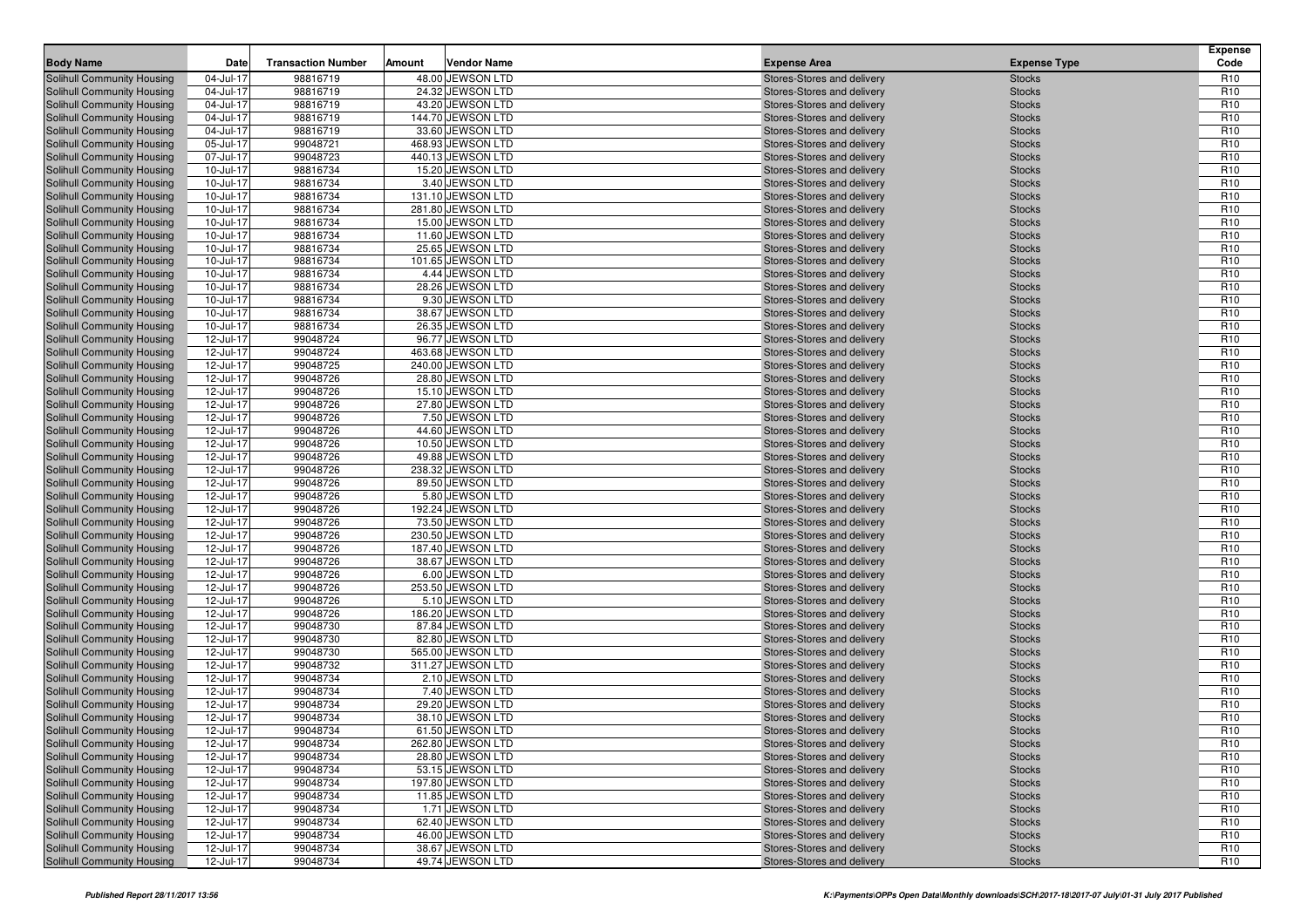| <b>Body Name</b>                                         | Date                   | <b>Transaction Number</b> | Amount | <b>Vendor Name</b>                     | <b>Expense Area</b>                                      | <b>Expense Type</b>            | <b>Expense</b><br>Code             |
|----------------------------------------------------------|------------------------|---------------------------|--------|----------------------------------------|----------------------------------------------------------|--------------------------------|------------------------------------|
| Solihull Community Housing                               | 12-Jul-17              | 99048734                  |        | 129.35 JEWSON LTD                      | Stores-Stores and delivery                               | <b>Stocks</b>                  | R <sub>10</sub>                    |
| Solihull Community Housing                               | 12-Jul-17              | 99048734                  |        | 210.00 JEWSON LTD                      | Stores-Stores and delivery                               | <b>Stocks</b>                  | R <sub>10</sub>                    |
| Solihull Community Housing                               | 12-Jul-17              | 99048734                  |        | 37.60 JEWSON LTD                       | Stores-Stores and delivery                               | <b>Stocks</b>                  | R <sub>10</sub>                    |
| Solihull Community Housing                               | 12-Jul-17              | 99048735                  |        | 100.75 JEWSON LTD                      | Stores-Stores and delivery                               | <b>Stocks</b>                  | R <sub>10</sub>                    |
| Solihull Community Housing                               | 12-Jul-17              | 99048735                  |        | 60.40 JEWSON LTD                       | Stores-Stores and delivery                               | <b>Stocks</b>                  | R <sub>10</sub>                    |
| <b>Solihull Community Housing</b>                        | 12-Jul-17              | 99048735                  |        | 48.00 JEWSON LTD                       | Stores-Stores and delivery                               | <b>Stocks</b>                  | R <sub>10</sub>                    |
| <b>Solihull Community Housing</b>                        | 12-Jul-17              | 99048737                  |        | 327.16 JEWSON LTD                      | Stores-Stores and delivery                               | <b>Stocks</b>                  | R <sub>10</sub>                    |
| Solihull Community Housing                               | 13-Jul-17              | 99048740                  |        | 37.80 JEWSON LTD                       | Stores-Stores and delivery                               | <b>Stocks</b>                  | R <sub>10</sub>                    |
| Solihull Community Housing                               | 13-Jul-17              | 99048740                  |        | 235.00 JEWSON LTD                      | Stores-Stores and delivery                               | <b>Stocks</b>                  | R <sub>10</sub>                    |
| Solihull Community Housing                               | 13-Jul-17              | 99048742                  |        | 8.20 JEWSON LTD                        | Stores-Stores and delivery                               | <b>Stocks</b>                  | R <sub>10</sub>                    |
| <b>Solihull Community Housing</b>                        | 13-Jul-17              | 99048742                  |        | 4.80 JEWSON LTD                        | Stores-Stores and delivery                               | <b>Stocks</b>                  | R <sub>10</sub>                    |
| <b>Solihull Community Housing</b>                        | 13-Jul-17              | 99048742                  |        | 4.80 JEWSON LTD                        | Stores-Stores and delivery                               | <b>Stocks</b>                  | R <sub>10</sub>                    |
| Solihull Community Housing                               | 13-Jul-17              | 99048742                  |        | 58.40 JEWSON LTD                       | Stores-Stores and delivery                               | <b>Stocks</b>                  | R <sub>10</sub>                    |
| Solihull Community Housing                               | 13-Jul-17              | 99048742                  |        | 309.32 JEWSON LTD                      | Stores-Stores and delivery                               | <b>Stocks</b>                  | R <sub>10</sub>                    |
| Solihull Community Housing                               | 13-Jul-17              | 99048742                  |        | 88.68 JEWSON LTD                       | Stores-Stores and delivery                               | <b>Stocks</b>                  | R <sub>10</sub>                    |
| <b>Solihull Community Housing</b>                        | 13-Jul-17              | 99048742                  |        | 16.00 JEWSON LTD                       | Stores-Stores and delivery                               | <b>Stocks</b>                  | R <sub>10</sub>                    |
| <b>Solihull Community Housing</b>                        | 13-Jul-17              | 99048742                  |        | 9.60 JEWSON LTD                        | Stores-Stores and delivery                               | <b>Stocks</b>                  | R <sub>10</sub>                    |
| Solihull Community Housing                               | 13-Jul-17              | 99048742                  |        | 329.50 JEWSON LTD                      | Stores-Stores and delivery                               | <b>Stocks</b>                  | R <sub>10</sub>                    |
| <b>Solihull Community Housing</b>                        | 13-Jul-17              | 99048742                  |        | 56.84 JEWSON LTD                       | Stores-Stores and delivery                               | <b>Stocks</b>                  | R <sub>10</sub>                    |
| Solihull Community Housing                               | 13-Jul-17              | 99048742                  |        | 60.90 JEWSON LTD                       | Stores-Stores and delivery                               | <b>Stocks</b>                  | R <sub>10</sub>                    |
| <b>Solihull Community Housing</b>                        | 13-Jul-17              | 99048742                  |        | 55.60 JEWSON LTD                       | Stores-Stores and delivery                               | <b>Stocks</b>                  | R <sub>10</sub>                    |
| <b>Solihull Community Housing</b>                        | 13-Jul-17              | 99048742                  |        | 6.55 JEWSON LTD                        | Stores-Stores and delivery                               | <b>Stocks</b>                  | R <sub>10</sub>                    |
| Solihull Community Housing                               | 13-Jul-17              | 99048742                  |        | 18.40 JEWSON LTD                       | Stores-Stores and delivery                               | <b>Stocks</b>                  | R <sub>10</sub>                    |
| Solihull Community Housing                               | 13-Jul-17              | 99048742                  |        | 163.60 JEWSON LTD                      | Stores-Stores and delivery                               | <b>Stocks</b>                  | R <sub>10</sub>                    |
| Solihull Community Housing                               | 13-Jul-17              | 99048742                  |        | 46.00 JEWSON LTD                       | Stores-Stores and delivery                               | <b>Stocks</b>                  | R <sub>10</sub>                    |
| <b>Solihull Community Housing</b>                        | 13-Jul-17              | 99048742                  |        | 5.10 JEWSON LTD                        | Stores-Stores and delivery                               | <b>Stocks</b>                  | R <sub>10</sub>                    |
| <b>Solihull Community Housing</b>                        | 13-Jul-17              | 99048742                  |        | 1.60 JEWSON LTD                        | Stores-Stores and delivery                               | <b>Stocks</b>                  | R <sub>10</sub>                    |
| Solihull Community Housing                               | 13-Jul-17              | 99048742                  |        | 20.95 JEWSON LTD                       | Stores-Stores and delivery                               | <b>Stocks</b>                  | R <sub>10</sub>                    |
| Solihull Community Housing                               | 13-Jul-17              | 99048742                  |        | 62.90 JEWSON LTD                       | Stores-Stores and delivery                               | <b>Stocks</b>                  | R <sub>10</sub>                    |
| Solihull Community Housing                               | 13-Jul-17              | 99048742                  |        | 12.21 JEWSON LTD                       | Stores-Stores and delivery                               | <b>Stocks</b>                  | R <sub>10</sub>                    |
| <b>Solihull Community Housing</b>                        | 15-Jul-17              | 99048743                  |        | 302.66 JEWSON LTD                      | Stores-Stores and delivery                               | <b>Stocks</b>                  | R <sub>10</sub>                    |
| <b>Solihull Community Housing</b>                        | 15-Jul-17              | 99048744                  |        | 17.00 JEWSON LTD                       | Stores-Stores and delivery                               | <b>Stocks</b>                  | R <sub>10</sub>                    |
| Solihull Community Housing                               | 15-Jul-17              | 99048744                  |        | 90.00 JEWSON LTD                       | Stores-Stores and delivery                               | <b>Stocks</b>                  | R <sub>10</sub>                    |
| Solihull Community Housing                               | 15-Jul-17              | 99048744                  |        | 83.40 JEWSON LTD                       | Stores-Stores and delivery                               | <b>Stocks</b>                  | R <sub>10</sub>                    |
| Solihull Community Housing                               | 15-Jul-17              | 99048744                  |        | 13.20 JEWSON LTD                       | Stores-Stores and delivery                               | <b>Stocks</b>                  | R <sub>10</sub>                    |
| <b>Solihull Community Housing</b>                        | 15-Jul-17              | 99048744                  |        | 111.20 JEWSON LTD                      | Stores-Stores and delivery                               | <b>Stocks</b>                  | R <sub>10</sub><br>R <sub>10</sub> |
| Solihull Community Housing                               | 15-Jul-17<br>15-Jul-17 | 99048744<br>99048744      |        | 932.80 JEWSON LTD<br>418.00 JEWSON LTD | Stores-Stores and delivery                               | <b>Stocks</b>                  | R <sub>10</sub>                    |
| Solihull Community Housing<br>Solihull Community Housing | 15-Jul-17              | 99048744                  |        | 92.80 JEWSON LTD                       | Stores-Stores and delivery                               | <b>Stocks</b><br><b>Stocks</b> | R <sub>10</sub>                    |
| Solihull Community Housing                               | 15-Jul-17              | 99048744                  |        | 46.22 JEWSON LTD                       | Stores-Stores and delivery<br>Stores-Stores and delivery | <b>Stocks</b>                  | R <sub>10</sub>                    |
| <b>Solihull Community Housing</b>                        | 15-Jul-17              | 99048744                  |        | 36.30 JEWSON LTD                       | Stores-Stores and delivery                               | <b>Stocks</b>                  | R <sub>10</sub>                    |
| <b>Solihull Community Housing</b>                        | 15-Jul-17              | 99048744                  |        | 59.10 JEWSON LTD                       | Stores-Stores and delivery                               | <b>Stocks</b>                  | R <sub>10</sub>                    |
| Solihull Community Housing                               | 15-Jul-17              | 99048744                  |        | 10.20 JEWSON LTD                       | Stores-Stores and delivery                               | <b>Stocks</b>                  | R <sub>10</sub>                    |
| Solihull Community Housing                               | 15-Jul-17              | 99048744                  |        | 27.90 JEWSON LTD                       | Stores-Stores and delivery                               | <b>Stocks</b>                  | R <sub>10</sub>                    |
| Solihull Community Housing                               | 15-Jul-17              | 99048744                  |        | 100.50 JEWSON LTD                      | Stores-Stores and delivery                               | <b>Stocks</b>                  | R <sub>10</sub>                    |
| <b>Solihull Community Housing</b>                        | 15-Jul-17              | 99048744                  |        | 19.89 JEWSON LTD                       | Stores-Stores and delivery                               | <b>Stocks</b>                  | R <sub>10</sub>                    |
| Solihull Community Housing                               | 15-Jul-17              | 99048744                  |        | 29.35 JEWSON LTD                       | Stores-Stores and delivery                               | <b>Stocks</b>                  | R <sub>10</sub>                    |
| Solihull Community Housing                               | 15-Jul-17              | 99048744                  |        | 62.60 JEWSON LTD                       | Stores-Stores and delivery                               | <b>Stocks</b>                  | R <sub>10</sub>                    |
| Solihull Community Housing                               | 15-Jul-17              | 99048744                  |        | 26.35 JEWSON LTD                       | Stores-Stores and delivery                               | <b>Stocks</b>                  | R <sub>10</sub>                    |
| Solihull Community Housing                               | 15-Jul-17              | 99048746                  |        | 154.54 JEWSON LTD                      | Stores-Stores and delivery                               | <b>Stocks</b>                  | R <sub>10</sub>                    |
| Solihull Community Housing                               | 15-Jul-17              | 99048746                  |        | 74.88 JEWSON LTD                       | Stores-Stores and delivery                               | <b>Stocks</b>                  | R <sub>10</sub>                    |
| Solihull Community Housing                               | $15$ -Jul-17           | 99048746                  |        | 52.56 JEWSON LTD                       | Stores-Stores and delivery                               | <b>Stocks</b>                  | R <sub>10</sub>                    |
| Solihull Community Housing                               | 15-Jul-17              | 99048746                  |        | 96.02 JEWSON LTD                       | Stores-Stores and delivery                               | <b>Stocks</b>                  | R <sub>10</sub>                    |
| Solihull Community Housing                               | 15-Jul-17              | 99048747                  |        | 337.61 JEWSON LTD                      | Stores-Stores and delivery                               | <b>Stocks</b>                  | R <sub>10</sub>                    |
| Solihull Community Housing                               | 17-Jul-17              | 99048758                  |        | 16.30 JEWSON LTD                       | Stores-Stores and delivery                               | <b>Stocks</b>                  | R <sub>10</sub>                    |
| Solihull Community Housing                               | 17-Jul-17              | 99048758                  |        | 123.00 JEWSON LTD                      | Stores-Stores and delivery                               | <b>Stocks</b>                  | R <sub>10</sub>                    |
| Solihull Community Housing                               | 17-Jul-17              | 99048758                  |        | 93.90 JEWSON LTD                       | Stores-Stores and delivery                               | <b>Stocks</b>                  | R <sub>10</sub>                    |
| Solihull Community Housing                               | 17-Jul-17              | 99048758                  |        | 17.25 JEWSON LTD                       | Stores-Stores and delivery                               | <b>Stocks</b>                  | R <sub>10</sub>                    |
| Solihull Community Housing                               | 17-Jul-17              | 99048758                  |        | 126.00 JEWSON LTD                      | Stores-Stores and delivery                               | <b>Stocks</b>                  | R <sub>10</sub>                    |
| Solihull Community Housing                               | 17-Jul-17              | 99048758                  |        | 56.50 JEWSON LTD                       | Stores-Stores and delivery                               | <b>Stocks</b>                  | R <sub>10</sub>                    |
| Solihull Community Housing                               | 17-Jul-17              | 99048758                  |        | 167.10 JEWSON LTD                      | Stores-Stores and delivery                               | <b>Stocks</b>                  | R <sub>10</sub>                    |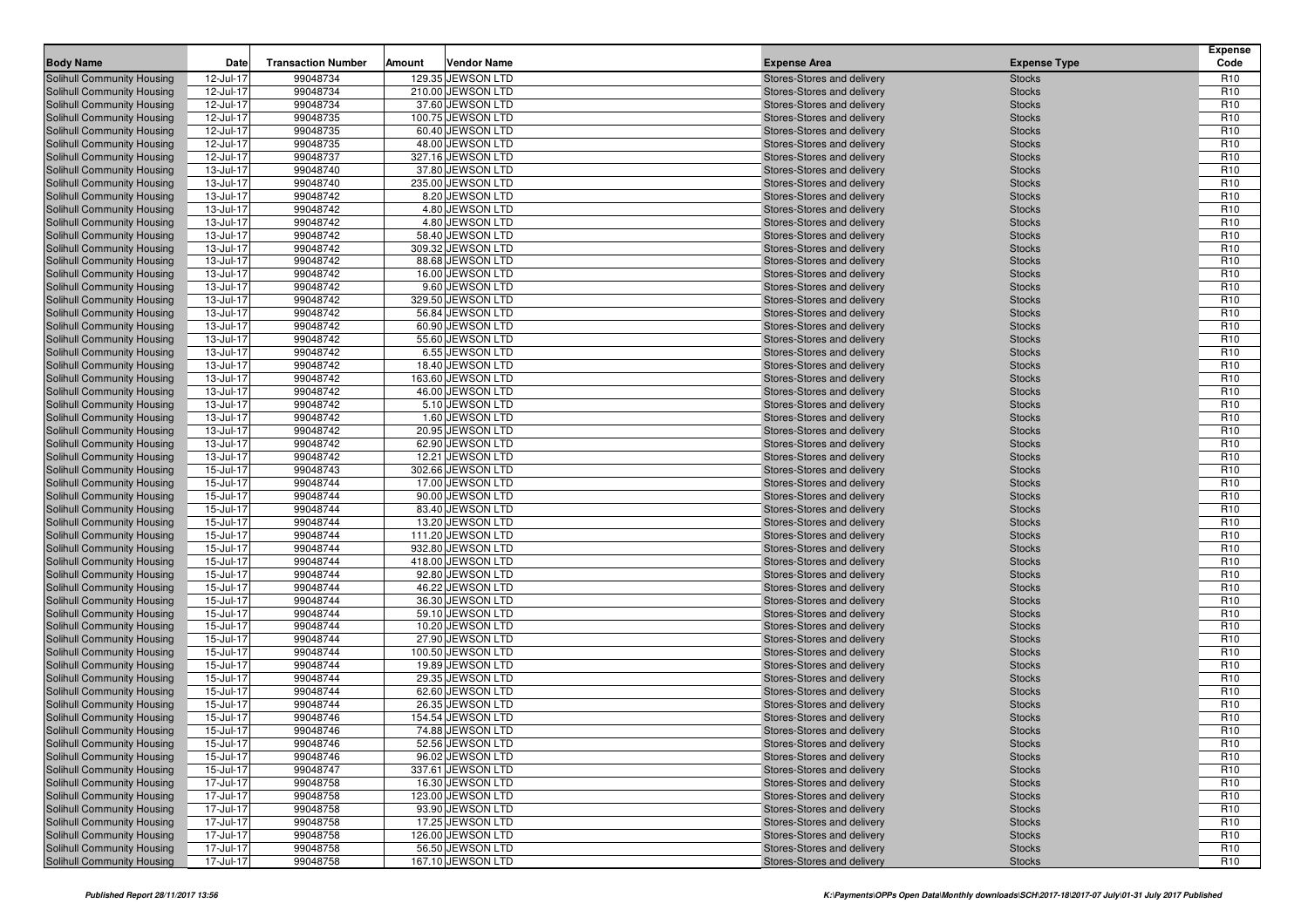|                                                                 | Date                   | <b>Transaction Number</b> | Amount | <b>Vendor Name</b>                   |                                                          |                                | <b>Expense</b><br>Code             |
|-----------------------------------------------------------------|------------------------|---------------------------|--------|--------------------------------------|----------------------------------------------------------|--------------------------------|------------------------------------|
| <b>Body Name</b>                                                |                        |                           |        |                                      | <b>Expense Area</b>                                      | <b>Expense Type</b>            |                                    |
| Solihull Community Housing                                      | 17-Jul-17              | 99048758                  |        | 222.50 JEWSON LTD                    | Stores-Stores and delivery                               | <b>Stocks</b>                  | R <sub>10</sub>                    |
| Solihull Community Housing                                      | 17-Jul-17<br>17-Jul-17 | 99048758<br>99048758      |        | 17.40 JEWSON LTD                     | Stores-Stores and delivery                               | <b>Stocks</b>                  | R <sub>10</sub><br>R <sub>10</sub> |
| Solihull Community Housing<br>Solihull Community Housing        | 17-Jul-17              | 99048758                  |        | 43.20 JEWSON LTD<br>53.76 JEWSON LTD | Stores-Stores and delivery<br>Stores-Stores and delivery | <b>Stocks</b><br><b>Stocks</b> | R <sub>10</sub>                    |
| Solihull Community Housing                                      | 17-Jul-17              | 99048759                  |        | 275.94 JEWSON LTD                    | Stores-Stores and delivery                               | <b>Stocks</b>                  | R <sub>10</sub>                    |
| Solihull Community Housing                                      | 17-Jul-17              | 99048759                  |        | 4.90 JEWSON LTD                      | Stores-Stores and delivery                               | <b>Stocks</b>                  | R <sub>10</sub>                    |
| Solihull Community Housing                                      | 17-Jul-17              | 99048759                  |        | 27.90 JEWSON LTD                     | Stores-Stores and delivery                               | <b>Stocks</b>                  | R <sub>10</sub>                    |
| Solihull Community Housing                                      | 17-Jul-17              | 99048759                  |        | 71.50 JEWSON LTD                     | Stores-Stores and delivery                               | <b>Stocks</b>                  | R <sub>10</sub>                    |
| Solihull Community Housing                                      | 17-Jul-17              | 99048761                  |        | 400.00 JEWSON LTD                    | Stores-Stores and delivery                               | <b>Stocks</b>                  | R <sub>10</sub>                    |
| Solihull Community Housing                                      | 17-Jul-17              | 99048761                  |        | 163.00 JEWSON LTD                    | Stores-Stores and delivery                               | <b>Stocks</b>                  | R <sub>10</sub>                    |
| <b>Solihull Community Housing</b>                               | 17-Jul-17              | 99048761                  |        | 69.00 JEWSON LTD                     | Stores-Stores and delivery                               | <b>Stocks</b>                  | R <sub>10</sub>                    |
| Solihull Community Housing                                      | 18-Jul-17              | 99048763                  |        | 32.40 JEWSON LTD                     | Stores-Stores and delivery                               | <b>Stocks</b>                  | R <sub>10</sub>                    |
| Solihull Community Housing                                      | 18-Jul-17              | 99048763                  |        | 9.70 JEWSON LTD                      | Stores-Stores and delivery                               | <b>Stocks</b>                  | R <sub>10</sub>                    |
| Solihull Community Housing                                      | 18-Jul-17              | 99048763                  |        | 281.80 JEWSON LTD                    | Stores-Stores and delivery                               | <b>Stocks</b>                  | R <sub>10</sub>                    |
| Solihull Community Housing                                      | 18-Jul-17              | 99048763                  |        | 198.40 JEWSON LTD                    | Stores-Stores and delivery                               | <b>Stocks</b>                  | R <sub>10</sub>                    |
| <b>Solihull Community Housing</b>                               | 18-Jul-17              | 99048763                  |        | 5.60 JEWSON LTD                      | Stores-Stores and delivery                               | <b>Stocks</b>                  | R <sub>10</sub>                    |
| Solihull Community Housing                                      | 18-Jul-17              | 99048763                  |        | 97.50 JEWSON LTD                     | Stores-Stores and delivery                               | <b>Stocks</b>                  | R <sub>10</sub>                    |
| Solihull Community Housing                                      | 18-Jul-17              | 99048763                  |        | 99.12 JEWSON LTD                     | Stores-Stores and delivery                               | <b>Stocks</b>                  | R <sub>10</sub>                    |
| <b>Solihull Community Housing</b>                               | 18-Jul-17              | 99048763                  |        | 51.30 JEWSON LTD                     | Stores-Stores and delivery                               | <b>Stocks</b>                  | R <sub>10</sub>                    |
| Solihull Community Housing                                      | 18-Jul-17              | 99048763                  |        | 17.80 JEWSON LTD                     | Stores-Stores and delivery                               | <b>Stocks</b>                  | R <sub>10</sub>                    |
| <b>Solihull Community Housing</b>                               | 18-Jul-17              | 99048763                  |        | 1.53 JEWSON LTD                      | Stores-Stores and delivery                               | <b>Stocks</b>                  | R <sub>10</sub>                    |
| Solihull Community Housing                                      | 18-Jul-17              | 99048763                  |        | 390.00 JEWSON LTD                    | Stores-Stores and delivery                               | <b>Stocks</b>                  | R <sub>10</sub>                    |
| Solihull Community Housing                                      | 18-Jul-17              | 99048763                  |        | 28.20 JEWSON LTD                     | Stores-Stores and delivery                               | <b>Stocks</b>                  | R <sub>10</sub>                    |
| Solihull Community Housing                                      | 18-Jul-17              | 99048763                  |        | 187.40 JEWSON LTD                    | Stores-Stores and delivery                               | <b>Stocks</b>                  | R <sub>10</sub>                    |
| Solihull Community Housing                                      | 18-Jul-17              | 99048763                  |        | 30.20 JEWSON LTD                     | Stores-Stores and delivery                               | <b>Stocks</b>                  | R <sub>10</sub>                    |
| <b>Solihull Community Housing</b>                               | 18-Jul-17              | 99048763                  |        | 44.60 JEWSON LTD                     | Stores-Stores and delivery                               | <b>Stocks</b>                  | R <sub>10</sub>                    |
| <b>Solihull Community Housing</b>                               | 18-Jul-17              | 99048763                  |        | 3.90 JEWSON LTD                      | Stores-Stores and delivery                               | <b>Stocks</b>                  | R <sub>10</sub>                    |
| Solihull Community Housing                                      | 18-Jul-17              | 99048763                  |        | 27.90 JEWSON LTD                     | Stores-Stores and delivery                               | <b>Stocks</b>                  | R <sub>10</sub>                    |
| <b>Solihull Community Housing</b>                               | 18-Jul-17              | 99048763                  |        | 26.95 JEWSON LTD                     | Stores-Stores and delivery                               | <b>Stocks</b>                  | R <sub>10</sub>                    |
| Solihull Community Housing                                      | 18-Jul-17              | 99048763                  |        | 162.00 JEWSON LTD                    | Stores-Stores and delivery                               | <b>Stocks</b>                  | R <sub>10</sub>                    |
| <b>Solihull Community Housing</b>                               | 19-Jul-17              | 99048764                  |        | 225.30 JEWSON LTD                    | Stores-Stores and delivery                               | <b>Stocks</b>                  | R <sub>10</sub>                    |
| Solihull Community Housing                                      | 19-Jul-17              | 99048764                  |        | 13.57 JEWSON LTD                     | Stores-Stores and delivery                               | <b>Stocks</b>                  | R <sub>10</sub>                    |
| Solihull Community Housing                                      | 19-Jul-17              | 99048764                  |        | 71.04 JEWSON LTD                     | Stores-Stores and delivery                               | <b>Stocks</b>                  | R <sub>10</sub>                    |
| Solihull Community Housing                                      | 19-Jul-17              | 99048764                  |        | 82.80 JEWSON LTD<br>15.00 JEWSON LTD | Stores-Stores and delivery                               | <b>Stocks</b>                  | R <sub>10</sub><br>R <sub>10</sub> |
| Solihull Community Housing                                      | 19-Jul-17              | 99048764<br>99048764      |        | 3.60 JEWSON LTD                      | Stores-Stores and delivery                               | <b>Stocks</b>                  | R <sub>10</sub>                    |
| <b>Solihull Community Housing</b><br>Solihull Community Housing | 19-Jul-17<br>19-Jul-17 | 99048764                  |        | 15.80 JEWSON LTD                     | Stores-Stores and delivery<br>Stores-Stores and delivery | <b>Stocks</b><br><b>Stocks</b> | R <sub>10</sub>                    |
| Solihull Community Housing                                      | 19-Jul-17              | 99048764                  |        | 36.10 JEWSON LTD                     | Stores-Stores and delivery                               | <b>Stocks</b>                  | R <sub>10</sub>                    |
| Solihull Community Housing                                      | 19-Jul-17              | 99048764                  |        | 24.30 JEWSON LTD                     | Stores-Stores and delivery                               | <b>Stocks</b>                  | R <sub>10</sub>                    |
| Solihull Community Housing                                      | 19-Jul-17              | 99048764                  |        | 421.20 JEWSON LTD                    | Stores-Stores and delivery                               | <b>Stocks</b>                  | R <sub>10</sub>                    |
| <b>Solihull Community Housing</b>                               | 19-Jul-17              | 99048764                  |        | 250.80 JEWSON LTD                    | Stores-Stores and delivery                               | <b>Stocks</b>                  | R <sub>10</sub>                    |
| Solihull Community Housing                                      | 19-Jul-17              | 99048764                  |        | 50.00 JEWSON LTD                     | Stores-Stores and delivery                               | <b>Stocks</b>                  | R <sub>10</sub>                    |
| Solihull Community Housing                                      | 19-Jul-17              | 99048764                  |        | 106.80 JEWSON LTD                    | Stores-Stores and delivery                               | <b>Stocks</b>                  | R <sub>10</sub>                    |
| Solihull Community Housing                                      | 19-Jul-17              | 99048764                  |        | 28.20 JEWSON LTD                     | Stores-Stores and delivery                               | <b>Stocks</b>                  | R <sub>10</sub>                    |
| Solihull Community Housing                                      | 19-Jul-17              | 99048764                  |        | 246.50 JEWSON LTD                    | Stores-Stores and delivery                               | <b>Stocks</b>                  | R <sub>10</sub>                    |
| <b>Solihull Community Housing</b>                               | 19-Jul-17              | 99048764                  |        | 38.67 JEWSON LTD                     | Stores-Stores and delivery                               | <b>Stocks</b>                  | R <sub>10</sub>                    |
| <b>Solihull Community Housing</b>                               | 19-Jul-17              | 99048764                  |        | 11.20 JEWSON LTD                     | Stores-Stores and delivery                               | <b>Stocks</b>                  | R <sub>10</sub>                    |
| Solihull Community Housing                                      | 19-Jul-17              | 99048764                  |        | 112.50 JEWSON LTD                    | Stores-Stores and delivery                               | <b>Stocks</b>                  | R <sub>10</sub>                    |
| Solihull Community Housing                                      | 19-Jul-17              | 99048764                  |        | 14.96 JEWSON LTD                     | Stores-Stores and delivery                               | <b>Stocks</b>                  | R <sub>10</sub>                    |
| Solihull Community Housing                                      | 19-Jul-17              | 99048764                  |        | 66.50 JEWSON LTD                     | Stores-Stores and delivery                               | <b>Stocks</b>                  | R <sub>10</sub>                    |
| Solihull Community Housing                                      | 19-Jul-17              | 99048764                  |        | 8.00 JEWSON LTD                      | Stores-Stores and delivery                               | <b>Stocks</b>                  | R <sub>10</sub>                    |
| Solihull Community Housing                                      | 19-Jul-17              | 99048764                  |        | 139.40 JEWSON LTD                    | Stores-Stores and delivery                               | <b>Stocks</b>                  | R <sub>10</sub>                    |
| Solihull Community Housing                                      | 19-Jul-17              | 99048764                  |        | 246.90 JEWSON LTD                    | Stores-Stores and delivery                               | <b>Stocks</b>                  | R <sub>10</sub>                    |
| Solihull Community Housing                                      | 19-Jul-17              | 99048765                  |        | 466.20 JEWSON LTD                    | Stores-Stores and delivery                               | <b>Stocks</b>                  | R <sub>10</sub>                    |
| Solihull Community Housing                                      | 19-Jul-17              | 99048765                  |        | 168.15 JEWSON LTD                    | Stores-Stores and delivery                               | <b>Stocks</b>                  | R <sub>10</sub>                    |
| Solihull Community Housing                                      | 19-Jul-17              | 99048765                  |        | 214.50 JEWSON LTD                    | Stores-Stores and delivery                               | <b>Stocks</b>                  | R <sub>10</sub>                    |
| Solihull Community Housing                                      | 19-Jul-17              | 99048766                  |        | 975.00 JEWSON LTD                    | Stores-Stores and delivery                               | <b>Stocks</b>                  | R <sub>10</sub>                    |
| Solihull Community Housing                                      | 20-Jul-17              | 99048767                  |        | 31.70 JEWSON LTD                     | Stores-Stores and delivery                               | <b>Stocks</b>                  | R <sub>10</sub>                    |
| Solihull Community Housing                                      | 20-Jul-17              | 99048767                  |        | 22.40 JEWSON LTD                     | Stores-Stores and delivery                               | <b>Stocks</b>                  | R <sub>10</sub>                    |
| Solihull Community Housing                                      | 20-Jul-17              | 99048767                  |        | 75.60 JEWSON LTD                     | Stores-Stores and delivery                               | <b>Stocks</b>                  | R <sub>10</sub>                    |
| Solihull Community Housing                                      | 20-Jul-17              | 99048767                  |        | 60.72 JEWSON LTD                     | Stores-Stores and delivery                               | <b>Stocks</b>                  | R <sub>10</sub>                    |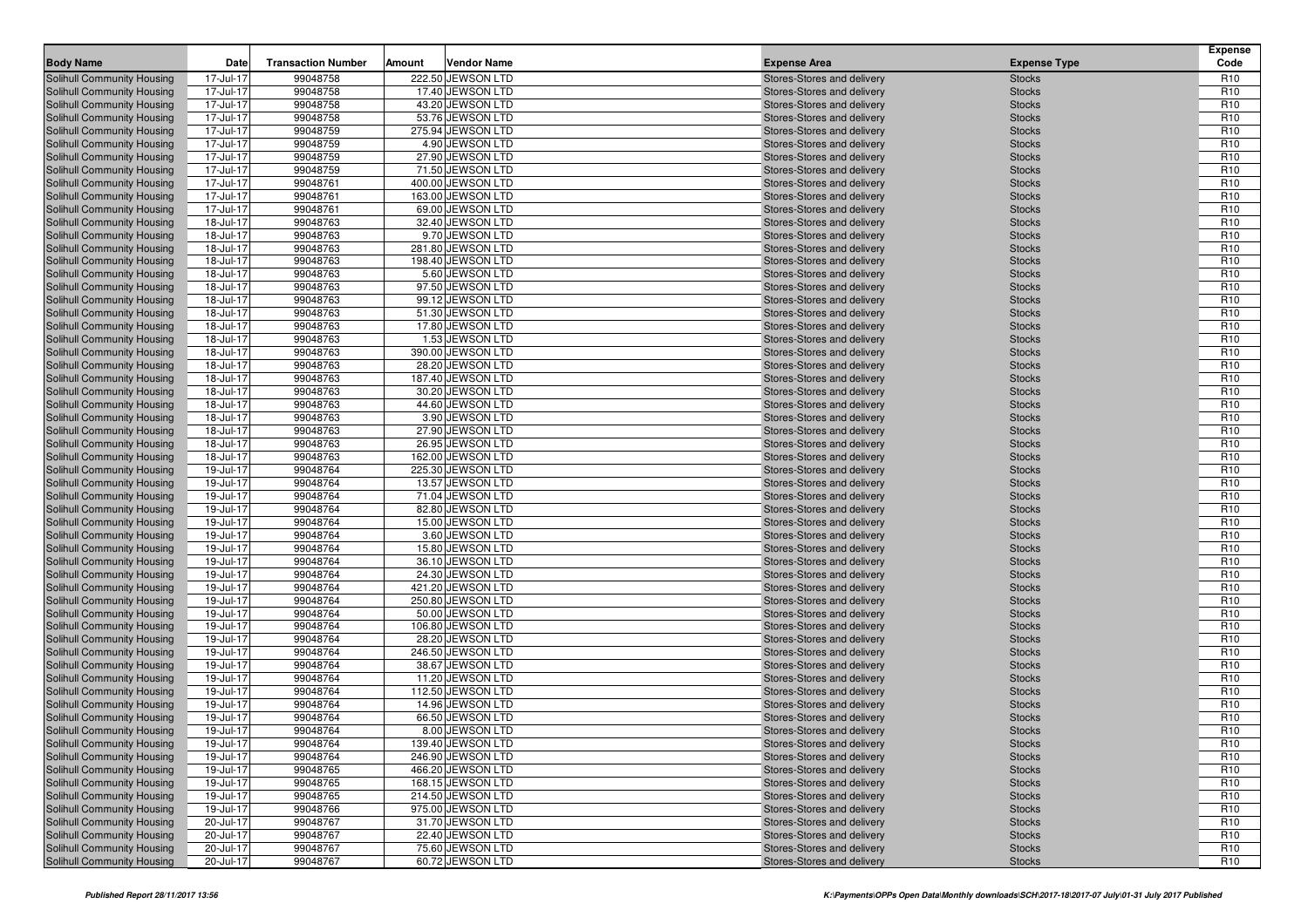| Solihull Community Housing<br>99048767<br>178.60 JEWSON LTD<br>20-Jul-17<br>Stores-Stores and delivery<br><b>Stocks</b><br>R <sub>10</sub><br>99048767<br>83.40 JEWSON LTD<br>R <sub>10</sub><br>Solihull Community Housing<br>20-Jul-17<br>Stores-Stores and delivery<br><b>Stocks</b><br>R <sub>10</sub><br>99048767<br>Solihull Community Housing<br>20-Jul-17<br>34.40 JEWSON LTD<br><b>Stocks</b><br>Stores-Stores and delivery<br>99048767<br>48.30 JEWSON LTD<br>R <sub>10</sub><br>Solihull Community Housing<br>20-Jul-17<br>Stores-Stores and delivery<br><b>Stocks</b><br>99048767<br>177.60 JEWSON LTD<br>R <sub>10</sub><br><b>Solihull Community Housing</b><br>20-Jul-17<br>Stores-Stores and delivery<br><b>Stocks</b><br>99048767<br>11.10 JEWSON LTD<br>R <sub>10</sub><br>20-Jul-17<br>Solihull Community Housing<br>Stores-Stores and delivery<br><b>Stocks</b><br>99048767<br>52.50 JEWSON LTD<br>R <sub>10</sub><br>Solihull Community Housing<br>20-Jul-17<br>Stores-Stores and delivery<br><b>Stocks</b><br>R <sub>10</sub><br>99048767<br>360.80 JEWSON LTD<br>20-Jul-17<br>Solihull Community Housing<br>Stores-Stores and delivery<br><b>Stocks</b><br>99048767<br>101.25 JEWSON LTD<br>R <sub>10</sub><br>Solihull Community Housing<br>20-Jul-17<br>Stores-Stores and delivery<br><b>Stocks</b><br>99048767<br>17.25 JEWSON LTD<br>R <sub>10</sub><br>Solihull Community Housing<br>20-Jul-17<br>Stores-Stores and delivery<br><b>Stocks</b><br>99048767<br>5.10 JEWSON LTD<br>R <sub>10</sub><br><b>Solihull Community Housing</b><br>20-Jul-17<br>Stores-Stores and delivery<br><b>Stocks</b><br>61.72 JEWSON LTD<br>R <sub>10</sub><br>Solihull Community Housing<br>20-Jul-17<br>99048767<br>Stores-Stores and delivery<br><b>Stocks</b><br>R <sub>10</sub><br>99048767<br>20-Jul-17<br>56.50 JEWSON LTD<br>Solihull Community Housing<br>Stores-Stores and delivery<br><b>Stocks</b><br>99048767<br>141.25 JEWSON LTD<br>R <sub>10</sub><br>Solihull Community Housing<br>20-Jul-17<br>Stores-Stores and delivery<br><b>Stocks</b><br>99048767<br>R <sub>10</sub><br>Solihull Community Housing<br>20-Jul-17<br>100.00 JEWSON LTD<br>Stores-Stores and delivery<br><b>Stocks</b><br>99048767<br>13.75 JEWSON LTD<br>R <sub>10</sub><br><b>Solihull Community Housing</b><br>20-Jul-17<br>Stores-Stores and delivery<br><b>Stocks</b><br>26.95 JEWSON LTD<br><b>Solihull Community Housing</b><br>20-Jul-17<br>99048767<br>R <sub>10</sub><br>Stores-Stores and delivery<br><b>Stocks</b><br>R <sub>10</sub><br>99048767<br>20-Jul-17<br>32.20 JEWSON LTD<br>Solihull Community Housing<br>Stores-Stores and delivery<br><b>Stocks</b><br>99048767<br>61.72 JEWSON LTD<br>R <sub>10</sub><br>Solihull Community Housing<br>20-Jul-17<br>Stores-Stores and delivery<br><b>Stocks</b><br>87.45 JEWSON LTD<br>R <sub>10</sub><br>Solihull Community Housing<br>20-Jul-17<br>99048769<br>Stores-Stores and delivery<br><b>Stocks</b><br>99048769<br>56.00 JEWSON LTD<br>R <sub>10</sub><br><b>Solihull Community Housing</b><br>20-Jul-17<br>Stores-Stores and delivery<br><b>Stocks</b><br>751.50 JEWSON LTD<br>Solihull Community Housing<br>20-Jul-17<br>99048769<br>R <sub>10</sub><br>Stores-Stores and delivery<br><b>Stocks</b><br>R <sub>10</sub><br>20-Jul-17<br>99048769<br>77.70 JEWSON LTD<br>Solihull Community Housing<br>Stores-Stores and delivery<br><b>Stocks</b><br>99048770<br>30.60 JEWSON LTD<br>R <sub>10</sub><br>Solihull Community Housing<br>21-Jul-17<br>Stores-Stores and delivery<br><b>Stocks</b><br>5.79 JEWSON LTD<br>Solihull Community Housing<br>21-Jul-17<br>99048770<br>R <sub>10</sub><br>Stores-Stores and delivery<br><b>Stocks</b><br>21-Jul-17<br>99048770<br>3.60 JEWSON LTD<br>R <sub>10</sub><br><b>Solihull Community Housing</b><br>Stores-Stores and delivery<br><b>Stocks</b><br>5.40 JEWSON LTD<br>Solihull Community Housing<br>21-Jul-17<br>99048770<br>R <sub>10</sub><br>Stores-Stores and delivery<br><b>Stocks</b><br>R <sub>10</sub><br>21-Jul-17<br>99048770<br>23.40 JEWSON LTD<br>Solihull Community Housing<br>Stores-Stores and delivery<br><b>Stocks</b><br>99048770<br>48.70 JEWSON LTD<br>R <sub>10</sub><br>Solihull Community Housing<br>21-Jul-17<br>Stores-Stores and delivery<br><b>Stocks</b><br>81.50 JEWSON LTD<br>Solihull Community Housing<br>21-Jul-17<br>99048770<br>Stores-Stores and delivery<br>R <sub>10</sub><br><b>Stocks</b><br>99048770<br>244.50 JEWSON LTD<br>R <sub>10</sub><br><b>Solihull Community Housing</b><br>21-Jul-17<br>Stores-Stores and delivery<br><b>Stocks</b><br>3.10 JEWSON LTD<br>Solihull Community Housing<br>21-Jul-17<br>99048770<br>R <sub>10</sub><br>Stores-Stores and delivery<br><b>Stocks</b><br>R <sub>10</sub><br>21-Jul-17<br>99048770<br>97.20 JEWSON LTD<br>Solihull Community Housing<br>Stores-Stores and delivery<br><b>Stocks</b><br>99048770<br>9.50 JEWSON LTD<br>R <sub>10</sub><br><b>Solihull Community Housing</b><br>21-Jul-17<br>Stores-Stores and delivery<br><b>Stocks</b><br>73.50 JEWSON LTD<br>R <sub>10</sub><br>Solihull Community Housing<br>21-Jul-17<br>99048770<br>Stores-Stores and delivery<br><b>Stocks</b><br>99048770<br>230.50 JEWSON LTD<br>R <sub>10</sub><br><b>Solihull Community Housing</b><br>21-Jul-17<br>Stores-Stores and delivery<br><b>Stocks</b><br>56.00 JEWSON LTD<br>Solihull Community Housing<br>21-Jul-17<br>99048770<br>R <sub>10</sub><br>Stores-Stores and delivery<br><b>Stocks</b><br>R <sub>10</sub><br>21-Jul-17<br>99048770<br>47.60 JEWSON LTD<br>Solihull Community Housing<br>Stores-Stores and delivery<br><b>Stocks</b><br>99048770<br>88.44 JEWSON LTD<br>R <sub>10</sub><br>Solihull Community Housing<br>21-Jul-17<br>Stores-Stores and delivery<br><b>Stocks</b><br>62.90 JEWSON LTD<br>R <sub>10</sub><br>Solihull Community Housing<br>21-Jul-17<br>99048770<br>Stores-Stores and delivery<br><b>Stocks</b><br>99048772<br>247.15 JEWSON LTD<br>R <sub>10</sub><br><b>Solihull Community Housing</b><br>21-Jul-17<br>Stores-Stores and delivery<br><b>Stocks</b><br>Solihull Community Housing<br>21-Jul-17<br>99048774<br>1370.05 JEWSON LTD<br>R <sub>10</sub><br>Stores-Stores and delivery<br><b>Stocks</b><br>D <sub>18</sub><br>98670928<br>3114.39 LEGRAND<br>10-Jul-17<br>Solihull Community Housing<br>Safe and Sound Operational<br><b>Equipment Rental/Lease</b><br>98670927<br>2703.35 LEGRAND<br>D <sub>18</sub><br>Solihull Community Housing<br>10-Jul-17<br>Safe and Sound Operational<br><b>Equipment Rental/Lease</b><br>98670930<br>852.34 LEGRAND<br>D <sub>18</sub><br>Solihull Community Housing<br>10-Jul-17<br>Safe and Sound Operational<br><b>Equipment Rental/Lease</b><br>98670931<br>448.60 LEGRAND<br>D <sub>18</sub><br><b>Solihull Community Housing</b><br>10-Jul-17<br>Safe and Sound Operational<br><b>Equipment Rental/Lease</b><br>C <sub>30</sub><br>Solihull Community Housing<br>11-Jul-17<br>98687710<br>590.64 LEX AUTOLEASE LIMITED<br>Client - Fleet Management<br><b>Vehicle Hire</b><br>C30<br>11-Jul-17<br>98687708<br>590.64 LEX AUTOLEASE LIMITED<br><b>Vehicle Hire</b><br>Solihull Community Housing<br>Client - Fleet Management<br>98687709<br>590.64 LEX AUTOLEASE LIMITED<br>C30<br>Solihull Community Housing<br>11-Jul-17<br><b>Vehicle Hire</b><br>Client - Fleet Management<br>C30<br>727.92 LEX AUTOLEASE LIMITED<br>Solihull Community Housing<br>11-Jul-17<br>98687706<br><b>Vehicle Hire</b><br><b>Client - Fleet Management</b><br>98687706<br>C30<br>Solihull Community Housing<br>11-Jul-17<br>-388.96 LEX AUTOLEASE LIMITED<br><b>Vehicle Hire</b><br>Client - Fleet Management<br>Solihull Community Housing<br>11-Jul-17<br>98687721<br>1930.76 LEX AUTOLEASE LIMITED<br>Client - Fleet Management<br>Vehicle Hire<br>C <sub>30</sub><br>98687722<br>C <sub>30</sub><br>Solihull Community Housing<br>11-Jul-17<br>24917.45 LEX AUTOLEASE LIMITED<br><b>Client - Fleet Management</b><br>Vehicle Hire<br>98642757<br><b>B34</b><br>Solihull Community Housing<br>01-Jul-17<br>2624.57 LIFT & ENGINEERING SERVICES<br><b>Mechanical &amp; Electrical</b><br><b>Utility Related Works</b><br>98642977<br><b>B34</b><br>Solihull Community Housing<br>01-Jul-17<br>314.40 LIFT & ENGINEERING SERVICES<br><b>Mechanical &amp; Electrical</b><br><b>Utility Related Works</b><br>98642978<br><b>B34</b><br>Solihull Community Housing<br>01-Jul-17<br>314.40 LIFT & ENGINEERING SERVICES<br><b>Mechanical &amp; Electrical</b><br><b>Utility Related Works</b><br>98983707<br><b>B39</b><br>Solihull Community Housing<br>07-Jul-17<br>3230.33 LIFT & ENGINEERING SERVICES<br>Direct-Standby<br><b>Other Building costs</b><br><b>B34</b><br>07-Jul-17<br>98983708<br>Solihull Community Housing<br>1495.14 LIFT & ENGINEERING SERVICES<br><b>Mechanical &amp; Electrical</b><br><b>Utility Related Works</b><br>Solihull Community Housing<br>20-Jul-17<br>98983719<br>720.07 LIFT & ENGINEERING SERVICES<br><b>Mechanical &amp; Electrical</b><br><b>Utility Related Works</b><br><b>B34</b><br>98983722<br><b>B34</b><br>Solihull Community Housing<br>21-Jul-17<br>504.73 LIFT & ENGINEERING SERVICES<br><b>Mechanical &amp; Electrical</b><br><b>Utility Related Works</b><br>98983723<br>504.73 LIFT & ENGINEERING SERVICES<br><b>B34</b><br>Solihull Community Housing<br>21-Jul-17<br><b>Mechanical &amp; Electrical</b><br><b>Utility Related Works</b> |                  |      |                           |        |                    |                     |                     | <b>Expense</b> |
|-------------------------------------------------------------------------------------------------------------------------------------------------------------------------------------------------------------------------------------------------------------------------------------------------------------------------------------------------------------------------------------------------------------------------------------------------------------------------------------------------------------------------------------------------------------------------------------------------------------------------------------------------------------------------------------------------------------------------------------------------------------------------------------------------------------------------------------------------------------------------------------------------------------------------------------------------------------------------------------------------------------------------------------------------------------------------------------------------------------------------------------------------------------------------------------------------------------------------------------------------------------------------------------------------------------------------------------------------------------------------------------------------------------------------------------------------------------------------------------------------------------------------------------------------------------------------------------------------------------------------------------------------------------------------------------------------------------------------------------------------------------------------------------------------------------------------------------------------------------------------------------------------------------------------------------------------------------------------------------------------------------------------------------------------------------------------------------------------------------------------------------------------------------------------------------------------------------------------------------------------------------------------------------------------------------------------------------------------------------------------------------------------------------------------------------------------------------------------------------------------------------------------------------------------------------------------------------------------------------------------------------------------------------------------------------------------------------------------------------------------------------------------------------------------------------------------------------------------------------------------------------------------------------------------------------------------------------------------------------------------------------------------------------------------------------------------------------------------------------------------------------------------------------------------------------------------------------------------------------------------------------------------------------------------------------------------------------------------------------------------------------------------------------------------------------------------------------------------------------------------------------------------------------------------------------------------------------------------------------------------------------------------------------------------------------------------------------------------------------------------------------------------------------------------------------------------------------------------------------------------------------------------------------------------------------------------------------------------------------------------------------------------------------------------------------------------------------------------------------------------------------------------------------------------------------------------------------------------------------------------------------------------------------------------------------------------------------------------------------------------------------------------------------------------------------------------------------------------------------------------------------------------------------------------------------------------------------------------------------------------------------------------------------------------------------------------------------------------------------------------------------------------------------------------------------------------------------------------------------------------------------------------------------------------------------------------------------------------------------------------------------------------------------------------------------------------------------------------------------------------------------------------------------------------------------------------------------------------------------------------------------------------------------------------------------------------------------------------------------------------------------------------------------------------------------------------------------------------------------------------------------------------------------------------------------------------------------------------------------------------------------------------------------------------------------------------------------------------------------------------------------------------------------------------------------------------------------------------------------------------------------------------------------------------------------------------------------------------------------------------------------------------------------------------------------------------------------------------------------------------------------------------------------------------------------------------------------------------------------------------------------------------------------------------------------------------------------------------------------------------------------------------------------------------------------------------------------------------------------------------------------------------------------------------------------------------------------------------------------------------------------------------------------------------------------------------------------------------------------------------------------------------------------------------------------------------------------------------------------------------------------------------------------------------------------------------------------------------------------------------------------------------------------------------------------------------------------------------------------------------------------------------------------------------------------------------------------------------------------------------------------------------------------------------------------------------------------------------------------------------------------------------------------------------------------------------------------------------------------------------------------------------------------------------------------------------------------------------------------------------------------------------------------------------------------------------------------------------------------------------------------------------------------------------------------------------------------------------------------------------------------------------------------------------------------------------------------------------------------------------------------------------------------------------------------------------------------------------------------------------------------------------------------------------------------------------------------------------------------------------------------------------------------------------------------------------------------------------------------------------------------------------------------------------------------------------------------------------------------------------------------------------------------------------------------------------------------------------------------------------------------------------------------------------------------------------------------------------------------------------------------------------------------------------------------------------------------------------------------------------------------------------------------------------------------------------------------------------------------------------------------------------------------------------------------------------------------------------------------------------------------------------------------------------------------------------------------------------------------------------------------------------------------------------------------------------------------------------------------------------------------------------------------------------------------------------------------|------------------|------|---------------------------|--------|--------------------|---------------------|---------------------|----------------|
|                                                                                                                                                                                                                                                                                                                                                                                                                                                                                                                                                                                                                                                                                                                                                                                                                                                                                                                                                                                                                                                                                                                                                                                                                                                                                                                                                                                                                                                                                                                                                                                                                                                                                                                                                                                                                                                                                                                                                                                                                                                                                                                                                                                                                                                                                                                                                                                                                                                                                                                                                                                                                                                                                                                                                                                                                                                                                                                                                                                                                                                                                                                                                                                                                                                                                                                                                                                                                                                                                                                                                                                                                                                                                                                                                                                                                                                                                                                                                                                                                                                                                                                                                                                                                                                                                                                                                                                                                                                                                                                                                                                                                                                                                                                                                                                                                                                                                                                                                                                                                                                                                                                                                                                                                                                                                                                                                                                                                                                                                                                                                                                                                                                                                                                                                                                                                                                                                                                                                                                                                                                                                                                                                                                                                                                                                                                                                                                                                                                                                                                                                                                                                                                                                                                                                                                                                                                                                                                                                                                                                                                                                                                                                                                                                                                                                                                                                                                                                                                                                                                                                                                                                                                                                                                                                                                                                                                                                                                                                                                                                                                                                                                                                                                                                                                                                                                                                                                                                                                                                                                                                                                                                                                                                                                                                                                                                                                                                                                                                                                                                                                                                                                                                                                                                                                                                                                                                                                                                                                             | <b>Body Name</b> | Date | <b>Transaction Number</b> | Amount | <b>Vendor Name</b> | <b>Expense Area</b> | <b>Expense Type</b> | Code           |
|                                                                                                                                                                                                                                                                                                                                                                                                                                                                                                                                                                                                                                                                                                                                                                                                                                                                                                                                                                                                                                                                                                                                                                                                                                                                                                                                                                                                                                                                                                                                                                                                                                                                                                                                                                                                                                                                                                                                                                                                                                                                                                                                                                                                                                                                                                                                                                                                                                                                                                                                                                                                                                                                                                                                                                                                                                                                                                                                                                                                                                                                                                                                                                                                                                                                                                                                                                                                                                                                                                                                                                                                                                                                                                                                                                                                                                                                                                                                                                                                                                                                                                                                                                                                                                                                                                                                                                                                                                                                                                                                                                                                                                                                                                                                                                                                                                                                                                                                                                                                                                                                                                                                                                                                                                                                                                                                                                                                                                                                                                                                                                                                                                                                                                                                                                                                                                                                                                                                                                                                                                                                                                                                                                                                                                                                                                                                                                                                                                                                                                                                                                                                                                                                                                                                                                                                                                                                                                                                                                                                                                                                                                                                                                                                                                                                                                                                                                                                                                                                                                                                                                                                                                                                                                                                                                                                                                                                                                                                                                                                                                                                                                                                                                                                                                                                                                                                                                                                                                                                                                                                                                                                                                                                                                                                                                                                                                                                                                                                                                                                                                                                                                                                                                                                                                                                                                                                                                                                                                                             |                  |      |                           |        |                    |                     |                     |                |
|                                                                                                                                                                                                                                                                                                                                                                                                                                                                                                                                                                                                                                                                                                                                                                                                                                                                                                                                                                                                                                                                                                                                                                                                                                                                                                                                                                                                                                                                                                                                                                                                                                                                                                                                                                                                                                                                                                                                                                                                                                                                                                                                                                                                                                                                                                                                                                                                                                                                                                                                                                                                                                                                                                                                                                                                                                                                                                                                                                                                                                                                                                                                                                                                                                                                                                                                                                                                                                                                                                                                                                                                                                                                                                                                                                                                                                                                                                                                                                                                                                                                                                                                                                                                                                                                                                                                                                                                                                                                                                                                                                                                                                                                                                                                                                                                                                                                                                                                                                                                                                                                                                                                                                                                                                                                                                                                                                                                                                                                                                                                                                                                                                                                                                                                                                                                                                                                                                                                                                                                                                                                                                                                                                                                                                                                                                                                                                                                                                                                                                                                                                                                                                                                                                                                                                                                                                                                                                                                                                                                                                                                                                                                                                                                                                                                                                                                                                                                                                                                                                                                                                                                                                                                                                                                                                                                                                                                                                                                                                                                                                                                                                                                                                                                                                                                                                                                                                                                                                                                                                                                                                                                                                                                                                                                                                                                                                                                                                                                                                                                                                                                                                                                                                                                                                                                                                                                                                                                                                                             |                  |      |                           |        |                    |                     |                     |                |
|                                                                                                                                                                                                                                                                                                                                                                                                                                                                                                                                                                                                                                                                                                                                                                                                                                                                                                                                                                                                                                                                                                                                                                                                                                                                                                                                                                                                                                                                                                                                                                                                                                                                                                                                                                                                                                                                                                                                                                                                                                                                                                                                                                                                                                                                                                                                                                                                                                                                                                                                                                                                                                                                                                                                                                                                                                                                                                                                                                                                                                                                                                                                                                                                                                                                                                                                                                                                                                                                                                                                                                                                                                                                                                                                                                                                                                                                                                                                                                                                                                                                                                                                                                                                                                                                                                                                                                                                                                                                                                                                                                                                                                                                                                                                                                                                                                                                                                                                                                                                                                                                                                                                                                                                                                                                                                                                                                                                                                                                                                                                                                                                                                                                                                                                                                                                                                                                                                                                                                                                                                                                                                                                                                                                                                                                                                                                                                                                                                                                                                                                                                                                                                                                                                                                                                                                                                                                                                                                                                                                                                                                                                                                                                                                                                                                                                                                                                                                                                                                                                                                                                                                                                                                                                                                                                                                                                                                                                                                                                                                                                                                                                                                                                                                                                                                                                                                                                                                                                                                                                                                                                                                                                                                                                                                                                                                                                                                                                                                                                                                                                                                                                                                                                                                                                                                                                                                                                                                                                                             |                  |      |                           |        |                    |                     |                     |                |
|                                                                                                                                                                                                                                                                                                                                                                                                                                                                                                                                                                                                                                                                                                                                                                                                                                                                                                                                                                                                                                                                                                                                                                                                                                                                                                                                                                                                                                                                                                                                                                                                                                                                                                                                                                                                                                                                                                                                                                                                                                                                                                                                                                                                                                                                                                                                                                                                                                                                                                                                                                                                                                                                                                                                                                                                                                                                                                                                                                                                                                                                                                                                                                                                                                                                                                                                                                                                                                                                                                                                                                                                                                                                                                                                                                                                                                                                                                                                                                                                                                                                                                                                                                                                                                                                                                                                                                                                                                                                                                                                                                                                                                                                                                                                                                                                                                                                                                                                                                                                                                                                                                                                                                                                                                                                                                                                                                                                                                                                                                                                                                                                                                                                                                                                                                                                                                                                                                                                                                                                                                                                                                                                                                                                                                                                                                                                                                                                                                                                                                                                                                                                                                                                                                                                                                                                                                                                                                                                                                                                                                                                                                                                                                                                                                                                                                                                                                                                                                                                                                                                                                                                                                                                                                                                                                                                                                                                                                                                                                                                                                                                                                                                                                                                                                                                                                                                                                                                                                                                                                                                                                                                                                                                                                                                                                                                                                                                                                                                                                                                                                                                                                                                                                                                                                                                                                                                                                                                                                                             |                  |      |                           |        |                    |                     |                     |                |
|                                                                                                                                                                                                                                                                                                                                                                                                                                                                                                                                                                                                                                                                                                                                                                                                                                                                                                                                                                                                                                                                                                                                                                                                                                                                                                                                                                                                                                                                                                                                                                                                                                                                                                                                                                                                                                                                                                                                                                                                                                                                                                                                                                                                                                                                                                                                                                                                                                                                                                                                                                                                                                                                                                                                                                                                                                                                                                                                                                                                                                                                                                                                                                                                                                                                                                                                                                                                                                                                                                                                                                                                                                                                                                                                                                                                                                                                                                                                                                                                                                                                                                                                                                                                                                                                                                                                                                                                                                                                                                                                                                                                                                                                                                                                                                                                                                                                                                                                                                                                                                                                                                                                                                                                                                                                                                                                                                                                                                                                                                                                                                                                                                                                                                                                                                                                                                                                                                                                                                                                                                                                                                                                                                                                                                                                                                                                                                                                                                                                                                                                                                                                                                                                                                                                                                                                                                                                                                                                                                                                                                                                                                                                                                                                                                                                                                                                                                                                                                                                                                                                                                                                                                                                                                                                                                                                                                                                                                                                                                                                                                                                                                                                                                                                                                                                                                                                                                                                                                                                                                                                                                                                                                                                                                                                                                                                                                                                                                                                                                                                                                                                                                                                                                                                                                                                                                                                                                                                                                                             |                  |      |                           |        |                    |                     |                     |                |
|                                                                                                                                                                                                                                                                                                                                                                                                                                                                                                                                                                                                                                                                                                                                                                                                                                                                                                                                                                                                                                                                                                                                                                                                                                                                                                                                                                                                                                                                                                                                                                                                                                                                                                                                                                                                                                                                                                                                                                                                                                                                                                                                                                                                                                                                                                                                                                                                                                                                                                                                                                                                                                                                                                                                                                                                                                                                                                                                                                                                                                                                                                                                                                                                                                                                                                                                                                                                                                                                                                                                                                                                                                                                                                                                                                                                                                                                                                                                                                                                                                                                                                                                                                                                                                                                                                                                                                                                                                                                                                                                                                                                                                                                                                                                                                                                                                                                                                                                                                                                                                                                                                                                                                                                                                                                                                                                                                                                                                                                                                                                                                                                                                                                                                                                                                                                                                                                                                                                                                                                                                                                                                                                                                                                                                                                                                                                                                                                                                                                                                                                                                                                                                                                                                                                                                                                                                                                                                                                                                                                                                                                                                                                                                                                                                                                                                                                                                                                                                                                                                                                                                                                                                                                                                                                                                                                                                                                                                                                                                                                                                                                                                                                                                                                                                                                                                                                                                                                                                                                                                                                                                                                                                                                                                                                                                                                                                                                                                                                                                                                                                                                                                                                                                                                                                                                                                                                                                                                                                                             |                  |      |                           |        |                    |                     |                     |                |
|                                                                                                                                                                                                                                                                                                                                                                                                                                                                                                                                                                                                                                                                                                                                                                                                                                                                                                                                                                                                                                                                                                                                                                                                                                                                                                                                                                                                                                                                                                                                                                                                                                                                                                                                                                                                                                                                                                                                                                                                                                                                                                                                                                                                                                                                                                                                                                                                                                                                                                                                                                                                                                                                                                                                                                                                                                                                                                                                                                                                                                                                                                                                                                                                                                                                                                                                                                                                                                                                                                                                                                                                                                                                                                                                                                                                                                                                                                                                                                                                                                                                                                                                                                                                                                                                                                                                                                                                                                                                                                                                                                                                                                                                                                                                                                                                                                                                                                                                                                                                                                                                                                                                                                                                                                                                                                                                                                                                                                                                                                                                                                                                                                                                                                                                                                                                                                                                                                                                                                                                                                                                                                                                                                                                                                                                                                                                                                                                                                                                                                                                                                                                                                                                                                                                                                                                                                                                                                                                                                                                                                                                                                                                                                                                                                                                                                                                                                                                                                                                                                                                                                                                                                                                                                                                                                                                                                                                                                                                                                                                                                                                                                                                                                                                                                                                                                                                                                                                                                                                                                                                                                                                                                                                                                                                                                                                                                                                                                                                                                                                                                                                                                                                                                                                                                                                                                                                                                                                                                                             |                  |      |                           |        |                    |                     |                     |                |
|                                                                                                                                                                                                                                                                                                                                                                                                                                                                                                                                                                                                                                                                                                                                                                                                                                                                                                                                                                                                                                                                                                                                                                                                                                                                                                                                                                                                                                                                                                                                                                                                                                                                                                                                                                                                                                                                                                                                                                                                                                                                                                                                                                                                                                                                                                                                                                                                                                                                                                                                                                                                                                                                                                                                                                                                                                                                                                                                                                                                                                                                                                                                                                                                                                                                                                                                                                                                                                                                                                                                                                                                                                                                                                                                                                                                                                                                                                                                                                                                                                                                                                                                                                                                                                                                                                                                                                                                                                                                                                                                                                                                                                                                                                                                                                                                                                                                                                                                                                                                                                                                                                                                                                                                                                                                                                                                                                                                                                                                                                                                                                                                                                                                                                                                                                                                                                                                                                                                                                                                                                                                                                                                                                                                                                                                                                                                                                                                                                                                                                                                                                                                                                                                                                                                                                                                                                                                                                                                                                                                                                                                                                                                                                                                                                                                                                                                                                                                                                                                                                                                                                                                                                                                                                                                                                                                                                                                                                                                                                                                                                                                                                                                                                                                                                                                                                                                                                                                                                                                                                                                                                                                                                                                                                                                                                                                                                                                                                                                                                                                                                                                                                                                                                                                                                                                                                                                                                                                                                                             |                  |      |                           |        |                    |                     |                     |                |
|                                                                                                                                                                                                                                                                                                                                                                                                                                                                                                                                                                                                                                                                                                                                                                                                                                                                                                                                                                                                                                                                                                                                                                                                                                                                                                                                                                                                                                                                                                                                                                                                                                                                                                                                                                                                                                                                                                                                                                                                                                                                                                                                                                                                                                                                                                                                                                                                                                                                                                                                                                                                                                                                                                                                                                                                                                                                                                                                                                                                                                                                                                                                                                                                                                                                                                                                                                                                                                                                                                                                                                                                                                                                                                                                                                                                                                                                                                                                                                                                                                                                                                                                                                                                                                                                                                                                                                                                                                                                                                                                                                                                                                                                                                                                                                                                                                                                                                                                                                                                                                                                                                                                                                                                                                                                                                                                                                                                                                                                                                                                                                                                                                                                                                                                                                                                                                                                                                                                                                                                                                                                                                                                                                                                                                                                                                                                                                                                                                                                                                                                                                                                                                                                                                                                                                                                                                                                                                                                                                                                                                                                                                                                                                                                                                                                                                                                                                                                                                                                                                                                                                                                                                                                                                                                                                                                                                                                                                                                                                                                                                                                                                                                                                                                                                                                                                                                                                                                                                                                                                                                                                                                                                                                                                                                                                                                                                                                                                                                                                                                                                                                                                                                                                                                                                                                                                                                                                                                                                                             |                  |      |                           |        |                    |                     |                     |                |
|                                                                                                                                                                                                                                                                                                                                                                                                                                                                                                                                                                                                                                                                                                                                                                                                                                                                                                                                                                                                                                                                                                                                                                                                                                                                                                                                                                                                                                                                                                                                                                                                                                                                                                                                                                                                                                                                                                                                                                                                                                                                                                                                                                                                                                                                                                                                                                                                                                                                                                                                                                                                                                                                                                                                                                                                                                                                                                                                                                                                                                                                                                                                                                                                                                                                                                                                                                                                                                                                                                                                                                                                                                                                                                                                                                                                                                                                                                                                                                                                                                                                                                                                                                                                                                                                                                                                                                                                                                                                                                                                                                                                                                                                                                                                                                                                                                                                                                                                                                                                                                                                                                                                                                                                                                                                                                                                                                                                                                                                                                                                                                                                                                                                                                                                                                                                                                                                                                                                                                                                                                                                                                                                                                                                                                                                                                                                                                                                                                                                                                                                                                                                                                                                                                                                                                                                                                                                                                                                                                                                                                                                                                                                                                                                                                                                                                                                                                                                                                                                                                                                                                                                                                                                                                                                                                                                                                                                                                                                                                                                                                                                                                                                                                                                                                                                                                                                                                                                                                                                                                                                                                                                                                                                                                                                                                                                                                                                                                                                                                                                                                                                                                                                                                                                                                                                                                                                                                                                                                                             |                  |      |                           |        |                    |                     |                     |                |
|                                                                                                                                                                                                                                                                                                                                                                                                                                                                                                                                                                                                                                                                                                                                                                                                                                                                                                                                                                                                                                                                                                                                                                                                                                                                                                                                                                                                                                                                                                                                                                                                                                                                                                                                                                                                                                                                                                                                                                                                                                                                                                                                                                                                                                                                                                                                                                                                                                                                                                                                                                                                                                                                                                                                                                                                                                                                                                                                                                                                                                                                                                                                                                                                                                                                                                                                                                                                                                                                                                                                                                                                                                                                                                                                                                                                                                                                                                                                                                                                                                                                                                                                                                                                                                                                                                                                                                                                                                                                                                                                                                                                                                                                                                                                                                                                                                                                                                                                                                                                                                                                                                                                                                                                                                                                                                                                                                                                                                                                                                                                                                                                                                                                                                                                                                                                                                                                                                                                                                                                                                                                                                                                                                                                                                                                                                                                                                                                                                                                                                                                                                                                                                                                                                                                                                                                                                                                                                                                                                                                                                                                                                                                                                                                                                                                                                                                                                                                                                                                                                                                                                                                                                                                                                                                                                                                                                                                                                                                                                                                                                                                                                                                                                                                                                                                                                                                                                                                                                                                                                                                                                                                                                                                                                                                                                                                                                                                                                                                                                                                                                                                                                                                                                                                                                                                                                                                                                                                                                                             |                  |      |                           |        |                    |                     |                     |                |
|                                                                                                                                                                                                                                                                                                                                                                                                                                                                                                                                                                                                                                                                                                                                                                                                                                                                                                                                                                                                                                                                                                                                                                                                                                                                                                                                                                                                                                                                                                                                                                                                                                                                                                                                                                                                                                                                                                                                                                                                                                                                                                                                                                                                                                                                                                                                                                                                                                                                                                                                                                                                                                                                                                                                                                                                                                                                                                                                                                                                                                                                                                                                                                                                                                                                                                                                                                                                                                                                                                                                                                                                                                                                                                                                                                                                                                                                                                                                                                                                                                                                                                                                                                                                                                                                                                                                                                                                                                                                                                                                                                                                                                                                                                                                                                                                                                                                                                                                                                                                                                                                                                                                                                                                                                                                                                                                                                                                                                                                                                                                                                                                                                                                                                                                                                                                                                                                                                                                                                                                                                                                                                                                                                                                                                                                                                                                                                                                                                                                                                                                                                                                                                                                                                                                                                                                                                                                                                                                                                                                                                                                                                                                                                                                                                                                                                                                                                                                                                                                                                                                                                                                                                                                                                                                                                                                                                                                                                                                                                                                                                                                                                                                                                                                                                                                                                                                                                                                                                                                                                                                                                                                                                                                                                                                                                                                                                                                                                                                                                                                                                                                                                                                                                                                                                                                                                                                                                                                                                                             |                  |      |                           |        |                    |                     |                     |                |
|                                                                                                                                                                                                                                                                                                                                                                                                                                                                                                                                                                                                                                                                                                                                                                                                                                                                                                                                                                                                                                                                                                                                                                                                                                                                                                                                                                                                                                                                                                                                                                                                                                                                                                                                                                                                                                                                                                                                                                                                                                                                                                                                                                                                                                                                                                                                                                                                                                                                                                                                                                                                                                                                                                                                                                                                                                                                                                                                                                                                                                                                                                                                                                                                                                                                                                                                                                                                                                                                                                                                                                                                                                                                                                                                                                                                                                                                                                                                                                                                                                                                                                                                                                                                                                                                                                                                                                                                                                                                                                                                                                                                                                                                                                                                                                                                                                                                                                                                                                                                                                                                                                                                                                                                                                                                                                                                                                                                                                                                                                                                                                                                                                                                                                                                                                                                                                                                                                                                                                                                                                                                                                                                                                                                                                                                                                                                                                                                                                                                                                                                                                                                                                                                                                                                                                                                                                                                                                                                                                                                                                                                                                                                                                                                                                                                                                                                                                                                                                                                                                                                                                                                                                                                                                                                                                                                                                                                                                                                                                                                                                                                                                                                                                                                                                                                                                                                                                                                                                                                                                                                                                                                                                                                                                                                                                                                                                                                                                                                                                                                                                                                                                                                                                                                                                                                                                                                                                                                                                                             |                  |      |                           |        |                    |                     |                     |                |
|                                                                                                                                                                                                                                                                                                                                                                                                                                                                                                                                                                                                                                                                                                                                                                                                                                                                                                                                                                                                                                                                                                                                                                                                                                                                                                                                                                                                                                                                                                                                                                                                                                                                                                                                                                                                                                                                                                                                                                                                                                                                                                                                                                                                                                                                                                                                                                                                                                                                                                                                                                                                                                                                                                                                                                                                                                                                                                                                                                                                                                                                                                                                                                                                                                                                                                                                                                                                                                                                                                                                                                                                                                                                                                                                                                                                                                                                                                                                                                                                                                                                                                                                                                                                                                                                                                                                                                                                                                                                                                                                                                                                                                                                                                                                                                                                                                                                                                                                                                                                                                                                                                                                                                                                                                                                                                                                                                                                                                                                                                                                                                                                                                                                                                                                                                                                                                                                                                                                                                                                                                                                                                                                                                                                                                                                                                                                                                                                                                                                                                                                                                                                                                                                                                                                                                                                                                                                                                                                                                                                                                                                                                                                                                                                                                                                                                                                                                                                                                                                                                                                                                                                                                                                                                                                                                                                                                                                                                                                                                                                                                                                                                                                                                                                                                                                                                                                                                                                                                                                                                                                                                                                                                                                                                                                                                                                                                                                                                                                                                                                                                                                                                                                                                                                                                                                                                                                                                                                                                                             |                  |      |                           |        |                    |                     |                     |                |
|                                                                                                                                                                                                                                                                                                                                                                                                                                                                                                                                                                                                                                                                                                                                                                                                                                                                                                                                                                                                                                                                                                                                                                                                                                                                                                                                                                                                                                                                                                                                                                                                                                                                                                                                                                                                                                                                                                                                                                                                                                                                                                                                                                                                                                                                                                                                                                                                                                                                                                                                                                                                                                                                                                                                                                                                                                                                                                                                                                                                                                                                                                                                                                                                                                                                                                                                                                                                                                                                                                                                                                                                                                                                                                                                                                                                                                                                                                                                                                                                                                                                                                                                                                                                                                                                                                                                                                                                                                                                                                                                                                                                                                                                                                                                                                                                                                                                                                                                                                                                                                                                                                                                                                                                                                                                                                                                                                                                                                                                                                                                                                                                                                                                                                                                                                                                                                                                                                                                                                                                                                                                                                                                                                                                                                                                                                                                                                                                                                                                                                                                                                                                                                                                                                                                                                                                                                                                                                                                                                                                                                                                                                                                                                                                                                                                                                                                                                                                                                                                                                                                                                                                                                                                                                                                                                                                                                                                                                                                                                                                                                                                                                                                                                                                                                                                                                                                                                                                                                                                                                                                                                                                                                                                                                                                                                                                                                                                                                                                                                                                                                                                                                                                                                                                                                                                                                                                                                                                                                                             |                  |      |                           |        |                    |                     |                     |                |
|                                                                                                                                                                                                                                                                                                                                                                                                                                                                                                                                                                                                                                                                                                                                                                                                                                                                                                                                                                                                                                                                                                                                                                                                                                                                                                                                                                                                                                                                                                                                                                                                                                                                                                                                                                                                                                                                                                                                                                                                                                                                                                                                                                                                                                                                                                                                                                                                                                                                                                                                                                                                                                                                                                                                                                                                                                                                                                                                                                                                                                                                                                                                                                                                                                                                                                                                                                                                                                                                                                                                                                                                                                                                                                                                                                                                                                                                                                                                                                                                                                                                                                                                                                                                                                                                                                                                                                                                                                                                                                                                                                                                                                                                                                                                                                                                                                                                                                                                                                                                                                                                                                                                                                                                                                                                                                                                                                                                                                                                                                                                                                                                                                                                                                                                                                                                                                                                                                                                                                                                                                                                                                                                                                                                                                                                                                                                                                                                                                                                                                                                                                                                                                                                                                                                                                                                                                                                                                                                                                                                                                                                                                                                                                                                                                                                                                                                                                                                                                                                                                                                                                                                                                                                                                                                                                                                                                                                                                                                                                                                                                                                                                                                                                                                                                                                                                                                                                                                                                                                                                                                                                                                                                                                                                                                                                                                                                                                                                                                                                                                                                                                                                                                                                                                                                                                                                                                                                                                                                                             |                  |      |                           |        |                    |                     |                     |                |
|                                                                                                                                                                                                                                                                                                                                                                                                                                                                                                                                                                                                                                                                                                                                                                                                                                                                                                                                                                                                                                                                                                                                                                                                                                                                                                                                                                                                                                                                                                                                                                                                                                                                                                                                                                                                                                                                                                                                                                                                                                                                                                                                                                                                                                                                                                                                                                                                                                                                                                                                                                                                                                                                                                                                                                                                                                                                                                                                                                                                                                                                                                                                                                                                                                                                                                                                                                                                                                                                                                                                                                                                                                                                                                                                                                                                                                                                                                                                                                                                                                                                                                                                                                                                                                                                                                                                                                                                                                                                                                                                                                                                                                                                                                                                                                                                                                                                                                                                                                                                                                                                                                                                                                                                                                                                                                                                                                                                                                                                                                                                                                                                                                                                                                                                                                                                                                                                                                                                                                                                                                                                                                                                                                                                                                                                                                                                                                                                                                                                                                                                                                                                                                                                                                                                                                                                                                                                                                                                                                                                                                                                                                                                                                                                                                                                                                                                                                                                                                                                                                                                                                                                                                                                                                                                                                                                                                                                                                                                                                                                                                                                                                                                                                                                                                                                                                                                                                                                                                                                                                                                                                                                                                                                                                                                                                                                                                                                                                                                                                                                                                                                                                                                                                                                                                                                                                                                                                                                                                                             |                  |      |                           |        |                    |                     |                     |                |
|                                                                                                                                                                                                                                                                                                                                                                                                                                                                                                                                                                                                                                                                                                                                                                                                                                                                                                                                                                                                                                                                                                                                                                                                                                                                                                                                                                                                                                                                                                                                                                                                                                                                                                                                                                                                                                                                                                                                                                                                                                                                                                                                                                                                                                                                                                                                                                                                                                                                                                                                                                                                                                                                                                                                                                                                                                                                                                                                                                                                                                                                                                                                                                                                                                                                                                                                                                                                                                                                                                                                                                                                                                                                                                                                                                                                                                                                                                                                                                                                                                                                                                                                                                                                                                                                                                                                                                                                                                                                                                                                                                                                                                                                                                                                                                                                                                                                                                                                                                                                                                                                                                                                                                                                                                                                                                                                                                                                                                                                                                                                                                                                                                                                                                                                                                                                                                                                                                                                                                                                                                                                                                                                                                                                                                                                                                                                                                                                                                                                                                                                                                                                                                                                                                                                                                                                                                                                                                                                                                                                                                                                                                                                                                                                                                                                                                                                                                                                                                                                                                                                                                                                                                                                                                                                                                                                                                                                                                                                                                                                                                                                                                                                                                                                                                                                                                                                                                                                                                                                                                                                                                                                                                                                                                                                                                                                                                                                                                                                                                                                                                                                                                                                                                                                                                                                                                                                                                                                                                                             |                  |      |                           |        |                    |                     |                     |                |
|                                                                                                                                                                                                                                                                                                                                                                                                                                                                                                                                                                                                                                                                                                                                                                                                                                                                                                                                                                                                                                                                                                                                                                                                                                                                                                                                                                                                                                                                                                                                                                                                                                                                                                                                                                                                                                                                                                                                                                                                                                                                                                                                                                                                                                                                                                                                                                                                                                                                                                                                                                                                                                                                                                                                                                                                                                                                                                                                                                                                                                                                                                                                                                                                                                                                                                                                                                                                                                                                                                                                                                                                                                                                                                                                                                                                                                                                                                                                                                                                                                                                                                                                                                                                                                                                                                                                                                                                                                                                                                                                                                                                                                                                                                                                                                                                                                                                                                                                                                                                                                                                                                                                                                                                                                                                                                                                                                                                                                                                                                                                                                                                                                                                                                                                                                                                                                                                                                                                                                                                                                                                                                                                                                                                                                                                                                                                                                                                                                                                                                                                                                                                                                                                                                                                                                                                                                                                                                                                                                                                                                                                                                                                                                                                                                                                                                                                                                                                                                                                                                                                                                                                                                                                                                                                                                                                                                                                                                                                                                                                                                                                                                                                                                                                                                                                                                                                                                                                                                                                                                                                                                                                                                                                                                                                                                                                                                                                                                                                                                                                                                                                                                                                                                                                                                                                                                                                                                                                                                                             |                  |      |                           |        |                    |                     |                     |                |
|                                                                                                                                                                                                                                                                                                                                                                                                                                                                                                                                                                                                                                                                                                                                                                                                                                                                                                                                                                                                                                                                                                                                                                                                                                                                                                                                                                                                                                                                                                                                                                                                                                                                                                                                                                                                                                                                                                                                                                                                                                                                                                                                                                                                                                                                                                                                                                                                                                                                                                                                                                                                                                                                                                                                                                                                                                                                                                                                                                                                                                                                                                                                                                                                                                                                                                                                                                                                                                                                                                                                                                                                                                                                                                                                                                                                                                                                                                                                                                                                                                                                                                                                                                                                                                                                                                                                                                                                                                                                                                                                                                                                                                                                                                                                                                                                                                                                                                                                                                                                                                                                                                                                                                                                                                                                                                                                                                                                                                                                                                                                                                                                                                                                                                                                                                                                                                                                                                                                                                                                                                                                                                                                                                                                                                                                                                                                                                                                                                                                                                                                                                                                                                                                                                                                                                                                                                                                                                                                                                                                                                                                                                                                                                                                                                                                                                                                                                                                                                                                                                                                                                                                                                                                                                                                                                                                                                                                                                                                                                                                                                                                                                                                                                                                                                                                                                                                                                                                                                                                                                                                                                                                                                                                                                                                                                                                                                                                                                                                                                                                                                                                                                                                                                                                                                                                                                                                                                                                                                                             |                  |      |                           |        |                    |                     |                     |                |
|                                                                                                                                                                                                                                                                                                                                                                                                                                                                                                                                                                                                                                                                                                                                                                                                                                                                                                                                                                                                                                                                                                                                                                                                                                                                                                                                                                                                                                                                                                                                                                                                                                                                                                                                                                                                                                                                                                                                                                                                                                                                                                                                                                                                                                                                                                                                                                                                                                                                                                                                                                                                                                                                                                                                                                                                                                                                                                                                                                                                                                                                                                                                                                                                                                                                                                                                                                                                                                                                                                                                                                                                                                                                                                                                                                                                                                                                                                                                                                                                                                                                                                                                                                                                                                                                                                                                                                                                                                                                                                                                                                                                                                                                                                                                                                                                                                                                                                                                                                                                                                                                                                                                                                                                                                                                                                                                                                                                                                                                                                                                                                                                                                                                                                                                                                                                                                                                                                                                                                                                                                                                                                                                                                                                                                                                                                                                                                                                                                                                                                                                                                                                                                                                                                                                                                                                                                                                                                                                                                                                                                                                                                                                                                                                                                                                                                                                                                                                                                                                                                                                                                                                                                                                                                                                                                                                                                                                                                                                                                                                                                                                                                                                                                                                                                                                                                                                                                                                                                                                                                                                                                                                                                                                                                                                                                                                                                                                                                                                                                                                                                                                                                                                                                                                                                                                                                                                                                                                                                                             |                  |      |                           |        |                    |                     |                     |                |
|                                                                                                                                                                                                                                                                                                                                                                                                                                                                                                                                                                                                                                                                                                                                                                                                                                                                                                                                                                                                                                                                                                                                                                                                                                                                                                                                                                                                                                                                                                                                                                                                                                                                                                                                                                                                                                                                                                                                                                                                                                                                                                                                                                                                                                                                                                                                                                                                                                                                                                                                                                                                                                                                                                                                                                                                                                                                                                                                                                                                                                                                                                                                                                                                                                                                                                                                                                                                                                                                                                                                                                                                                                                                                                                                                                                                                                                                                                                                                                                                                                                                                                                                                                                                                                                                                                                                                                                                                                                                                                                                                                                                                                                                                                                                                                                                                                                                                                                                                                                                                                                                                                                                                                                                                                                                                                                                                                                                                                                                                                                                                                                                                                                                                                                                                                                                                                                                                                                                                                                                                                                                                                                                                                                                                                                                                                                                                                                                                                                                                                                                                                                                                                                                                                                                                                                                                                                                                                                                                                                                                                                                                                                                                                                                                                                                                                                                                                                                                                                                                                                                                                                                                                                                                                                                                                                                                                                                                                                                                                                                                                                                                                                                                                                                                                                                                                                                                                                                                                                                                                                                                                                                                                                                                                                                                                                                                                                                                                                                                                                                                                                                                                                                                                                                                                                                                                                                                                                                                                                             |                  |      |                           |        |                    |                     |                     |                |
|                                                                                                                                                                                                                                                                                                                                                                                                                                                                                                                                                                                                                                                                                                                                                                                                                                                                                                                                                                                                                                                                                                                                                                                                                                                                                                                                                                                                                                                                                                                                                                                                                                                                                                                                                                                                                                                                                                                                                                                                                                                                                                                                                                                                                                                                                                                                                                                                                                                                                                                                                                                                                                                                                                                                                                                                                                                                                                                                                                                                                                                                                                                                                                                                                                                                                                                                                                                                                                                                                                                                                                                                                                                                                                                                                                                                                                                                                                                                                                                                                                                                                                                                                                                                                                                                                                                                                                                                                                                                                                                                                                                                                                                                                                                                                                                                                                                                                                                                                                                                                                                                                                                                                                                                                                                                                                                                                                                                                                                                                                                                                                                                                                                                                                                                                                                                                                                                                                                                                                                                                                                                                                                                                                                                                                                                                                                                                                                                                                                                                                                                                                                                                                                                                                                                                                                                                                                                                                                                                                                                                                                                                                                                                                                                                                                                                                                                                                                                                                                                                                                                                                                                                                                                                                                                                                                                                                                                                                                                                                                                                                                                                                                                                                                                                                                                                                                                                                                                                                                                                                                                                                                                                                                                                                                                                                                                                                                                                                                                                                                                                                                                                                                                                                                                                                                                                                                                                                                                                                                             |                  |      |                           |        |                    |                     |                     |                |
|                                                                                                                                                                                                                                                                                                                                                                                                                                                                                                                                                                                                                                                                                                                                                                                                                                                                                                                                                                                                                                                                                                                                                                                                                                                                                                                                                                                                                                                                                                                                                                                                                                                                                                                                                                                                                                                                                                                                                                                                                                                                                                                                                                                                                                                                                                                                                                                                                                                                                                                                                                                                                                                                                                                                                                                                                                                                                                                                                                                                                                                                                                                                                                                                                                                                                                                                                                                                                                                                                                                                                                                                                                                                                                                                                                                                                                                                                                                                                                                                                                                                                                                                                                                                                                                                                                                                                                                                                                                                                                                                                                                                                                                                                                                                                                                                                                                                                                                                                                                                                                                                                                                                                                                                                                                                                                                                                                                                                                                                                                                                                                                                                                                                                                                                                                                                                                                                                                                                                                                                                                                                                                                                                                                                                                                                                                                                                                                                                                                                                                                                                                                                                                                                                                                                                                                                                                                                                                                                                                                                                                                                                                                                                                                                                                                                                                                                                                                                                                                                                                                                                                                                                                                                                                                                                                                                                                                                                                                                                                                                                                                                                                                                                                                                                                                                                                                                                                                                                                                                                                                                                                                                                                                                                                                                                                                                                                                                                                                                                                                                                                                                                                                                                                                                                                                                                                                                                                                                                                                             |                  |      |                           |        |                    |                     |                     |                |
|                                                                                                                                                                                                                                                                                                                                                                                                                                                                                                                                                                                                                                                                                                                                                                                                                                                                                                                                                                                                                                                                                                                                                                                                                                                                                                                                                                                                                                                                                                                                                                                                                                                                                                                                                                                                                                                                                                                                                                                                                                                                                                                                                                                                                                                                                                                                                                                                                                                                                                                                                                                                                                                                                                                                                                                                                                                                                                                                                                                                                                                                                                                                                                                                                                                                                                                                                                                                                                                                                                                                                                                                                                                                                                                                                                                                                                                                                                                                                                                                                                                                                                                                                                                                                                                                                                                                                                                                                                                                                                                                                                                                                                                                                                                                                                                                                                                                                                                                                                                                                                                                                                                                                                                                                                                                                                                                                                                                                                                                                                                                                                                                                                                                                                                                                                                                                                                                                                                                                                                                                                                                                                                                                                                                                                                                                                                                                                                                                                                                                                                                                                                                                                                                                                                                                                                                                                                                                                                                                                                                                                                                                                                                                                                                                                                                                                                                                                                                                                                                                                                                                                                                                                                                                                                                                                                                                                                                                                                                                                                                                                                                                                                                                                                                                                                                                                                                                                                                                                                                                                                                                                                                                                                                                                                                                                                                                                                                                                                                                                                                                                                                                                                                                                                                                                                                                                                                                                                                                                                             |                  |      |                           |        |                    |                     |                     |                |
|                                                                                                                                                                                                                                                                                                                                                                                                                                                                                                                                                                                                                                                                                                                                                                                                                                                                                                                                                                                                                                                                                                                                                                                                                                                                                                                                                                                                                                                                                                                                                                                                                                                                                                                                                                                                                                                                                                                                                                                                                                                                                                                                                                                                                                                                                                                                                                                                                                                                                                                                                                                                                                                                                                                                                                                                                                                                                                                                                                                                                                                                                                                                                                                                                                                                                                                                                                                                                                                                                                                                                                                                                                                                                                                                                                                                                                                                                                                                                                                                                                                                                                                                                                                                                                                                                                                                                                                                                                                                                                                                                                                                                                                                                                                                                                                                                                                                                                                                                                                                                                                                                                                                                                                                                                                                                                                                                                                                                                                                                                                                                                                                                                                                                                                                                                                                                                                                                                                                                                                                                                                                                                                                                                                                                                                                                                                                                                                                                                                                                                                                                                                                                                                                                                                                                                                                                                                                                                                                                                                                                                                                                                                                                                                                                                                                                                                                                                                                                                                                                                                                                                                                                                                                                                                                                                                                                                                                                                                                                                                                                                                                                                                                                                                                                                                                                                                                                                                                                                                                                                                                                                                                                                                                                                                                                                                                                                                                                                                                                                                                                                                                                                                                                                                                                                                                                                                                                                                                                                                             |                  |      |                           |        |                    |                     |                     |                |
|                                                                                                                                                                                                                                                                                                                                                                                                                                                                                                                                                                                                                                                                                                                                                                                                                                                                                                                                                                                                                                                                                                                                                                                                                                                                                                                                                                                                                                                                                                                                                                                                                                                                                                                                                                                                                                                                                                                                                                                                                                                                                                                                                                                                                                                                                                                                                                                                                                                                                                                                                                                                                                                                                                                                                                                                                                                                                                                                                                                                                                                                                                                                                                                                                                                                                                                                                                                                                                                                                                                                                                                                                                                                                                                                                                                                                                                                                                                                                                                                                                                                                                                                                                                                                                                                                                                                                                                                                                                                                                                                                                                                                                                                                                                                                                                                                                                                                                                                                                                                                                                                                                                                                                                                                                                                                                                                                                                                                                                                                                                                                                                                                                                                                                                                                                                                                                                                                                                                                                                                                                                                                                                                                                                                                                                                                                                                                                                                                                                                                                                                                                                                                                                                                                                                                                                                                                                                                                                                                                                                                                                                                                                                                                                                                                                                                                                                                                                                                                                                                                                                                                                                                                                                                                                                                                                                                                                                                                                                                                                                                                                                                                                                                                                                                                                                                                                                                                                                                                                                                                                                                                                                                                                                                                                                                                                                                                                                                                                                                                                                                                                                                                                                                                                                                                                                                                                                                                                                                                                             |                  |      |                           |        |                    |                     |                     |                |
|                                                                                                                                                                                                                                                                                                                                                                                                                                                                                                                                                                                                                                                                                                                                                                                                                                                                                                                                                                                                                                                                                                                                                                                                                                                                                                                                                                                                                                                                                                                                                                                                                                                                                                                                                                                                                                                                                                                                                                                                                                                                                                                                                                                                                                                                                                                                                                                                                                                                                                                                                                                                                                                                                                                                                                                                                                                                                                                                                                                                                                                                                                                                                                                                                                                                                                                                                                                                                                                                                                                                                                                                                                                                                                                                                                                                                                                                                                                                                                                                                                                                                                                                                                                                                                                                                                                                                                                                                                                                                                                                                                                                                                                                                                                                                                                                                                                                                                                                                                                                                                                                                                                                                                                                                                                                                                                                                                                                                                                                                                                                                                                                                                                                                                                                                                                                                                                                                                                                                                                                                                                                                                                                                                                                                                                                                                                                                                                                                                                                                                                                                                                                                                                                                                                                                                                                                                                                                                                                                                                                                                                                                                                                                                                                                                                                                                                                                                                                                                                                                                                                                                                                                                                                                                                                                                                                                                                                                                                                                                                                                                                                                                                                                                                                                                                                                                                                                                                                                                                                                                                                                                                                                                                                                                                                                                                                                                                                                                                                                                                                                                                                                                                                                                                                                                                                                                                                                                                                                                                             |                  |      |                           |        |                    |                     |                     |                |
|                                                                                                                                                                                                                                                                                                                                                                                                                                                                                                                                                                                                                                                                                                                                                                                                                                                                                                                                                                                                                                                                                                                                                                                                                                                                                                                                                                                                                                                                                                                                                                                                                                                                                                                                                                                                                                                                                                                                                                                                                                                                                                                                                                                                                                                                                                                                                                                                                                                                                                                                                                                                                                                                                                                                                                                                                                                                                                                                                                                                                                                                                                                                                                                                                                                                                                                                                                                                                                                                                                                                                                                                                                                                                                                                                                                                                                                                                                                                                                                                                                                                                                                                                                                                                                                                                                                                                                                                                                                                                                                                                                                                                                                                                                                                                                                                                                                                                                                                                                                                                                                                                                                                                                                                                                                                                                                                                                                                                                                                                                                                                                                                                                                                                                                                                                                                                                                                                                                                                                                                                                                                                                                                                                                                                                                                                                                                                                                                                                                                                                                                                                                                                                                                                                                                                                                                                                                                                                                                                                                                                                                                                                                                                                                                                                                                                                                                                                                                                                                                                                                                                                                                                                                                                                                                                                                                                                                                                                                                                                                                                                                                                                                                                                                                                                                                                                                                                                                                                                                                                                                                                                                                                                                                                                                                                                                                                                                                                                                                                                                                                                                                                                                                                                                                                                                                                                                                                                                                                                                             |                  |      |                           |        |                    |                     |                     |                |
|                                                                                                                                                                                                                                                                                                                                                                                                                                                                                                                                                                                                                                                                                                                                                                                                                                                                                                                                                                                                                                                                                                                                                                                                                                                                                                                                                                                                                                                                                                                                                                                                                                                                                                                                                                                                                                                                                                                                                                                                                                                                                                                                                                                                                                                                                                                                                                                                                                                                                                                                                                                                                                                                                                                                                                                                                                                                                                                                                                                                                                                                                                                                                                                                                                                                                                                                                                                                                                                                                                                                                                                                                                                                                                                                                                                                                                                                                                                                                                                                                                                                                                                                                                                                                                                                                                                                                                                                                                                                                                                                                                                                                                                                                                                                                                                                                                                                                                                                                                                                                                                                                                                                                                                                                                                                                                                                                                                                                                                                                                                                                                                                                                                                                                                                                                                                                                                                                                                                                                                                                                                                                                                                                                                                                                                                                                                                                                                                                                                                                                                                                                                                                                                                                                                                                                                                                                                                                                                                                                                                                                                                                                                                                                                                                                                                                                                                                                                                                                                                                                                                                                                                                                                                                                                                                                                                                                                                                                                                                                                                                                                                                                                                                                                                                                                                                                                                                                                                                                                                                                                                                                                                                                                                                                                                                                                                                                                                                                                                                                                                                                                                                                                                                                                                                                                                                                                                                                                                                                                             |                  |      |                           |        |                    |                     |                     |                |
|                                                                                                                                                                                                                                                                                                                                                                                                                                                                                                                                                                                                                                                                                                                                                                                                                                                                                                                                                                                                                                                                                                                                                                                                                                                                                                                                                                                                                                                                                                                                                                                                                                                                                                                                                                                                                                                                                                                                                                                                                                                                                                                                                                                                                                                                                                                                                                                                                                                                                                                                                                                                                                                                                                                                                                                                                                                                                                                                                                                                                                                                                                                                                                                                                                                                                                                                                                                                                                                                                                                                                                                                                                                                                                                                                                                                                                                                                                                                                                                                                                                                                                                                                                                                                                                                                                                                                                                                                                                                                                                                                                                                                                                                                                                                                                                                                                                                                                                                                                                                                                                                                                                                                                                                                                                                                                                                                                                                                                                                                                                                                                                                                                                                                                                                                                                                                                                                                                                                                                                                                                                                                                                                                                                                                                                                                                                                                                                                                                                                                                                                                                                                                                                                                                                                                                                                                                                                                                                                                                                                                                                                                                                                                                                                                                                                                                                                                                                                                                                                                                                                                                                                                                                                                                                                                                                                                                                                                                                                                                                                                                                                                                                                                                                                                                                                                                                                                                                                                                                                                                                                                                                                                                                                                                                                                                                                                                                                                                                                                                                                                                                                                                                                                                                                                                                                                                                                                                                                                                                             |                  |      |                           |        |                    |                     |                     |                |
|                                                                                                                                                                                                                                                                                                                                                                                                                                                                                                                                                                                                                                                                                                                                                                                                                                                                                                                                                                                                                                                                                                                                                                                                                                                                                                                                                                                                                                                                                                                                                                                                                                                                                                                                                                                                                                                                                                                                                                                                                                                                                                                                                                                                                                                                                                                                                                                                                                                                                                                                                                                                                                                                                                                                                                                                                                                                                                                                                                                                                                                                                                                                                                                                                                                                                                                                                                                                                                                                                                                                                                                                                                                                                                                                                                                                                                                                                                                                                                                                                                                                                                                                                                                                                                                                                                                                                                                                                                                                                                                                                                                                                                                                                                                                                                                                                                                                                                                                                                                                                                                                                                                                                                                                                                                                                                                                                                                                                                                                                                                                                                                                                                                                                                                                                                                                                                                                                                                                                                                                                                                                                                                                                                                                                                                                                                                                                                                                                                                                                                                                                                                                                                                                                                                                                                                                                                                                                                                                                                                                                                                                                                                                                                                                                                                                                                                                                                                                                                                                                                                                                                                                                                                                                                                                                                                                                                                                                                                                                                                                                                                                                                                                                                                                                                                                                                                                                                                                                                                                                                                                                                                                                                                                                                                                                                                                                                                                                                                                                                                                                                                                                                                                                                                                                                                                                                                                                                                                                                                             |                  |      |                           |        |                    |                     |                     |                |
|                                                                                                                                                                                                                                                                                                                                                                                                                                                                                                                                                                                                                                                                                                                                                                                                                                                                                                                                                                                                                                                                                                                                                                                                                                                                                                                                                                                                                                                                                                                                                                                                                                                                                                                                                                                                                                                                                                                                                                                                                                                                                                                                                                                                                                                                                                                                                                                                                                                                                                                                                                                                                                                                                                                                                                                                                                                                                                                                                                                                                                                                                                                                                                                                                                                                                                                                                                                                                                                                                                                                                                                                                                                                                                                                                                                                                                                                                                                                                                                                                                                                                                                                                                                                                                                                                                                                                                                                                                                                                                                                                                                                                                                                                                                                                                                                                                                                                                                                                                                                                                                                                                                                                                                                                                                                                                                                                                                                                                                                                                                                                                                                                                                                                                                                                                                                                                                                                                                                                                                                                                                                                                                                                                                                                                                                                                                                                                                                                                                                                                                                                                                                                                                                                                                                                                                                                                                                                                                                                                                                                                                                                                                                                                                                                                                                                                                                                                                                                                                                                                                                                                                                                                                                                                                                                                                                                                                                                                                                                                                                                                                                                                                                                                                                                                                                                                                                                                                                                                                                                                                                                                                                                                                                                                                                                                                                                                                                                                                                                                                                                                                                                                                                                                                                                                                                                                                                                                                                                                                             |                  |      |                           |        |                    |                     |                     |                |
|                                                                                                                                                                                                                                                                                                                                                                                                                                                                                                                                                                                                                                                                                                                                                                                                                                                                                                                                                                                                                                                                                                                                                                                                                                                                                                                                                                                                                                                                                                                                                                                                                                                                                                                                                                                                                                                                                                                                                                                                                                                                                                                                                                                                                                                                                                                                                                                                                                                                                                                                                                                                                                                                                                                                                                                                                                                                                                                                                                                                                                                                                                                                                                                                                                                                                                                                                                                                                                                                                                                                                                                                                                                                                                                                                                                                                                                                                                                                                                                                                                                                                                                                                                                                                                                                                                                                                                                                                                                                                                                                                                                                                                                                                                                                                                                                                                                                                                                                                                                                                                                                                                                                                                                                                                                                                                                                                                                                                                                                                                                                                                                                                                                                                                                                                                                                                                                                                                                                                                                                                                                                                                                                                                                                                                                                                                                                                                                                                                                                                                                                                                                                                                                                                                                                                                                                                                                                                                                                                                                                                                                                                                                                                                                                                                                                                                                                                                                                                                                                                                                                                                                                                                                                                                                                                                                                                                                                                                                                                                                                                                                                                                                                                                                                                                                                                                                                                                                                                                                                                                                                                                                                                                                                                                                                                                                                                                                                                                                                                                                                                                                                                                                                                                                                                                                                                                                                                                                                                                                             |                  |      |                           |        |                    |                     |                     |                |
|                                                                                                                                                                                                                                                                                                                                                                                                                                                                                                                                                                                                                                                                                                                                                                                                                                                                                                                                                                                                                                                                                                                                                                                                                                                                                                                                                                                                                                                                                                                                                                                                                                                                                                                                                                                                                                                                                                                                                                                                                                                                                                                                                                                                                                                                                                                                                                                                                                                                                                                                                                                                                                                                                                                                                                                                                                                                                                                                                                                                                                                                                                                                                                                                                                                                                                                                                                                                                                                                                                                                                                                                                                                                                                                                                                                                                                                                                                                                                                                                                                                                                                                                                                                                                                                                                                                                                                                                                                                                                                                                                                                                                                                                                                                                                                                                                                                                                                                                                                                                                                                                                                                                                                                                                                                                                                                                                                                                                                                                                                                                                                                                                                                                                                                                                                                                                                                                                                                                                                                                                                                                                                                                                                                                                                                                                                                                                                                                                                                                                                                                                                                                                                                                                                                                                                                                                                                                                                                                                                                                                                                                                                                                                                                                                                                                                                                                                                                                                                                                                                                                                                                                                                                                                                                                                                                                                                                                                                                                                                                                                                                                                                                                                                                                                                                                                                                                                                                                                                                                                                                                                                                                                                                                                                                                                                                                                                                                                                                                                                                                                                                                                                                                                                                                                                                                                                                                                                                                                                                             |                  |      |                           |        |                    |                     |                     |                |
|                                                                                                                                                                                                                                                                                                                                                                                                                                                                                                                                                                                                                                                                                                                                                                                                                                                                                                                                                                                                                                                                                                                                                                                                                                                                                                                                                                                                                                                                                                                                                                                                                                                                                                                                                                                                                                                                                                                                                                                                                                                                                                                                                                                                                                                                                                                                                                                                                                                                                                                                                                                                                                                                                                                                                                                                                                                                                                                                                                                                                                                                                                                                                                                                                                                                                                                                                                                                                                                                                                                                                                                                                                                                                                                                                                                                                                                                                                                                                                                                                                                                                                                                                                                                                                                                                                                                                                                                                                                                                                                                                                                                                                                                                                                                                                                                                                                                                                                                                                                                                                                                                                                                                                                                                                                                                                                                                                                                                                                                                                                                                                                                                                                                                                                                                                                                                                                                                                                                                                                                                                                                                                                                                                                                                                                                                                                                                                                                                                                                                                                                                                                                                                                                                                                                                                                                                                                                                                                                                                                                                                                                                                                                                                                                                                                                                                                                                                                                                                                                                                                                                                                                                                                                                                                                                                                                                                                                                                                                                                                                                                                                                                                                                                                                                                                                                                                                                                                                                                                                                                                                                                                                                                                                                                                                                                                                                                                                                                                                                                                                                                                                                                                                                                                                                                                                                                                                                                                                                                                             |                  |      |                           |        |                    |                     |                     |                |
|                                                                                                                                                                                                                                                                                                                                                                                                                                                                                                                                                                                                                                                                                                                                                                                                                                                                                                                                                                                                                                                                                                                                                                                                                                                                                                                                                                                                                                                                                                                                                                                                                                                                                                                                                                                                                                                                                                                                                                                                                                                                                                                                                                                                                                                                                                                                                                                                                                                                                                                                                                                                                                                                                                                                                                                                                                                                                                                                                                                                                                                                                                                                                                                                                                                                                                                                                                                                                                                                                                                                                                                                                                                                                                                                                                                                                                                                                                                                                                                                                                                                                                                                                                                                                                                                                                                                                                                                                                                                                                                                                                                                                                                                                                                                                                                                                                                                                                                                                                                                                                                                                                                                                                                                                                                                                                                                                                                                                                                                                                                                                                                                                                                                                                                                                                                                                                                                                                                                                                                                                                                                                                                                                                                                                                                                                                                                                                                                                                                                                                                                                                                                                                                                                                                                                                                                                                                                                                                                                                                                                                                                                                                                                                                                                                                                                                                                                                                                                                                                                                                                                                                                                                                                                                                                                                                                                                                                                                                                                                                                                                                                                                                                                                                                                                                                                                                                                                                                                                                                                                                                                                                                                                                                                                                                                                                                                                                                                                                                                                                                                                                                                                                                                                                                                                                                                                                                                                                                                                                             |                  |      |                           |        |                    |                     |                     |                |
|                                                                                                                                                                                                                                                                                                                                                                                                                                                                                                                                                                                                                                                                                                                                                                                                                                                                                                                                                                                                                                                                                                                                                                                                                                                                                                                                                                                                                                                                                                                                                                                                                                                                                                                                                                                                                                                                                                                                                                                                                                                                                                                                                                                                                                                                                                                                                                                                                                                                                                                                                                                                                                                                                                                                                                                                                                                                                                                                                                                                                                                                                                                                                                                                                                                                                                                                                                                                                                                                                                                                                                                                                                                                                                                                                                                                                                                                                                                                                                                                                                                                                                                                                                                                                                                                                                                                                                                                                                                                                                                                                                                                                                                                                                                                                                                                                                                                                                                                                                                                                                                                                                                                                                                                                                                                                                                                                                                                                                                                                                                                                                                                                                                                                                                                                                                                                                                                                                                                                                                                                                                                                                                                                                                                                                                                                                                                                                                                                                                                                                                                                                                                                                                                                                                                                                                                                                                                                                                                                                                                                                                                                                                                                                                                                                                                                                                                                                                                                                                                                                                                                                                                                                                                                                                                                                                                                                                                                                                                                                                                                                                                                                                                                                                                                                                                                                                                                                                                                                                                                                                                                                                                                                                                                                                                                                                                                                                                                                                                                                                                                                                                                                                                                                                                                                                                                                                                                                                                                                                             |                  |      |                           |        |                    |                     |                     |                |
|                                                                                                                                                                                                                                                                                                                                                                                                                                                                                                                                                                                                                                                                                                                                                                                                                                                                                                                                                                                                                                                                                                                                                                                                                                                                                                                                                                                                                                                                                                                                                                                                                                                                                                                                                                                                                                                                                                                                                                                                                                                                                                                                                                                                                                                                                                                                                                                                                                                                                                                                                                                                                                                                                                                                                                                                                                                                                                                                                                                                                                                                                                                                                                                                                                                                                                                                                                                                                                                                                                                                                                                                                                                                                                                                                                                                                                                                                                                                                                                                                                                                                                                                                                                                                                                                                                                                                                                                                                                                                                                                                                                                                                                                                                                                                                                                                                                                                                                                                                                                                                                                                                                                                                                                                                                                                                                                                                                                                                                                                                                                                                                                                                                                                                                                                                                                                                                                                                                                                                                                                                                                                                                                                                                                                                                                                                                                                                                                                                                                                                                                                                                                                                                                                                                                                                                                                                                                                                                                                                                                                                                                                                                                                                                                                                                                                                                                                                                                                                                                                                                                                                                                                                                                                                                                                                                                                                                                                                                                                                                                                                                                                                                                                                                                                                                                                                                                                                                                                                                                                                                                                                                                                                                                                                                                                                                                                                                                                                                                                                                                                                                                                                                                                                                                                                                                                                                                                                                                                                                             |                  |      |                           |        |                    |                     |                     |                |
|                                                                                                                                                                                                                                                                                                                                                                                                                                                                                                                                                                                                                                                                                                                                                                                                                                                                                                                                                                                                                                                                                                                                                                                                                                                                                                                                                                                                                                                                                                                                                                                                                                                                                                                                                                                                                                                                                                                                                                                                                                                                                                                                                                                                                                                                                                                                                                                                                                                                                                                                                                                                                                                                                                                                                                                                                                                                                                                                                                                                                                                                                                                                                                                                                                                                                                                                                                                                                                                                                                                                                                                                                                                                                                                                                                                                                                                                                                                                                                                                                                                                                                                                                                                                                                                                                                                                                                                                                                                                                                                                                                                                                                                                                                                                                                                                                                                                                                                                                                                                                                                                                                                                                                                                                                                                                                                                                                                                                                                                                                                                                                                                                                                                                                                                                                                                                                                                                                                                                                                                                                                                                                                                                                                                                                                                                                                                                                                                                                                                                                                                                                                                                                                                                                                                                                                                                                                                                                                                                                                                                                                                                                                                                                                                                                                                                                                                                                                                                                                                                                                                                                                                                                                                                                                                                                                                                                                                                                                                                                                                                                                                                                                                                                                                                                                                                                                                                                                                                                                                                                                                                                                                                                                                                                                                                                                                                                                                                                                                                                                                                                                                                                                                                                                                                                                                                                                                                                                                                                                             |                  |      |                           |        |                    |                     |                     |                |
|                                                                                                                                                                                                                                                                                                                                                                                                                                                                                                                                                                                                                                                                                                                                                                                                                                                                                                                                                                                                                                                                                                                                                                                                                                                                                                                                                                                                                                                                                                                                                                                                                                                                                                                                                                                                                                                                                                                                                                                                                                                                                                                                                                                                                                                                                                                                                                                                                                                                                                                                                                                                                                                                                                                                                                                                                                                                                                                                                                                                                                                                                                                                                                                                                                                                                                                                                                                                                                                                                                                                                                                                                                                                                                                                                                                                                                                                                                                                                                                                                                                                                                                                                                                                                                                                                                                                                                                                                                                                                                                                                                                                                                                                                                                                                                                                                                                                                                                                                                                                                                                                                                                                                                                                                                                                                                                                                                                                                                                                                                                                                                                                                                                                                                                                                                                                                                                                                                                                                                                                                                                                                                                                                                                                                                                                                                                                                                                                                                                                                                                                                                                                                                                                                                                                                                                                                                                                                                                                                                                                                                                                                                                                                                                                                                                                                                                                                                                                                                                                                                                                                                                                                                                                                                                                                                                                                                                                                                                                                                                                                                                                                                                                                                                                                                                                                                                                                                                                                                                                                                                                                                                                                                                                                                                                                                                                                                                                                                                                                                                                                                                                                                                                                                                                                                                                                                                                                                                                                                                             |                  |      |                           |        |                    |                     |                     |                |
|                                                                                                                                                                                                                                                                                                                                                                                                                                                                                                                                                                                                                                                                                                                                                                                                                                                                                                                                                                                                                                                                                                                                                                                                                                                                                                                                                                                                                                                                                                                                                                                                                                                                                                                                                                                                                                                                                                                                                                                                                                                                                                                                                                                                                                                                                                                                                                                                                                                                                                                                                                                                                                                                                                                                                                                                                                                                                                                                                                                                                                                                                                                                                                                                                                                                                                                                                                                                                                                                                                                                                                                                                                                                                                                                                                                                                                                                                                                                                                                                                                                                                                                                                                                                                                                                                                                                                                                                                                                                                                                                                                                                                                                                                                                                                                                                                                                                                                                                                                                                                                                                                                                                                                                                                                                                                                                                                                                                                                                                                                                                                                                                                                                                                                                                                                                                                                                                                                                                                                                                                                                                                                                                                                                                                                                                                                                                                                                                                                                                                                                                                                                                                                                                                                                                                                                                                                                                                                                                                                                                                                                                                                                                                                                                                                                                                                                                                                                                                                                                                                                                                                                                                                                                                                                                                                                                                                                                                                                                                                                                                                                                                                                                                                                                                                                                                                                                                                                                                                                                                                                                                                                                                                                                                                                                                                                                                                                                                                                                                                                                                                                                                                                                                                                                                                                                                                                                                                                                                                                             |                  |      |                           |        |                    |                     |                     |                |
|                                                                                                                                                                                                                                                                                                                                                                                                                                                                                                                                                                                                                                                                                                                                                                                                                                                                                                                                                                                                                                                                                                                                                                                                                                                                                                                                                                                                                                                                                                                                                                                                                                                                                                                                                                                                                                                                                                                                                                                                                                                                                                                                                                                                                                                                                                                                                                                                                                                                                                                                                                                                                                                                                                                                                                                                                                                                                                                                                                                                                                                                                                                                                                                                                                                                                                                                                                                                                                                                                                                                                                                                                                                                                                                                                                                                                                                                                                                                                                                                                                                                                                                                                                                                                                                                                                                                                                                                                                                                                                                                                                                                                                                                                                                                                                                                                                                                                                                                                                                                                                                                                                                                                                                                                                                                                                                                                                                                                                                                                                                                                                                                                                                                                                                                                                                                                                                                                                                                                                                                                                                                                                                                                                                                                                                                                                                                                                                                                                                                                                                                                                                                                                                                                                                                                                                                                                                                                                                                                                                                                                                                                                                                                                                                                                                                                                                                                                                                                                                                                                                                                                                                                                                                                                                                                                                                                                                                                                                                                                                                                                                                                                                                                                                                                                                                                                                                                                                                                                                                                                                                                                                                                                                                                                                                                                                                                                                                                                                                                                                                                                                                                                                                                                                                                                                                                                                                                                                                                                                             |                  |      |                           |        |                    |                     |                     |                |
|                                                                                                                                                                                                                                                                                                                                                                                                                                                                                                                                                                                                                                                                                                                                                                                                                                                                                                                                                                                                                                                                                                                                                                                                                                                                                                                                                                                                                                                                                                                                                                                                                                                                                                                                                                                                                                                                                                                                                                                                                                                                                                                                                                                                                                                                                                                                                                                                                                                                                                                                                                                                                                                                                                                                                                                                                                                                                                                                                                                                                                                                                                                                                                                                                                                                                                                                                                                                                                                                                                                                                                                                                                                                                                                                                                                                                                                                                                                                                                                                                                                                                                                                                                                                                                                                                                                                                                                                                                                                                                                                                                                                                                                                                                                                                                                                                                                                                                                                                                                                                                                                                                                                                                                                                                                                                                                                                                                                                                                                                                                                                                                                                                                                                                                                                                                                                                                                                                                                                                                                                                                                                                                                                                                                                                                                                                                                                                                                                                                                                                                                                                                                                                                                                                                                                                                                                                                                                                                                                                                                                                                                                                                                                                                                                                                                                                                                                                                                                                                                                                                                                                                                                                                                                                                                                                                                                                                                                                                                                                                                                                                                                                                                                                                                                                                                                                                                                                                                                                                                                                                                                                                                                                                                                                                                                                                                                                                                                                                                                                                                                                                                                                                                                                                                                                                                                                                                                                                                                                                             |                  |      |                           |        |                    |                     |                     |                |
|                                                                                                                                                                                                                                                                                                                                                                                                                                                                                                                                                                                                                                                                                                                                                                                                                                                                                                                                                                                                                                                                                                                                                                                                                                                                                                                                                                                                                                                                                                                                                                                                                                                                                                                                                                                                                                                                                                                                                                                                                                                                                                                                                                                                                                                                                                                                                                                                                                                                                                                                                                                                                                                                                                                                                                                                                                                                                                                                                                                                                                                                                                                                                                                                                                                                                                                                                                                                                                                                                                                                                                                                                                                                                                                                                                                                                                                                                                                                                                                                                                                                                                                                                                                                                                                                                                                                                                                                                                                                                                                                                                                                                                                                                                                                                                                                                                                                                                                                                                                                                                                                                                                                                                                                                                                                                                                                                                                                                                                                                                                                                                                                                                                                                                                                                                                                                                                                                                                                                                                                                                                                                                                                                                                                                                                                                                                                                                                                                                                                                                                                                                                                                                                                                                                                                                                                                                                                                                                                                                                                                                                                                                                                                                                                                                                                                                                                                                                                                                                                                                                                                                                                                                                                                                                                                                                                                                                                                                                                                                                                                                                                                                                                                                                                                                                                                                                                                                                                                                                                                                                                                                                                                                                                                                                                                                                                                                                                                                                                                                                                                                                                                                                                                                                                                                                                                                                                                                                                                                                             |                  |      |                           |        |                    |                     |                     |                |
|                                                                                                                                                                                                                                                                                                                                                                                                                                                                                                                                                                                                                                                                                                                                                                                                                                                                                                                                                                                                                                                                                                                                                                                                                                                                                                                                                                                                                                                                                                                                                                                                                                                                                                                                                                                                                                                                                                                                                                                                                                                                                                                                                                                                                                                                                                                                                                                                                                                                                                                                                                                                                                                                                                                                                                                                                                                                                                                                                                                                                                                                                                                                                                                                                                                                                                                                                                                                                                                                                                                                                                                                                                                                                                                                                                                                                                                                                                                                                                                                                                                                                                                                                                                                                                                                                                                                                                                                                                                                                                                                                                                                                                                                                                                                                                                                                                                                                                                                                                                                                                                                                                                                                                                                                                                                                                                                                                                                                                                                                                                                                                                                                                                                                                                                                                                                                                                                                                                                                                                                                                                                                                                                                                                                                                                                                                                                                                                                                                                                                                                                                                                                                                                                                                                                                                                                                                                                                                                                                                                                                                                                                                                                                                                                                                                                                                                                                                                                                                                                                                                                                                                                                                                                                                                                                                                                                                                                                                                                                                                                                                                                                                                                                                                                                                                                                                                                                                                                                                                                                                                                                                                                                                                                                                                                                                                                                                                                                                                                                                                                                                                                                                                                                                                                                                                                                                                                                                                                                                                             |                  |      |                           |        |                    |                     |                     |                |
|                                                                                                                                                                                                                                                                                                                                                                                                                                                                                                                                                                                                                                                                                                                                                                                                                                                                                                                                                                                                                                                                                                                                                                                                                                                                                                                                                                                                                                                                                                                                                                                                                                                                                                                                                                                                                                                                                                                                                                                                                                                                                                                                                                                                                                                                                                                                                                                                                                                                                                                                                                                                                                                                                                                                                                                                                                                                                                                                                                                                                                                                                                                                                                                                                                                                                                                                                                                                                                                                                                                                                                                                                                                                                                                                                                                                                                                                                                                                                                                                                                                                                                                                                                                                                                                                                                                                                                                                                                                                                                                                                                                                                                                                                                                                                                                                                                                                                                                                                                                                                                                                                                                                                                                                                                                                                                                                                                                                                                                                                                                                                                                                                                                                                                                                                                                                                                                                                                                                                                                                                                                                                                                                                                                                                                                                                                                                                                                                                                                                                                                                                                                                                                                                                                                                                                                                                                                                                                                                                                                                                                                                                                                                                                                                                                                                                                                                                                                                                                                                                                                                                                                                                                                                                                                                                                                                                                                                                                                                                                                                                                                                                                                                                                                                                                                                                                                                                                                                                                                                                                                                                                                                                                                                                                                                                                                                                                                                                                                                                                                                                                                                                                                                                                                                                                                                                                                                                                                                                                                             |                  |      |                           |        |                    |                     |                     |                |
|                                                                                                                                                                                                                                                                                                                                                                                                                                                                                                                                                                                                                                                                                                                                                                                                                                                                                                                                                                                                                                                                                                                                                                                                                                                                                                                                                                                                                                                                                                                                                                                                                                                                                                                                                                                                                                                                                                                                                                                                                                                                                                                                                                                                                                                                                                                                                                                                                                                                                                                                                                                                                                                                                                                                                                                                                                                                                                                                                                                                                                                                                                                                                                                                                                                                                                                                                                                                                                                                                                                                                                                                                                                                                                                                                                                                                                                                                                                                                                                                                                                                                                                                                                                                                                                                                                                                                                                                                                                                                                                                                                                                                                                                                                                                                                                                                                                                                                                                                                                                                                                                                                                                                                                                                                                                                                                                                                                                                                                                                                                                                                                                                                                                                                                                                                                                                                                                                                                                                                                                                                                                                                                                                                                                                                                                                                                                                                                                                                                                                                                                                                                                                                                                                                                                                                                                                                                                                                                                                                                                                                                                                                                                                                                                                                                                                                                                                                                                                                                                                                                                                                                                                                                                                                                                                                                                                                                                                                                                                                                                                                                                                                                                                                                                                                                                                                                                                                                                                                                                                                                                                                                                                                                                                                                                                                                                                                                                                                                                                                                                                                                                                                                                                                                                                                                                                                                                                                                                                                                             |                  |      |                           |        |                    |                     |                     |                |
|                                                                                                                                                                                                                                                                                                                                                                                                                                                                                                                                                                                                                                                                                                                                                                                                                                                                                                                                                                                                                                                                                                                                                                                                                                                                                                                                                                                                                                                                                                                                                                                                                                                                                                                                                                                                                                                                                                                                                                                                                                                                                                                                                                                                                                                                                                                                                                                                                                                                                                                                                                                                                                                                                                                                                                                                                                                                                                                                                                                                                                                                                                                                                                                                                                                                                                                                                                                                                                                                                                                                                                                                                                                                                                                                                                                                                                                                                                                                                                                                                                                                                                                                                                                                                                                                                                                                                                                                                                                                                                                                                                                                                                                                                                                                                                                                                                                                                                                                                                                                                                                                                                                                                                                                                                                                                                                                                                                                                                                                                                                                                                                                                                                                                                                                                                                                                                                                                                                                                                                                                                                                                                                                                                                                                                                                                                                                                                                                                                                                                                                                                                                                                                                                                                                                                                                                                                                                                                                                                                                                                                                                                                                                                                                                                                                                                                                                                                                                                                                                                                                                                                                                                                                                                                                                                                                                                                                                                                                                                                                                                                                                                                                                                                                                                                                                                                                                                                                                                                                                                                                                                                                                                                                                                                                                                                                                                                                                                                                                                                                                                                                                                                                                                                                                                                                                                                                                                                                                                                                             |                  |      |                           |        |                    |                     |                     |                |
|                                                                                                                                                                                                                                                                                                                                                                                                                                                                                                                                                                                                                                                                                                                                                                                                                                                                                                                                                                                                                                                                                                                                                                                                                                                                                                                                                                                                                                                                                                                                                                                                                                                                                                                                                                                                                                                                                                                                                                                                                                                                                                                                                                                                                                                                                                                                                                                                                                                                                                                                                                                                                                                                                                                                                                                                                                                                                                                                                                                                                                                                                                                                                                                                                                                                                                                                                                                                                                                                                                                                                                                                                                                                                                                                                                                                                                                                                                                                                                                                                                                                                                                                                                                                                                                                                                                                                                                                                                                                                                                                                                                                                                                                                                                                                                                                                                                                                                                                                                                                                                                                                                                                                                                                                                                                                                                                                                                                                                                                                                                                                                                                                                                                                                                                                                                                                                                                                                                                                                                                                                                                                                                                                                                                                                                                                                                                                                                                                                                                                                                                                                                                                                                                                                                                                                                                                                                                                                                                                                                                                                                                                                                                                                                                                                                                                                                                                                                                                                                                                                                                                                                                                                                                                                                                                                                                                                                                                                                                                                                                                                                                                                                                                                                                                                                                                                                                                                                                                                                                                                                                                                                                                                                                                                                                                                                                                                                                                                                                                                                                                                                                                                                                                                                                                                                                                                                                                                                                                                                             |                  |      |                           |        |                    |                     |                     |                |
|                                                                                                                                                                                                                                                                                                                                                                                                                                                                                                                                                                                                                                                                                                                                                                                                                                                                                                                                                                                                                                                                                                                                                                                                                                                                                                                                                                                                                                                                                                                                                                                                                                                                                                                                                                                                                                                                                                                                                                                                                                                                                                                                                                                                                                                                                                                                                                                                                                                                                                                                                                                                                                                                                                                                                                                                                                                                                                                                                                                                                                                                                                                                                                                                                                                                                                                                                                                                                                                                                                                                                                                                                                                                                                                                                                                                                                                                                                                                                                                                                                                                                                                                                                                                                                                                                                                                                                                                                                                                                                                                                                                                                                                                                                                                                                                                                                                                                                                                                                                                                                                                                                                                                                                                                                                                                                                                                                                                                                                                                                                                                                                                                                                                                                                                                                                                                                                                                                                                                                                                                                                                                                                                                                                                                                                                                                                                                                                                                                                                                                                                                                                                                                                                                                                                                                                                                                                                                                                                                                                                                                                                                                                                                                                                                                                                                                                                                                                                                                                                                                                                                                                                                                                                                                                                                                                                                                                                                                                                                                                                                                                                                                                                                                                                                                                                                                                                                                                                                                                                                                                                                                                                                                                                                                                                                                                                                                                                                                                                                                                                                                                                                                                                                                                                                                                                                                                                                                                                                                                             |                  |      |                           |        |                    |                     |                     |                |
|                                                                                                                                                                                                                                                                                                                                                                                                                                                                                                                                                                                                                                                                                                                                                                                                                                                                                                                                                                                                                                                                                                                                                                                                                                                                                                                                                                                                                                                                                                                                                                                                                                                                                                                                                                                                                                                                                                                                                                                                                                                                                                                                                                                                                                                                                                                                                                                                                                                                                                                                                                                                                                                                                                                                                                                                                                                                                                                                                                                                                                                                                                                                                                                                                                                                                                                                                                                                                                                                                                                                                                                                                                                                                                                                                                                                                                                                                                                                                                                                                                                                                                                                                                                                                                                                                                                                                                                                                                                                                                                                                                                                                                                                                                                                                                                                                                                                                                                                                                                                                                                                                                                                                                                                                                                                                                                                                                                                                                                                                                                                                                                                                                                                                                                                                                                                                                                                                                                                                                                                                                                                                                                                                                                                                                                                                                                                                                                                                                                                                                                                                                                                                                                                                                                                                                                                                                                                                                                                                                                                                                                                                                                                                                                                                                                                                                                                                                                                                                                                                                                                                                                                                                                                                                                                                                                                                                                                                                                                                                                                                                                                                                                                                                                                                                                                                                                                                                                                                                                                                                                                                                                                                                                                                                                                                                                                                                                                                                                                                                                                                                                                                                                                                                                                                                                                                                                                                                                                                                                             |                  |      |                           |        |                    |                     |                     |                |
|                                                                                                                                                                                                                                                                                                                                                                                                                                                                                                                                                                                                                                                                                                                                                                                                                                                                                                                                                                                                                                                                                                                                                                                                                                                                                                                                                                                                                                                                                                                                                                                                                                                                                                                                                                                                                                                                                                                                                                                                                                                                                                                                                                                                                                                                                                                                                                                                                                                                                                                                                                                                                                                                                                                                                                                                                                                                                                                                                                                                                                                                                                                                                                                                                                                                                                                                                                                                                                                                                                                                                                                                                                                                                                                                                                                                                                                                                                                                                                                                                                                                                                                                                                                                                                                                                                                                                                                                                                                                                                                                                                                                                                                                                                                                                                                                                                                                                                                                                                                                                                                                                                                                                                                                                                                                                                                                                                                                                                                                                                                                                                                                                                                                                                                                                                                                                                                                                                                                                                                                                                                                                                                                                                                                                                                                                                                                                                                                                                                                                                                                                                                                                                                                                                                                                                                                                                                                                                                                                                                                                                                                                                                                                                                                                                                                                                                                                                                                                                                                                                                                                                                                                                                                                                                                                                                                                                                                                                                                                                                                                                                                                                                                                                                                                                                                                                                                                                                                                                                                                                                                                                                                                                                                                                                                                                                                                                                                                                                                                                                                                                                                                                                                                                                                                                                                                                                                                                                                                                                             |                  |      |                           |        |                    |                     |                     |                |
|                                                                                                                                                                                                                                                                                                                                                                                                                                                                                                                                                                                                                                                                                                                                                                                                                                                                                                                                                                                                                                                                                                                                                                                                                                                                                                                                                                                                                                                                                                                                                                                                                                                                                                                                                                                                                                                                                                                                                                                                                                                                                                                                                                                                                                                                                                                                                                                                                                                                                                                                                                                                                                                                                                                                                                                                                                                                                                                                                                                                                                                                                                                                                                                                                                                                                                                                                                                                                                                                                                                                                                                                                                                                                                                                                                                                                                                                                                                                                                                                                                                                                                                                                                                                                                                                                                                                                                                                                                                                                                                                                                                                                                                                                                                                                                                                                                                                                                                                                                                                                                                                                                                                                                                                                                                                                                                                                                                                                                                                                                                                                                                                                                                                                                                                                                                                                                                                                                                                                                                                                                                                                                                                                                                                                                                                                                                                                                                                                                                                                                                                                                                                                                                                                                                                                                                                                                                                                                                                                                                                                                                                                                                                                                                                                                                                                                                                                                                                                                                                                                                                                                                                                                                                                                                                                                                                                                                                                                                                                                                                                                                                                                                                                                                                                                                                                                                                                                                                                                                                                                                                                                                                                                                                                                                                                                                                                                                                                                                                                                                                                                                                                                                                                                                                                                                                                                                                                                                                                                                             |                  |      |                           |        |                    |                     |                     |                |
|                                                                                                                                                                                                                                                                                                                                                                                                                                                                                                                                                                                                                                                                                                                                                                                                                                                                                                                                                                                                                                                                                                                                                                                                                                                                                                                                                                                                                                                                                                                                                                                                                                                                                                                                                                                                                                                                                                                                                                                                                                                                                                                                                                                                                                                                                                                                                                                                                                                                                                                                                                                                                                                                                                                                                                                                                                                                                                                                                                                                                                                                                                                                                                                                                                                                                                                                                                                                                                                                                                                                                                                                                                                                                                                                                                                                                                                                                                                                                                                                                                                                                                                                                                                                                                                                                                                                                                                                                                                                                                                                                                                                                                                                                                                                                                                                                                                                                                                                                                                                                                                                                                                                                                                                                                                                                                                                                                                                                                                                                                                                                                                                                                                                                                                                                                                                                                                                                                                                                                                                                                                                                                                                                                                                                                                                                                                                                                                                                                                                                                                                                                                                                                                                                                                                                                                                                                                                                                                                                                                                                                                                                                                                                                                                                                                                                                                                                                                                                                                                                                                                                                                                                                                                                                                                                                                                                                                                                                                                                                                                                                                                                                                                                                                                                                                                                                                                                                                                                                                                                                                                                                                                                                                                                                                                                                                                                                                                                                                                                                                                                                                                                                                                                                                                                                                                                                                                                                                                                                                             |                  |      |                           |        |                    |                     |                     |                |
|                                                                                                                                                                                                                                                                                                                                                                                                                                                                                                                                                                                                                                                                                                                                                                                                                                                                                                                                                                                                                                                                                                                                                                                                                                                                                                                                                                                                                                                                                                                                                                                                                                                                                                                                                                                                                                                                                                                                                                                                                                                                                                                                                                                                                                                                                                                                                                                                                                                                                                                                                                                                                                                                                                                                                                                                                                                                                                                                                                                                                                                                                                                                                                                                                                                                                                                                                                                                                                                                                                                                                                                                                                                                                                                                                                                                                                                                                                                                                                                                                                                                                                                                                                                                                                                                                                                                                                                                                                                                                                                                                                                                                                                                                                                                                                                                                                                                                                                                                                                                                                                                                                                                                                                                                                                                                                                                                                                                                                                                                                                                                                                                                                                                                                                                                                                                                                                                                                                                                                                                                                                                                                                                                                                                                                                                                                                                                                                                                                                                                                                                                                                                                                                                                                                                                                                                                                                                                                                                                                                                                                                                                                                                                                                                                                                                                                                                                                                                                                                                                                                                                                                                                                                                                                                                                                                                                                                                                                                                                                                                                                                                                                                                                                                                                                                                                                                                                                                                                                                                                                                                                                                                                                                                                                                                                                                                                                                                                                                                                                                                                                                                                                                                                                                                                                                                                                                                                                                                                                                             |                  |      |                           |        |                    |                     |                     |                |
|                                                                                                                                                                                                                                                                                                                                                                                                                                                                                                                                                                                                                                                                                                                                                                                                                                                                                                                                                                                                                                                                                                                                                                                                                                                                                                                                                                                                                                                                                                                                                                                                                                                                                                                                                                                                                                                                                                                                                                                                                                                                                                                                                                                                                                                                                                                                                                                                                                                                                                                                                                                                                                                                                                                                                                                                                                                                                                                                                                                                                                                                                                                                                                                                                                                                                                                                                                                                                                                                                                                                                                                                                                                                                                                                                                                                                                                                                                                                                                                                                                                                                                                                                                                                                                                                                                                                                                                                                                                                                                                                                                                                                                                                                                                                                                                                                                                                                                                                                                                                                                                                                                                                                                                                                                                                                                                                                                                                                                                                                                                                                                                                                                                                                                                                                                                                                                                                                                                                                                                                                                                                                                                                                                                                                                                                                                                                                                                                                                                                                                                                                                                                                                                                                                                                                                                                                                                                                                                                                                                                                                                                                                                                                                                                                                                                                                                                                                                                                                                                                                                                                                                                                                                                                                                                                                                                                                                                                                                                                                                                                                                                                                                                                                                                                                                                                                                                                                                                                                                                                                                                                                                                                                                                                                                                                                                                                                                                                                                                                                                                                                                                                                                                                                                                                                                                                                                                                                                                                                                             |                  |      |                           |        |                    |                     |                     |                |
|                                                                                                                                                                                                                                                                                                                                                                                                                                                                                                                                                                                                                                                                                                                                                                                                                                                                                                                                                                                                                                                                                                                                                                                                                                                                                                                                                                                                                                                                                                                                                                                                                                                                                                                                                                                                                                                                                                                                                                                                                                                                                                                                                                                                                                                                                                                                                                                                                                                                                                                                                                                                                                                                                                                                                                                                                                                                                                                                                                                                                                                                                                                                                                                                                                                                                                                                                                                                                                                                                                                                                                                                                                                                                                                                                                                                                                                                                                                                                                                                                                                                                                                                                                                                                                                                                                                                                                                                                                                                                                                                                                                                                                                                                                                                                                                                                                                                                                                                                                                                                                                                                                                                                                                                                                                                                                                                                                                                                                                                                                                                                                                                                                                                                                                                                                                                                                                                                                                                                                                                                                                                                                                                                                                                                                                                                                                                                                                                                                                                                                                                                                                                                                                                                                                                                                                                                                                                                                                                                                                                                                                                                                                                                                                                                                                                                                                                                                                                                                                                                                                                                                                                                                                                                                                                                                                                                                                                                                                                                                                                                                                                                                                                                                                                                                                                                                                                                                                                                                                                                                                                                                                                                                                                                                                                                                                                                                                                                                                                                                                                                                                                                                                                                                                                                                                                                                                                                                                                                                                             |                  |      |                           |        |                    |                     |                     |                |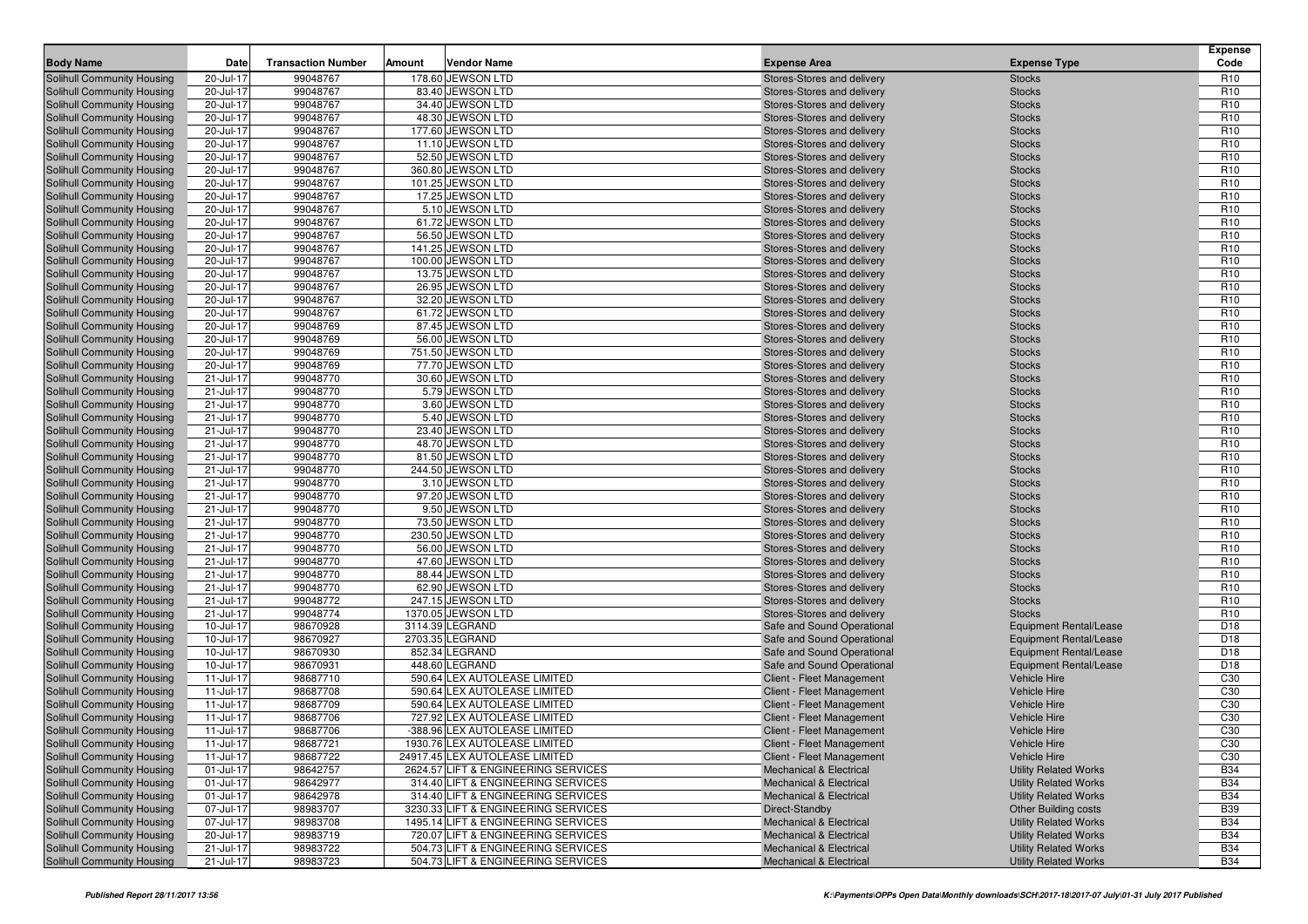| Code<br><b>Body Name</b><br><b>Transaction Number</b><br><b>Vendor Name</b><br><b>Expense Area</b><br><b>Expense Type</b><br>Date<br>Amount<br>98670738<br>620.34 LYRECO UK LTD<br>D <sub>25</sub><br>Solihull Community Housing<br>10-Jul-17<br><b>Endeavour House</b><br>Stationery<br>D <sub>25</sub><br>Solihull Community Housing<br>10-Jul-17<br>98670740<br>294.58 LYRECO UK LTD<br><b>Endeavour House</b><br>Stationery<br>18061.39 MAN COMMERCIAL PROTECTION LTD<br><b>B43</b><br>18-Jul-17<br>98768885<br><b>CCTV</b><br>Solihull Community Housing<br>Security<br>98768886<br>D <sub>50</sub><br>Solihull Community Housing<br>18-Jul-17<br>269.75 MAN COMMERCIAL PROTECTION LTD<br>Private Sector Leasing - 87 Warwick Rd<br><b>Professional Fees</b><br>D <sub>50</sub><br>18-Jul-17<br>98768887<br>360.75 MAN COMMERCIAL PROTECTION LTD<br><b>Professional Fees</b><br>Solihull Community Housing<br>Private Sector Leasing - 87 Warwick Rd<br>18-Jul-17<br>98768878<br>354.25 MAN COMMERCIAL PROTECTION LTD<br><b>Professional Fees</b><br>D <sub>50</sub><br>Solihull Community Housing<br>Private Sector Leasing - 87 Warwick Rd<br>98994723<br>D <sub>50</sub><br>Solihull Community Housing<br>24-Jul-17<br>269.75 MAN COMMERCIAL PROTECTION LTD<br>Private Sector Leasing - 87 Warwick Rd<br><b>Professional Fees</b><br><b>B70</b><br>01-Jul-17<br>99177711<br>16385.75 MITIE PROPERTY SERVICES MIDS LTD<br>High Rise - Communal Decorating<br><b>Contractor Payments</b><br>Solihull Community Housing<br>99048717<br>R <sub>10</sub><br>Solihull Community Housing<br>17-Jul-17<br>15.00 MOBILITY WORLD LTD<br>Stores-Stores and delivery<br><b>Stocks</b><br>R <sub>10</sub><br>17-Jul-17<br>99048717<br>98.40 MOBILITY WORLD LTD<br><b>Stocks</b><br>Solihull Community Housing<br>Stores-Stores and delivery<br>17-Jul-17<br>99048717<br>225.60 MOBILITY WORLD LTD<br>R <sub>10</sub><br>Solihull Community Housing<br>Stores-Stores and delivery<br><b>Stocks</b><br>Solihull Community Housing<br>14-Jul-17<br>98743706<br>434.70 MORGAN HUNT UK LTD<br><b>Call Centre</b><br><b>Agency Staff</b><br>A60<br>98744706<br>14-Jul-17<br>434.70 MORGAN HUNT UK LTD<br><b>Call Centre</b><br><b>Agency Staff</b><br>A60<br>Solihull Community Housing<br>98744707<br>A60<br>Solihull Community Housing<br>14-Jul-17<br>425.17 MORGAN HUNT UK LTD<br><b>Call Centre</b><br><b>Agency Staff</b><br>98744709<br>A60<br>14-Jul-17<br>244.72 MORGAN HUNT UK LTD<br><b>Agency Staff</b><br>Solihull Community Housing<br><b>Call Centre</b><br>98744710<br>472.31 MORGAN HUNT UK LTD<br>A60<br>Solihull Community Housing<br>14-Jul-17<br><b>Call Centre</b><br><b>Agency Staff</b><br>Solihull Community Housing<br>14-Jul-17<br>98744711<br>244.72 MORGAN HUNT UK LTD<br><b>Call Centre</b><br><b>Agency Staff</b><br>A60<br>98744712<br>A60<br>14-Jul-17<br>508.76 MORGAN HUNT UK LTD<br><b>Call Centre</b><br><b>Agency Staff</b><br>Solihull Community Housing<br>98744713<br>A60<br>Solihull Community Housing<br>14-Jul-17<br>246.91 MORGAN HUNT UK LTD<br><b>Call Centre</b><br><b>Agency Staff</b><br>14-Jul-17<br>98744714<br>386.40 MORGAN HUNT UK LTD<br>A60<br>Solihull Community Housing<br><b>Call Centre</b><br><b>Agency Staff</b><br>98744715<br>A60<br>Solihull Community Housing<br>14-Jul-17<br>244.72 MORGAN HUNT UK LTD<br><b>Call Centre</b><br><b>Agency Staff</b><br>98744716<br>Solihull Community Housing<br>14-Jul-17<br>540.96 MORGAN HUNT UK LTD<br><b>Call Centre</b><br><b>Agency Staff</b><br>A60<br>14-Jul-17<br>98744717<br>289.80 MORGAN HUNT UK LTD<br><b>Call Centre</b><br>A60<br>Solihull Community Housing<br><b>Agency Staff</b><br>98658090<br><b>B32</b><br>Solihull Community Housing<br>01-Jul-17<br>12742.01 MOSSVALE MAINTENANCE & SEALING SERVICES LTD<br><b>Other Works</b><br>North Property Repairs-Day to day<br><b>B32</b><br>06-Jul-17<br>98655773<br>4758.88 MOSSVALE MAINTENANCE & SEALING SERVICES LTD<br><b>Other Works</b><br>Solihull Community Housing<br>North Property Repairs-Day to day<br>98658092<br><b>B34</b><br>Solihull Community Housing<br>01-Jul-17<br>405.31 MOSSVALE MAINTENANCE & SEALING SERVICES LTD<br><b>Mechanical &amp; Electrical</b><br><b>Utility Related Works</b><br><b>B34</b><br>Solihull Community Housing<br>01-Jul-17<br>98658093<br>3741.32 MOSSVALE MAINTENANCE & SEALING SERVICES LTD<br><b>Utility Related Works</b><br><b>Mechanical &amp; Electrical</b><br><b>B32</b><br>06-Jul-17<br>98655774<br>1782.45 MOSSVALE MAINTENANCE & SEALING SERVICES LTD<br><b>Other Works</b><br>Solihull Community Housing<br>North Property Repairs-Day to day<br>98658094<br><b>B34</b><br>Solihull Community Housing<br>01-Jul-17<br>37.50 MOSSVALE MAINTENANCE & SEALING SERVICES LTD<br><b>Mechanical &amp; Electrical</b><br><b>Utility Related Works</b><br><b>B34</b><br>01-Jul-17<br>98658094<br>37.50 MOSSVALE MAINTENANCE & SEALING SERVICES LTD<br><b>Mechanical &amp; Electrical</b><br><b>Utility Related Works</b><br>Solihull Community Housing<br><b>B34</b><br>Solihull Community Housing<br>01-Jul-17<br>98658094<br>37.50 MOSSVALE MAINTENANCE & SEALING SERVICES LTD<br><b>Utility Related Works</b><br><b>Mechanical &amp; Electrical</b><br><b>B34</b><br>Solihull Community Housing<br>01-Jul-17<br>98658094<br>37.50 MOSSVALE MAINTENANCE & SEALING SERVICES LTD<br><b>Utility Related Works</b><br><b>Mechanical &amp; Electrical</b><br><b>B34</b><br>01-Jul-17<br>98658094<br>37.50 MOSSVALE MAINTENANCE & SEALING SERVICES LTD<br>Solihull Community Housing<br><b>Mechanical &amp; Electrical</b><br><b>Utility Related Works</b><br>98658094<br><b>B34</b><br>Solihull Community Housing<br>01-Jul-17<br>37.50 MOSSVALE MAINTENANCE & SEALING SERVICES LTD<br><b>Utility Related Works</b><br><b>Mechanical &amp; Electrical</b><br><b>B34</b><br>01-Jul-17<br>98658094<br>37.50 MOSSVALE MAINTENANCE & SEALING SERVICES LTD<br><b>Utility Related Works</b><br>Solihull Community Housing<br><b>Mechanical &amp; Electrical</b><br>98658094<br>37.50 MOSSVALE MAINTENANCE & SEALING SERVICES LTD<br><b>B34</b><br>Solihull Community Housing<br>01-Jul-17<br><b>Utility Related Works</b><br><b>Mechanical &amp; Electrical</b><br><b>B34</b><br>Solihull Community Housing<br>01-Jul-17<br>98658094<br>37.50 MOSSVALE MAINTENANCE & SEALING SERVICES LTD<br><b>Utility Related Works</b><br><b>Mechanical &amp; Electrical</b><br><b>B34</b><br>01-Jul-17<br>98658094<br>37.50 MOSSVALE MAINTENANCE & SEALING SERVICES LTD<br><b>Utility Related Works</b><br>Solihull Community Housing<br><b>Mechanical &amp; Electrical</b><br>98658094<br><b>B34</b><br>Solihull Community Housing<br>01-Jul-17<br>37.50 MOSSVALE MAINTENANCE & SEALING SERVICES LTD<br><b>Utility Related Works</b><br><b>Mechanical &amp; Electrical</b><br><b>B34</b><br>01-Jul-17<br>98658094<br>37.50 MOSSVALE MAINTENANCE & SEALING SERVICES LTD<br>Solihull Community Housing<br><b>Mechanical &amp; Electrical</b><br><b>Utility Related Works</b><br>98658094<br>37.50 MOSSVALE MAINTENANCE & SEALING SERVICES LTD<br><b>B34</b><br>Solihull Community Housing<br>01-Jul-17<br><b>Utility Related Works</b><br><b>Mechanical &amp; Electrical</b><br><b>B34</b><br>Solihull Community Housing<br>01-Jul-17<br>98658094<br>37.50 MOSSVALE MAINTENANCE & SEALING SERVICES LTD<br><b>Utility Related Works</b><br><b>Mechanical &amp; Electrical</b><br><b>B34</b><br>01-Jul-17<br>98658094<br>37.50 MOSSVALE MAINTENANCE & SEALING SERVICES LTD<br>Solihull Community Housing<br><b>Mechanical &amp; Electrical</b><br><b>Utility Related Works</b><br>98658094<br><b>B34</b><br>Solihull Community Housing<br>01-Jul-17<br>37.50 MOSSVALE MAINTENANCE & SEALING SERVICES LTD<br><b>Utility Related Works</b><br><b>Mechanical &amp; Electrical</b><br><b>B34</b><br>01-Jul-17<br>98658094<br>37.50 MOSSVALE MAINTENANCE & SEALING SERVICES LTD<br><b>Utility Related Works</b><br>Solihull Community Housing<br><b>Mechanical &amp; Electrical</b><br>98658094<br>37.50 MOSSVALE MAINTENANCE & SEALING SERVICES LTD<br><b>B34</b><br>Solihull Community Housing<br>01-Jul-17<br><b>Utility Related Works</b><br><b>Mechanical &amp; Electrical</b><br><b>B34</b><br>Solihull Community Housing<br>98658094<br>37.50 MOSSVALE MAINTENANCE & SEALING SERVICES LTD<br><b>Utility Related Works</b><br>01-Jul-17<br><b>Mechanical &amp; Electrical</b><br><b>B34</b><br>Solihull Community Housing<br>01-Jul-17<br>98658094<br>37.50 MOSSVALE MAINTENANCE & SEALING SERVICES LTD<br><b>Utility Related Works</b><br><b>Mechanical &amp; Electrical</b><br>98658094<br><b>B34</b><br>Solihull Community Housing<br>01-Jul-17<br>37.50 MOSSVALE MAINTENANCE & SEALING SERVICES LTD<br><b>Utility Related Works</b><br><b>Mechanical &amp; Electrical</b><br><b>B34</b><br>01-Jul-17<br>98658094<br>37.50 MOSSVALE MAINTENANCE & SEALING SERVICES LTD<br><b>Utility Related Works</b><br>Solihull Community Housing<br><b>Mechanical &amp; Electrical</b><br><b>B34</b><br>Solihull Community Housing<br>01-Jul-17<br>98658094<br>37.50 MOSSVALE MAINTENANCE & SEALING SERVICES LTD<br><b>Utility Related Works</b><br><b>Mechanical &amp; Electrical</b><br>Solihull Community Housing<br>01-Jul-17<br>98658094<br>37.50 MOSSVALE MAINTENANCE & SEALING SERVICES LTD<br><b>Mechanical &amp; Electrical</b><br><b>Utility Related Works</b><br><b>B34</b><br><b>B34</b><br>Solihull Community Housing<br>01-Jul-17<br>98658094<br><b>Utility Related Works</b><br>37.50 MOSSVALE MAINTENANCE & SEALING SERVICES LTD<br><b>Mechanical &amp; Electrical</b><br>Solihull Community Housing<br>98658094<br>37.50 MOSSVALE MAINTENANCE & SEALING SERVICES LTD<br><b>Utility Related Works</b><br><b>B34</b><br>01-Jul-17<br><b>Mechanical &amp; Electrical</b><br><b>B34</b><br>Solihull Community Housing<br>01-Jul-17<br>98658094<br>37.50 MOSSVALE MAINTENANCE & SEALING SERVICES LTD<br><b>Utility Related Works</b><br><b>Mechanical &amp; Electrical</b><br>Solihull Community Housing<br>01-Jul-17<br>98658094<br>37.50 MOSSVALE MAINTENANCE & SEALING SERVICES LTD<br><b>Utility Related Works</b><br><b>B34</b><br><b>Mechanical &amp; Electrical</b><br><b>B34</b><br>Solihull Community Housing<br>01-Jul-17<br>98658094<br>37.50 MOSSVALE MAINTENANCE & SEALING SERVICES LTD<br><b>Utility Related Works</b><br><b>Mechanical &amp; Electrical</b><br><b>B34</b><br>Solihull Community Housing<br>01-Jul-17<br>98658094<br>37.50 MOSSVALE MAINTENANCE & SEALING SERVICES LTD<br><b>Utility Related Works</b><br><b>Mechanical &amp; Electrical</b><br>Solihull Community Housing<br>98658094<br>37.50 MOSSVALE MAINTENANCE & SEALING SERVICES LTD<br><b>Utility Related Works</b><br><b>B34</b><br>01-Jul-17<br><b>Mechanical &amp; Electrical</b><br><b>B34</b><br>Solihull Community Housing<br>98658094<br>37.50 MOSSVALE MAINTENANCE & SEALING SERVICES LTD<br>01-Jul-17<br><b>Mechanical &amp; Electrical</b><br><b>Utility Related Works</b><br>Solihull Community Housing<br>01-Jul-17<br>98658094<br>37.50 MOSSVALE MAINTENANCE & SEALING SERVICES LTD<br><b>Utility Related Works</b><br><b>B34</b><br><b>Mechanical &amp; Electrical</b> |  |  |  | <b>Expense</b> |
|-----------------------------------------------------------------------------------------------------------------------------------------------------------------------------------------------------------------------------------------------------------------------------------------------------------------------------------------------------------------------------------------------------------------------------------------------------------------------------------------------------------------------------------------------------------------------------------------------------------------------------------------------------------------------------------------------------------------------------------------------------------------------------------------------------------------------------------------------------------------------------------------------------------------------------------------------------------------------------------------------------------------------------------------------------------------------------------------------------------------------------------------------------------------------------------------------------------------------------------------------------------------------------------------------------------------------------------------------------------------------------------------------------------------------------------------------------------------------------------------------------------------------------------------------------------------------------------------------------------------------------------------------------------------------------------------------------------------------------------------------------------------------------------------------------------------------------------------------------------------------------------------------------------------------------------------------------------------------------------------------------------------------------------------------------------------------------------------------------------------------------------------------------------------------------------------------------------------------------------------------------------------------------------------------------------------------------------------------------------------------------------------------------------------------------------------------------------------------------------------------------------------------------------------------------------------------------------------------------------------------------------------------------------------------------------------------------------------------------------------------------------------------------------------------------------------------------------------------------------------------------------------------------------------------------------------------------------------------------------------------------------------------------------------------------------------------------------------------------------------------------------------------------------------------------------------------------------------------------------------------------------------------------------------------------------------------------------------------------------------------------------------------------------------------------------------------------------------------------------------------------------------------------------------------------------------------------------------------------------------------------------------------------------------------------------------------------------------------------------------------------------------------------------------------------------------------------------------------------------------------------------------------------------------------------------------------------------------------------------------------------------------------------------------------------------------------------------------------------------------------------------------------------------------------------------------------------------------------------------------------------------------------------------------------------------------------------------------------------------------------------------------------------------------------------------------------------------------------------------------------------------------------------------------------------------------------------------------------------------------------------------------------------------------------------------------------------------------------------------------------------------------------------------------------------------------------------------------------------------------------------------------------------------------------------------------------------------------------------------------------------------------------------------------------------------------------------------------------------------------------------------------------------------------------------------------------------------------------------------------------------------------------------------------------------------------------------------------------------------------------------------------------------------------------------------------------------------------------------------------------------------------------------------------------------------------------------------------------------------------------------------------------------------------------------------------------------------------------------------------------------------------------------------------------------------------------------------------------------------------------------------------------------------------------------------------------------------------------------------------------------------------------------------------------------------------------------------------------------------------------------------------------------------------------------------------------------------------------------------------------------------------------------------------------------------------------------------------------------------------------------------------------------------------------------------------------------------------------------------------------------------------------------------------------------------------------------------------------------------------------------------------------------------------------------------------------------------------------------------------------------------------------------------------------------------------------------------------------------------------------------------------------------------------------------------------------------------------------------------------------------------------------------------------------------------------------------------------------------------------------------------------------------------------------------------------------------------------------------------------------------------------------------------------------------------------------------------------------------------------------------------------------------------------------------------------------------------------------------------------------------------------------------------------------------------------------------------------------------------------------------------------------------------------------------------------------------------------------------------------------------------------------------------------------------------------------------------------------------------------------------------------------------------------------------------------------------------------------------------------------------------------------------------------------------------------------------------------------------------------------------------------------------------------------------------------------------------------------------------------------------------------------------------------------------------------------------------------------------------------------------------------------------------------------------------------------------------------------------------------------------------------------------------------------------------------------------------------------------------------------------------------------------------------------------------------------------------------------------------------------------------------------------------------------------------------------------------------------------------------------------------------------------------------------------------------------------------------------------------------------------------------------------------------------------------------------------------------------------------------------------------------------------------------------------------------------------------------------------------------------------------------------------------------------------------------------------------------------------------------------------------------------------------------------------------------------------------------------------------------------------------------------------------------------------------------------------------------------------------------------------------------------------------------------------------------------------------------------------------------------------------------------------------------------------------------------------------------------------------------------------------------------------------------------------------------------------------------------------------------------------------------------------------------------------------------------------------------------------------------------------------------------------------------------------------------------------------------------------------------------------------------------------------------------------------------------------------------------------------------------------------------------------------------------------------------------------------------------------------------------------------------------------------------------------------------------------------------------------------------------------------------------------------------------------------------------------------------------------------------------------------------------------------------------------------------------------------------------------------------------------------------------------------------------------------------------------------------------------------------------------------------------------------------------------------------------------------------------------------------------------------------------------------------------------------------------------------------------------------------------------------------------|--|--|--|----------------|
|                                                                                                                                                                                                                                                                                                                                                                                                                                                                                                                                                                                                                                                                                                                                                                                                                                                                                                                                                                                                                                                                                                                                                                                                                                                                                                                                                                                                                                                                                                                                                                                                                                                                                                                                                                                                                                                                                                                                                                                                                                                                                                                                                                                                                                                                                                                                                                                                                                                                                                                                                                                                                                                                                                                                                                                                                                                                                                                                                                                                                                                                                                                                                                                                                                                                                                                                                                                                                                                                                                                                                                                                                                                                                                                                                                                                                                                                                                                                                                                                                                                                                                                                                                                                                                                                                                                                                                                                                                                                                                                                                                                                                                                                                                                                                                                                                                                                                                                                                                                                                                                                                                                                                                                                                                                                                                                                                                                                                                                                                                                                                                                                                                                                                                                                                                                                                                                                                                                                                                                                                                                                                                                                                                                                                                                                                                                                                                                                                                                                                                                                                                                                                                                                                                                                                                                                                                                                                                                                                                                                                                                                                                                                                                                                                                                                                                                                                                                                                                                                                                                                                                                                                                                                                                                                                                                                                                                                                                                                                                                                                                                                                                                                                                                                                                                                                                                                                                                                                                                                                                                                                                                                                                                                                                                                                                                                                                                                                                                                                                                                                                                                                                                                                                                                                                                                                                                                                                                                                                                                                                                                                                                                                                                                                                                                                                                                                                                                                                                                                                                                                                                                                                                                                                                                                                                                                                                                                                                                                                                                                                                                                                                                                                                                                                                                                                                                                                                                                                                                                                                                                                                                                                                                                                                                                                                                       |  |  |  |                |
|                                                                                                                                                                                                                                                                                                                                                                                                                                                                                                                                                                                                                                                                                                                                                                                                                                                                                                                                                                                                                                                                                                                                                                                                                                                                                                                                                                                                                                                                                                                                                                                                                                                                                                                                                                                                                                                                                                                                                                                                                                                                                                                                                                                                                                                                                                                                                                                                                                                                                                                                                                                                                                                                                                                                                                                                                                                                                                                                                                                                                                                                                                                                                                                                                                                                                                                                                                                                                                                                                                                                                                                                                                                                                                                                                                                                                                                                                                                                                                                                                                                                                                                                                                                                                                                                                                                                                                                                                                                                                                                                                                                                                                                                                                                                                                                                                                                                                                                                                                                                                                                                                                                                                                                                                                                                                                                                                                                                                                                                                                                                                                                                                                                                                                                                                                                                                                                                                                                                                                                                                                                                                                                                                                                                                                                                                                                                                                                                                                                                                                                                                                                                                                                                                                                                                                                                                                                                                                                                                                                                                                                                                                                                                                                                                                                                                                                                                                                                                                                                                                                                                                                                                                                                                                                                                                                                                                                                                                                                                                                                                                                                                                                                                                                                                                                                                                                                                                                                                                                                                                                                                                                                                                                                                                                                                                                                                                                                                                                                                                                                                                                                                                                                                                                                                                                                                                                                                                                                                                                                                                                                                                                                                                                                                                                                                                                                                                                                                                                                                                                                                                                                                                                                                                                                                                                                                                                                                                                                                                                                                                                                                                                                                                                                                                                                                                                                                                                                                                                                                                                                                                                                                                                                                                                                                                                                       |  |  |  |                |
|                                                                                                                                                                                                                                                                                                                                                                                                                                                                                                                                                                                                                                                                                                                                                                                                                                                                                                                                                                                                                                                                                                                                                                                                                                                                                                                                                                                                                                                                                                                                                                                                                                                                                                                                                                                                                                                                                                                                                                                                                                                                                                                                                                                                                                                                                                                                                                                                                                                                                                                                                                                                                                                                                                                                                                                                                                                                                                                                                                                                                                                                                                                                                                                                                                                                                                                                                                                                                                                                                                                                                                                                                                                                                                                                                                                                                                                                                                                                                                                                                                                                                                                                                                                                                                                                                                                                                                                                                                                                                                                                                                                                                                                                                                                                                                                                                                                                                                                                                                                                                                                                                                                                                                                                                                                                                                                                                                                                                                                                                                                                                                                                                                                                                                                                                                                                                                                                                                                                                                                                                                                                                                                                                                                                                                                                                                                                                                                                                                                                                                                                                                                                                                                                                                                                                                                                                                                                                                                                                                                                                                                                                                                                                                                                                                                                                                                                                                                                                                                                                                                                                                                                                                                                                                                                                                                                                                                                                                                                                                                                                                                                                                                                                                                                                                                                                                                                                                                                                                                                                                                                                                                                                                                                                                                                                                                                                                                                                                                                                                                                                                                                                                                                                                                                                                                                                                                                                                                                                                                                                                                                                                                                                                                                                                                                                                                                                                                                                                                                                                                                                                                                                                                                                                                                                                                                                                                                                                                                                                                                                                                                                                                                                                                                                                                                                                                                                                                                                                                                                                                                                                                                                                                                                                                                                                                                       |  |  |  |                |
|                                                                                                                                                                                                                                                                                                                                                                                                                                                                                                                                                                                                                                                                                                                                                                                                                                                                                                                                                                                                                                                                                                                                                                                                                                                                                                                                                                                                                                                                                                                                                                                                                                                                                                                                                                                                                                                                                                                                                                                                                                                                                                                                                                                                                                                                                                                                                                                                                                                                                                                                                                                                                                                                                                                                                                                                                                                                                                                                                                                                                                                                                                                                                                                                                                                                                                                                                                                                                                                                                                                                                                                                                                                                                                                                                                                                                                                                                                                                                                                                                                                                                                                                                                                                                                                                                                                                                                                                                                                                                                                                                                                                                                                                                                                                                                                                                                                                                                                                                                                                                                                                                                                                                                                                                                                                                                                                                                                                                                                                                                                                                                                                                                                                                                                                                                                                                                                                                                                                                                                                                                                                                                                                                                                                                                                                                                                                                                                                                                                                                                                                                                                                                                                                                                                                                                                                                                                                                                                                                                                                                                                                                                                                                                                                                                                                                                                                                                                                                                                                                                                                                                                                                                                                                                                                                                                                                                                                                                                                                                                                                                                                                                                                                                                                                                                                                                                                                                                                                                                                                                                                                                                                                                                                                                                                                                                                                                                                                                                                                                                                                                                                                                                                                                                                                                                                                                                                                                                                                                                                                                                                                                                                                                                                                                                                                                                                                                                                                                                                                                                                                                                                                                                                                                                                                                                                                                                                                                                                                                                                                                                                                                                                                                                                                                                                                                                                                                                                                                                                                                                                                                                                                                                                                                                                                                                                       |  |  |  |                |
|                                                                                                                                                                                                                                                                                                                                                                                                                                                                                                                                                                                                                                                                                                                                                                                                                                                                                                                                                                                                                                                                                                                                                                                                                                                                                                                                                                                                                                                                                                                                                                                                                                                                                                                                                                                                                                                                                                                                                                                                                                                                                                                                                                                                                                                                                                                                                                                                                                                                                                                                                                                                                                                                                                                                                                                                                                                                                                                                                                                                                                                                                                                                                                                                                                                                                                                                                                                                                                                                                                                                                                                                                                                                                                                                                                                                                                                                                                                                                                                                                                                                                                                                                                                                                                                                                                                                                                                                                                                                                                                                                                                                                                                                                                                                                                                                                                                                                                                                                                                                                                                                                                                                                                                                                                                                                                                                                                                                                                                                                                                                                                                                                                                                                                                                                                                                                                                                                                                                                                                                                                                                                                                                                                                                                                                                                                                                                                                                                                                                                                                                                                                                                                                                                                                                                                                                                                                                                                                                                                                                                                                                                                                                                                                                                                                                                                                                                                                                                                                                                                                                                                                                                                                                                                                                                                                                                                                                                                                                                                                                                                                                                                                                                                                                                                                                                                                                                                                                                                                                                                                                                                                                                                                                                                                                                                                                                                                                                                                                                                                                                                                                                                                                                                                                                                                                                                                                                                                                                                                                                                                                                                                                                                                                                                                                                                                                                                                                                                                                                                                                                                                                                                                                                                                                                                                                                                                                                                                                                                                                                                                                                                                                                                                                                                                                                                                                                                                                                                                                                                                                                                                                                                                                                                                                                                                                       |  |  |  |                |
|                                                                                                                                                                                                                                                                                                                                                                                                                                                                                                                                                                                                                                                                                                                                                                                                                                                                                                                                                                                                                                                                                                                                                                                                                                                                                                                                                                                                                                                                                                                                                                                                                                                                                                                                                                                                                                                                                                                                                                                                                                                                                                                                                                                                                                                                                                                                                                                                                                                                                                                                                                                                                                                                                                                                                                                                                                                                                                                                                                                                                                                                                                                                                                                                                                                                                                                                                                                                                                                                                                                                                                                                                                                                                                                                                                                                                                                                                                                                                                                                                                                                                                                                                                                                                                                                                                                                                                                                                                                                                                                                                                                                                                                                                                                                                                                                                                                                                                                                                                                                                                                                                                                                                                                                                                                                                                                                                                                                                                                                                                                                                                                                                                                                                                                                                                                                                                                                                                                                                                                                                                                                                                                                                                                                                                                                                                                                                                                                                                                                                                                                                                                                                                                                                                                                                                                                                                                                                                                                                                                                                                                                                                                                                                                                                                                                                                                                                                                                                                                                                                                                                                                                                                                                                                                                                                                                                                                                                                                                                                                                                                                                                                                                                                                                                                                                                                                                                                                                                                                                                                                                                                                                                                                                                                                                                                                                                                                                                                                                                                                                                                                                                                                                                                                                                                                                                                                                                                                                                                                                                                                                                                                                                                                                                                                                                                                                                                                                                                                                                                                                                                                                                                                                                                                                                                                                                                                                                                                                                                                                                                                                                                                                                                                                                                                                                                                                                                                                                                                                                                                                                                                                                                                                                                                                                                                                       |  |  |  |                |
|                                                                                                                                                                                                                                                                                                                                                                                                                                                                                                                                                                                                                                                                                                                                                                                                                                                                                                                                                                                                                                                                                                                                                                                                                                                                                                                                                                                                                                                                                                                                                                                                                                                                                                                                                                                                                                                                                                                                                                                                                                                                                                                                                                                                                                                                                                                                                                                                                                                                                                                                                                                                                                                                                                                                                                                                                                                                                                                                                                                                                                                                                                                                                                                                                                                                                                                                                                                                                                                                                                                                                                                                                                                                                                                                                                                                                                                                                                                                                                                                                                                                                                                                                                                                                                                                                                                                                                                                                                                                                                                                                                                                                                                                                                                                                                                                                                                                                                                                                                                                                                                                                                                                                                                                                                                                                                                                                                                                                                                                                                                                                                                                                                                                                                                                                                                                                                                                                                                                                                                                                                                                                                                                                                                                                                                                                                                                                                                                                                                                                                                                                                                                                                                                                                                                                                                                                                                                                                                                                                                                                                                                                                                                                                                                                                                                                                                                                                                                                                                                                                                                                                                                                                                                                                                                                                                                                                                                                                                                                                                                                                                                                                                                                                                                                                                                                                                                                                                                                                                                                                                                                                                                                                                                                                                                                                                                                                                                                                                                                                                                                                                                                                                                                                                                                                                                                                                                                                                                                                                                                                                                                                                                                                                                                                                                                                                                                                                                                                                                                                                                                                                                                                                                                                                                                                                                                                                                                                                                                                                                                                                                                                                                                                                                                                                                                                                                                                                                                                                                                                                                                                                                                                                                                                                                                                                                       |  |  |  |                |
|                                                                                                                                                                                                                                                                                                                                                                                                                                                                                                                                                                                                                                                                                                                                                                                                                                                                                                                                                                                                                                                                                                                                                                                                                                                                                                                                                                                                                                                                                                                                                                                                                                                                                                                                                                                                                                                                                                                                                                                                                                                                                                                                                                                                                                                                                                                                                                                                                                                                                                                                                                                                                                                                                                                                                                                                                                                                                                                                                                                                                                                                                                                                                                                                                                                                                                                                                                                                                                                                                                                                                                                                                                                                                                                                                                                                                                                                                                                                                                                                                                                                                                                                                                                                                                                                                                                                                                                                                                                                                                                                                                                                                                                                                                                                                                                                                                                                                                                                                                                                                                                                                                                                                                                                                                                                                                                                                                                                                                                                                                                                                                                                                                                                                                                                                                                                                                                                                                                                                                                                                                                                                                                                                                                                                                                                                                                                                                                                                                                                                                                                                                                                                                                                                                                                                                                                                                                                                                                                                                                                                                                                                                                                                                                                                                                                                                                                                                                                                                                                                                                                                                                                                                                                                                                                                                                                                                                                                                                                                                                                                                                                                                                                                                                                                                                                                                                                                                                                                                                                                                                                                                                                                                                                                                                                                                                                                                                                                                                                                                                                                                                                                                                                                                                                                                                                                                                                                                                                                                                                                                                                                                                                                                                                                                                                                                                                                                                                                                                                                                                                                                                                                                                                                                                                                                                                                                                                                                                                                                                                                                                                                                                                                                                                                                                                                                                                                                                                                                                                                                                                                                                                                                                                                                                                                                                                       |  |  |  |                |
|                                                                                                                                                                                                                                                                                                                                                                                                                                                                                                                                                                                                                                                                                                                                                                                                                                                                                                                                                                                                                                                                                                                                                                                                                                                                                                                                                                                                                                                                                                                                                                                                                                                                                                                                                                                                                                                                                                                                                                                                                                                                                                                                                                                                                                                                                                                                                                                                                                                                                                                                                                                                                                                                                                                                                                                                                                                                                                                                                                                                                                                                                                                                                                                                                                                                                                                                                                                                                                                                                                                                                                                                                                                                                                                                                                                                                                                                                                                                                                                                                                                                                                                                                                                                                                                                                                                                                                                                                                                                                                                                                                                                                                                                                                                                                                                                                                                                                                                                                                                                                                                                                                                                                                                                                                                                                                                                                                                                                                                                                                                                                                                                                                                                                                                                                                                                                                                                                                                                                                                                                                                                                                                                                                                                                                                                                                                                                                                                                                                                                                                                                                                                                                                                                                                                                                                                                                                                                                                                                                                                                                                                                                                                                                                                                                                                                                                                                                                                                                                                                                                                                                                                                                                                                                                                                                                                                                                                                                                                                                                                                                                                                                                                                                                                                                                                                                                                                                                                                                                                                                                                                                                                                                                                                                                                                                                                                                                                                                                                                                                                                                                                                                                                                                                                                                                                                                                                                                                                                                                                                                                                                                                                                                                                                                                                                                                                                                                                                                                                                                                                                                                                                                                                                                                                                                                                                                                                                                                                                                                                                                                                                                                                                                                                                                                                                                                                                                                                                                                                                                                                                                                                                                                                                                                                                                                                       |  |  |  |                |
|                                                                                                                                                                                                                                                                                                                                                                                                                                                                                                                                                                                                                                                                                                                                                                                                                                                                                                                                                                                                                                                                                                                                                                                                                                                                                                                                                                                                                                                                                                                                                                                                                                                                                                                                                                                                                                                                                                                                                                                                                                                                                                                                                                                                                                                                                                                                                                                                                                                                                                                                                                                                                                                                                                                                                                                                                                                                                                                                                                                                                                                                                                                                                                                                                                                                                                                                                                                                                                                                                                                                                                                                                                                                                                                                                                                                                                                                                                                                                                                                                                                                                                                                                                                                                                                                                                                                                                                                                                                                                                                                                                                                                                                                                                                                                                                                                                                                                                                                                                                                                                                                                                                                                                                                                                                                                                                                                                                                                                                                                                                                                                                                                                                                                                                                                                                                                                                                                                                                                                                                                                                                                                                                                                                                                                                                                                                                                                                                                                                                                                                                                                                                                                                                                                                                                                                                                                                                                                                                                                                                                                                                                                                                                                                                                                                                                                                                                                                                                                                                                                                                                                                                                                                                                                                                                                                                                                                                                                                                                                                                                                                                                                                                                                                                                                                                                                                                                                                                                                                                                                                                                                                                                                                                                                                                                                                                                                                                                                                                                                                                                                                                                                                                                                                                                                                                                                                                                                                                                                                                                                                                                                                                                                                                                                                                                                                                                                                                                                                                                                                                                                                                                                                                                                                                                                                                                                                                                                                                                                                                                                                                                                                                                                                                                                                                                                                                                                                                                                                                                                                                                                                                                                                                                                                                                                                                       |  |  |  |                |
|                                                                                                                                                                                                                                                                                                                                                                                                                                                                                                                                                                                                                                                                                                                                                                                                                                                                                                                                                                                                                                                                                                                                                                                                                                                                                                                                                                                                                                                                                                                                                                                                                                                                                                                                                                                                                                                                                                                                                                                                                                                                                                                                                                                                                                                                                                                                                                                                                                                                                                                                                                                                                                                                                                                                                                                                                                                                                                                                                                                                                                                                                                                                                                                                                                                                                                                                                                                                                                                                                                                                                                                                                                                                                                                                                                                                                                                                                                                                                                                                                                                                                                                                                                                                                                                                                                                                                                                                                                                                                                                                                                                                                                                                                                                                                                                                                                                                                                                                                                                                                                                                                                                                                                                                                                                                                                                                                                                                                                                                                                                                                                                                                                                                                                                                                                                                                                                                                                                                                                                                                                                                                                                                                                                                                                                                                                                                                                                                                                                                                                                                                                                                                                                                                                                                                                                                                                                                                                                                                                                                                                                                                                                                                                                                                                                                                                                                                                                                                                                                                                                                                                                                                                                                                                                                                                                                                                                                                                                                                                                                                                                                                                                                                                                                                                                                                                                                                                                                                                                                                                                                                                                                                                                                                                                                                                                                                                                                                                                                                                                                                                                                                                                                                                                                                                                                                                                                                                                                                                                                                                                                                                                                                                                                                                                                                                                                                                                                                                                                                                                                                                                                                                                                                                                                                                                                                                                                                                                                                                                                                                                                                                                                                                                                                                                                                                                                                                                                                                                                                                                                                                                                                                                                                                                                                                                                       |  |  |  |                |
|                                                                                                                                                                                                                                                                                                                                                                                                                                                                                                                                                                                                                                                                                                                                                                                                                                                                                                                                                                                                                                                                                                                                                                                                                                                                                                                                                                                                                                                                                                                                                                                                                                                                                                                                                                                                                                                                                                                                                                                                                                                                                                                                                                                                                                                                                                                                                                                                                                                                                                                                                                                                                                                                                                                                                                                                                                                                                                                                                                                                                                                                                                                                                                                                                                                                                                                                                                                                                                                                                                                                                                                                                                                                                                                                                                                                                                                                                                                                                                                                                                                                                                                                                                                                                                                                                                                                                                                                                                                                                                                                                                                                                                                                                                                                                                                                                                                                                                                                                                                                                                                                                                                                                                                                                                                                                                                                                                                                                                                                                                                                                                                                                                                                                                                                                                                                                                                                                                                                                                                                                                                                                                                                                                                                                                                                                                                                                                                                                                                                                                                                                                                                                                                                                                                                                                                                                                                                                                                                                                                                                                                                                                                                                                                                                                                                                                                                                                                                                                                                                                                                                                                                                                                                                                                                                                                                                                                                                                                                                                                                                                                                                                                                                                                                                                                                                                                                                                                                                                                                                                                                                                                                                                                                                                                                                                                                                                                                                                                                                                                                                                                                                                                                                                                                                                                                                                                                                                                                                                                                                                                                                                                                                                                                                                                                                                                                                                                                                                                                                                                                                                                                                                                                                                                                                                                                                                                                                                                                                                                                                                                                                                                                                                                                                                                                                                                                                                                                                                                                                                                                                                                                                                                                                                                                                                                                       |  |  |  |                |
|                                                                                                                                                                                                                                                                                                                                                                                                                                                                                                                                                                                                                                                                                                                                                                                                                                                                                                                                                                                                                                                                                                                                                                                                                                                                                                                                                                                                                                                                                                                                                                                                                                                                                                                                                                                                                                                                                                                                                                                                                                                                                                                                                                                                                                                                                                                                                                                                                                                                                                                                                                                                                                                                                                                                                                                                                                                                                                                                                                                                                                                                                                                                                                                                                                                                                                                                                                                                                                                                                                                                                                                                                                                                                                                                                                                                                                                                                                                                                                                                                                                                                                                                                                                                                                                                                                                                                                                                                                                                                                                                                                                                                                                                                                                                                                                                                                                                                                                                                                                                                                                                                                                                                                                                                                                                                                                                                                                                                                                                                                                                                                                                                                                                                                                                                                                                                                                                                                                                                                                                                                                                                                                                                                                                                                                                                                                                                                                                                                                                                                                                                                                                                                                                                                                                                                                                                                                                                                                                                                                                                                                                                                                                                                                                                                                                                                                                                                                                                                                                                                                                                                                                                                                                                                                                                                                                                                                                                                                                                                                                                                                                                                                                                                                                                                                                                                                                                                                                                                                                                                                                                                                                                                                                                                                                                                                                                                                                                                                                                                                                                                                                                                                                                                                                                                                                                                                                                                                                                                                                                                                                                                                                                                                                                                                                                                                                                                                                                                                                                                                                                                                                                                                                                                                                                                                                                                                                                                                                                                                                                                                                                                                                                                                                                                                                                                                                                                                                                                                                                                                                                                                                                                                                                                                                                                                                       |  |  |  |                |
|                                                                                                                                                                                                                                                                                                                                                                                                                                                                                                                                                                                                                                                                                                                                                                                                                                                                                                                                                                                                                                                                                                                                                                                                                                                                                                                                                                                                                                                                                                                                                                                                                                                                                                                                                                                                                                                                                                                                                                                                                                                                                                                                                                                                                                                                                                                                                                                                                                                                                                                                                                                                                                                                                                                                                                                                                                                                                                                                                                                                                                                                                                                                                                                                                                                                                                                                                                                                                                                                                                                                                                                                                                                                                                                                                                                                                                                                                                                                                                                                                                                                                                                                                                                                                                                                                                                                                                                                                                                                                                                                                                                                                                                                                                                                                                                                                                                                                                                                                                                                                                                                                                                                                                                                                                                                                                                                                                                                                                                                                                                                                                                                                                                                                                                                                                                                                                                                                                                                                                                                                                                                                                                                                                                                                                                                                                                                                                                                                                                                                                                                                                                                                                                                                                                                                                                                                                                                                                                                                                                                                                                                                                                                                                                                                                                                                                                                                                                                                                                                                                                                                                                                                                                                                                                                                                                                                                                                                                                                                                                                                                                                                                                                                                                                                                                                                                                                                                                                                                                                                                                                                                                                                                                                                                                                                                                                                                                                                                                                                                                                                                                                                                                                                                                                                                                                                                                                                                                                                                                                                                                                                                                                                                                                                                                                                                                                                                                                                                                                                                                                                                                                                                                                                                                                                                                                                                                                                                                                                                                                                                                                                                                                                                                                                                                                                                                                                                                                                                                                                                                                                                                                                                                                                                                                                                                                       |  |  |  |                |
|                                                                                                                                                                                                                                                                                                                                                                                                                                                                                                                                                                                                                                                                                                                                                                                                                                                                                                                                                                                                                                                                                                                                                                                                                                                                                                                                                                                                                                                                                                                                                                                                                                                                                                                                                                                                                                                                                                                                                                                                                                                                                                                                                                                                                                                                                                                                                                                                                                                                                                                                                                                                                                                                                                                                                                                                                                                                                                                                                                                                                                                                                                                                                                                                                                                                                                                                                                                                                                                                                                                                                                                                                                                                                                                                                                                                                                                                                                                                                                                                                                                                                                                                                                                                                                                                                                                                                                                                                                                                                                                                                                                                                                                                                                                                                                                                                                                                                                                                                                                                                                                                                                                                                                                                                                                                                                                                                                                                                                                                                                                                                                                                                                                                                                                                                                                                                                                                                                                                                                                                                                                                                                                                                                                                                                                                                                                                                                                                                                                                                                                                                                                                                                                                                                                                                                                                                                                                                                                                                                                                                                                                                                                                                                                                                                                                                                                                                                                                                                                                                                                                                                                                                                                                                                                                                                                                                                                                                                                                                                                                                                                                                                                                                                                                                                                                                                                                                                                                                                                                                                                                                                                                                                                                                                                                                                                                                                                                                                                                                                                                                                                                                                                                                                                                                                                                                                                                                                                                                                                                                                                                                                                                                                                                                                                                                                                                                                                                                                                                                                                                                                                                                                                                                                                                                                                                                                                                                                                                                                                                                                                                                                                                                                                                                                                                                                                                                                                                                                                                                                                                                                                                                                                                                                                                                                                                       |  |  |  |                |
|                                                                                                                                                                                                                                                                                                                                                                                                                                                                                                                                                                                                                                                                                                                                                                                                                                                                                                                                                                                                                                                                                                                                                                                                                                                                                                                                                                                                                                                                                                                                                                                                                                                                                                                                                                                                                                                                                                                                                                                                                                                                                                                                                                                                                                                                                                                                                                                                                                                                                                                                                                                                                                                                                                                                                                                                                                                                                                                                                                                                                                                                                                                                                                                                                                                                                                                                                                                                                                                                                                                                                                                                                                                                                                                                                                                                                                                                                                                                                                                                                                                                                                                                                                                                                                                                                                                                                                                                                                                                                                                                                                                                                                                                                                                                                                                                                                                                                                                                                                                                                                                                                                                                                                                                                                                                                                                                                                                                                                                                                                                                                                                                                                                                                                                                                                                                                                                                                                                                                                                                                                                                                                                                                                                                                                                                                                                                                                                                                                                                                                                                                                                                                                                                                                                                                                                                                                                                                                                                                                                                                                                                                                                                                                                                                                                                                                                                                                                                                                                                                                                                                                                                                                                                                                                                                                                                                                                                                                                                                                                                                                                                                                                                                                                                                                                                                                                                                                                                                                                                                                                                                                                                                                                                                                                                                                                                                                                                                                                                                                                                                                                                                                                                                                                                                                                                                                                                                                                                                                                                                                                                                                                                                                                                                                                                                                                                                                                                                                                                                                                                                                                                                                                                                                                                                                                                                                                                                                                                                                                                                                                                                                                                                                                                                                                                                                                                                                                                                                                                                                                                                                                                                                                                                                                                                                                                       |  |  |  |                |
|                                                                                                                                                                                                                                                                                                                                                                                                                                                                                                                                                                                                                                                                                                                                                                                                                                                                                                                                                                                                                                                                                                                                                                                                                                                                                                                                                                                                                                                                                                                                                                                                                                                                                                                                                                                                                                                                                                                                                                                                                                                                                                                                                                                                                                                                                                                                                                                                                                                                                                                                                                                                                                                                                                                                                                                                                                                                                                                                                                                                                                                                                                                                                                                                                                                                                                                                                                                                                                                                                                                                                                                                                                                                                                                                                                                                                                                                                                                                                                                                                                                                                                                                                                                                                                                                                                                                                                                                                                                                                                                                                                                                                                                                                                                                                                                                                                                                                                                                                                                                                                                                                                                                                                                                                                                                                                                                                                                                                                                                                                                                                                                                                                                                                                                                                                                                                                                                                                                                                                                                                                                                                                                                                                                                                                                                                                                                                                                                                                                                                                                                                                                                                                                                                                                                                                                                                                                                                                                                                                                                                                                                                                                                                                                                                                                                                                                                                                                                                                                                                                                                                                                                                                                                                                                                                                                                                                                                                                                                                                                                                                                                                                                                                                                                                                                                                                                                                                                                                                                                                                                                                                                                                                                                                                                                                                                                                                                                                                                                                                                                                                                                                                                                                                                                                                                                                                                                                                                                                                                                                                                                                                                                                                                                                                                                                                                                                                                                                                                                                                                                                                                                                                                                                                                                                                                                                                                                                                                                                                                                                                                                                                                                                                                                                                                                                                                                                                                                                                                                                                                                                                                                                                                                                                                                                                                                       |  |  |  |                |
|                                                                                                                                                                                                                                                                                                                                                                                                                                                                                                                                                                                                                                                                                                                                                                                                                                                                                                                                                                                                                                                                                                                                                                                                                                                                                                                                                                                                                                                                                                                                                                                                                                                                                                                                                                                                                                                                                                                                                                                                                                                                                                                                                                                                                                                                                                                                                                                                                                                                                                                                                                                                                                                                                                                                                                                                                                                                                                                                                                                                                                                                                                                                                                                                                                                                                                                                                                                                                                                                                                                                                                                                                                                                                                                                                                                                                                                                                                                                                                                                                                                                                                                                                                                                                                                                                                                                                                                                                                                                                                                                                                                                                                                                                                                                                                                                                                                                                                                                                                                                                                                                                                                                                                                                                                                                                                                                                                                                                                                                                                                                                                                                                                                                                                                                                                                                                                                                                                                                                                                                                                                                                                                                                                                                                                                                                                                                                                                                                                                                                                                                                                                                                                                                                                                                                                                                                                                                                                                                                                                                                                                                                                                                                                                                                                                                                                                                                                                                                                                                                                                                                                                                                                                                                                                                                                                                                                                                                                                                                                                                                                                                                                                                                                                                                                                                                                                                                                                                                                                                                                                                                                                                                                                                                                                                                                                                                                                                                                                                                                                                                                                                                                                                                                                                                                                                                                                                                                                                                                                                                                                                                                                                                                                                                                                                                                                                                                                                                                                                                                                                                                                                                                                                                                                                                                                                                                                                                                                                                                                                                                                                                                                                                                                                                                                                                                                                                                                                                                                                                                                                                                                                                                                                                                                                                                                                       |  |  |  |                |
|                                                                                                                                                                                                                                                                                                                                                                                                                                                                                                                                                                                                                                                                                                                                                                                                                                                                                                                                                                                                                                                                                                                                                                                                                                                                                                                                                                                                                                                                                                                                                                                                                                                                                                                                                                                                                                                                                                                                                                                                                                                                                                                                                                                                                                                                                                                                                                                                                                                                                                                                                                                                                                                                                                                                                                                                                                                                                                                                                                                                                                                                                                                                                                                                                                                                                                                                                                                                                                                                                                                                                                                                                                                                                                                                                                                                                                                                                                                                                                                                                                                                                                                                                                                                                                                                                                                                                                                                                                                                                                                                                                                                                                                                                                                                                                                                                                                                                                                                                                                                                                                                                                                                                                                                                                                                                                                                                                                                                                                                                                                                                                                                                                                                                                                                                                                                                                                                                                                                                                                                                                                                                                                                                                                                                                                                                                                                                                                                                                                                                                                                                                                                                                                                                                                                                                                                                                                                                                                                                                                                                                                                                                                                                                                                                                                                                                                                                                                                                                                                                                                                                                                                                                                                                                                                                                                                                                                                                                                                                                                                                                                                                                                                                                                                                                                                                                                                                                                                                                                                                                                                                                                                                                                                                                                                                                                                                                                                                                                                                                                                                                                                                                                                                                                                                                                                                                                                                                                                                                                                                                                                                                                                                                                                                                                                                                                                                                                                                                                                                                                                                                                                                                                                                                                                                                                                                                                                                                                                                                                                                                                                                                                                                                                                                                                                                                                                                                                                                                                                                                                                                                                                                                                                                                                                                                                                       |  |  |  |                |
|                                                                                                                                                                                                                                                                                                                                                                                                                                                                                                                                                                                                                                                                                                                                                                                                                                                                                                                                                                                                                                                                                                                                                                                                                                                                                                                                                                                                                                                                                                                                                                                                                                                                                                                                                                                                                                                                                                                                                                                                                                                                                                                                                                                                                                                                                                                                                                                                                                                                                                                                                                                                                                                                                                                                                                                                                                                                                                                                                                                                                                                                                                                                                                                                                                                                                                                                                                                                                                                                                                                                                                                                                                                                                                                                                                                                                                                                                                                                                                                                                                                                                                                                                                                                                                                                                                                                                                                                                                                                                                                                                                                                                                                                                                                                                                                                                                                                                                                                                                                                                                                                                                                                                                                                                                                                                                                                                                                                                                                                                                                                                                                                                                                                                                                                                                                                                                                                                                                                                                                                                                                                                                                                                                                                                                                                                                                                                                                                                                                                                                                                                                                                                                                                                                                                                                                                                                                                                                                                                                                                                                                                                                                                                                                                                                                                                                                                                                                                                                                                                                                                                                                                                                                                                                                                                                                                                                                                                                                                                                                                                                                                                                                                                                                                                                                                                                                                                                                                                                                                                                                                                                                                                                                                                                                                                                                                                                                                                                                                                                                                                                                                                                                                                                                                                                                                                                                                                                                                                                                                                                                                                                                                                                                                                                                                                                                                                                                                                                                                                                                                                                                                                                                                                                                                                                                                                                                                                                                                                                                                                                                                                                                                                                                                                                                                                                                                                                                                                                                                                                                                                                                                                                                                                                                                                                                                       |  |  |  |                |
|                                                                                                                                                                                                                                                                                                                                                                                                                                                                                                                                                                                                                                                                                                                                                                                                                                                                                                                                                                                                                                                                                                                                                                                                                                                                                                                                                                                                                                                                                                                                                                                                                                                                                                                                                                                                                                                                                                                                                                                                                                                                                                                                                                                                                                                                                                                                                                                                                                                                                                                                                                                                                                                                                                                                                                                                                                                                                                                                                                                                                                                                                                                                                                                                                                                                                                                                                                                                                                                                                                                                                                                                                                                                                                                                                                                                                                                                                                                                                                                                                                                                                                                                                                                                                                                                                                                                                                                                                                                                                                                                                                                                                                                                                                                                                                                                                                                                                                                                                                                                                                                                                                                                                                                                                                                                                                                                                                                                                                                                                                                                                                                                                                                                                                                                                                                                                                                                                                                                                                                                                                                                                                                                                                                                                                                                                                                                                                                                                                                                                                                                                                                                                                                                                                                                                                                                                                                                                                                                                                                                                                                                                                                                                                                                                                                                                                                                                                                                                                                                                                                                                                                                                                                                                                                                                                                                                                                                                                                                                                                                                                                                                                                                                                                                                                                                                                                                                                                                                                                                                                                                                                                                                                                                                                                                                                                                                                                                                                                                                                                                                                                                                                                                                                                                                                                                                                                                                                                                                                                                                                                                                                                                                                                                                                                                                                                                                                                                                                                                                                                                                                                                                                                                                                                                                                                                                                                                                                                                                                                                                                                                                                                                                                                                                                                                                                                                                                                                                                                                                                                                                                                                                                                                                                                                                                                                       |  |  |  |                |
|                                                                                                                                                                                                                                                                                                                                                                                                                                                                                                                                                                                                                                                                                                                                                                                                                                                                                                                                                                                                                                                                                                                                                                                                                                                                                                                                                                                                                                                                                                                                                                                                                                                                                                                                                                                                                                                                                                                                                                                                                                                                                                                                                                                                                                                                                                                                                                                                                                                                                                                                                                                                                                                                                                                                                                                                                                                                                                                                                                                                                                                                                                                                                                                                                                                                                                                                                                                                                                                                                                                                                                                                                                                                                                                                                                                                                                                                                                                                                                                                                                                                                                                                                                                                                                                                                                                                                                                                                                                                                                                                                                                                                                                                                                                                                                                                                                                                                                                                                                                                                                                                                                                                                                                                                                                                                                                                                                                                                                                                                                                                                                                                                                                                                                                                                                                                                                                                                                                                                                                                                                                                                                                                                                                                                                                                                                                                                                                                                                                                                                                                                                                                                                                                                                                                                                                                                                                                                                                                                                                                                                                                                                                                                                                                                                                                                                                                                                                                                                                                                                                                                                                                                                                                                                                                                                                                                                                                                                                                                                                                                                                                                                                                                                                                                                                                                                                                                                                                                                                                                                                                                                                                                                                                                                                                                                                                                                                                                                                                                                                                                                                                                                                                                                                                                                                                                                                                                                                                                                                                                                                                                                                                                                                                                                                                                                                                                                                                                                                                                                                                                                                                                                                                                                                                                                                                                                                                                                                                                                                                                                                                                                                                                                                                                                                                                                                                                                                                                                                                                                                                                                                                                                                                                                                                                                                                       |  |  |  |                |
|                                                                                                                                                                                                                                                                                                                                                                                                                                                                                                                                                                                                                                                                                                                                                                                                                                                                                                                                                                                                                                                                                                                                                                                                                                                                                                                                                                                                                                                                                                                                                                                                                                                                                                                                                                                                                                                                                                                                                                                                                                                                                                                                                                                                                                                                                                                                                                                                                                                                                                                                                                                                                                                                                                                                                                                                                                                                                                                                                                                                                                                                                                                                                                                                                                                                                                                                                                                                                                                                                                                                                                                                                                                                                                                                                                                                                                                                                                                                                                                                                                                                                                                                                                                                                                                                                                                                                                                                                                                                                                                                                                                                                                                                                                                                                                                                                                                                                                                                                                                                                                                                                                                                                                                                                                                                                                                                                                                                                                                                                                                                                                                                                                                                                                                                                                                                                                                                                                                                                                                                                                                                                                                                                                                                                                                                                                                                                                                                                                                                                                                                                                                                                                                                                                                                                                                                                                                                                                                                                                                                                                                                                                                                                                                                                                                                                                                                                                                                                                                                                                                                                                                                                                                                                                                                                                                                                                                                                                                                                                                                                                                                                                                                                                                                                                                                                                                                                                                                                                                                                                                                                                                                                                                                                                                                                                                                                                                                                                                                                                                                                                                                                                                                                                                                                                                                                                                                                                                                                                                                                                                                                                                                                                                                                                                                                                                                                                                                                                                                                                                                                                                                                                                                                                                                                                                                                                                                                                                                                                                                                                                                                                                                                                                                                                                                                                                                                                                                                                                                                                                                                                                                                                                                                                                                                                                                       |  |  |  |                |
|                                                                                                                                                                                                                                                                                                                                                                                                                                                                                                                                                                                                                                                                                                                                                                                                                                                                                                                                                                                                                                                                                                                                                                                                                                                                                                                                                                                                                                                                                                                                                                                                                                                                                                                                                                                                                                                                                                                                                                                                                                                                                                                                                                                                                                                                                                                                                                                                                                                                                                                                                                                                                                                                                                                                                                                                                                                                                                                                                                                                                                                                                                                                                                                                                                                                                                                                                                                                                                                                                                                                                                                                                                                                                                                                                                                                                                                                                                                                                                                                                                                                                                                                                                                                                                                                                                                                                                                                                                                                                                                                                                                                                                                                                                                                                                                                                                                                                                                                                                                                                                                                                                                                                                                                                                                                                                                                                                                                                                                                                                                                                                                                                                                                                                                                                                                                                                                                                                                                                                                                                                                                                                                                                                                                                                                                                                                                                                                                                                                                                                                                                                                                                                                                                                                                                                                                                                                                                                                                                                                                                                                                                                                                                                                                                                                                                                                                                                                                                                                                                                                                                                                                                                                                                                                                                                                                                                                                                                                                                                                                                                                                                                                                                                                                                                                                                                                                                                                                                                                                                                                                                                                                                                                                                                                                                                                                                                                                                                                                                                                                                                                                                                                                                                                                                                                                                                                                                                                                                                                                                                                                                                                                                                                                                                                                                                                                                                                                                                                                                                                                                                                                                                                                                                                                                                                                                                                                                                                                                                                                                                                                                                                                                                                                                                                                                                                                                                                                                                                                                                                                                                                                                                                                                                                                                                                                       |  |  |  |                |
|                                                                                                                                                                                                                                                                                                                                                                                                                                                                                                                                                                                                                                                                                                                                                                                                                                                                                                                                                                                                                                                                                                                                                                                                                                                                                                                                                                                                                                                                                                                                                                                                                                                                                                                                                                                                                                                                                                                                                                                                                                                                                                                                                                                                                                                                                                                                                                                                                                                                                                                                                                                                                                                                                                                                                                                                                                                                                                                                                                                                                                                                                                                                                                                                                                                                                                                                                                                                                                                                                                                                                                                                                                                                                                                                                                                                                                                                                                                                                                                                                                                                                                                                                                                                                                                                                                                                                                                                                                                                                                                                                                                                                                                                                                                                                                                                                                                                                                                                                                                                                                                                                                                                                                                                                                                                                                                                                                                                                                                                                                                                                                                                                                                                                                                                                                                                                                                                                                                                                                                                                                                                                                                                                                                                                                                                                                                                                                                                                                                                                                                                                                                                                                                                                                                                                                                                                                                                                                                                                                                                                                                                                                                                                                                                                                                                                                                                                                                                                                                                                                                                                                                                                                                                                                                                                                                                                                                                                                                                                                                                                                                                                                                                                                                                                                                                                                                                                                                                                                                                                                                                                                                                                                                                                                                                                                                                                                                                                                                                                                                                                                                                                                                                                                                                                                                                                                                                                                                                                                                                                                                                                                                                                                                                                                                                                                                                                                                                                                                                                                                                                                                                                                                                                                                                                                                                                                                                                                                                                                                                                                                                                                                                                                                                                                                                                                                                                                                                                                                                                                                                                                                                                                                                                                                                                                                                       |  |  |  |                |
|                                                                                                                                                                                                                                                                                                                                                                                                                                                                                                                                                                                                                                                                                                                                                                                                                                                                                                                                                                                                                                                                                                                                                                                                                                                                                                                                                                                                                                                                                                                                                                                                                                                                                                                                                                                                                                                                                                                                                                                                                                                                                                                                                                                                                                                                                                                                                                                                                                                                                                                                                                                                                                                                                                                                                                                                                                                                                                                                                                                                                                                                                                                                                                                                                                                                                                                                                                                                                                                                                                                                                                                                                                                                                                                                                                                                                                                                                                                                                                                                                                                                                                                                                                                                                                                                                                                                                                                                                                                                                                                                                                                                                                                                                                                                                                                                                                                                                                                                                                                                                                                                                                                                                                                                                                                                                                                                                                                                                                                                                                                                                                                                                                                                                                                                                                                                                                                                                                                                                                                                                                                                                                                                                                                                                                                                                                                                                                                                                                                                                                                                                                                                                                                                                                                                                                                                                                                                                                                                                                                                                                                                                                                                                                                                                                                                                                                                                                                                                                                                                                                                                                                                                                                                                                                                                                                                                                                                                                                                                                                                                                                                                                                                                                                                                                                                                                                                                                                                                                                                                                                                                                                                                                                                                                                                                                                                                                                                                                                                                                                                                                                                                                                                                                                                                                                                                                                                                                                                                                                                                                                                                                                                                                                                                                                                                                                                                                                                                                                                                                                                                                                                                                                                                                                                                                                                                                                                                                                                                                                                                                                                                                                                                                                                                                                                                                                                                                                                                                                                                                                                                                                                                                                                                                                                                                                                       |  |  |  |                |
|                                                                                                                                                                                                                                                                                                                                                                                                                                                                                                                                                                                                                                                                                                                                                                                                                                                                                                                                                                                                                                                                                                                                                                                                                                                                                                                                                                                                                                                                                                                                                                                                                                                                                                                                                                                                                                                                                                                                                                                                                                                                                                                                                                                                                                                                                                                                                                                                                                                                                                                                                                                                                                                                                                                                                                                                                                                                                                                                                                                                                                                                                                                                                                                                                                                                                                                                                                                                                                                                                                                                                                                                                                                                                                                                                                                                                                                                                                                                                                                                                                                                                                                                                                                                                                                                                                                                                                                                                                                                                                                                                                                                                                                                                                                                                                                                                                                                                                                                                                                                                                                                                                                                                                                                                                                                                                                                                                                                                                                                                                                                                                                                                                                                                                                                                                                                                                                                                                                                                                                                                                                                                                                                                                                                                                                                                                                                                                                                                                                                                                                                                                                                                                                                                                                                                                                                                                                                                                                                                                                                                                                                                                                                                                                                                                                                                                                                                                                                                                                                                                                                                                                                                                                                                                                                                                                                                                                                                                                                                                                                                                                                                                                                                                                                                                                                                                                                                                                                                                                                                                                                                                                                                                                                                                                                                                                                                                                                                                                                                                                                                                                                                                                                                                                                                                                                                                                                                                                                                                                                                                                                                                                                                                                                                                                                                                                                                                                                                                                                                                                                                                                                                                                                                                                                                                                                                                                                                                                                                                                                                                                                                                                                                                                                                                                                                                                                                                                                                                                                                                                                                                                                                                                                                                                                                                                                       |  |  |  |                |
|                                                                                                                                                                                                                                                                                                                                                                                                                                                                                                                                                                                                                                                                                                                                                                                                                                                                                                                                                                                                                                                                                                                                                                                                                                                                                                                                                                                                                                                                                                                                                                                                                                                                                                                                                                                                                                                                                                                                                                                                                                                                                                                                                                                                                                                                                                                                                                                                                                                                                                                                                                                                                                                                                                                                                                                                                                                                                                                                                                                                                                                                                                                                                                                                                                                                                                                                                                                                                                                                                                                                                                                                                                                                                                                                                                                                                                                                                                                                                                                                                                                                                                                                                                                                                                                                                                                                                                                                                                                                                                                                                                                                                                                                                                                                                                                                                                                                                                                                                                                                                                                                                                                                                                                                                                                                                                                                                                                                                                                                                                                                                                                                                                                                                                                                                                                                                                                                                                                                                                                                                                                                                                                                                                                                                                                                                                                                                                                                                                                                                                                                                                                                                                                                                                                                                                                                                                                                                                                                                                                                                                                                                                                                                                                                                                                                                                                                                                                                                                                                                                                                                                                                                                                                                                                                                                                                                                                                                                                                                                                                                                                                                                                                                                                                                                                                                                                                                                                                                                                                                                                                                                                                                                                                                                                                                                                                                                                                                                                                                                                                                                                                                                                                                                                                                                                                                                                                                                                                                                                                                                                                                                                                                                                                                                                                                                                                                                                                                                                                                                                                                                                                                                                                                                                                                                                                                                                                                                                                                                                                                                                                                                                                                                                                                                                                                                                                                                                                                                                                                                                                                                                                                                                                                                                                                                                                       |  |  |  |                |
|                                                                                                                                                                                                                                                                                                                                                                                                                                                                                                                                                                                                                                                                                                                                                                                                                                                                                                                                                                                                                                                                                                                                                                                                                                                                                                                                                                                                                                                                                                                                                                                                                                                                                                                                                                                                                                                                                                                                                                                                                                                                                                                                                                                                                                                                                                                                                                                                                                                                                                                                                                                                                                                                                                                                                                                                                                                                                                                                                                                                                                                                                                                                                                                                                                                                                                                                                                                                                                                                                                                                                                                                                                                                                                                                                                                                                                                                                                                                                                                                                                                                                                                                                                                                                                                                                                                                                                                                                                                                                                                                                                                                                                                                                                                                                                                                                                                                                                                                                                                                                                                                                                                                                                                                                                                                                                                                                                                                                                                                                                                                                                                                                                                                                                                                                                                                                                                                                                                                                                                                                                                                                                                                                                                                                                                                                                                                                                                                                                                                                                                                                                                                                                                                                                                                                                                                                                                                                                                                                                                                                                                                                                                                                                                                                                                                                                                                                                                                                                                                                                                                                                                                                                                                                                                                                                                                                                                                                                                                                                                                                                                                                                                                                                                                                                                                                                                                                                                                                                                                                                                                                                                                                                                                                                                                                                                                                                                                                                                                                                                                                                                                                                                                                                                                                                                                                                                                                                                                                                                                                                                                                                                                                                                                                                                                                                                                                                                                                                                                                                                                                                                                                                                                                                                                                                                                                                                                                                                                                                                                                                                                                                                                                                                                                                                                                                                                                                                                                                                                                                                                                                                                                                                                                                                                                                                                       |  |  |  |                |
|                                                                                                                                                                                                                                                                                                                                                                                                                                                                                                                                                                                                                                                                                                                                                                                                                                                                                                                                                                                                                                                                                                                                                                                                                                                                                                                                                                                                                                                                                                                                                                                                                                                                                                                                                                                                                                                                                                                                                                                                                                                                                                                                                                                                                                                                                                                                                                                                                                                                                                                                                                                                                                                                                                                                                                                                                                                                                                                                                                                                                                                                                                                                                                                                                                                                                                                                                                                                                                                                                                                                                                                                                                                                                                                                                                                                                                                                                                                                                                                                                                                                                                                                                                                                                                                                                                                                                                                                                                                                                                                                                                                                                                                                                                                                                                                                                                                                                                                                                                                                                                                                                                                                                                                                                                                                                                                                                                                                                                                                                                                                                                                                                                                                                                                                                                                                                                                                                                                                                                                                                                                                                                                                                                                                                                                                                                                                                                                                                                                                                                                                                                                                                                                                                                                                                                                                                                                                                                                                                                                                                                                                                                                                                                                                                                                                                                                                                                                                                                                                                                                                                                                                                                                                                                                                                                                                                                                                                                                                                                                                                                                                                                                                                                                                                                                                                                                                                                                                                                                                                                                                                                                                                                                                                                                                                                                                                                                                                                                                                                                                                                                                                                                                                                                                                                                                                                                                                                                                                                                                                                                                                                                                                                                                                                                                                                                                                                                                                                                                                                                                                                                                                                                                                                                                                                                                                                                                                                                                                                                                                                                                                                                                                                                                                                                                                                                                                                                                                                                                                                                                                                                                                                                                                                                                                                                                       |  |  |  |                |
|                                                                                                                                                                                                                                                                                                                                                                                                                                                                                                                                                                                                                                                                                                                                                                                                                                                                                                                                                                                                                                                                                                                                                                                                                                                                                                                                                                                                                                                                                                                                                                                                                                                                                                                                                                                                                                                                                                                                                                                                                                                                                                                                                                                                                                                                                                                                                                                                                                                                                                                                                                                                                                                                                                                                                                                                                                                                                                                                                                                                                                                                                                                                                                                                                                                                                                                                                                                                                                                                                                                                                                                                                                                                                                                                                                                                                                                                                                                                                                                                                                                                                                                                                                                                                                                                                                                                                                                                                                                                                                                                                                                                                                                                                                                                                                                                                                                                                                                                                                                                                                                                                                                                                                                                                                                                                                                                                                                                                                                                                                                                                                                                                                                                                                                                                                                                                                                                                                                                                                                                                                                                                                                                                                                                                                                                                                                                                                                                                                                                                                                                                                                                                                                                                                                                                                                                                                                                                                                                                                                                                                                                                                                                                                                                                                                                                                                                                                                                                                                                                                                                                                                                                                                                                                                                                                                                                                                                                                                                                                                                                                                                                                                                                                                                                                                                                                                                                                                                                                                                                                                                                                                                                                                                                                                                                                                                                                                                                                                                                                                                                                                                                                                                                                                                                                                                                                                                                                                                                                                                                                                                                                                                                                                                                                                                                                                                                                                                                                                                                                                                                                                                                                                                                                                                                                                                                                                                                                                                                                                                                                                                                                                                                                                                                                                                                                                                                                                                                                                                                                                                                                                                                                                                                                                                                                                                       |  |  |  |                |
|                                                                                                                                                                                                                                                                                                                                                                                                                                                                                                                                                                                                                                                                                                                                                                                                                                                                                                                                                                                                                                                                                                                                                                                                                                                                                                                                                                                                                                                                                                                                                                                                                                                                                                                                                                                                                                                                                                                                                                                                                                                                                                                                                                                                                                                                                                                                                                                                                                                                                                                                                                                                                                                                                                                                                                                                                                                                                                                                                                                                                                                                                                                                                                                                                                                                                                                                                                                                                                                                                                                                                                                                                                                                                                                                                                                                                                                                                                                                                                                                                                                                                                                                                                                                                                                                                                                                                                                                                                                                                                                                                                                                                                                                                                                                                                                                                                                                                                                                                                                                                                                                                                                                                                                                                                                                                                                                                                                                                                                                                                                                                                                                                                                                                                                                                                                                                                                                                                                                                                                                                                                                                                                                                                                                                                                                                                                                                                                                                                                                                                                                                                                                                                                                                                                                                                                                                                                                                                                                                                                                                                                                                                                                                                                                                                                                                                                                                                                                                                                                                                                                                                                                                                                                                                                                                                                                                                                                                                                                                                                                                                                                                                                                                                                                                                                                                                                                                                                                                                                                                                                                                                                                                                                                                                                                                                                                                                                                                                                                                                                                                                                                                                                                                                                                                                                                                                                                                                                                                                                                                                                                                                                                                                                                                                                                                                                                                                                                                                                                                                                                                                                                                                                                                                                                                                                                                                                                                                                                                                                                                                                                                                                                                                                                                                                                                                                                                                                                                                                                                                                                                                                                                                                                                                                                                                                                       |  |  |  |                |
|                                                                                                                                                                                                                                                                                                                                                                                                                                                                                                                                                                                                                                                                                                                                                                                                                                                                                                                                                                                                                                                                                                                                                                                                                                                                                                                                                                                                                                                                                                                                                                                                                                                                                                                                                                                                                                                                                                                                                                                                                                                                                                                                                                                                                                                                                                                                                                                                                                                                                                                                                                                                                                                                                                                                                                                                                                                                                                                                                                                                                                                                                                                                                                                                                                                                                                                                                                                                                                                                                                                                                                                                                                                                                                                                                                                                                                                                                                                                                                                                                                                                                                                                                                                                                                                                                                                                                                                                                                                                                                                                                                                                                                                                                                                                                                                                                                                                                                                                                                                                                                                                                                                                                                                                                                                                                                                                                                                                                                                                                                                                                                                                                                                                                                                                                                                                                                                                                                                                                                                                                                                                                                                                                                                                                                                                                                                                                                                                                                                                                                                                                                                                                                                                                                                                                                                                                                                                                                                                                                                                                                                                                                                                                                                                                                                                                                                                                                                                                                                                                                                                                                                                                                                                                                                                                                                                                                                                                                                                                                                                                                                                                                                                                                                                                                                                                                                                                                                                                                                                                                                                                                                                                                                                                                                                                                                                                                                                                                                                                                                                                                                                                                                                                                                                                                                                                                                                                                                                                                                                                                                                                                                                                                                                                                                                                                                                                                                                                                                                                                                                                                                                                                                                                                                                                                                                                                                                                                                                                                                                                                                                                                                                                                                                                                                                                                                                                                                                                                                                                                                                                                                                                                                                                                                                                                                                       |  |  |  |                |
|                                                                                                                                                                                                                                                                                                                                                                                                                                                                                                                                                                                                                                                                                                                                                                                                                                                                                                                                                                                                                                                                                                                                                                                                                                                                                                                                                                                                                                                                                                                                                                                                                                                                                                                                                                                                                                                                                                                                                                                                                                                                                                                                                                                                                                                                                                                                                                                                                                                                                                                                                                                                                                                                                                                                                                                                                                                                                                                                                                                                                                                                                                                                                                                                                                                                                                                                                                                                                                                                                                                                                                                                                                                                                                                                                                                                                                                                                                                                                                                                                                                                                                                                                                                                                                                                                                                                                                                                                                                                                                                                                                                                                                                                                                                                                                                                                                                                                                                                                                                                                                                                                                                                                                                                                                                                                                                                                                                                                                                                                                                                                                                                                                                                                                                                                                                                                                                                                                                                                                                                                                                                                                                                                                                                                                                                                                                                                                                                                                                                                                                                                                                                                                                                                                                                                                                                                                                                                                                                                                                                                                                                                                                                                                                                                                                                                                                                                                                                                                                                                                                                                                                                                                                                                                                                                                                                                                                                                                                                                                                                                                                                                                                                                                                                                                                                                                                                                                                                                                                                                                                                                                                                                                                                                                                                                                                                                                                                                                                                                                                                                                                                                                                                                                                                                                                                                                                                                                                                                                                                                                                                                                                                                                                                                                                                                                                                                                                                                                                                                                                                                                                                                                                                                                                                                                                                                                                                                                                                                                                                                                                                                                                                                                                                                                                                                                                                                                                                                                                                                                                                                                                                                                                                                                                                                                                                       |  |  |  |                |
|                                                                                                                                                                                                                                                                                                                                                                                                                                                                                                                                                                                                                                                                                                                                                                                                                                                                                                                                                                                                                                                                                                                                                                                                                                                                                                                                                                                                                                                                                                                                                                                                                                                                                                                                                                                                                                                                                                                                                                                                                                                                                                                                                                                                                                                                                                                                                                                                                                                                                                                                                                                                                                                                                                                                                                                                                                                                                                                                                                                                                                                                                                                                                                                                                                                                                                                                                                                                                                                                                                                                                                                                                                                                                                                                                                                                                                                                                                                                                                                                                                                                                                                                                                                                                                                                                                                                                                                                                                                                                                                                                                                                                                                                                                                                                                                                                                                                                                                                                                                                                                                                                                                                                                                                                                                                                                                                                                                                                                                                                                                                                                                                                                                                                                                                                                                                                                                                                                                                                                                                                                                                                                                                                                                                                                                                                                                                                                                                                                                                                                                                                                                                                                                                                                                                                                                                                                                                                                                                                                                                                                                                                                                                                                                                                                                                                                                                                                                                                                                                                                                                                                                                                                                                                                                                                                                                                                                                                                                                                                                                                                                                                                                                                                                                                                                                                                                                                                                                                                                                                                                                                                                                                                                                                                                                                                                                                                                                                                                                                                                                                                                                                                                                                                                                                                                                                                                                                                                                                                                                                                                                                                                                                                                                                                                                                                                                                                                                                                                                                                                                                                                                                                                                                                                                                                                                                                                                                                                                                                                                                                                                                                                                                                                                                                                                                                                                                                                                                                                                                                                                                                                                                                                                                                                                                                                                       |  |  |  |                |
|                                                                                                                                                                                                                                                                                                                                                                                                                                                                                                                                                                                                                                                                                                                                                                                                                                                                                                                                                                                                                                                                                                                                                                                                                                                                                                                                                                                                                                                                                                                                                                                                                                                                                                                                                                                                                                                                                                                                                                                                                                                                                                                                                                                                                                                                                                                                                                                                                                                                                                                                                                                                                                                                                                                                                                                                                                                                                                                                                                                                                                                                                                                                                                                                                                                                                                                                                                                                                                                                                                                                                                                                                                                                                                                                                                                                                                                                                                                                                                                                                                                                                                                                                                                                                                                                                                                                                                                                                                                                                                                                                                                                                                                                                                                                                                                                                                                                                                                                                                                                                                                                                                                                                                                                                                                                                                                                                                                                                                                                                                                                                                                                                                                                                                                                                                                                                                                                                                                                                                                                                                                                                                                                                                                                                                                                                                                                                                                                                                                                                                                                                                                                                                                                                                                                                                                                                                                                                                                                                                                                                                                                                                                                                                                                                                                                                                                                                                                                                                                                                                                                                                                                                                                                                                                                                                                                                                                                                                                                                                                                                                                                                                                                                                                                                                                                                                                                                                                                                                                                                                                                                                                                                                                                                                                                                                                                                                                                                                                                                                                                                                                                                                                                                                                                                                                                                                                                                                                                                                                                                                                                                                                                                                                                                                                                                                                                                                                                                                                                                                                                                                                                                                                                                                                                                                                                                                                                                                                                                                                                                                                                                                                                                                                                                                                                                                                                                                                                                                                                                                                                                                                                                                                                                                                                                                                                       |  |  |  |                |
|                                                                                                                                                                                                                                                                                                                                                                                                                                                                                                                                                                                                                                                                                                                                                                                                                                                                                                                                                                                                                                                                                                                                                                                                                                                                                                                                                                                                                                                                                                                                                                                                                                                                                                                                                                                                                                                                                                                                                                                                                                                                                                                                                                                                                                                                                                                                                                                                                                                                                                                                                                                                                                                                                                                                                                                                                                                                                                                                                                                                                                                                                                                                                                                                                                                                                                                                                                                                                                                                                                                                                                                                                                                                                                                                                                                                                                                                                                                                                                                                                                                                                                                                                                                                                                                                                                                                                                                                                                                                                                                                                                                                                                                                                                                                                                                                                                                                                                                                                                                                                                                                                                                                                                                                                                                                                                                                                                                                                                                                                                                                                                                                                                                                                                                                                                                                                                                                                                                                                                                                                                                                                                                                                                                                                                                                                                                                                                                                                                                                                                                                                                                                                                                                                                                                                                                                                                                                                                                                                                                                                                                                                                                                                                                                                                                                                                                                                                                                                                                                                                                                                                                                                                                                                                                                                                                                                                                                                                                                                                                                                                                                                                                                                                                                                                                                                                                                                                                                                                                                                                                                                                                                                                                                                                                                                                                                                                                                                                                                                                                                                                                                                                                                                                                                                                                                                                                                                                                                                                                                                                                                                                                                                                                                                                                                                                                                                                                                                                                                                                                                                                                                                                                                                                                                                                                                                                                                                                                                                                                                                                                                                                                                                                                                                                                                                                                                                                                                                                                                                                                                                                                                                                                                                                                                                                                                       |  |  |  |                |
|                                                                                                                                                                                                                                                                                                                                                                                                                                                                                                                                                                                                                                                                                                                                                                                                                                                                                                                                                                                                                                                                                                                                                                                                                                                                                                                                                                                                                                                                                                                                                                                                                                                                                                                                                                                                                                                                                                                                                                                                                                                                                                                                                                                                                                                                                                                                                                                                                                                                                                                                                                                                                                                                                                                                                                                                                                                                                                                                                                                                                                                                                                                                                                                                                                                                                                                                                                                                                                                                                                                                                                                                                                                                                                                                                                                                                                                                                                                                                                                                                                                                                                                                                                                                                                                                                                                                                                                                                                                                                                                                                                                                                                                                                                                                                                                                                                                                                                                                                                                                                                                                                                                                                                                                                                                                                                                                                                                                                                                                                                                                                                                                                                                                                                                                                                                                                                                                                                                                                                                                                                                                                                                                                                                                                                                                                                                                                                                                                                                                                                                                                                                                                                                                                                                                                                                                                                                                                                                                                                                                                                                                                                                                                                                                                                                                                                                                                                                                                                                                                                                                                                                                                                                                                                                                                                                                                                                                                                                                                                                                                                                                                                                                                                                                                                                                                                                                                                                                                                                                                                                                                                                                                                                                                                                                                                                                                                                                                                                                                                                                                                                                                                                                                                                                                                                                                                                                                                                                                                                                                                                                                                                                                                                                                                                                                                                                                                                                                                                                                                                                                                                                                                                                                                                                                                                                                                                                                                                                                                                                                                                                                                                                                                                                                                                                                                                                                                                                                                                                                                                                                                                                                                                                                                                                                                                                       |  |  |  |                |
|                                                                                                                                                                                                                                                                                                                                                                                                                                                                                                                                                                                                                                                                                                                                                                                                                                                                                                                                                                                                                                                                                                                                                                                                                                                                                                                                                                                                                                                                                                                                                                                                                                                                                                                                                                                                                                                                                                                                                                                                                                                                                                                                                                                                                                                                                                                                                                                                                                                                                                                                                                                                                                                                                                                                                                                                                                                                                                                                                                                                                                                                                                                                                                                                                                                                                                                                                                                                                                                                                                                                                                                                                                                                                                                                                                                                                                                                                                                                                                                                                                                                                                                                                                                                                                                                                                                                                                                                                                                                                                                                                                                                                                                                                                                                                                                                                                                                                                                                                                                                                                                                                                                                                                                                                                                                                                                                                                                                                                                                                                                                                                                                                                                                                                                                                                                                                                                                                                                                                                                                                                                                                                                                                                                                                                                                                                                                                                                                                                                                                                                                                                                                                                                                                                                                                                                                                                                                                                                                                                                                                                                                                                                                                                                                                                                                                                                                                                                                                                                                                                                                                                                                                                                                                                                                                                                                                                                                                                                                                                                                                                                                                                                                                                                                                                                                                                                                                                                                                                                                                                                                                                                                                                                                                                                                                                                                                                                                                                                                                                                                                                                                                                                                                                                                                                                                                                                                                                                                                                                                                                                                                                                                                                                                                                                                                                                                                                                                                                                                                                                                                                                                                                                                                                                                                                                                                                                                                                                                                                                                                                                                                                                                                                                                                                                                                                                                                                                                                                                                                                                                                                                                                                                                                                                                                                                                       |  |  |  |                |
|                                                                                                                                                                                                                                                                                                                                                                                                                                                                                                                                                                                                                                                                                                                                                                                                                                                                                                                                                                                                                                                                                                                                                                                                                                                                                                                                                                                                                                                                                                                                                                                                                                                                                                                                                                                                                                                                                                                                                                                                                                                                                                                                                                                                                                                                                                                                                                                                                                                                                                                                                                                                                                                                                                                                                                                                                                                                                                                                                                                                                                                                                                                                                                                                                                                                                                                                                                                                                                                                                                                                                                                                                                                                                                                                                                                                                                                                                                                                                                                                                                                                                                                                                                                                                                                                                                                                                                                                                                                                                                                                                                                                                                                                                                                                                                                                                                                                                                                                                                                                                                                                                                                                                                                                                                                                                                                                                                                                                                                                                                                                                                                                                                                                                                                                                                                                                                                                                                                                                                                                                                                                                                                                                                                                                                                                                                                                                                                                                                                                                                                                                                                                                                                                                                                                                                                                                                                                                                                                                                                                                                                                                                                                                                                                                                                                                                                                                                                                                                                                                                                                                                                                                                                                                                                                                                                                                                                                                                                                                                                                                                                                                                                                                                                                                                                                                                                                                                                                                                                                                                                                                                                                                                                                                                                                                                                                                                                                                                                                                                                                                                                                                                                                                                                                                                                                                                                                                                                                                                                                                                                                                                                                                                                                                                                                                                                                                                                                                                                                                                                                                                                                                                                                                                                                                                                                                                                                                                                                                                                                                                                                                                                                                                                                                                                                                                                                                                                                                                                                                                                                                                                                                                                                                                                                                                                                       |  |  |  |                |
|                                                                                                                                                                                                                                                                                                                                                                                                                                                                                                                                                                                                                                                                                                                                                                                                                                                                                                                                                                                                                                                                                                                                                                                                                                                                                                                                                                                                                                                                                                                                                                                                                                                                                                                                                                                                                                                                                                                                                                                                                                                                                                                                                                                                                                                                                                                                                                                                                                                                                                                                                                                                                                                                                                                                                                                                                                                                                                                                                                                                                                                                                                                                                                                                                                                                                                                                                                                                                                                                                                                                                                                                                                                                                                                                                                                                                                                                                                                                                                                                                                                                                                                                                                                                                                                                                                                                                                                                                                                                                                                                                                                                                                                                                                                                                                                                                                                                                                                                                                                                                                                                                                                                                                                                                                                                                                                                                                                                                                                                                                                                                                                                                                                                                                                                                                                                                                                                                                                                                                                                                                                                                                                                                                                                                                                                                                                                                                                                                                                                                                                                                                                                                                                                                                                                                                                                                                                                                                                                                                                                                                                                                                                                                                                                                                                                                                                                                                                                                                                                                                                                                                                                                                                                                                                                                                                                                                                                                                                                                                                                                                                                                                                                                                                                                                                                                                                                                                                                                                                                                                                                                                                                                                                                                                                                                                                                                                                                                                                                                                                                                                                                                                                                                                                                                                                                                                                                                                                                                                                                                                                                                                                                                                                                                                                                                                                                                                                                                                                                                                                                                                                                                                                                                                                                                                                                                                                                                                                                                                                                                                                                                                                                                                                                                                                                                                                                                                                                                                                                                                                                                                                                                                                                                                                                                                                                       |  |  |  |                |
|                                                                                                                                                                                                                                                                                                                                                                                                                                                                                                                                                                                                                                                                                                                                                                                                                                                                                                                                                                                                                                                                                                                                                                                                                                                                                                                                                                                                                                                                                                                                                                                                                                                                                                                                                                                                                                                                                                                                                                                                                                                                                                                                                                                                                                                                                                                                                                                                                                                                                                                                                                                                                                                                                                                                                                                                                                                                                                                                                                                                                                                                                                                                                                                                                                                                                                                                                                                                                                                                                                                                                                                                                                                                                                                                                                                                                                                                                                                                                                                                                                                                                                                                                                                                                                                                                                                                                                                                                                                                                                                                                                                                                                                                                                                                                                                                                                                                                                                                                                                                                                                                                                                                                                                                                                                                                                                                                                                                                                                                                                                                                                                                                                                                                                                                                                                                                                                                                                                                                                                                                                                                                                                                                                                                                                                                                                                                                                                                                                                                                                                                                                                                                                                                                                                                                                                                                                                                                                                                                                                                                                                                                                                                                                                                                                                                                                                                                                                                                                                                                                                                                                                                                                                                                                                                                                                                                                                                                                                                                                                                                                                                                                                                                                                                                                                                                                                                                                                                                                                                                                                                                                                                                                                                                                                                                                                                                                                                                                                                                                                                                                                                                                                                                                                                                                                                                                                                                                                                                                                                                                                                                                                                                                                                                                                                                                                                                                                                                                                                                                                                                                                                                                                                                                                                                                                                                                                                                                                                                                                                                                                                                                                                                                                                                                                                                                                                                                                                                                                                                                                                                                                                                                                                                                                                                                                                       |  |  |  |                |
|                                                                                                                                                                                                                                                                                                                                                                                                                                                                                                                                                                                                                                                                                                                                                                                                                                                                                                                                                                                                                                                                                                                                                                                                                                                                                                                                                                                                                                                                                                                                                                                                                                                                                                                                                                                                                                                                                                                                                                                                                                                                                                                                                                                                                                                                                                                                                                                                                                                                                                                                                                                                                                                                                                                                                                                                                                                                                                                                                                                                                                                                                                                                                                                                                                                                                                                                                                                                                                                                                                                                                                                                                                                                                                                                                                                                                                                                                                                                                                                                                                                                                                                                                                                                                                                                                                                                                                                                                                                                                                                                                                                                                                                                                                                                                                                                                                                                                                                                                                                                                                                                                                                                                                                                                                                                                                                                                                                                                                                                                                                                                                                                                                                                                                                                                                                                                                                                                                                                                                                                                                                                                                                                                                                                                                                                                                                                                                                                                                                                                                                                                                                                                                                                                                                                                                                                                                                                                                                                                                                                                                                                                                                                                                                                                                                                                                                                                                                                                                                                                                                                                                                                                                                                                                                                                                                                                                                                                                                                                                                                                                                                                                                                                                                                                                                                                                                                                                                                                                                                                                                                                                                                                                                                                                                                                                                                                                                                                                                                                                                                                                                                                                                                                                                                                                                                                                                                                                                                                                                                                                                                                                                                                                                                                                                                                                                                                                                                                                                                                                                                                                                                                                                                                                                                                                                                                                                                                                                                                                                                                                                                                                                                                                                                                                                                                                                                                                                                                                                                                                                                                                                                                                                                                                                                                                                                       |  |  |  |                |
|                                                                                                                                                                                                                                                                                                                                                                                                                                                                                                                                                                                                                                                                                                                                                                                                                                                                                                                                                                                                                                                                                                                                                                                                                                                                                                                                                                                                                                                                                                                                                                                                                                                                                                                                                                                                                                                                                                                                                                                                                                                                                                                                                                                                                                                                                                                                                                                                                                                                                                                                                                                                                                                                                                                                                                                                                                                                                                                                                                                                                                                                                                                                                                                                                                                                                                                                                                                                                                                                                                                                                                                                                                                                                                                                                                                                                                                                                                                                                                                                                                                                                                                                                                                                                                                                                                                                                                                                                                                                                                                                                                                                                                                                                                                                                                                                                                                                                                                                                                                                                                                                                                                                                                                                                                                                                                                                                                                                                                                                                                                                                                                                                                                                                                                                                                                                                                                                                                                                                                                                                                                                                                                                                                                                                                                                                                                                                                                                                                                                                                                                                                                                                                                                                                                                                                                                                                                                                                                                                                                                                                                                                                                                                                                                                                                                                                                                                                                                                                                                                                                                                                                                                                                                                                                                                                                                                                                                                                                                                                                                                                                                                                                                                                                                                                                                                                                                                                                                                                                                                                                                                                                                                                                                                                                                                                                                                                                                                                                                                                                                                                                                                                                                                                                                                                                                                                                                                                                                                                                                                                                                                                                                                                                                                                                                                                                                                                                                                                                                                                                                                                                                                                                                                                                                                                                                                                                                                                                                                                                                                                                                                                                                                                                                                                                                                                                                                                                                                                                                                                                                                                                                                                                                                                                                                                                                       |  |  |  |                |
|                                                                                                                                                                                                                                                                                                                                                                                                                                                                                                                                                                                                                                                                                                                                                                                                                                                                                                                                                                                                                                                                                                                                                                                                                                                                                                                                                                                                                                                                                                                                                                                                                                                                                                                                                                                                                                                                                                                                                                                                                                                                                                                                                                                                                                                                                                                                                                                                                                                                                                                                                                                                                                                                                                                                                                                                                                                                                                                                                                                                                                                                                                                                                                                                                                                                                                                                                                                                                                                                                                                                                                                                                                                                                                                                                                                                                                                                                                                                                                                                                                                                                                                                                                                                                                                                                                                                                                                                                                                                                                                                                                                                                                                                                                                                                                                                                                                                                                                                                                                                                                                                                                                                                                                                                                                                                                                                                                                                                                                                                                                                                                                                                                                                                                                                                                                                                                                                                                                                                                                                                                                                                                                                                                                                                                                                                                                                                                                                                                                                                                                                                                                                                                                                                                                                                                                                                                                                                                                                                                                                                                                                                                                                                                                                                                                                                                                                                                                                                                                                                                                                                                                                                                                                                                                                                                                                                                                                                                                                                                                                                                                                                                                                                                                                                                                                                                                                                                                                                                                                                                                                                                                                                                                                                                                                                                                                                                                                                                                                                                                                                                                                                                                                                                                                                                                                                                                                                                                                                                                                                                                                                                                                                                                                                                                                                                                                                                                                                                                                                                                                                                                                                                                                                                                                                                                                                                                                                                                                                                                                                                                                                                                                                                                                                                                                                                                                                                                                                                                                                                                                                                                                                                                                                                                                                                                                       |  |  |  |                |
|                                                                                                                                                                                                                                                                                                                                                                                                                                                                                                                                                                                                                                                                                                                                                                                                                                                                                                                                                                                                                                                                                                                                                                                                                                                                                                                                                                                                                                                                                                                                                                                                                                                                                                                                                                                                                                                                                                                                                                                                                                                                                                                                                                                                                                                                                                                                                                                                                                                                                                                                                                                                                                                                                                                                                                                                                                                                                                                                                                                                                                                                                                                                                                                                                                                                                                                                                                                                                                                                                                                                                                                                                                                                                                                                                                                                                                                                                                                                                                                                                                                                                                                                                                                                                                                                                                                                                                                                                                                                                                                                                                                                                                                                                                                                                                                                                                                                                                                                                                                                                                                                                                                                                                                                                                                                                                                                                                                                                                                                                                                                                                                                                                                                                                                                                                                                                                                                                                                                                                                                                                                                                                                                                                                                                                                                                                                                                                                                                                                                                                                                                                                                                                                                                                                                                                                                                                                                                                                                                                                                                                                                                                                                                                                                                                                                                                                                                                                                                                                                                                                                                                                                                                                                                                                                                                                                                                                                                                                                                                                                                                                                                                                                                                                                                                                                                                                                                                                                                                                                                                                                                                                                                                                                                                                                                                                                                                                                                                                                                                                                                                                                                                                                                                                                                                                                                                                                                                                                                                                                                                                                                                                                                                                                                                                                                                                                                                                                                                                                                                                                                                                                                                                                                                                                                                                                                                                                                                                                                                                                                                                                                                                                                                                                                                                                                                                                                                                                                                                                                                                                                                                                                                                                                                                                                                                                       |  |  |  |                |
|                                                                                                                                                                                                                                                                                                                                                                                                                                                                                                                                                                                                                                                                                                                                                                                                                                                                                                                                                                                                                                                                                                                                                                                                                                                                                                                                                                                                                                                                                                                                                                                                                                                                                                                                                                                                                                                                                                                                                                                                                                                                                                                                                                                                                                                                                                                                                                                                                                                                                                                                                                                                                                                                                                                                                                                                                                                                                                                                                                                                                                                                                                                                                                                                                                                                                                                                                                                                                                                                                                                                                                                                                                                                                                                                                                                                                                                                                                                                                                                                                                                                                                                                                                                                                                                                                                                                                                                                                                                                                                                                                                                                                                                                                                                                                                                                                                                                                                                                                                                                                                                                                                                                                                                                                                                                                                                                                                                                                                                                                                                                                                                                                                                                                                                                                                                                                                                                                                                                                                                                                                                                                                                                                                                                                                                                                                                                                                                                                                                                                                                                                                                                                                                                                                                                                                                                                                                                                                                                                                                                                                                                                                                                                                                                                                                                                                                                                                                                                                                                                                                                                                                                                                                                                                                                                                                                                                                                                                                                                                                                                                                                                                                                                                                                                                                                                                                                                                                                                                                                                                                                                                                                                                                                                                                                                                                                                                                                                                                                                                                                                                                                                                                                                                                                                                                                                                                                                                                                                                                                                                                                                                                                                                                                                                                                                                                                                                                                                                                                                                                                                                                                                                                                                                                                                                                                                                                                                                                                                                                                                                                                                                                                                                                                                                                                                                                                                                                                                                                                                                                                                                                                                                                                                                                                                                                                       |  |  |  |                |
|                                                                                                                                                                                                                                                                                                                                                                                                                                                                                                                                                                                                                                                                                                                                                                                                                                                                                                                                                                                                                                                                                                                                                                                                                                                                                                                                                                                                                                                                                                                                                                                                                                                                                                                                                                                                                                                                                                                                                                                                                                                                                                                                                                                                                                                                                                                                                                                                                                                                                                                                                                                                                                                                                                                                                                                                                                                                                                                                                                                                                                                                                                                                                                                                                                                                                                                                                                                                                                                                                                                                                                                                                                                                                                                                                                                                                                                                                                                                                                                                                                                                                                                                                                                                                                                                                                                                                                                                                                                                                                                                                                                                                                                                                                                                                                                                                                                                                                                                                                                                                                                                                                                                                                                                                                                                                                                                                                                                                                                                                                                                                                                                                                                                                                                                                                                                                                                                                                                                                                                                                                                                                                                                                                                                                                                                                                                                                                                                                                                                                                                                                                                                                                                                                                                                                                                                                                                                                                                                                                                                                                                                                                                                                                                                                                                                                                                                                                                                                                                                                                                                                                                                                                                                                                                                                                                                                                                                                                                                                                                                                                                                                                                                                                                                                                                                                                                                                                                                                                                                                                                                                                                                                                                                                                                                                                                                                                                                                                                                                                                                                                                                                                                                                                                                                                                                                                                                                                                                                                                                                                                                                                                                                                                                                                                                                                                                                                                                                                                                                                                                                                                                                                                                                                                                                                                                                                                                                                                                                                                                                                                                                                                                                                                                                                                                                                                                                                                                                                                                                                                                                                                                                                                                                                                                                                                                       |  |  |  |                |
|                                                                                                                                                                                                                                                                                                                                                                                                                                                                                                                                                                                                                                                                                                                                                                                                                                                                                                                                                                                                                                                                                                                                                                                                                                                                                                                                                                                                                                                                                                                                                                                                                                                                                                                                                                                                                                                                                                                                                                                                                                                                                                                                                                                                                                                                                                                                                                                                                                                                                                                                                                                                                                                                                                                                                                                                                                                                                                                                                                                                                                                                                                                                                                                                                                                                                                                                                                                                                                                                                                                                                                                                                                                                                                                                                                                                                                                                                                                                                                                                                                                                                                                                                                                                                                                                                                                                                                                                                                                                                                                                                                                                                                                                                                                                                                                                                                                                                                                                                                                                                                                                                                                                                                                                                                                                                                                                                                                                                                                                                                                                                                                                                                                                                                                                                                                                                                                                                                                                                                                                                                                                                                                                                                                                                                                                                                                                                                                                                                                                                                                                                                                                                                                                                                                                                                                                                                                                                                                                                                                                                                                                                                                                                                                                                                                                                                                                                                                                                                                                                                                                                                                                                                                                                                                                                                                                                                                                                                                                                                                                                                                                                                                                                                                                                                                                                                                                                                                                                                                                                                                                                                                                                                                                                                                                                                                                                                                                                                                                                                                                                                                                                                                                                                                                                                                                                                                                                                                                                                                                                                                                                                                                                                                                                                                                                                                                                                                                                                                                                                                                                                                                                                                                                                                                                                                                                                                                                                                                                                                                                                                                                                                                                                                                                                                                                                                                                                                                                                                                                                                                                                                                                                                                                                                                                                                                       |  |  |  |                |
|                                                                                                                                                                                                                                                                                                                                                                                                                                                                                                                                                                                                                                                                                                                                                                                                                                                                                                                                                                                                                                                                                                                                                                                                                                                                                                                                                                                                                                                                                                                                                                                                                                                                                                                                                                                                                                                                                                                                                                                                                                                                                                                                                                                                                                                                                                                                                                                                                                                                                                                                                                                                                                                                                                                                                                                                                                                                                                                                                                                                                                                                                                                                                                                                                                                                                                                                                                                                                                                                                                                                                                                                                                                                                                                                                                                                                                                                                                                                                                                                                                                                                                                                                                                                                                                                                                                                                                                                                                                                                                                                                                                                                                                                                                                                                                                                                                                                                                                                                                                                                                                                                                                                                                                                                                                                                                                                                                                                                                                                                                                                                                                                                                                                                                                                                                                                                                                                                                                                                                                                                                                                                                                                                                                                                                                                                                                                                                                                                                                                                                                                                                                                                                                                                                                                                                                                                                                                                                                                                                                                                                                                                                                                                                                                                                                                                                                                                                                                                                                                                                                                                                                                                                                                                                                                                                                                                                                                                                                                                                                                                                                                                                                                                                                                                                                                                                                                                                                                                                                                                                                                                                                                                                                                                                                                                                                                                                                                                                                                                                                                                                                                                                                                                                                                                                                                                                                                                                                                                                                                                                                                                                                                                                                                                                                                                                                                                                                                                                                                                                                                                                                                                                                                                                                                                                                                                                                                                                                                                                                                                                                                                                                                                                                                                                                                                                                                                                                                                                                                                                                                                                                                                                                                                                                                                                                                       |  |  |  |                |
|                                                                                                                                                                                                                                                                                                                                                                                                                                                                                                                                                                                                                                                                                                                                                                                                                                                                                                                                                                                                                                                                                                                                                                                                                                                                                                                                                                                                                                                                                                                                                                                                                                                                                                                                                                                                                                                                                                                                                                                                                                                                                                                                                                                                                                                                                                                                                                                                                                                                                                                                                                                                                                                                                                                                                                                                                                                                                                                                                                                                                                                                                                                                                                                                                                                                                                                                                                                                                                                                                                                                                                                                                                                                                                                                                                                                                                                                                                                                                                                                                                                                                                                                                                                                                                                                                                                                                                                                                                                                                                                                                                                                                                                                                                                                                                                                                                                                                                                                                                                                                                                                                                                                                                                                                                                                                                                                                                                                                                                                                                                                                                                                                                                                                                                                                                                                                                                                                                                                                                                                                                                                                                                                                                                                                                                                                                                                                                                                                                                                                                                                                                                                                                                                                                                                                                                                                                                                                                                                                                                                                                                                                                                                                                                                                                                                                                                                                                                                                                                                                                                                                                                                                                                                                                                                                                                                                                                                                                                                                                                                                                                                                                                                                                                                                                                                                                                                                                                                                                                                                                                                                                                                                                                                                                                                                                                                                                                                                                                                                                                                                                                                                                                                                                                                                                                                                                                                                                                                                                                                                                                                                                                                                                                                                                                                                                                                                                                                                                                                                                                                                                                                                                                                                                                                                                                                                                                                                                                                                                                                                                                                                                                                                                                                                                                                                                                                                                                                                                                                                                                                                                                                                                                                                                                                                                                                       |  |  |  |                |
|                                                                                                                                                                                                                                                                                                                                                                                                                                                                                                                                                                                                                                                                                                                                                                                                                                                                                                                                                                                                                                                                                                                                                                                                                                                                                                                                                                                                                                                                                                                                                                                                                                                                                                                                                                                                                                                                                                                                                                                                                                                                                                                                                                                                                                                                                                                                                                                                                                                                                                                                                                                                                                                                                                                                                                                                                                                                                                                                                                                                                                                                                                                                                                                                                                                                                                                                                                                                                                                                                                                                                                                                                                                                                                                                                                                                                                                                                                                                                                                                                                                                                                                                                                                                                                                                                                                                                                                                                                                                                                                                                                                                                                                                                                                                                                                                                                                                                                                                                                                                                                                                                                                                                                                                                                                                                                                                                                                                                                                                                                                                                                                                                                                                                                                                                                                                                                                                                                                                                                                                                                                                                                                                                                                                                                                                                                                                                                                                                                                                                                                                                                                                                                                                                                                                                                                                                                                                                                                                                                                                                                                                                                                                                                                                                                                                                                                                                                                                                                                                                                                                                                                                                                                                                                                                                                                                                                                                                                                                                                                                                                                                                                                                                                                                                                                                                                                                                                                                                                                                                                                                                                                                                                                                                                                                                                                                                                                                                                                                                                                                                                                                                                                                                                                                                                                                                                                                                                                                                                                                                                                                                                                                                                                                                                                                                                                                                                                                                                                                                                                                                                                                                                                                                                                                                                                                                                                                                                                                                                                                                                                                                                                                                                                                                                                                                                                                                                                                                                                                                                                                                                                                                                                                                                                                                                                                       |  |  |  |                |
|                                                                                                                                                                                                                                                                                                                                                                                                                                                                                                                                                                                                                                                                                                                                                                                                                                                                                                                                                                                                                                                                                                                                                                                                                                                                                                                                                                                                                                                                                                                                                                                                                                                                                                                                                                                                                                                                                                                                                                                                                                                                                                                                                                                                                                                                                                                                                                                                                                                                                                                                                                                                                                                                                                                                                                                                                                                                                                                                                                                                                                                                                                                                                                                                                                                                                                                                                                                                                                                                                                                                                                                                                                                                                                                                                                                                                                                                                                                                                                                                                                                                                                                                                                                                                                                                                                                                                                                                                                                                                                                                                                                                                                                                                                                                                                                                                                                                                                                                                                                                                                                                                                                                                                                                                                                                                                                                                                                                                                                                                                                                                                                                                                                                                                                                                                                                                                                                                                                                                                                                                                                                                                                                                                                                                                                                                                                                                                                                                                                                                                                                                                                                                                                                                                                                                                                                                                                                                                                                                                                                                                                                                                                                                                                                                                                                                                                                                                                                                                                                                                                                                                                                                                                                                                                                                                                                                                                                                                                                                                                                                                                                                                                                                                                                                                                                                                                                                                                                                                                                                                                                                                                                                                                                                                                                                                                                                                                                                                                                                                                                                                                                                                                                                                                                                                                                                                                                                                                                                                                                                                                                                                                                                                                                                                                                                                                                                                                                                                                                                                                                                                                                                                                                                                                                                                                                                                                                                                                                                                                                                                                                                                                                                                                                                                                                                                                                                                                                                                                                                                                                                                                                                                                                                                                                                                                                       |  |  |  |                |
|                                                                                                                                                                                                                                                                                                                                                                                                                                                                                                                                                                                                                                                                                                                                                                                                                                                                                                                                                                                                                                                                                                                                                                                                                                                                                                                                                                                                                                                                                                                                                                                                                                                                                                                                                                                                                                                                                                                                                                                                                                                                                                                                                                                                                                                                                                                                                                                                                                                                                                                                                                                                                                                                                                                                                                                                                                                                                                                                                                                                                                                                                                                                                                                                                                                                                                                                                                                                                                                                                                                                                                                                                                                                                                                                                                                                                                                                                                                                                                                                                                                                                                                                                                                                                                                                                                                                                                                                                                                                                                                                                                                                                                                                                                                                                                                                                                                                                                                                                                                                                                                                                                                                                                                                                                                                                                                                                                                                                                                                                                                                                                                                                                                                                                                                                                                                                                                                                                                                                                                                                                                                                                                                                                                                                                                                                                                                                                                                                                                                                                                                                                                                                                                                                                                                                                                                                                                                                                                                                                                                                                                                                                                                                                                                                                                                                                                                                                                                                                                                                                                                                                                                                                                                                                                                                                                                                                                                                                                                                                                                                                                                                                                                                                                                                                                                                                                                                                                                                                                                                                                                                                                                                                                                                                                                                                                                                                                                                                                                                                                                                                                                                                                                                                                                                                                                                                                                                                                                                                                                                                                                                                                                                                                                                                                                                                                                                                                                                                                                                                                                                                                                                                                                                                                                                                                                                                                                                                                                                                                                                                                                                                                                                                                                                                                                                                                                                                                                                                                                                                                                                                                                                                                                                                                                                                                                       |  |  |  |                |
|                                                                                                                                                                                                                                                                                                                                                                                                                                                                                                                                                                                                                                                                                                                                                                                                                                                                                                                                                                                                                                                                                                                                                                                                                                                                                                                                                                                                                                                                                                                                                                                                                                                                                                                                                                                                                                                                                                                                                                                                                                                                                                                                                                                                                                                                                                                                                                                                                                                                                                                                                                                                                                                                                                                                                                                                                                                                                                                                                                                                                                                                                                                                                                                                                                                                                                                                                                                                                                                                                                                                                                                                                                                                                                                                                                                                                                                                                                                                                                                                                                                                                                                                                                                                                                                                                                                                                                                                                                                                                                                                                                                                                                                                                                                                                                                                                                                                                                                                                                                                                                                                                                                                                                                                                                                                                                                                                                                                                                                                                                                                                                                                                                                                                                                                                                                                                                                                                                                                                                                                                                                                                                                                                                                                                                                                                                                                                                                                                                                                                                                                                                                                                                                                                                                                                                                                                                                                                                                                                                                                                                                                                                                                                                                                                                                                                                                                                                                                                                                                                                                                                                                                                                                                                                                                                                                                                                                                                                                                                                                                                                                                                                                                                                                                                                                                                                                                                                                                                                                                                                                                                                                                                                                                                                                                                                                                                                                                                                                                                                                                                                                                                                                                                                                                                                                                                                                                                                                                                                                                                                                                                                                                                                                                                                                                                                                                                                                                                                                                                                                                                                                                                                                                                                                                                                                                                                                                                                                                                                                                                                                                                                                                                                                                                                                                                                                                                                                                                                                                                                                                                                                                                                                                                                                                                                                                       |  |  |  |                |
|                                                                                                                                                                                                                                                                                                                                                                                                                                                                                                                                                                                                                                                                                                                                                                                                                                                                                                                                                                                                                                                                                                                                                                                                                                                                                                                                                                                                                                                                                                                                                                                                                                                                                                                                                                                                                                                                                                                                                                                                                                                                                                                                                                                                                                                                                                                                                                                                                                                                                                                                                                                                                                                                                                                                                                                                                                                                                                                                                                                                                                                                                                                                                                                                                                                                                                                                                                                                                                                                                                                                                                                                                                                                                                                                                                                                                                                                                                                                                                                                                                                                                                                                                                                                                                                                                                                                                                                                                                                                                                                                                                                                                                                                                                                                                                                                                                                                                                                                                                                                                                                                                                                                                                                                                                                                                                                                                                                                                                                                                                                                                                                                                                                                                                                                                                                                                                                                                                                                                                                                                                                                                                                                                                                                                                                                                                                                                                                                                                                                                                                                                                                                                                                                                                                                                                                                                                                                                                                                                                                                                                                                                                                                                                                                                                                                                                                                                                                                                                                                                                                                                                                                                                                                                                                                                                                                                                                                                                                                                                                                                                                                                                                                                                                                                                                                                                                                                                                                                                                                                                                                                                                                                                                                                                                                                                                                                                                                                                                                                                                                                                                                                                                                                                                                                                                                                                                                                                                                                                                                                                                                                                                                                                                                                                                                                                                                                                                                                                                                                                                                                                                                                                                                                                                                                                                                                                                                                                                                                                                                                                                                                                                                                                                                                                                                                                                                                                                                                                                                                                                                                                                                                                                                                                                                                                                                       |  |  |  |                |
|                                                                                                                                                                                                                                                                                                                                                                                                                                                                                                                                                                                                                                                                                                                                                                                                                                                                                                                                                                                                                                                                                                                                                                                                                                                                                                                                                                                                                                                                                                                                                                                                                                                                                                                                                                                                                                                                                                                                                                                                                                                                                                                                                                                                                                                                                                                                                                                                                                                                                                                                                                                                                                                                                                                                                                                                                                                                                                                                                                                                                                                                                                                                                                                                                                                                                                                                                                                                                                                                                                                                                                                                                                                                                                                                                                                                                                                                                                                                                                                                                                                                                                                                                                                                                                                                                                                                                                                                                                                                                                                                                                                                                                                                                                                                                                                                                                                                                                                                                                                                                                                                                                                                                                                                                                                                                                                                                                                                                                                                                                                                                                                                                                                                                                                                                                                                                                                                                                                                                                                                                                                                                                                                                                                                                                                                                                                                                                                                                                                                                                                                                                                                                                                                                                                                                                                                                                                                                                                                                                                                                                                                                                                                                                                                                                                                                                                                                                                                                                                                                                                                                                                                                                                                                                                                                                                                                                                                                                                                                                                                                                                                                                                                                                                                                                                                                                                                                                                                                                                                                                                                                                                                                                                                                                                                                                                                                                                                                                                                                                                                                                                                                                                                                                                                                                                                                                                                                                                                                                                                                                                                                                                                                                                                                                                                                                                                                                                                                                                                                                                                                                                                                                                                                                                                                                                                                                                                                                                                                                                                                                                                                                                                                                                                                                                                                                                                                                                                                                                                                                                                                                                                                                                                                                                                                                                                       |  |  |  |                |
|                                                                                                                                                                                                                                                                                                                                                                                                                                                                                                                                                                                                                                                                                                                                                                                                                                                                                                                                                                                                                                                                                                                                                                                                                                                                                                                                                                                                                                                                                                                                                                                                                                                                                                                                                                                                                                                                                                                                                                                                                                                                                                                                                                                                                                                                                                                                                                                                                                                                                                                                                                                                                                                                                                                                                                                                                                                                                                                                                                                                                                                                                                                                                                                                                                                                                                                                                                                                                                                                                                                                                                                                                                                                                                                                                                                                                                                                                                                                                                                                                                                                                                                                                                                                                                                                                                                                                                                                                                                                                                                                                                                                                                                                                                                                                                                                                                                                                                                                                                                                                                                                                                                                                                                                                                                                                                                                                                                                                                                                                                                                                                                                                                                                                                                                                                                                                                                                                                                                                                                                                                                                                                                                                                                                                                                                                                                                                                                                                                                                                                                                                                                                                                                                                                                                                                                                                                                                                                                                                                                                                                                                                                                                                                                                                                                                                                                                                                                                                                                                                                                                                                                                                                                                                                                                                                                                                                                                                                                                                                                                                                                                                                                                                                                                                                                                                                                                                                                                                                                                                                                                                                                                                                                                                                                                                                                                                                                                                                                                                                                                                                                                                                                                                                                                                                                                                                                                                                                                                                                                                                                                                                                                                                                                                                                                                                                                                                                                                                                                                                                                                                                                                                                                                                                                                                                                                                                                                                                                                                                                                                                                                                                                                                                                                                                                                                                                                                                                                                                                                                                                                                                                                                                                                                                                                                                                       |  |  |  |                |
|                                                                                                                                                                                                                                                                                                                                                                                                                                                                                                                                                                                                                                                                                                                                                                                                                                                                                                                                                                                                                                                                                                                                                                                                                                                                                                                                                                                                                                                                                                                                                                                                                                                                                                                                                                                                                                                                                                                                                                                                                                                                                                                                                                                                                                                                                                                                                                                                                                                                                                                                                                                                                                                                                                                                                                                                                                                                                                                                                                                                                                                                                                                                                                                                                                                                                                                                                                                                                                                                                                                                                                                                                                                                                                                                                                                                                                                                                                                                                                                                                                                                                                                                                                                                                                                                                                                                                                                                                                                                                                                                                                                                                                                                                                                                                                                                                                                                                                                                                                                                                                                                                                                                                                                                                                                                                                                                                                                                                                                                                                                                                                                                                                                                                                                                                                                                                                                                                                                                                                                                                                                                                                                                                                                                                                                                                                                                                                                                                                                                                                                                                                                                                                                                                                                                                                                                                                                                                                                                                                                                                                                                                                                                                                                                                                                                                                                                                                                                                                                                                                                                                                                                                                                                                                                                                                                                                                                                                                                                                                                                                                                                                                                                                                                                                                                                                                                                                                                                                                                                                                                                                                                                                                                                                                                                                                                                                                                                                                                                                                                                                                                                                                                                                                                                                                                                                                                                                                                                                                                                                                                                                                                                                                                                                                                                                                                                                                                                                                                                                                                                                                                                                                                                                                                                                                                                                                                                                                                                                                                                                                                                                                                                                                                                                                                                                                                                                                                                                                                                                                                                                                                                                                                                                                                                                                                                       |  |  |  |                |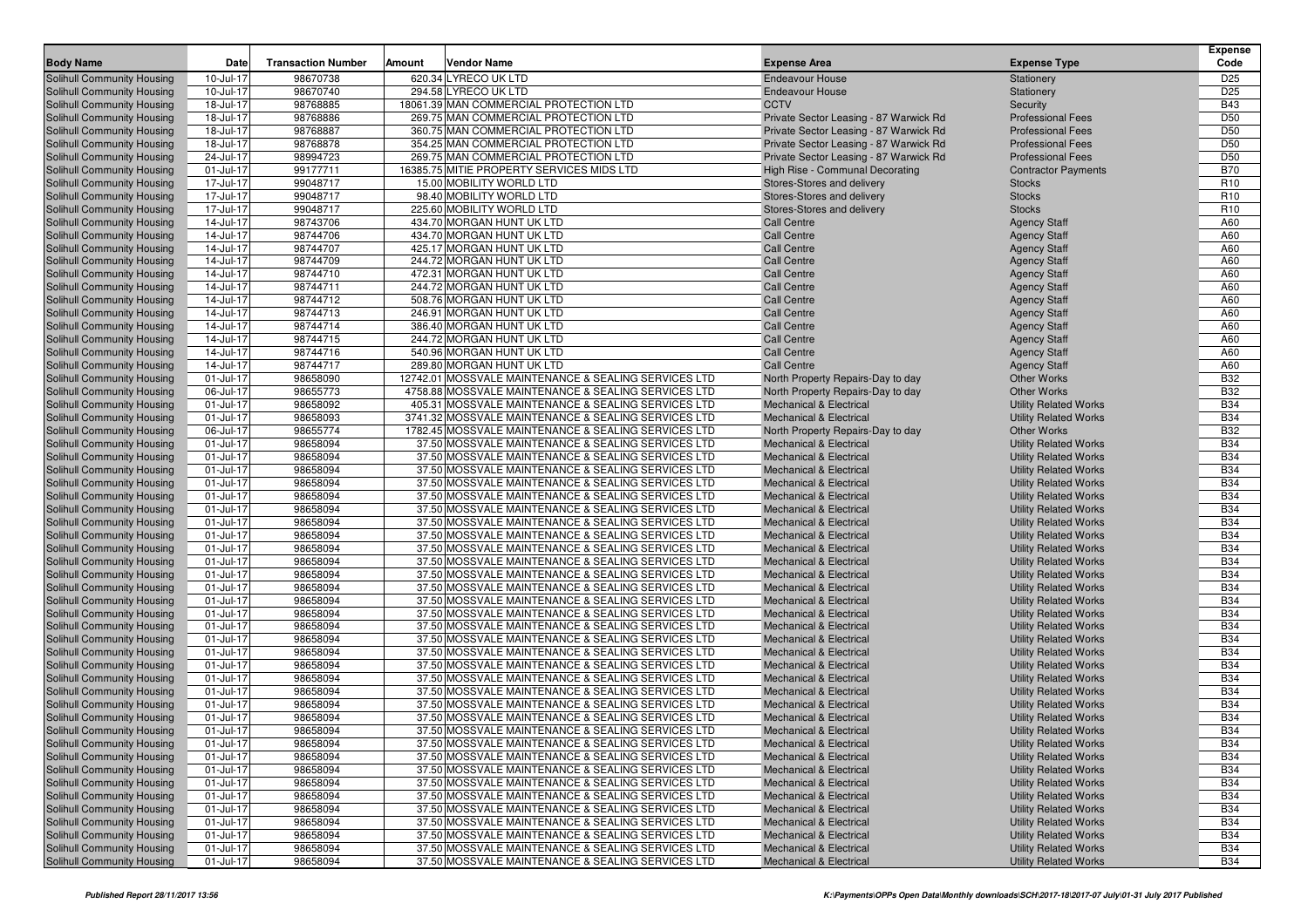| <b>Body Name</b>                                         | Date                   | <b>Transaction Number</b> | Amount | <b>Vendor Name</b>                                  | <b>Expense Area</b>                              | <b>Expense Type</b>                        | <b>Expense</b><br>Code |
|----------------------------------------------------------|------------------------|---------------------------|--------|-----------------------------------------------------|--------------------------------------------------|--------------------------------------------|------------------------|
| Solihull Community Housing                               | 01-Jul-17              | 98658094                  |        | 37.50 MOSSVALE MAINTENANCE & SEALING SERVICES LTD   | <b>Mechanical &amp; Electrical</b>               | <b>Utility Related Works</b>               | <b>B34</b>             |
| Solihull Community Housing                               | 01-Jul-17              | 98658094                  |        | 37.50 MOSSVALE MAINTENANCE & SEALING SERVICES LTD   | <b>Mechanical &amp; Electrical</b>               | <b>Utility Related Works</b>               | <b>B34</b>             |
| Solihull Community Housing                               | 01-Jul-17              | 98658094                  |        | 37.50 MOSSVALE MAINTENANCE & SEALING SERVICES LTD   | <b>Mechanical &amp; Electrical</b>               | <b>Utility Related Works</b>               | <b>B34</b>             |
| Solihull Community Housing                               | 01-Jul-17              | 98658094                  |        | 37.50 MOSSVALE MAINTENANCE & SEALING SERVICES LTD   | <b>Mechanical &amp; Electrical</b>               | <b>Utility Related Works</b>               | <b>B34</b>             |
| <b>Solihull Community Housing</b>                        | 01-Jul-17              | 98658095                  |        | 6775.00 MOSSVALE MAINTENANCE & SEALING SERVICES LTD | <b>Mechanical &amp; Electrical</b>               | <b>Utility Related Works</b>               | <b>B34</b>             |
| Solihull Community Housing                               | 06-Jul-17              | 98655778                  |        | 493.31 MOSSVALE MAINTENANCE & SEALING SERVICES LTD  | North Property Repairs-Day to day                | <b>Other Works</b>                         | <b>B32</b>             |
| Solihull Community Housing                               | 01-Jul-17              | 98681716                  |        | 308.00 NATIONAL PLASTICS                            | Stores-Stores and delivery                       | <b>Stocks</b>                              | R <sub>10</sub>        |
| Solihull Community Housing                               | 01-Jul-17              | 98681716                  |        | 20.36 NATIONAL PLASTICS                             | Stores-Stores and delivery                       | <b>Stocks</b>                              | R <sub>10</sub>        |
| Solihull Community Housing                               | 19-Jul-17              | 99048780                  |        | 63.00 NATIONAL SAFETY SUPPLIES                      | Stores-Stores and delivery                       | <b>Stocks</b>                              | R <sub>10</sub>        |
| Solihull Community Housing                               | 19-Jul-17              | 99048780                  |        | 179.80 NATIONAL SAFETY SUPPLIES                     | Stores-Stores and delivery                       | <b>Stocks</b>                              | R <sub>10</sub>        |
| <b>Solihull Community Housing</b>                        | 19-Jul-17              | 99048780                  |        | 38.40 NATIONAL SAFETY SUPPLIES                      | Stores-Stores and delivery                       | <b>Stocks</b>                              | R <sub>10</sub>        |
| Solihull Community Housing                               | 19-Jul-17              | 99048780                  |        | 44.30 NATIONAL SAFETY SUPPLIES                      | Stores-Stores and delivery                       | <b>Stocks</b>                              | R <sub>10</sub>        |
| Solihull Community Housing                               | 19-Jul-17              | 99048780                  |        | 68.76 NATIONAL SAFETY SUPPLIES                      | Stores-Stores and delivery                       | <b>Stocks</b>                              | R <sub>10</sub>        |
| Solihull Community Housing                               | 19-Jul-17              | 99048780                  |        | 20.00 NATIONAL SAFETY SUPPLIES                      | Stores-Stores and delivery                       | <b>Stocks</b>                              | R <sub>10</sub>        |
| Solihull Community Housing                               | 25-Jul-17              | 99027788                  |        | 855.53 NEOPOST FINANCE LTD                          | <b>Endeavour House</b>                           | Postages                                   | D <sub>21</sub>        |
| <b>Solihull Community Housing</b>                        | 01-Jul-17              | 98681706                  |        | 349.40 NICHOLLS & CLARKE BUILDING PRODUCTS LTD      | Stores-Stores and delivery                       | <b>Stocks</b>                              | R <sub>10</sub>        |
| <b>Solihull Community Housing</b>                        | 11-Jul-17              | 98816706                  |        | 349.40 NICHOLLS & CLARKE BUILDING PRODUCTS LTD      | Stores-Stores and delivery                       | <b>Stocks</b>                              | R <sub>10</sub>        |
| Solihull Community Housing                               | 07-Jul-17              | 98655990                  |        | 351.00 NIYAA PEOPLE                                 | <b>Call Centre</b>                               | <b>Agency Staff</b>                        | A60                    |
| <b>Solihull Community Housing</b>                        | 06-Jul-17              | 98658047                  |        | 279.50 NIYAA PEOPLE                                 | <b>Call Centre</b>                               | <b>Agency Staff</b>                        | A60                    |
| Solihull Community Housing                               | 07-Jul-17              | 98655995                  |        | 536.25 NIYAA PEOPLE                                 | <b>Call Centre</b>                               | <b>Agency Staff</b>                        | A60                    |
| <b>Solihull Community Housing</b>                        | 04-Jul-17              | 98644716                  |        | 629.00 NIYAA PEOPLE                                 | North Property Repairs-Day to day                | <b>Agency Staff</b>                        | A60                    |
| Solihull Community Housing                               | 04-Jul-17              | 98644717                  |        | 518.00 NIYAA PEOPLE                                 | North Property Repairs-Day to day                | <b>Agency Staff</b>                        | A60                    |
| Solihull Community Housing                               | 04-Jul-17              | 98644721                  |        | 407.40 NIYAA PEOPLE                                 | Safe and Sound Operational                       | <b>Agency Staff</b>                        | A60                    |
| <b>Solihull Community Housing</b>                        | 04-Jul-17              | 98644718                  |        | 438.75 NIYAA PEOPLE                                 | <b>Call Centre</b>                               | <b>Agency Staff</b>                        | A60                    |
| Solihull Community Housing                               | 04-Jul-17              | 98644719                  |        | 592.00 NIYAA PEOPLE                                 | North Property Repairs-Day to day                | <b>Agency Staff</b>                        | A60                    |
| <b>Solihull Community Housing</b>                        | 28-Jul-17              | 99136706                  |        | 416.00 NIYAA PEOPLE                                 | Damp Removal & Painting                          | <b>Agency Staff</b>                        | A60                    |
| Solihull Community Housing                               | 05-Jul-17              | 98651051                  |        | 426.00 NIYAA PEOPLE                                 | Damp Removal & Painting                          | <b>Agency Staff</b>                        | A60                    |
| Solihull Community Housing                               | 07-Jul-17              | 98655998                  |        | 474.50 NIYAA PEOPLE                                 | <b>Call Centre</b>                               | <b>Agency Staff</b>                        | A60                    |
| Solihull Community Housing                               | 11-Jul-17              | 98689716                  |        | 629.00 NIYAA PEOPLE                                 | North Property Repairs-Day to day                | <b>Agency Staff</b>                        | A60                    |
| Solihull Community Housing                               | 11-Jul-17              | 98689718                  |        | 518.00 NIYAA PEOPLE                                 | North Property Repairs-Day to day                | <b>Agency Staff</b>                        | A60                    |
| <b>Solihull Community Housing</b>                        | 12-Jul-17              | 98699292<br>98689721      |        | 502.46 NIYAA PEOPLE<br>438.75 NIYAA PEOPLE          | Safe and Sound Operational<br><b>Call Centre</b> | <b>Agency Staff</b>                        | A60<br>A60             |
| Solihull Community Housing                               | 11-Jul-17<br>11-Jul-17 | 98689719                  |        | 592.00 NIYAA PEOPLE                                 | North Property Repairs-Day to day                | <b>Agency Staff</b>                        | A60                    |
| Solihull Community Housing<br>Solihull Community Housing | 12-Jul-17              | 98701710                  |        | 487.50 NIYAA PEOPLE                                 | Damp Removal & Painting                          | <b>Agency Staff</b><br><b>Agency Staff</b> | A60                    |
| Solihull Community Housing                               | 14-Jul-17              | 98742708                  |        | 487.50 NIYAA PEOPLE                                 | <b>Call Centre</b>                               | <b>Agency Staff</b>                        | A60                    |
| <b>Solihull Community Housing</b>                        | 19-Jul-17              | 98837706                  |        | 629.00 NIYAA PEOPLE                                 | North Property Repairs-Day to day                | <b>Agency Staff</b>                        | A60                    |
| Solihull Community Housing                               | 19-Jul-17              | 98836706                  |        | 518.00 NIYAA PEOPLE                                 | North Property Repairs-Day to day                | <b>Agency Staff</b>                        | A60                    |
| Solihull Community Housing                               | 19-Jul-17              | 98839711                  |        | 502.46 NIYAA PEOPLE                                 | Safe and Sound Operational                       | <b>Agency Staff</b>                        | A60                    |
| Solihull Community Housing                               | 19-Jul-17              | 98837707                  |        | 592.00 NIYAA PEOPLE                                 | North Property Repairs-Day to day                | <b>Agency Staff</b>                        | A60                    |
| Solihull Community Housing                               | 19-Jul-17              | 98816815                  |        | 442.00 NIYAA PEOPLE                                 | Damp Removal & Painting                          | <b>Agency Staff</b>                        | A60                    |
| <b>Solihull Community Housing</b>                        | 19-Jul-17              | 98839706                  |        | 629.00 NIYAA PEOPLE                                 | North Property Repairs-Day to day                | <b>Agency Staff</b>                        | A60                    |
| Solihull Community Housing                               | 25-Jul-17              | 99024707                  |        | 458.25 NIYAA PEOPLE                                 | <b>Call Centre</b>                               | <b>Agency Staff</b>                        | A60                    |
| Solihull Community Housing                               | 25-Jul-17              | 99022709                  |        | 629.00 NIYAA PEOPLE                                 | North Property Repairs-Day to day                | <b>Agency Staff</b>                        | A60                    |
| <b>Solihull Community Housing</b>                        | 25-Jul-17              | 99022711                  |        | 518.00 NIYAA PEOPLE                                 | North Property Repairs-Day to day                | <b>Agency Staff</b>                        | A60                    |
| Solihull Community Housing                               | 25-Jul-17              | 99040616                  |        | 502.46 NIYAA PEOPLE                                 | Safe and Sound Operational                       | <b>Agency Staff</b>                        | A60                    |
| <b>Solihull Community Housing</b>                        | 25-Jul-17              | 99023707                  |        | 396.50 NIYAA PEOPLE                                 | <b>Call Centre</b>                               | <b>Agency Staff</b>                        | A60                    |
| Solihull Community Housing                               | 25-Jul-17              | 99024706                  |        | 360.00 NIYAA PEOPLE                                 | North Property Repairs-Day to day                | <b>Agency Staff</b>                        | A60                    |
| Solihull Community Housing                               | 25-Jul-17              | 99027803                  |        | 481.00 NIYAA PEOPLE                                 | Damp Removal & Painting                          | <b>Agency Staff</b>                        | A60                    |
| <b>Solihull Community Housing</b>                        | 25-Jul-17              | 99022715                  |        | 393.25 NIYAA PEOPLE                                 | <b>Call Centre</b>                               | <b>Agency Staff</b>                        | A60                    |
| Solihull Community Housing                               | 25-Jul-17              | 99022710                  |        | 629.00 NIYAA PEOPLE                                 | North Property Repairs-Day to day                | <b>Agency Staff</b>                        | A60                    |
| Solihull Community Housing                               | 25-Jul-17              | 99027804                  |        | 481.00 NIYAA PEOPLE                                 | Damp Removal & Painting                          | <b>Agency Staff</b>                        | A60                    |
| Solihull Community Housing                               | $10$ -Jul-17           | 98670921                  |        | 1202.62 NORTHGATE VEHICLE HIRE                      | Client - Fleet Management                        | Vehicle service and repair                 | C60                    |
| Solihull Community Housing                               | 10-Jul-17              | 98670922                  |        | 601.80 NORTHGATE VEHICLE HIRE                       | <b>Client - Fleet Management</b>                 | Vehicle service and repair                 | C60                    |
| Solihull Community Housing                               | 05-Jul-17              | 98651049                  |        | 16068.64 NOVUS PROPERTY SOLUTIONS                   | <b>Cyclical Maintenance</b>                      | <b>Contractor Payments</b>                 | <b>B70</b>             |
| Solihull Community Housing                               | 24-Jul-17              | 98994707                  |        | 288.40 NPOWER                                       | Private Sector Leasing - 87 Warwick Rd           | Electricity                                | <b>B11</b>             |
| Solihull Community Housing                               | 26-Jul-17              | 99050753                  |        | 509.30 NPOWER                                       | Private Sector Leasing - 87 Warwick Rd           | Electricity                                | <b>B11</b>             |
| Solihull Community Housing                               | 21-Jul-17              | 98941706                  |        | 647.44 NPOWER                                       | <b>Private Sector Leasing</b>                    | Electricity                                | <b>B11</b>             |
| Solihull Community Housing                               | 06-Jul-17              | 98658003                  |        | 588.82 NPOWER                                       | <b>Private Sector Leasing</b>                    | Electricity                                | <b>B11</b>             |
| Solihull Community Housing                               | 25-Jul-17              | 99027766                  |        | 649.02 OFFICE DEPOT UK LTD                          | <b>Endeavour House</b>                           | Stationery                                 | D <sub>25</sub>        |
| Solihull Community Housing                               | 25-Jul-17              | 99027766                  |        | -324.51 OFFICE DEPOT UK LTD                         | <b>Endeavour House</b>                           | Stationery                                 | D <sub>25</sub>        |
| Solihull Community Housing                               | 12-Jul-17              | 98698708                  |        | -214.00 OFFICE DEPOT UK LTD                         | <b>Endeavour House</b>                           | Stationery                                 | D <sub>25</sub>        |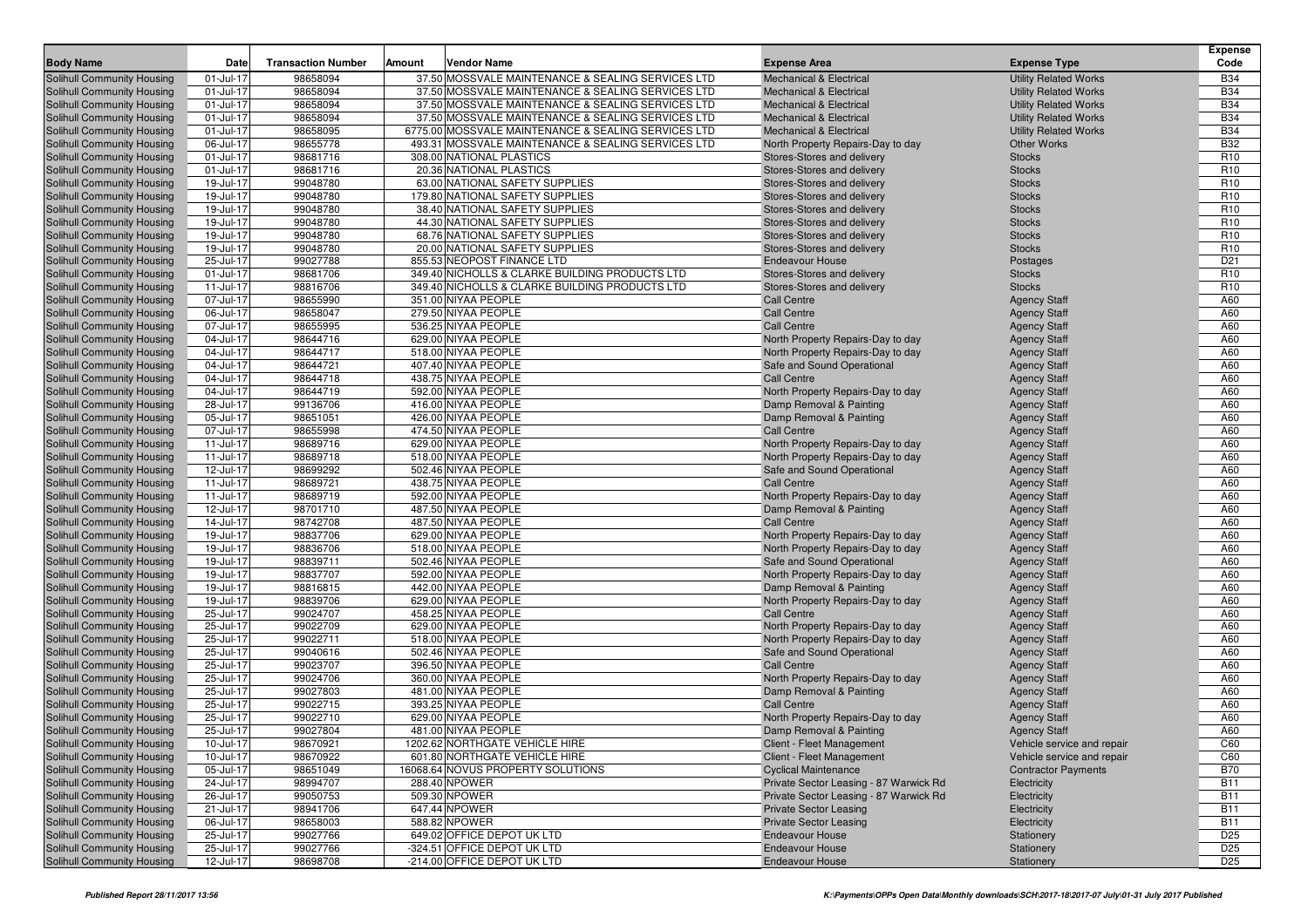|                                                                        |                        |                           |        |                                                                                                 |                                                              |                                                          | <b>Expense</b>           |
|------------------------------------------------------------------------|------------------------|---------------------------|--------|-------------------------------------------------------------------------------------------------|--------------------------------------------------------------|----------------------------------------------------------|--------------------------|
| <b>Body Name</b>                                                       | Date                   | <b>Transaction Number</b> | Amount | <b>Vendor Name</b>                                                                              | <b>Expense Area</b>                                          | <b>Expense Type</b>                                      | Code                     |
| Solihull Community Housing                                             | 25-Jul-17              | 99027786                  |        | 370.90 OLIVE BRANCH KITCHEN                                                                     | <b>Endeavour House</b>                                       | <b>Catering Provisions</b>                               | D75                      |
| <b>Solihull Community Housing</b>                                      | 10-Jul-17              | 98670720                  |        | 250.40 OLIVE BRANCH KITCHEN                                                                     | <b>Endeavour House</b>                                       | <b>Catering Provisions</b>                               | D75                      |
| <b>Solihull Community Housing</b>                                      | 12-Jul-17              | 98998735                  |        | 232.75 OPENVIEW SECURITY SOLUTIONS LTD                                                          | <b>Mechanical &amp; Electrical</b>                           | <b>Utility Related Works</b>                             | <b>B34</b>               |
| <b>Solihull Community Housing</b>                                      | 12-Jul-17              | 98998782                  |        | 332.34 OPENVIEW SECURITY SOLUTIONS LTD                                                          | <b>Mechanical &amp; Electrical</b>                           | <b>Utility Related Works</b>                             | <b>B34</b>               |
| Solihull Community Housing                                             | 19-Jul-17              | 98828706                  |        | 25000.00 OPENVIEW SECURITY SOLUTIONS LTD                                                        | <b>High Rise CCTV</b>                                        | <b>Contractor Payments</b>                               | <b>B70</b>               |
| <b>Solihull Community Housing</b>                                      | 01-Jul-17              | 99099723                  |        | 261.84 ORBIS PROTECT LIMITED<br>280.79 ORBIS PROTECT LIMITED                                    | North Property Repairs-Voids                                 | Voids                                                    | <b>B38</b>               |
| <b>Solihull Community Housing</b>                                      | 21-Jul-17<br>21-Jul-17 | 98895764<br>98895769      |        | 254.01 ORBIS PROTECT LIMITED                                                                    | North Property Repairs-Voids                                 | Voids<br>Voids                                           | <b>B38</b><br><b>B38</b> |
| <b>Solihull Community Housing</b>                                      | 21-Jul-17              | 98895770                  |        | 328.36 ORBIS PROTECT LIMITED                                                                    | North Property Repairs-Voids<br>North Property Repairs-Voids | Voids                                                    | <b>B38</b>               |
| <b>Solihull Community Housing</b><br><b>Solihull Community Housing</b> | 21-Jul-17              | 98895775                  |        | 273.47 ORBIS PROTECT LIMITED                                                                    | North Property Repairs-Voids                                 | Voids                                                    | <b>B38</b>               |
| Solihull Community Housing                                             | 21-Jul-17              | 98895784                  |        | 236.93 ORBIS PROTECT LIMITED                                                                    | North Property Repairs-Voids                                 | Voids                                                    | <b>B38</b>               |
| <b>Solihull Community Housing</b>                                      | 21-Jul-17              | 98895789                  |        | 236.93 ORBIS PROTECT LIMITED                                                                    | North Property Repairs-Voids                                 | Voids                                                    | <b>B38</b>               |
| <b>Solihull Community Housing</b>                                      | 21-Jul-17              | 98895793                  |        | 266.17 ORBIS PROTECT LIMITED                                                                    | North Property Repairs-Voids                                 | Voids                                                    | <b>B38</b>               |
| <b>Solihull Community Housing</b>                                      | 01-Jul-17              | 98715136                  |        | 344.73 ORBIS PROTECT LIMITED                                                                    | North Property Repairs-Voids                                 | Voids                                                    | <b>B38</b>               |
| <b>Solihull Community Housing</b>                                      | 01-Jul-17              | 98715138                  |        | 294.96 ORBIS PROTECT LIMITED                                                                    | North Property Repairs-Voids                                 | Voids                                                    | <b>B38</b>               |
| <b>Solihull Community Housing</b>                                      | 01-Jul-17              | 98715144                  |        | 282.44 ORBIS PROTECT LIMITED                                                                    | North Property Repairs-Voids                                 | Voids                                                    | <b>B38</b>               |
| <b>Solihull Community Housing</b>                                      | 01-Jul-17              | 98715150                  |        | 246.24 ORBIS PROTECT LIMITED                                                                    | North Property Repairs-Voids                                 | Voids                                                    | <b>B38</b>               |
| <b>Solihull Community Housing</b>                                      | 11-Jul-17              | 98715180                  |        | 280.79 ORBIS PROTECT LIMITED                                                                    | North Property Repairs-Voids                                 | Voids                                                    | <b>B38</b>               |
| <b>Solihull Community Housing</b>                                      | 11-Jul-17              | 98715211                  |        | 520.00 ORBIS PROTECT LIMITED                                                                    | North Property Repairs-Voids                                 | Voids                                                    | <b>B38</b>               |
| Solihull Community Housing                                             | 21-Jul-17              | 98895815                  |        | 221.56 ORBIS PROTECT LIMITED                                                                    | North Property Repairs-Voids                                 | Voids                                                    | <b>B38</b>               |
| <b>Solihull Community Housing</b>                                      | 21-Jul-17              | 98895827                  |        | 235.08 ORBIS PROTECT LIMITED                                                                    | North Property Repairs-Voids                                 | Voids                                                    | <b>B38</b>               |
| <b>Solihull Community Housing</b>                                      | 18-Jul-17              | 98998799                  |        | 281.30 ORBIS PROTECT LIMITED                                                                    | North Property Repairs-Voids                                 | Voids                                                    | <b>B38</b>               |
| <b>Solihull Community Housing</b>                                      | 18-Jul-17              | 98998802                  |        | 209.88 ORBIS PROTECT LIMITED                                                                    | North Property Repairs-Voids                                 | Voids                                                    | <b>B38</b>               |
| <b>Solihull Community Housing</b>                                      | 20-Jul-17              | 98998819                  |        | 244.84 ORBIS PROTECT LIMITED                                                                    | North Property Repairs-Voids                                 | Voids                                                    | <b>B38</b>               |
| Solihull Community Housing                                             | 20-Jul-17              | 98998822                  |        | 227.62 ORBIS PROTECT LIMITED                                                                    | North Property Repairs-Voids                                 | Voids                                                    | <b>B38</b>               |
| <b>Solihull Community Housing</b>                                      | 20-Jul-17              | 98998823                  |        | 252.85 ORBIS PROTECT LIMITED                                                                    | North Property Repairs-Voids                                 | Voids                                                    | <b>B38</b>               |
| <b>Solihull Community Housing</b>                                      | 25-Jul-17              | 99099744                  |        | 330.89 ORBIS PROTECT LIMITED                                                                    | North Property Repairs-Voids                                 | Voids                                                    | <b>B38</b>               |
| Solihull Community Housing                                             | 25-Jul-17              | 99099747                  |        | 236.15 ORBIS PROTECT LIMITED                                                                    | North Property Repairs-Voids                                 | Voids                                                    | <b>B38</b>               |
| <b>Solihull Community Housing</b>                                      | 25-Jul-17              | 99099748                  |        | 322.76 ORBIS PROTECT LIMITED                                                                    | North Property Repairs-Voids                                 | Voids                                                    | <b>B38</b>               |
| Solihull Community Housing                                             | 25-Jul-17              | 99099749                  |        | 236.93 ORBIS PROTECT LIMITED                                                                    | North Property Repairs-Voids                                 | Voids                                                    | <b>B38</b>               |
| Solihull Community Housing                                             | 25-Jul-17              | 99099757                  |        | 327.93 ORBIS PROTECT LIMITED                                                                    | North Property Repairs-Voids                                 | Voids                                                    | <b>B38</b>               |
| <b>Solihull Community Housing</b>                                      | 03-Jul-17              | 98579253                  |        | 3218.15 ORBIS PROTECT LIMITED                                                                   | <b>Call Centre</b>                                           | <b>Other Fees and Charges</b>                            | D <sub>59</sub>          |
| <b>Solihull Community Housing</b>                                      | 01-Jul-17              | 98681741                  |        | 6211.07 PACE PETROLEUM LTD                                                                      | Stores-Stores and delivery                                   | <b>Stocks</b>                                            | R <sub>10</sub>          |
| <b>Solihull Community Housing</b>                                      | 27-Jul-17              | 99084858                  |        | 3587.76 QUALITY GAS AUDIT SERVICES LTD                                                          | <b>Mechanical &amp; Electrical</b>                           | <b>Utility Related Works</b>                             | <b>B34</b>               |
| <b>Solihull Community Housing</b>                                      | 10-Jul-17              | 98670918                  |        | 4346.00 R S MILLER ROOFING(WOLVERHAMPTON) LTD                                                   | <b>Pitched Re-roofing</b>                                    | <b>Contractor Payments</b>                               | <b>B70</b>               |
| <b>Solihull Community Housing</b>                                      | 10-Jul-17              | 98670918                  |        | 4346.00 R S MILLER ROOFING (WOLVERHAMPTON) LTD                                                  | <b>Pitched Re-roofing</b>                                    | <b>Contractor Payments</b>                               | <b>B70</b>               |
| <b>Solihull Community Housing</b>                                      | 10-Jul-17              | 98670918                  |        | 4346.00 R S MILLER ROOFING (WOLVERHAMPTON) LTD                                                  | Pitched Re-roofing                                           | <b>Contractor Payments</b>                               | <b>B70</b><br><b>B70</b> |
| <b>Solihull Community Housing</b>                                      | 10-Jul-17<br>10-Jul-17 | 98670918<br>98670918      |        | 4346.00 R S MILLER ROOFING(WOLVERHAMPTON) LTD<br>4346.00 R S MILLER ROOFING (WOLVERHAMPTON) LTD | Pitched Re-roofing                                           | <b>Contractor Payments</b>                               | <b>B70</b>               |
| <b>Solihull Community Housing</b><br>Solihull Community Housing        | 10-Jul-17              | 98670918                  |        | 4192.00 R S MILLER ROOFING (WOLVERHAMPTON) LTD                                                  | Pitched Re-roofing<br>Pitched Re-roofing                     | <b>Contractor Payments</b><br><b>Contractor Payments</b> | <b>B70</b>               |
| <b>Solihull Community Housing</b>                                      | 10-Jul-17              | 98670918                  |        | 4192.00 R S MILLER ROOFING(WOLVERHAMPTON) LTD                                                   | <b>Pitched Re-roofing</b>                                    | <b>Contractor Payments</b>                               | <b>B70</b>               |
| Solihull Community Housing                                             | 10-Jul-17              | 98670918                  |        | 4336.00 R S MILLER ROOFING (WOLVERHAMPTON) LTD                                                  | Pitched Re-roofing                                           | <b>Contractor Payments</b>                               | <b>B70</b>               |
| <b>Solihull Community Housing</b>                                      | 10-Jul-17              | 98670918                  |        | 4192.00 R S MILLER ROOFING (WOLVERHAMPTON) LTD                                                  | Pitched Re-roofing                                           | <b>Contractor Payments</b>                               | <b>B70</b>               |
| <b>Solihull Community Housing</b>                                      | 10-Jul-17              | 98670918                  |        | 4192.00 R S MILLER ROOFING(WOLVERHAMPTON) LTD                                                   | Pitched Re-roofing                                           | <b>Contractor Payments</b>                               | <b>B70</b>               |
| Solihull Community Housing                                             | 10-Jul-17              | 98670918                  |        | 4101.00 R S MILLER ROOFING (WOLVERHAMPTON) LTD                                                  | <b>Pitched Re-roofing</b>                                    | <b>Contractor Payments</b>                               | <b>B70</b>               |
| <b>Solihull Community Housing</b>                                      | 10-Jul-17              | 98670918                  |        | 4101.00 R S MILLER ROOFING(WOLVERHAMPTON) LTD                                                   | <b>Pitched Re-roofing</b>                                    | <b>Contractor Payments</b>                               | <b>B70</b>               |
| Solihull Community Housing                                             | 10-Jul-17              | 98670918                  |        | 4192.00 R S MILLER ROOFING (WOLVERHAMPTON) LTD                                                  | Pitched Re-roofing                                           | <b>Contractor Payments</b>                               | <b>B70</b>               |
| Solihull Community Housing                                             | 10-Jul-17              | 98670918                  |        | 4192.00 R S MILLER ROOFING (WOLVERHAMPTON) LTD                                                  | Pitched Re-roofing                                           | <b>Contractor Payments</b>                               | <b>B70</b>               |
| <b>Solihull Community Housing</b>                                      | 10-Jul-17              | 98670918                  |        | 4192.00 R S MILLER ROOFING(WOLVERHAMPTON) LTD                                                   | Pitched Re-roofing                                           | <b>Contractor Payments</b>                               | <b>B70</b>               |
| Solihull Community Housing                                             | 11-Jul-17              | 98686826                  |        | 7536.95 R S MILLER ROOFING (WOLVERHAMPTON) LTD                                                  | Pitched Re-roofing                                           | <b>Contractor Payments</b>                               | <b>B70</b>               |
| <b>Solihull Community Housing</b>                                      | 25-Jul-17              | 99177712                  |        | 4338.05 R S MILLER ROOFING (WOLVERHAMPTON) LTD                                                  | <b>Pitched Re-roofing</b>                                    | <b>Contractor Payments</b>                               | <b>B70</b>               |
| <b>Solihull Community Housing</b>                                      | 25-Jul-17              | 99177712                  |        | 4428.86 R S MILLER ROOFING (WOLVERHAMPTON) LTD                                                  | Pitched Re-roofing                                           | <b>Contractor Payments</b>                               | B70                      |
| <b>Solihull Community Housing</b>                                      | 25-Jul-17              | 99177712                  |        | 4378.25 R S MILLER ROOFING(WOLVERHAMPTON) LTD                                                   | <b>Pitched Re-roofing</b>                                    | <b>Contractor Payments</b>                               | <b>B70</b>               |
| Solihull Community Housing                                             | 25-Jul-17              | 99177712                  |        | 4221.05 R S MILLER ROOFING (WOLVERHAMPTON) LTD                                                  | Pitched Re-roofing                                           | <b>Contractor Payments</b>                               | <b>B70</b>               |
| Solihull Community Housing                                             | 25-Jul-17              | 99177712                  |        | 4221.05 R S MILLER ROOFING (WOLVERHAMPTON) LTD                                                  | Pitched Re-roofing                                           | <b>Contractor Payments</b>                               | <b>B70</b>               |
| Solihull Community Housing                                             | 25-Jul-17              | 99177712                  |        | 4130.05 R S MILLER ROOFING (WOLVERHAMPTON) LTD                                                  | Pitched Re-roofing                                           | <b>Contractor Payments</b>                               | <b>B70</b>               |
| Solihull Community Housing                                             | 25-Jul-17              | 99177712                  |        | 4336.05 R S MILLER ROOFING (WOLVERHAMPTON) LTD                                                  | <b>Pitched Re-roofing</b>                                    | <b>Contractor Payments</b>                               | <b>B70</b>               |
| Solihull Community Housing                                             | 25-Jul-17              | 99177712                  |        | 4192.05 R S MILLER ROOFING (WOLVERHAMPTON) LTD                                                  | Pitched Re-roofing                                           | <b>Contractor Payments</b>                               | <b>B70</b>               |
| <b>Solihull Community Housing</b>                                      | 25-Jul-17              | 99177712                  |        | 4390.05 R S MILLER ROOFING (WOLVERHAMPTON) LTD                                                  | Pitched Re-roofing                                           | <b>Contractor Payments</b>                               | <b>B70</b>               |
| Solihull Community Housing                                             | 25-Jul-17              | 99177712                  |        | 4299.05 R S MILLER ROOFING (WOLVERHAMPTON) LTD                                                  | Pitched Re-roofing                                           | <b>Contractor Payments</b>                               | <b>B70</b>               |
| Solihull Community Housing                                             | 25-Jul-17              | 99177712                  |        | 4390.05 R S MILLER ROOFING(WOLVERHAMPTON) LTD                                                   | Pitched Re-roofing                                           | <b>Contractor Payments</b>                               | <b>B70</b>               |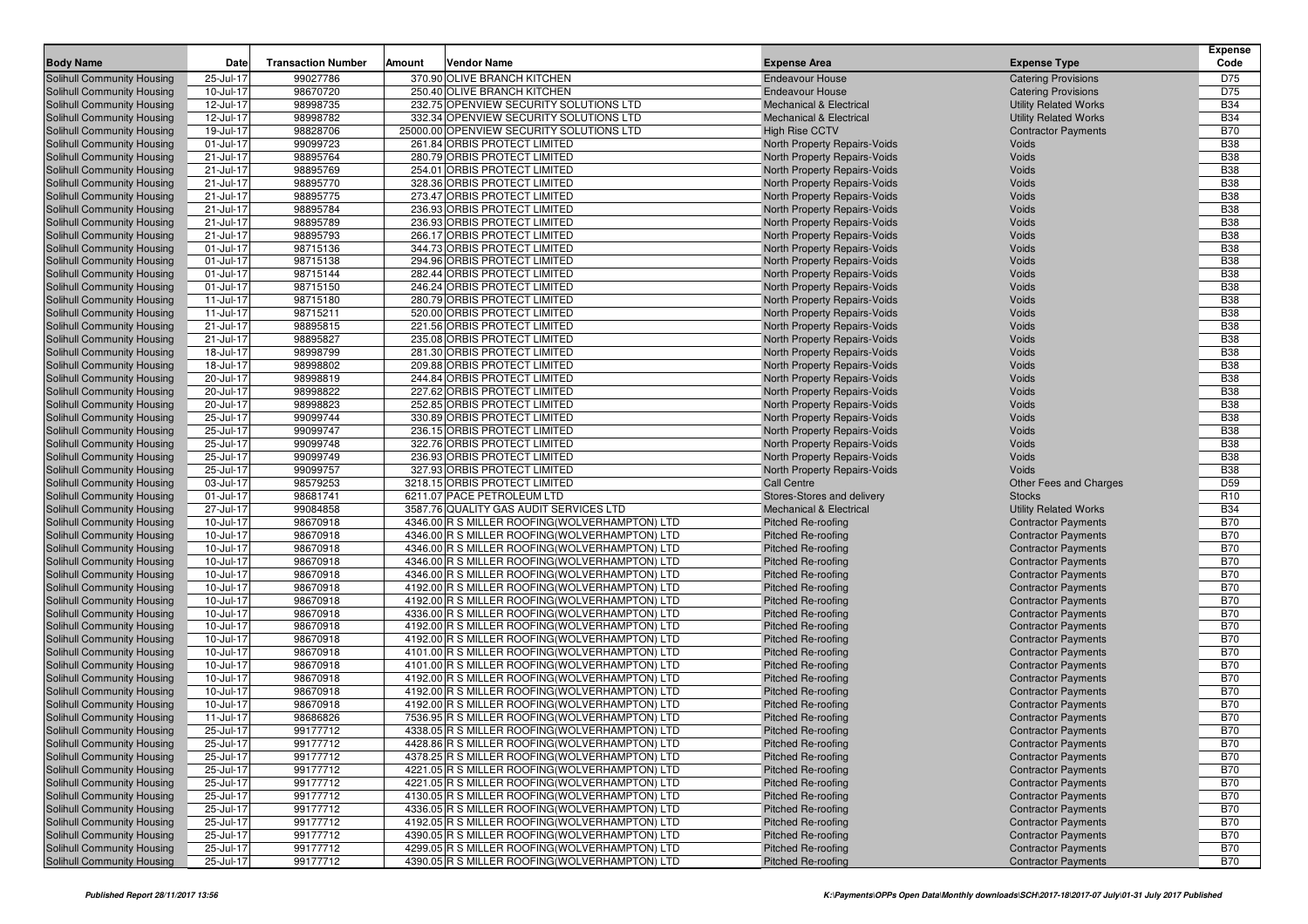| <b>Body Name</b>                                                | Date                   | <b>Transaction Number</b> | Amount       | <b>Vendor Name</b>                                                                                | <b>Expense Area</b>                                      | <b>Expense Type</b>                                       | <b>Expense</b><br>Code             |
|-----------------------------------------------------------------|------------------------|---------------------------|--------------|---------------------------------------------------------------------------------------------------|----------------------------------------------------------|-----------------------------------------------------------|------------------------------------|
| <b>Solihull Community Housing</b>                               | 25-Jul-17              | 99177712                  |              | 4546.59 R S MILLER ROOFING (WOLVERHAMPTON) LTD                                                    | Pitched Re-roofing                                       | <b>Contractor Payments</b>                                | <b>B70</b>                         |
| Solihull Community Housing                                      | 25-Jul-17              | 99177712                  |              | 4299.05 R S MILLER ROOFING (WOLVERHAMPTON) LTD                                                    | <b>Pitched Re-roofing</b>                                | <b>Contractor Payments</b>                                | <b>B70</b>                         |
| Solihull Community Housing                                      | 25-Jul-17              | 99177712                  |              | 4420.05 R S MILLER ROOFING (WOLVERHAMPTON) LTD                                                    | Pitched Re-roofing                                       | <b>Contractor Payments</b>                                | <b>B70</b>                         |
| Solihull Community Housing                                      | 25-Jul-17              | 99177712                  |              | 4329.05 R S MILLER ROOFING (WOLVERHAMPTON) LTD                                                    | <b>Pitched Re-roofing</b>                                | <b>Contractor Payments</b>                                | <b>B70</b>                         |
| Solihull Community Housing                                      | 25-Jul-17              | 99177712                  |              | 4420.05 R S MILLER ROOFING (WOLVERHAMPTON) LTD                                                    | Pitched Re-roofing                                       | <b>Contractor Payments</b>                                | <b>B70</b>                         |
| Solihull Community Housing                                      | 25-Jul-17              | 99177712                  |              | 4420.05 R S MILLER ROOFING (WOLVERHAMPTON) LTD                                                    | Pitched Re-roofing                                       | <b>Contractor Payments</b>                                | <b>B70</b>                         |
| Solihull Community Housing                                      | 14-Jul-17              | 98731706                  |              | 864.32 RANDSTAD EMPLOYMENT BUREAU LTD                                                             | <b>Housing Aid &amp; Homelessness</b>                    | <b>Agency Staff</b>                                       | A60                                |
| Solihull Community Housing                                      | 14-Jul-17              | 98731710                  |              | 864.32 RANDSTAD EMPLOYMENT BUREAU LTD                                                             | <b>Housing Aid &amp; Homelessness</b>                    | <b>Agency Staff</b>                                       | A60                                |
| Solihull Community Housing                                      | 18-Jul-17              | 98768868                  |              | 433.82 RAPIDE COMMUNICATION LIMITED                                                               | North Property Repairs-Day to day                        | <b>Mobile Phones</b>                                      | D41                                |
| Solihull Community Housing                                      | 17-Jul-17              | 98756706                  |              | 4910.00 REDACTED PERSONAL INFORMATION                                                             | Private Sector - Disabled Facilities Grants              | <b>Contractor Payments</b>                                | <b>B70</b>                         |
| <b>Solihull Community Housing</b>                               | 05-Jul-17              | 98651169                  |              | 1714.17 REDACTED PERSONAL INFORMATION                                                             | Movement Incentive Scheme                                | <b>Other Building costs</b>                               | <b>B39</b>                         |
| Solihull Community Housing                                      | 17-Jul-17              | 98746708                  |              | 356.04 REDACTED PERSONAL INFORMATION                                                              | Movement Incentive Scheme                                | <b>Other Building costs</b>                               | <b>B39</b>                         |
| Solihull Community Housing                                      | 17-Jul-17              | 98756707                  |              | 10000.00 REDACTED PERSONAL INFORMATION                                                            | Private Sector - Disabled Facilities Grants              | <b>Contractor Payments</b>                                | <b>B70</b>                         |
| Solihull Community Housing                                      | 10-Jul-17              | 98667722                  |              | 4848.02 REDACTED PERSONAL INFORMATION                                                             | Private Sector - Disabled Facilities Grants              | <b>Contractor Payments</b>                                | <b>B70</b>                         |
| Solihull Community Housing                                      | 31-Jul-17              | 99178706                  |              | 250.00 RESOURCE PRINT SOLUTIONS                                                                   | Customer, Communication & Information Team               | Printing                                                  | D80                                |
| <b>Solihull Community Housing</b>                               | 11-Jul-17              | 98686819                  | 6061.50 RG+P |                                                                                                   | New Build - Richmond Road                                | <b>Contractor Payments</b>                                | <b>B70</b>                         |
| Solihull Community Housing                                      | 26-Jul-17              | 99050758                  | 3925.00 RG+P |                                                                                                   | New Build - Coleshill Heath School Extra Care            | <b>Contractor Payments</b>                                | <b>B70</b>                         |
| Solihull Community Housing                                      | 25-Jul-17              | 99027784                  |              | 2578.68 ROYAL MAIL                                                                                | <b>Endeavour House</b>                                   | Postages                                                  | D <sub>21</sub>                    |
| Solihull Community Housing                                      | 25-Jul-17              | 99027789                  |              | 1822.38 ROYAL MAIL                                                                                | <b>Endeavour House</b>                                   | Postages                                                  | D <sub>21</sub>                    |
| Solihull Community Housing                                      | 14-Jul-17              | 98728708                  |              | 10000.00 RSM UK TAX & ACCOUNTING LTD                                                              | <b>SMBC Support Services</b>                             | <b>Audit Fees</b>                                         | D <sub>51</sub>                    |
| <b>Solihull Community Housing</b>                               | 12-Jul-17              | 98699294                  |              | 3800.00 RSM UK TAX & ACCOUNTING LTD                                                               | <b>SMBC Support Services</b>                             | <b>Audit Fees</b>                                         | D <sub>51</sub>                    |
| Solihull Community Housing                                      | 18-Jul-17              | 98768882                  |              | 1809.27 SEVERN TRENT WATER LTD                                                                    | Private Sector Leasing - 87 Warwick Rd                   | Water                                                     | <b>B12</b>                         |
| Solihull Community Housing                                      | 12-Jul-17              | 98699084                  |              | 4650.00 SIMPLY UMBRELLA SERVICES LIMITED                                                          | <b>Commercial Activity</b>                               | <b>Agency Staff</b>                                       | A60                                |
| Solihull Community Housing                                      | 12-Jul-17              | 98699087                  |              | 750.00 SIMPLY UMBRELLA SERVICES LIMITED                                                           | <b>Commercial Activity</b>                               | <b>Agency Staff</b>                                       | A60                                |
| Solihull Community Housing                                      | 03-Jul-17              | 98577707                  |              | 333.00 SOLIHULL COMMUNITY HOUSING                                                                 | Homelessness                                             | Electricity                                               | <b>B11</b>                         |
| <b>Solihull Community Housing</b>                               | 10-Jul-17              | 98670923                  |              | 4525.81 SOLIHULL MBC                                                                              | <b>Home Improvement Agency</b>                           | <b>Head Office: Charges</b>                               | H <sub>10</sub>                    |
| Solihull Community Housing                                      | 07-Jul-17              | 98655994                  |              | 2500.00 SOLIHULL MBC                                                                              | Home Improvement Agency                                  | Head Office: Charges                                      | H <sub>10</sub>                    |
| Solihull Community Housing                                      | 12-Jul-17              | 98697017                  |              | 3898.59 SOLIHULL MBC                                                                              | Payroll - Payable to SMBC                                | <b>Creditor: Solihull MBC</b>                             | S09                                |
| Solihull Community Housing                                      | 05-Jul-17              | 98651178                  |              | 285.83 SOLIHULL MBC                                                                               | Movement Incentive Scheme                                | <b>Other Building costs</b>                               | <b>B39</b>                         |
| Solihull Community Housing<br><b>Solihull Community Housing</b> | 27-Jul-17<br>27-Jul-17 | 99095706<br>99095706      |              | 54229.83 SOLIHULL METROPOLITAN BOROUGH COUNCIL<br>108662.17 SOLIHULL METROPOLITAN BOROUGH COUNCIL | Safe and Sound Operational                               | Head Office: Charges                                      | H <sub>10</sub><br>H <sub>10</sub> |
| Solihull Community Housing                                      | 03-Jul-17              | 98579251                  |              | 910.00 SOLIHULL METROPOLITAN BOROUGH COUNCIL                                                      | Home Improvement Agency<br>Low Rise - Envelope Programme | <b>Head Office: Charges</b><br><b>Contractor Payments</b> | <b>B70</b>                         |
| Solihull Community Housing                                      | 01-Jul-17              | 98681740                  |              | 2517.60 SUPRA UK LTD                                                                              | Stores-Stores and delivery                               | <b>Stocks</b>                                             | R <sub>10</sub>                    |
| <b>Solihull Community Housing</b>                               | 12-Jul-17              | 98701706                  |              | 228.00 TELETRAC NAVMAN (UK) LTD                                                                   | Client - Fleet Management                                | <b>Vehicle Hire</b>                                       | C <sub>30</sub>                    |
| Solihull Community Housing                                      | 18-Jul-17              | 98801713                  |              | 900.00 TENNISONS LTD                                                                              | Customer, Communication & Information Team               | <b>Other Communication Costs</b>                          | D49                                |
| <b>Solihull Community Housing</b>                               | 25-Jul-17              | 99027719                  |              | -1679.68 TOTAL GAS & POWER LTD                                                                    | <b>Endeavour House</b>                                   | Electricity                                               | <b>B11</b>                         |
| Solihull Community Housing                                      | 25-Jul-17              | 99027719                  |              | 42.31 TOTAL GAS & POWER LTD                                                                       | 137-139 Warwick Rd (Social Rent)                         | Electricity                                               | <b>B11</b>                         |
| Solihull Community Housing                                      | 25-Jul-17              | 99027719                  |              | 342.95 TOTAL GAS & POWER LTD                                                                      | <b>Biomass System</b>                                    | Electricity                                               | <b>B11</b>                         |
| <b>Solihull Community Housing</b>                               | 25-Jul-17              | 99027719                  |              | 13625.82 TOTAL GAS & POWER LTD                                                                    | Low Rise (inc. Safe & Sound)                             | Electricity                                               | <b>B11</b>                         |
| Solihull Community Housing                                      | 25-Jul-17              | 99027719                  |              | 1307.47 TOTAL GAS & POWER LTD                                                                     | Lakeside                                                 | Electricity                                               | <b>B11</b>                         |
| <b>Solihull Community Housing</b>                               | 25-Jul-17              | 99027719                  |              | 344.71 TOTAL GAS & POWER LTD                                                                      | <b>Auckland Hall</b>                                     | Electricity                                               | <b>B11</b>                         |
| Solihull Community Housing                                      | 25-Jul-17              | 99027719                  |              | 45.02 TOTAL GAS & POWER LTD                                                                       | <b>Crabtree Hall</b>                                     | Electricity                                               | <b>B11</b>                         |
| Solihull Community Housing                                      | 25-Jul-17              | 99027719                  |              | 41.51 TOTAL GAS & POWER LTD                                                                       | Whar Hall Farm Community Hall                            | Electricity                                               | <b>B11</b>                         |
| <b>Solihull Community Housing</b>                               | 25-Jul-17              | 99027719                  |              | -1185.59 TOTAL GAS & POWER LTD                                                                    | Homelessness                                             | Electricity                                               | <b>B11</b>                         |
| Solihull Community Housing                                      | 25-Jul-17              | 99027719                  |              | 635.03 TOTAL GAS & POWER LTD                                                                      | Homelessness                                             | Electricity                                               | <b>B11</b>                         |
| <b>Solihull Community Housing</b>                               | 25-Jul-17              | 99027719                  |              | 1199.31 TOTAL GAS & POWER LTD                                                                     | <b>Frontline Offices</b>                                 | Electricity                                               | <b>B11</b>                         |
| Solihull Community Housing                                      | 25-Jul-17              | 99027719                  |              | 83.15 TOTAL GAS & POWER LTD                                                                       | <b>Cesspool Emptying</b>                                 | Electricity                                               | <b>B11</b>                         |
| Solihull Community Housing                                      | 25-Jul-17              | 99027719                  |              | 1045.20 TOTAL GAS & POWER LTD                                                                     | Business Support - MST Back Office Support               | Electricity                                               | <b>B11</b>                         |
| Solihull Community Housing                                      | 25-Jul-17              | 99028082                  |              | 1335.30 TOTAL GAS & POWER LTD                                                                     | <b>Endeavour House</b>                                   | Gas                                                       | <b>B10</b>                         |
| Solihull Community Housing                                      | 25-Jul-17              | 99028082                  |              | -959.89 TOTAL GAS & POWER LTD                                                                     | <b>Endeavour House</b>                                   | Gas                                                       | <b>B10</b>                         |
| Solihull Community Housing                                      | 25-Jul-17              | 99028082                  |              | 18274.12 TOTAL GAS & POWER LTD                                                                    | Safe and Sound General                                   | Gas                                                       | <b>B10</b>                         |
| Solihull Community Housing                                      | 25-Jul-17              | 99028082                  |              | 53.64 TOTAL GAS & POWER LTD                                                                       | <b>Crabtree Hall</b>                                     | Gas                                                       | <b>B10</b>                         |
| Solihull Community Housing                                      | 25-Jul-17              | 99028082                  |              | 66.87 TOTAL GAS & POWER LTD                                                                       | Whar Hall Farm Community Hall                            | Gas                                                       | <b>B10</b>                         |
| Solihull Community Housing                                      | 25-Jul-17              | 99028082                  |              | 39.60 TOTAL GAS & POWER LTD                                                                       | <b>Greenfield Centre</b>                                 | Gas                                                       | <b>B10</b>                         |
| Solihull Community Housing                                      | 25-Jul-17              | 99028082                  |              | 609.28 TOTAL GAS & POWER LTD                                                                      | Homelessness                                             | Gas                                                       | <b>B10</b>                         |
| Solihull Community Housing                                      | 25-Jul-17              | 99028082                  |              | 325.29 TOTAL GAS & POWER LTD                                                                      | <b>Frontline Offices</b>                                 | Gas                                                       | <b>B10</b>                         |
| Solihull Community Housing                                      | 25-Jul-17              | 99028082                  |              | 618.68 TOTAL GAS & POWER LTD                                                                      | Business Support - MST Back Office Support               | Gas                                                       | <b>B10</b>                         |
| Solihull Community Housing                                      | 25-Jul-17              | 99028082                  |              | -667.65 TOTAL GAS & POWER LTD                                                                     | <b>Endeavour House</b>                                   | Gas                                                       | <b>B10</b>                         |
| Solihull Community Housing                                      | 25-Jul-17              | 99028082                  |              | -10153.11 TOTAL GAS & POWER LTD                                                                   | Safe and Sound General                                   | Gas                                                       | <b>B10</b>                         |
| Solihull Community Housing                                      | 25-Jul-17              | 99028082                  |              | -35.76 TOTAL GAS & POWER LTD                                                                      | <b>Crabtree Hall</b>                                     | Gas                                                       | <b>B10</b>                         |
| Solihull Community Housing                                      | 25-Jul-17              | 99028082                  |              | -44.58 TOTAL GAS & POWER LTD                                                                      | Whar Hall Farm Community Hall                            | Gas                                                       | <b>B10</b>                         |